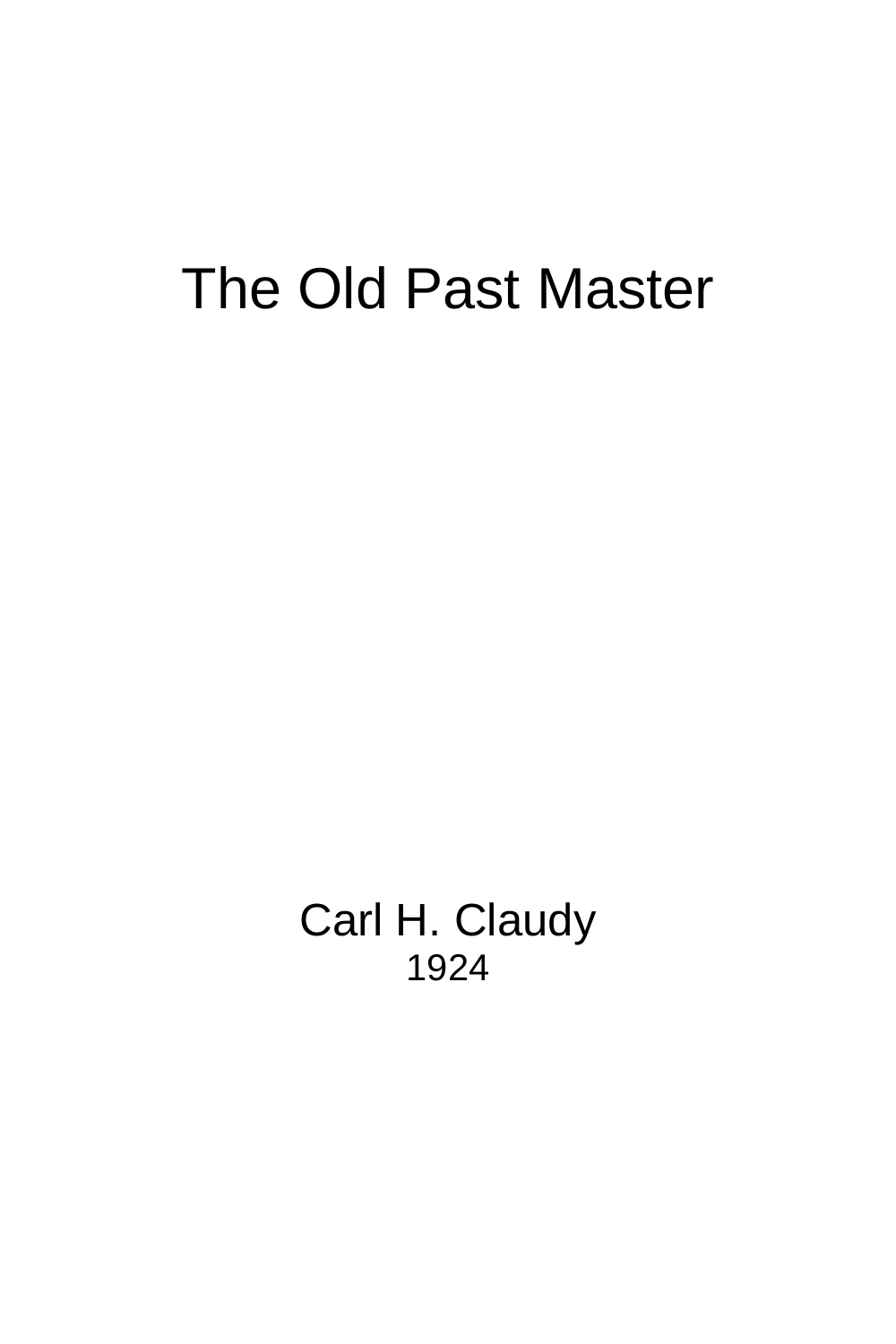Originally published in 1924 By The Masonic Service Association Of the United States of America

Converted to text by [Bro. Carl Johnson](mailto:cjohnson@ncia.com) Converted to PDF & eBook by [Bro. Ron Blaisdell,](mailto:ron@blaisdell.com) PM January 28, 2001 AL 6001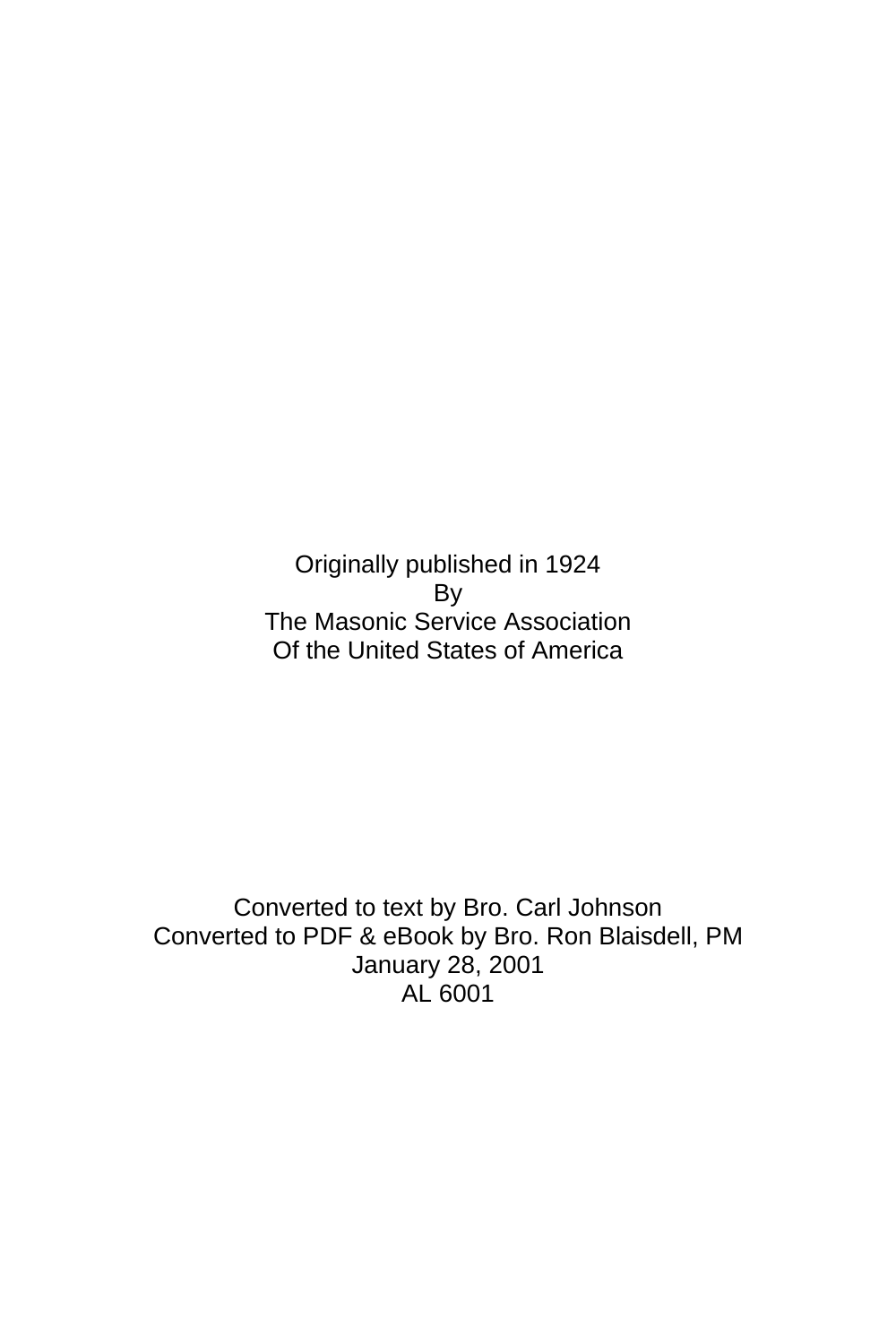#### PREFACE

Masonry teaches the young and untried brother to apply to his elder brethren for instruction in the art and assures him that they will always be as ready to teach as his is ready to learn.

The author took this comforting assurance literally and seriously. To many "Old Past Masters" (and not all of them have been through the chairs!) ... he owes anything of Masonic wisdom which may have filtered through his pen to these pages. It is given to few to originate in this world; if to him has come opportunity to report to the many what would otherwise perhaps have been but the learning of the few, he is more than content, even if there be nothing within these pages which he can claim as his own.

A guidepost never gets anywhere, but it points the way!

Carl H. Claudy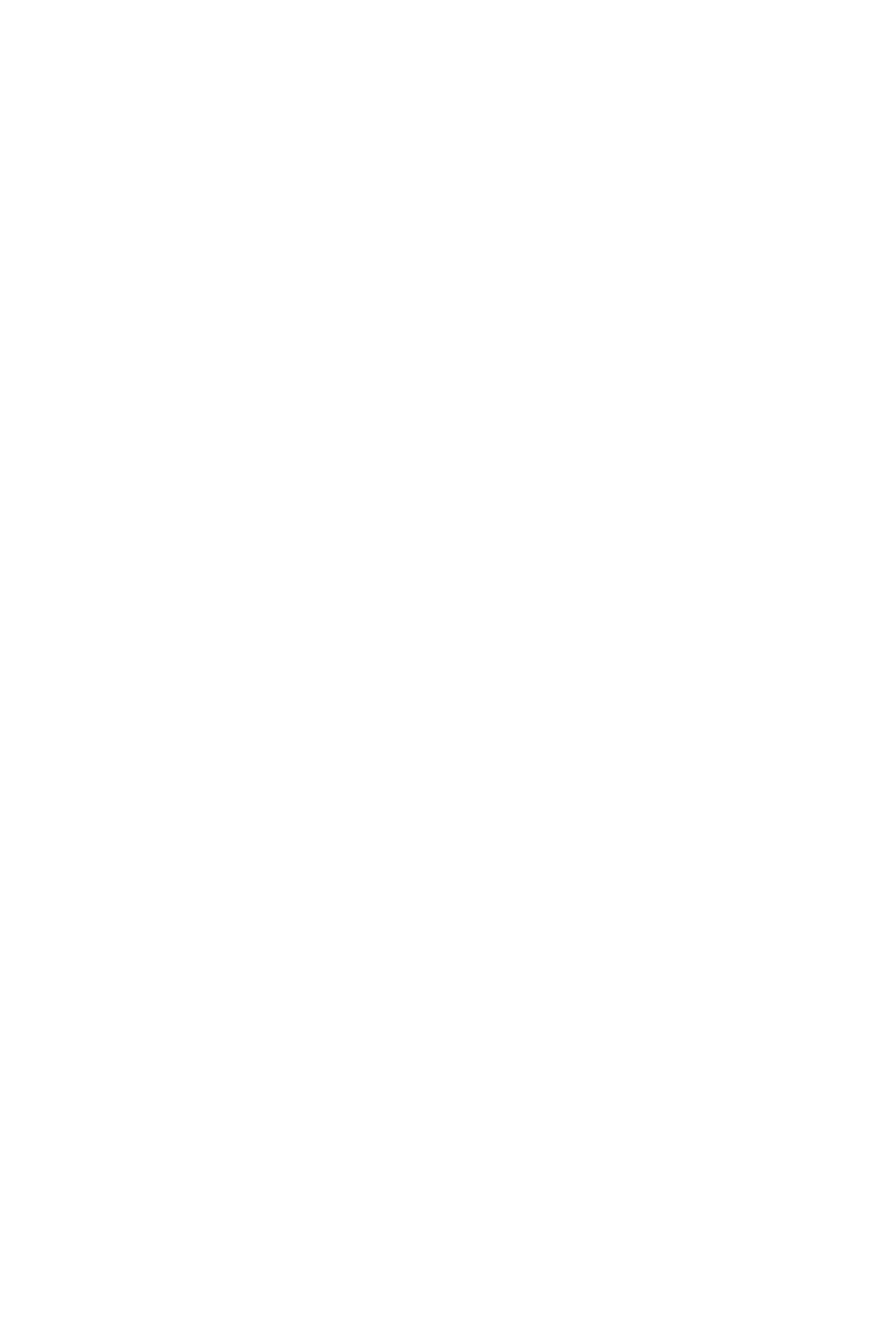## **CONTENTS**

| <b>Brotherly Love</b>    | 1  |
|--------------------------|----|
| Attendance               | 5  |
| "In My Heart"            | 9  |
| The Ideal Mason          | 14 |
| "Failure"                | 18 |
| That "Atheist!"          | 23 |
| Order of DeMolay         | 28 |
| For Love – Or Money?     | 32 |
| The Charity Fund         | 36 |
| <b>Masonic Libraries</b> | 40 |
| The Masonry You Make     | 45 |
| When Laughter is Sad     | 49 |
| A Mason's Christmas      | 54 |
| Understanding            | 59 |
| The Better Way           | 63 |
| "Silk Stockings"         | 67 |
| The Pledge               | 71 |
| <b>Those Symbols</b>     | 75 |
| <b>Ancient Landmarks</b> | 79 |
| Do You Study Geometry?   | 83 |
| Work To Do               | 87 |
| <b>Those Legends</b>     | 91 |
| When Twice Two is Five   | 95 |
| Why Symbolism?           | 99 |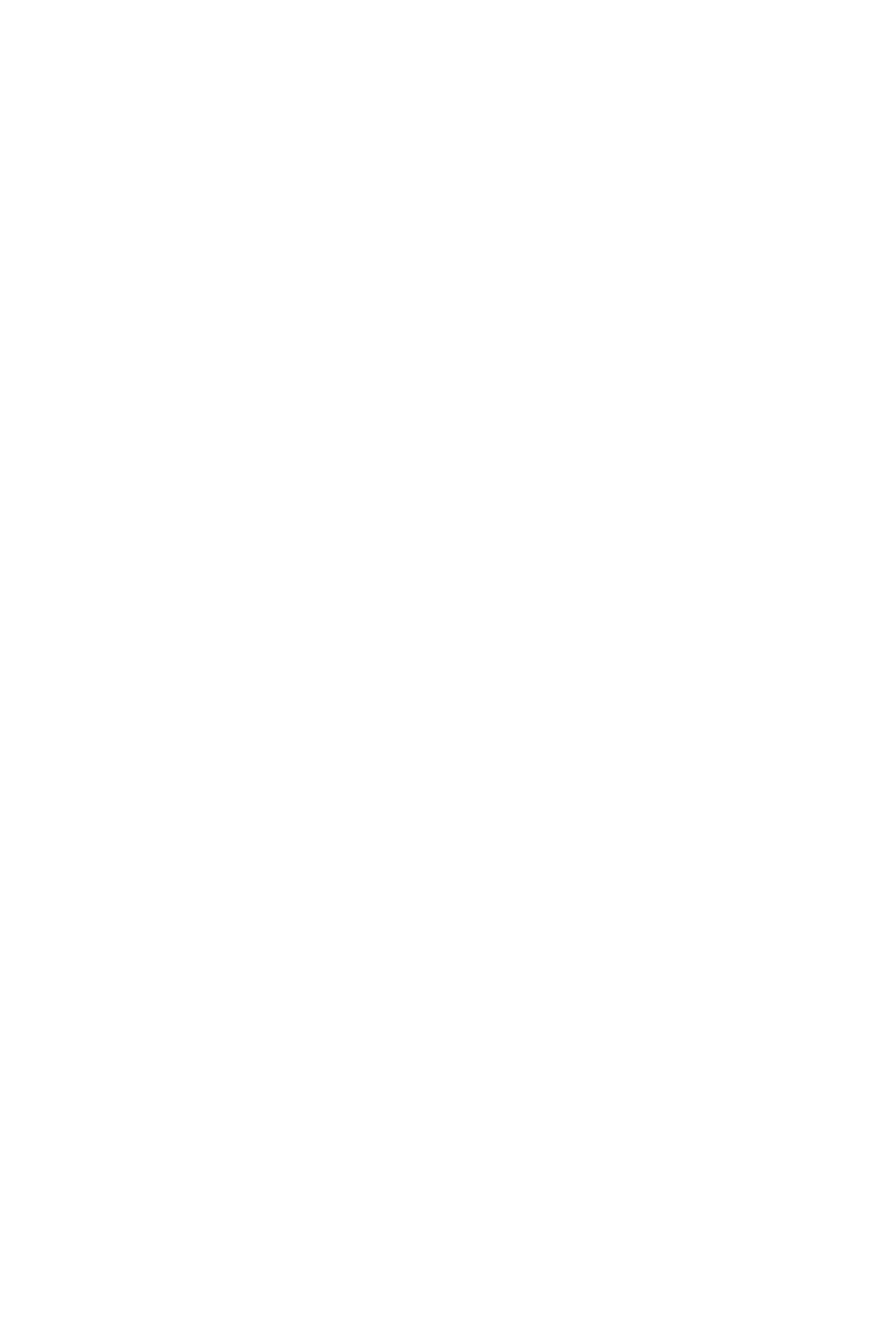### <span id="page-6-0"></span>BROTHERLY LOVE

"Brotherly love?" commented the Old Past Master. "Oh, yes, the lodge is full of it. It is curious the way it manifests itself, sometimes, but when you dig down deep enough into men's hearts, you find a lot of it.

"A lot of them never show it, then," said the Very New Mason.

"Oh, no, certainly not! Men don't go around demonstrating their affection like a lot of girls, you know," answered the Old Past Master. "But you don't have to see a demonstration to know the feeling is there. The trouble with so many young Masons is their misunderstanding of the term 'brotherly love,' though high heaven knows the words are sufficiently easy to understand.

"'Brotherly,' now, means 'like a brother.' I know a lot of brothers hate each other, but they don't act like brothers. There have been cowardly soldiers, and forsworn ministers, and corrupt judges, but when you say a man is 'like a soldier,' you mean 'brave and true'; when you say he is 'good as a minister' you mean one who 'truly does his honest best.' When you say 'upright as a judge' you mean 'as straight as the best of judges.' And when I say 'brotherly' means 'like a brother,' I mean like a brother who is acting, as a good brother likes to act.

"As for 'love' there are more definitions than there are words in my mouth (which are several). But in connection with the 'brotherly' the word means that true affection which first considers the good of the person loved.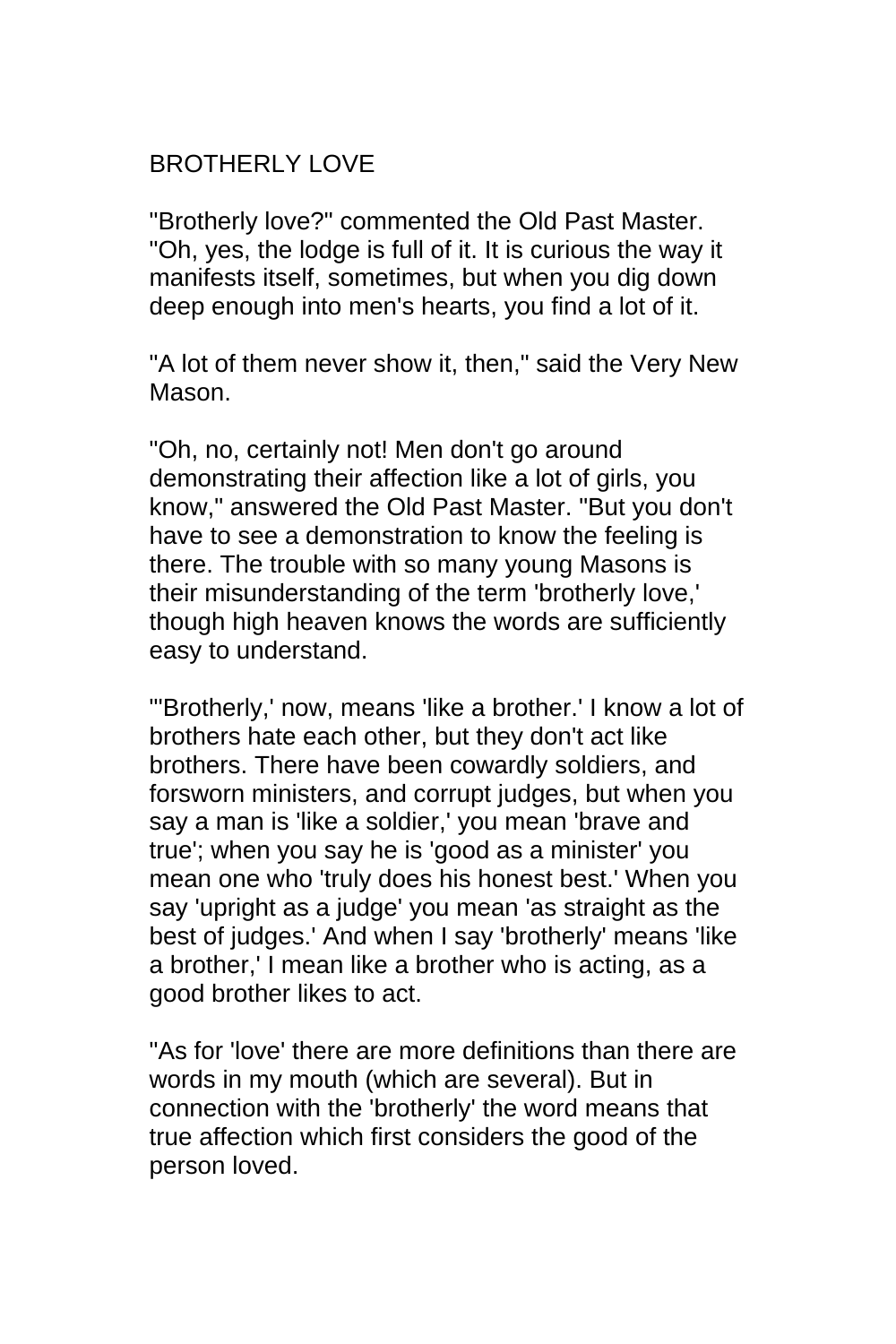"Masonry teaches brotherly love. Many of its scholars are a long way from 100 per cent perfect in their lessons. But a lot could get an 'E' on their report card if the Lodge gave out evidence of scholastic standing!

"For instance, there was B'Jones. That is not his name, but it will serve. B'Jones undertook to do a piece of work for a hospital. It took him a year. At the end of the year his business was in shreds and tatters. He had one of those businesses that needs a man's personal attention.

"His attention had gone to his hospital, which, by the way, was built and flourishes, to the everlasting credit of his city. It ought to be called the B'Jones hospital, but it isn't.

"A lot of his brethren in his lodge got to know about B'Jones. They called a meeting, called it the B'Jones meeting, issued stock in the B'Jones association, bought the stock, started B'Jones off all over again, and let him pay them back as he could. All this, without B'Jones ever asking for help. Brotherly love, my son, in the best meaning of the word.

"There was poor old Smith. Smith, during his lifetime, came to the lodge every night. He wasn't very bright, was Smith. He couldn't learn the work and had no presence. Couldn't make a speech to save his life, so he never was called on at banquets. He never did anything audible, but he was always on committees and he always passed around refreshments and he attended every funeral, and he was always down ahead of the meeting to see if the room was clean, and if it wasn't, he'd sweep it out.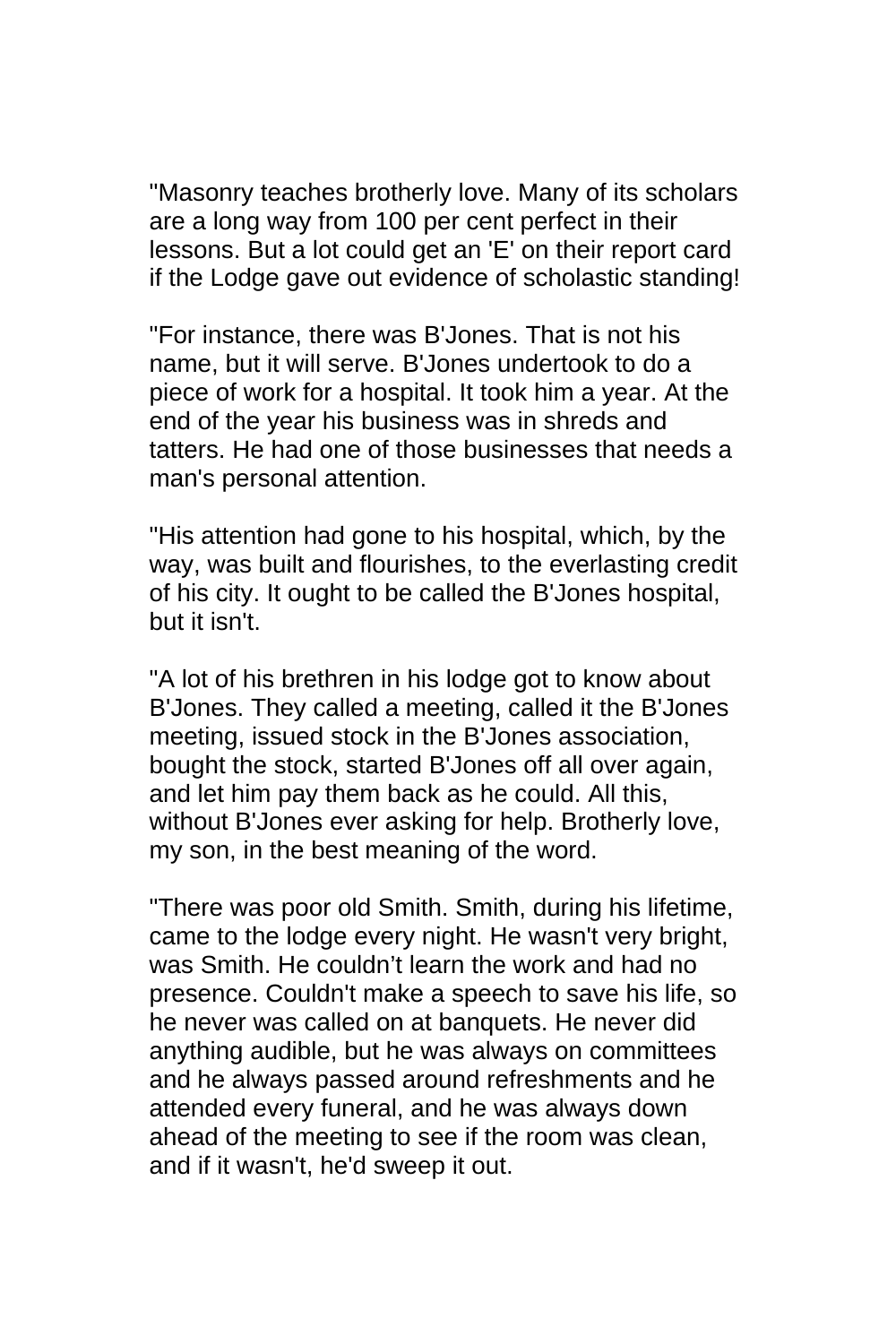"He gave the best he had in service. Well, Smith died. Men do, you know; and awful lot have, already. At the funeral, we found out Smith left an invalid wife and two half grown children and no assets. It's the lodge's business to take care of such, and we did it. But three men in the lodge with more money than ability to keep it to themselves, subscribed enough cash to put the boy through a good business school and the girl through a normal school, so they could earn their own living. Charity? Nonsense! The lodge attended to the 'relief.' The three attended to brotherly love. They just remembered what old Smith was and how he gave, and so *they* turned to and gave. Actually, Smith did most of the loving. The three just acted in reflex to Smith's loving heart that so cared for his brethren and his Lodge he was always engaged in brotherly work.

"Do you know Brown? Brown runs a garage. Also, Brown ran a temperature until the doctors took him off to the hospital to cut out his something-or -other. Well, the garage was about to cash in. Garages don't run themselves, and there wasn't any one we could hire to run it. So six brothers of this lodge spent two hours a day each at the place, looking after it. We didn't do a very good job, I'm afraid: Brown says we are the worst garage keepers in the world, but we saved the shop from being wrecked and looted, and Brown thinks Masonry means something. One reason we did it was because of brotherly love in spirit of the fact that sitting around a cold garage selling gasoline is about the uneasiest apology for loafing I know!

"I could talk all night about it. But what's the use? Those to whom 'brotherly love' is just words won't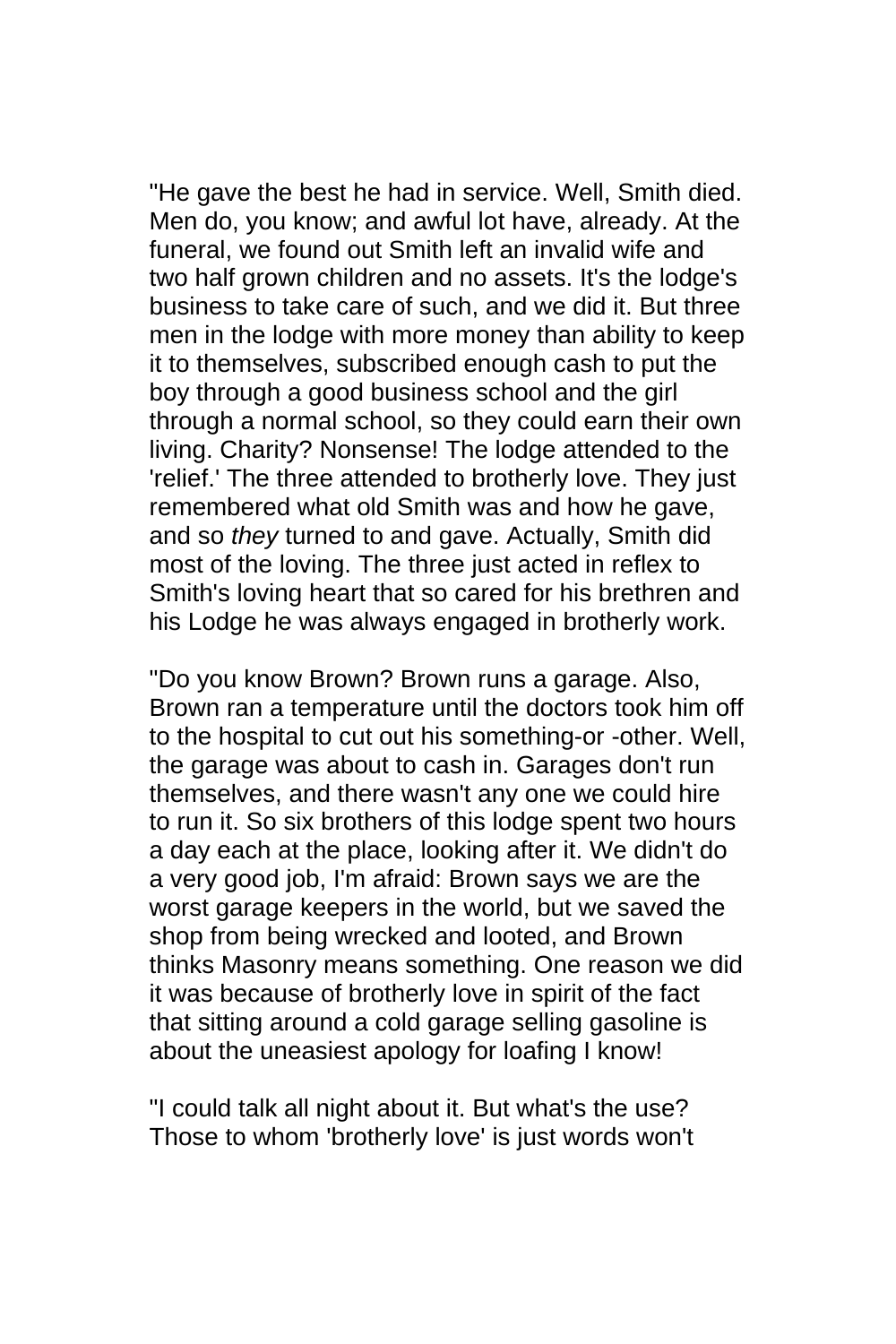listen to what I say and those who know what they really mean don't need to hear it."

"Well, I am glad I heard it!" answered the Very New Mason.

"Then," went the Old Past Master, "get it firmly fixed in your mind, young man, more than one man has gone into a lodge and curled his lip when he learned that he was supposed to be a brotherly lover, and turned around and wept when he found that he was being loved like a brother by men he didn't know cared what became of him.

"Masonry works miracles all the time, and the commonest of them and the one she works oftenest is teaching hard-hearted citizens to be soft-hearted Masons; teaching men the real meaning of the words 'brotherly' and 'love' until they, too, become teachers."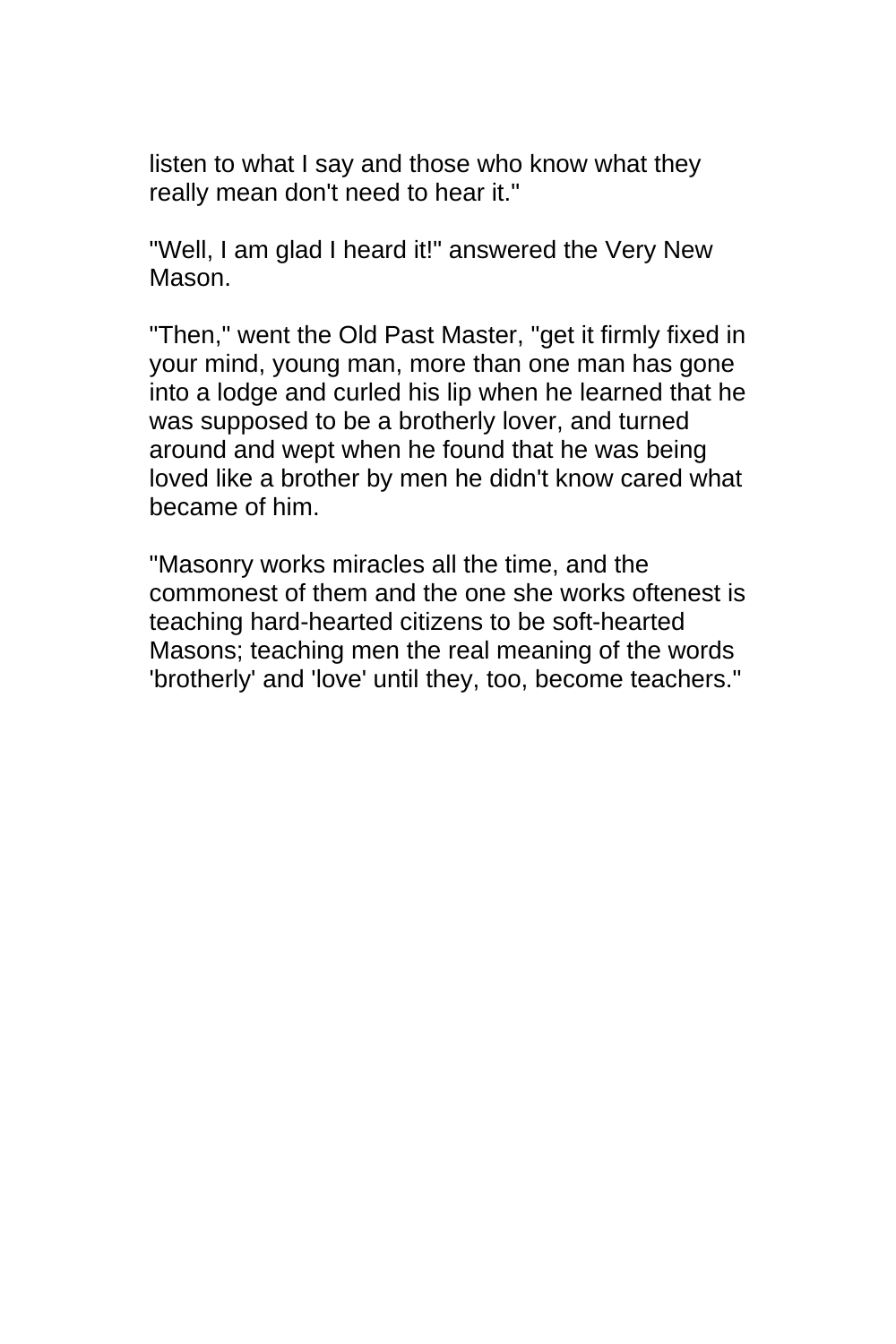#### <span id="page-10-0"></span>ATTENDANCE

"There are a lot of Masons in this old lodge tonight" began the Old Past Master. "See the new faces? Must be most two hundred. Pretty good attendance, what?"

"But is it a good attendance?" asked the Very New Mason. "Why, there must be six hundred members on the rolls. Seems a pity they can't all get out to enjoy this kind of an evening, doesn't it? Seems to me Masonry fails when she has so many on the rolls who don't come regularly to lodge."

"I don't agree with you!" answered the Old Past Master. "Masonry succeeds because she gets so many of her members to take an interest! True, she might...if she were a wizard... so interest every one of her devotees that all would crowd the lodge room every meeting might. Then, I think, there would be no use for Masonry, because the millennium would have come. But in place of being discouraged because only a third or a fourth of our members attend, I am always highly encouraged because so many do attend.

"You see, my brother, Masons are picked from the general body of men by two processes, and neither one of them works out for the very best interests of the Order. The first process is a man's making up his mind he wants to be a Mason. If we could go to the best men and ask them, we would get a lot better men than we do, of course. Equally, of course, we would vastly injure the Order by making it seek the man instead of the man seek its gentle philosophy. I wouldn't change that unwritten law for anything, but the fact remains that as the first selection of Masons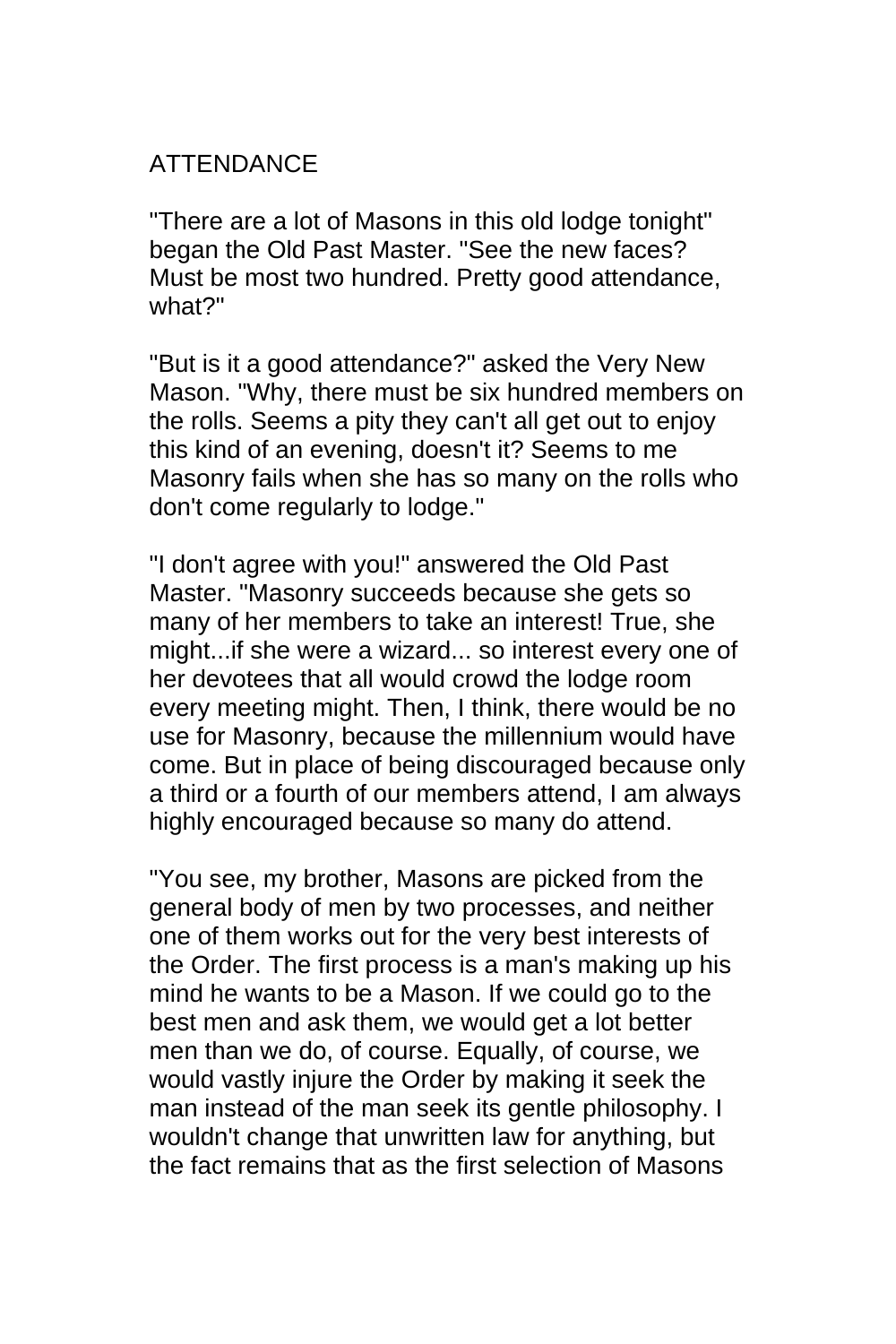is made by the profane, it isn't always for the best interests of the Order.

"The second selective work is done by committee. Now in theory every one appointed on a committee to examine a member is a sort of cross between a criminal lawyer, an experienced detective, a minister of the gospel, a super-perfect man, a well read Mason and an Abraham Lincoln for judgement!

"But as a matter of fact most committeemen are just average men like you and me, and we do our work on committees in just an average sort of way, with the result that many a self-selected candidate slips into our ranks who has no real reason for being there. The theory is that all men become Masons because of a veneration of our principles. The fact is that a lot become Masons because their brother is one, or their boss is one, or they want to wear a pin and be a secret society member, or they hope it will help them in business.

"They get into the lodge and find it quite different from what they expect. They learn that they can't pass out business cards, that it doesn't help them because the boss belongs, and that they don't have to come to lodge to wear a pin. If they are the kind of men to whom Masonry doesn't appeal because of her truth, her philosophy, her Light, her aid in living, they wander away. They become mere dues-payers, and often, stomach Masons, who come around for the feed or entertainment.

"Don't let it distress you. It takes all sorts of people to make a world and it would be a very stupid place indeed if we were all alike. There is room in the world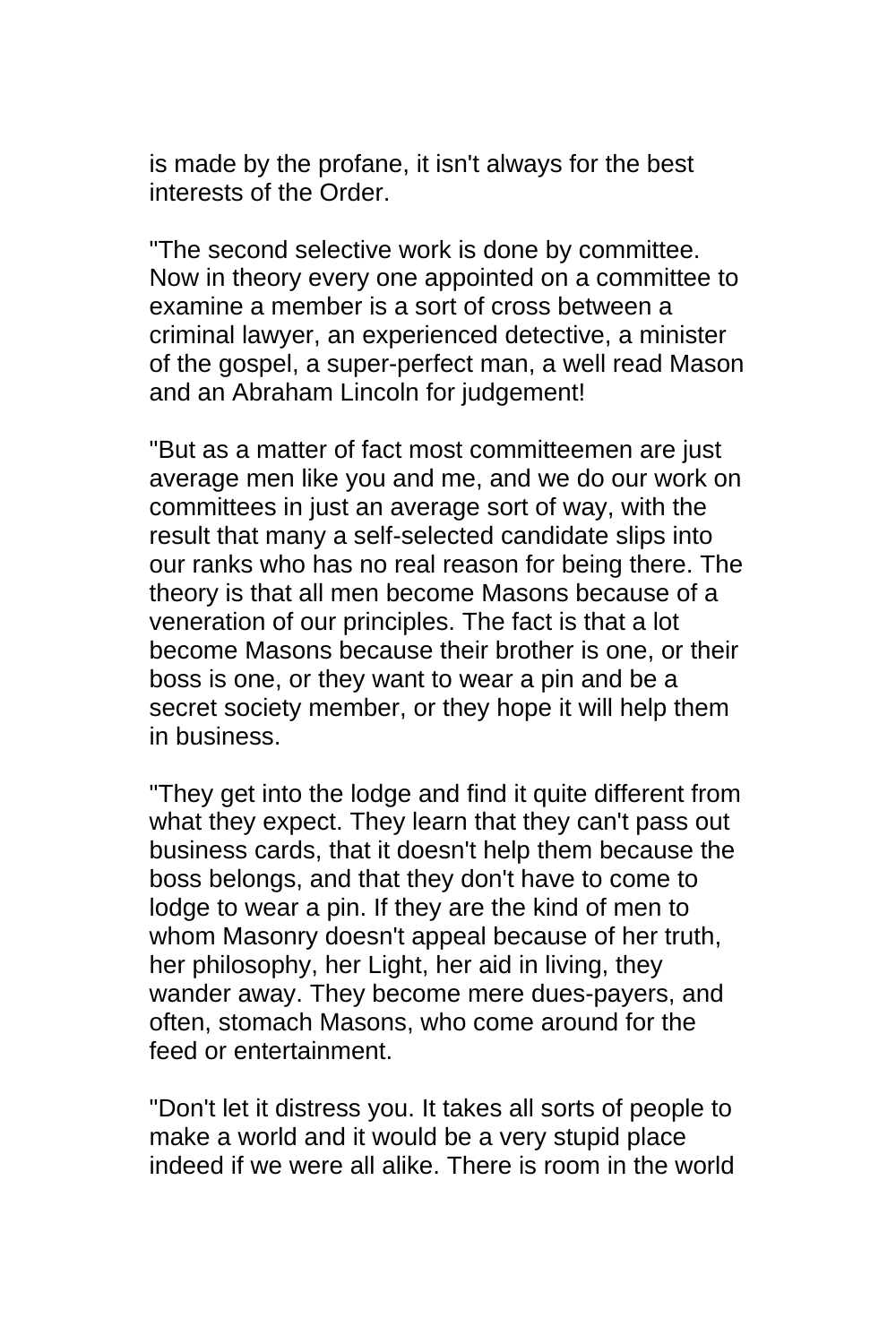for the man who doesn't care for Masonry. He has his part to play in the world as well as the man to whom Masonry makes great appeal. Do not condemn him because he has become a member of the fraternity and found it not to his liking. At least there is something in his heart which was not there before.

"And let me tell you something, my brother. There are many, many men who become Masons, in the sense that they join a lodge and pay dues, although they never attend, who do good Masonic work. There is Filby, for instance. Filby has been a member of this lodge twenty years and has never been in it, to my knowledge, since the day he was raised. I don't know why. I rather think he was frightened, and showed it, and has been afraid of being laughed at, now that he knows there was nothing to be frightened about. But there was never need for money that Filby didn't contribute; there was never a committee appointed to work on the Masonic Home that Filby didn't head. There was never any work to be done outside the lodge that Filby didn't try to help do it. He is a good Mason, even if he doesn't attend lodge.

"And there are lots of young men who join the fraternity and neglect their lodge in early years, who turn their hearts towards it in later years; boys who are too fond of girls and dances and good times to spend a moment in serious thought while they are just in the puppy age, who grow up finally to become thoughtful men, turning their hearts toward the noble teachings of this fraternity and becoming most ardent lodge members and attenders.

"Oh, no, my brother, never weep because we have but a portion of our membership at a meeting. Be glad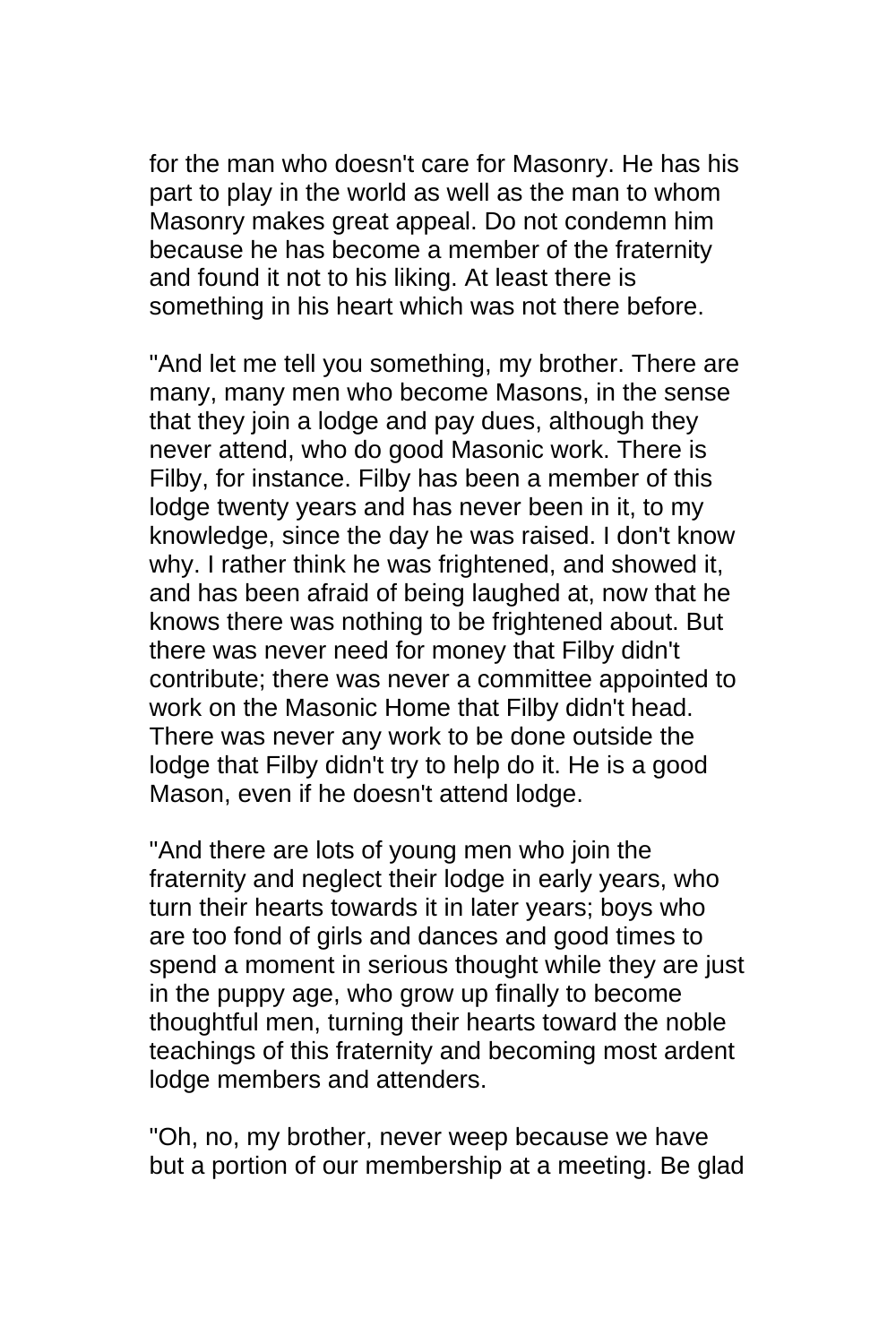we have so many; be happy that those who come, come so regularly and enthusiastically, be proud that there is such a large number of men content to sit through the same degrees year after year to learn what they can, let sink deeper the hidden beauties of the story, absorb a little more of that secret doctrine which lies behind the words of the ritual.

"Masonry is not for yesterday, for today, for tomorrow alone. She is for all the ages to come. The Temple Not Build With Hands cannot be built alone by you and me, nor in a day, nor yet a century. And remember that the stone rejected by the builder was finally found the most necessary of them all. Perhaps the man who doesn't come now to lodge may be the most ernest and powerful Mason of tomorrow. Only the Great Architect knows. Masonry is His work. Be content to let it be done His way."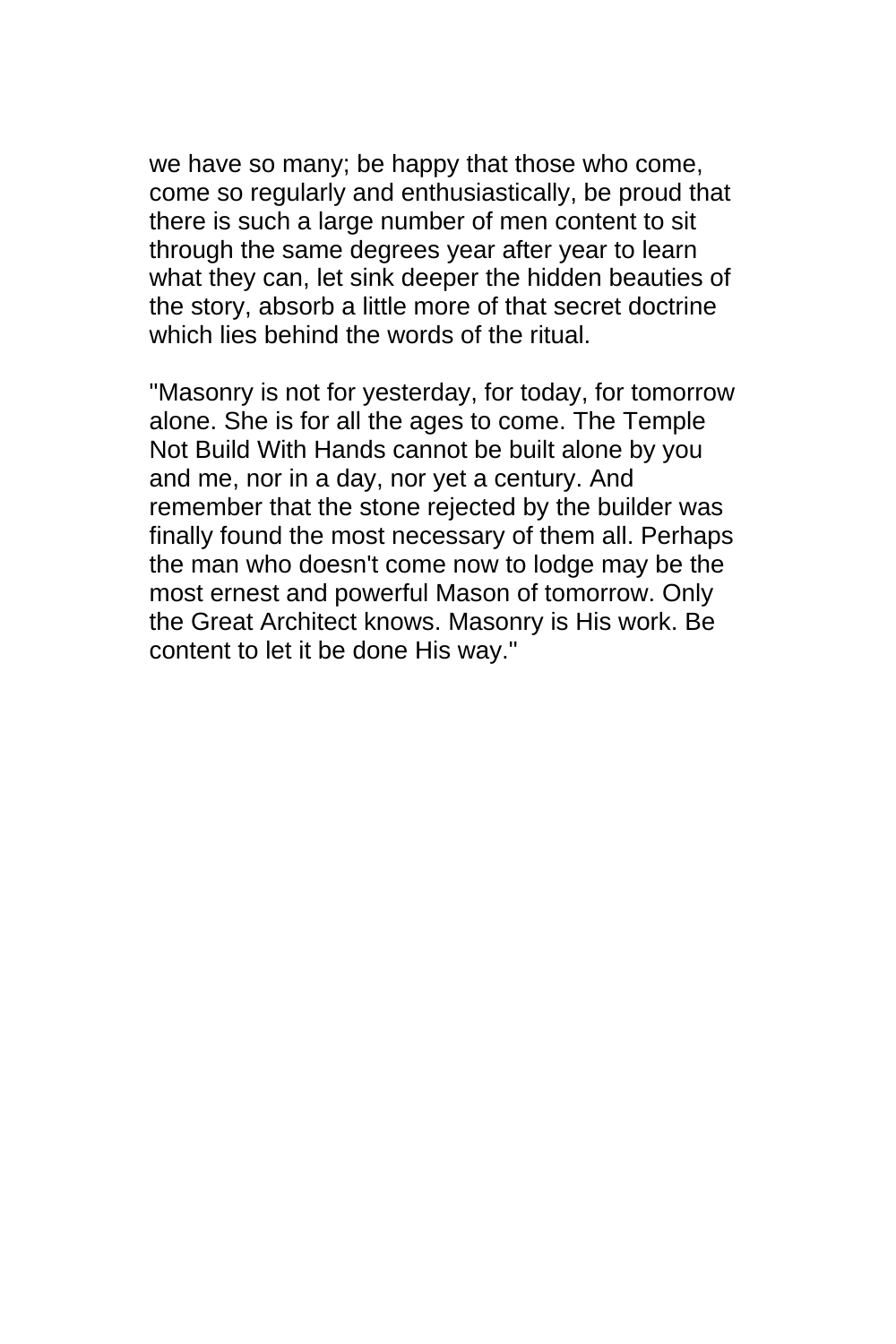#### <span id="page-14-0"></span>"IN MY HEART"

"Why really does a man become a Mason?" asked the Very New Brother of the Old Past Master. "I know the prescribed answer to the question, of course. And doubtless every man who makes it, thinks he tells the truth. But I think he often lies!"

"Oh, no!" cried the Old Past Master. "He doesn't lie. Masonry doesn't make liars of men! But a man can tell something that isn't true without prevaricating about it, you know. You don't know? Oh, well, you are young.

"You worked pretty hard today, didn't you? Of course. You always do, don't you? I thought I saw you over at the City Club this noon. Yes, I know that gang of chaps; fine fellows gather there every day for a couple of hours. Then you went up to the gymnasium, didn't you, and exercised for an hour? And you read the paper this morning before you went at your desk? That accounts for about four hours out of eight, but you'd swear you 'worked very hard'! You don't mean to lie; you just forget, or disremember, or are so used to calling that a hard day's work you don't realize what an easy time you have!

"'Tis the same way with the man who tells where he first became convinced he was to be a Mason! He means it, but he doesn't know or realize the facts.

"Now, I've been a Mason for many, many years. I have seen men come and go and hope to, some more. And I'll tell you that most men do not seek Masonry 'because they have conceived a regard for the institution' or 'because they wish to benefit their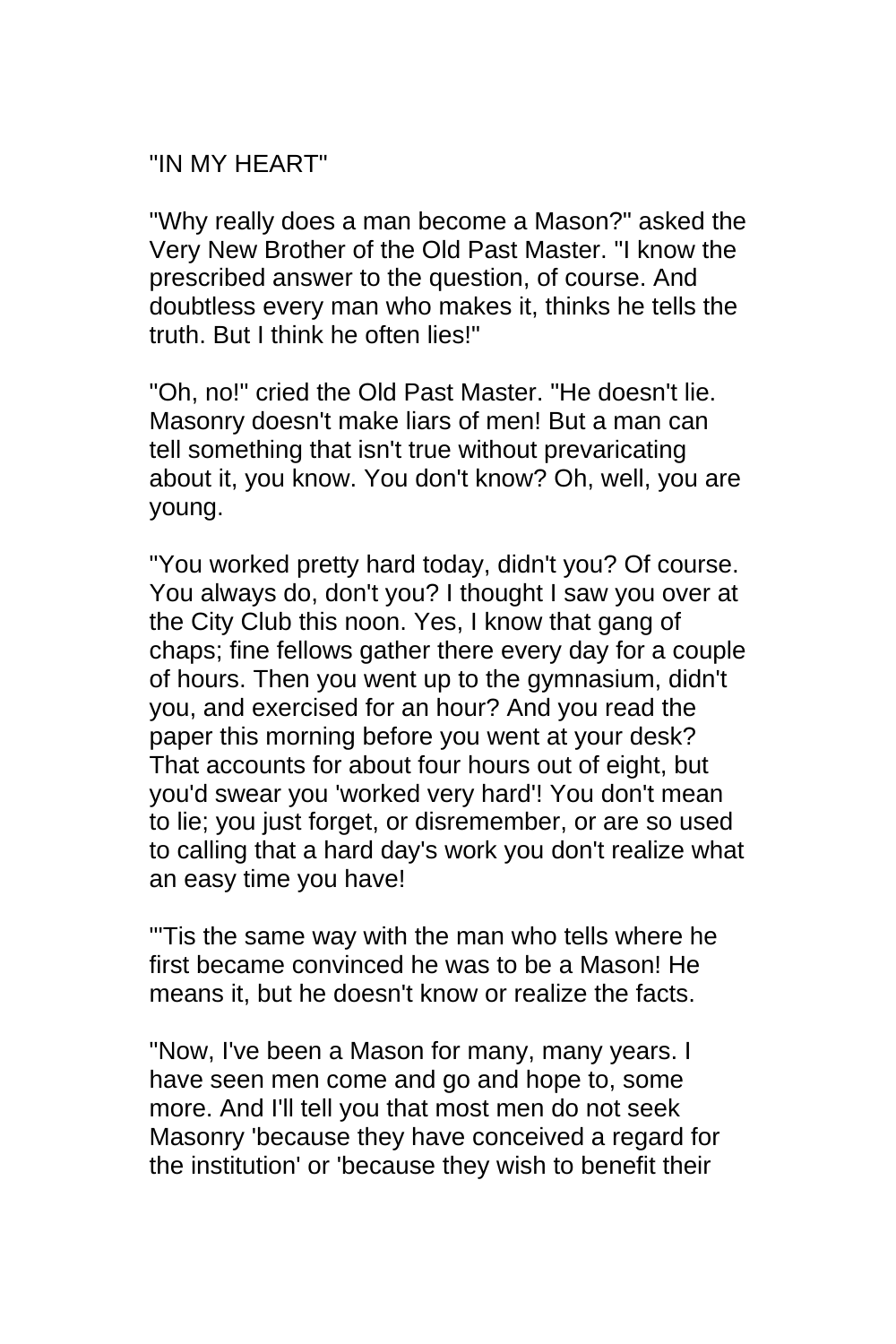fellowmen.' Most men become Masons because other men whom they know, are Masons, or because their fathers were Masons, or because they believe that Masonry means a certain patent of worth, or because they are curious, or even because they believe a Masonic membership will help them succeed.

"But those are not worthy motives," cried the Very New Mason.

"Perhaps not!" smiled the Old Past Master. "But we all do things from motives which are not worthy. You bought your wife a pair of theater tickets tonight and patted yourself on the back for being generous. Yet you know if you send her off to the theater with a friend she won't have a word to say about your coming home late from lodge! Do you call that a worthy motive? I call it a natural one, but St. Peter hasn't made a very large mark against your generosity score for the act!

"Now it would be glorious if all men wanted to be Masons because of the wonderful reputation which Masonry has among men. But if they did, Masonry wouldn't have nearly so much to do. And many men who become Masons for unworthy motives, remain to be taught to become very good Masons, indeed. I remember when I was twenty-one years old- bank clerk, I was- my boss said to me, 'Charlie, wasn't your father a Mason?' I said 'yes.' "Your father rose very rapidly in this business,' said the boss. That's all. So I applied for the Degrees. I didn't know it wasn't a worthy motive! I knew it as soon as became a Mason. And all my life I have wished I had had a better motive. But I didn't let my ignorance stop me from trying to be a good Mason.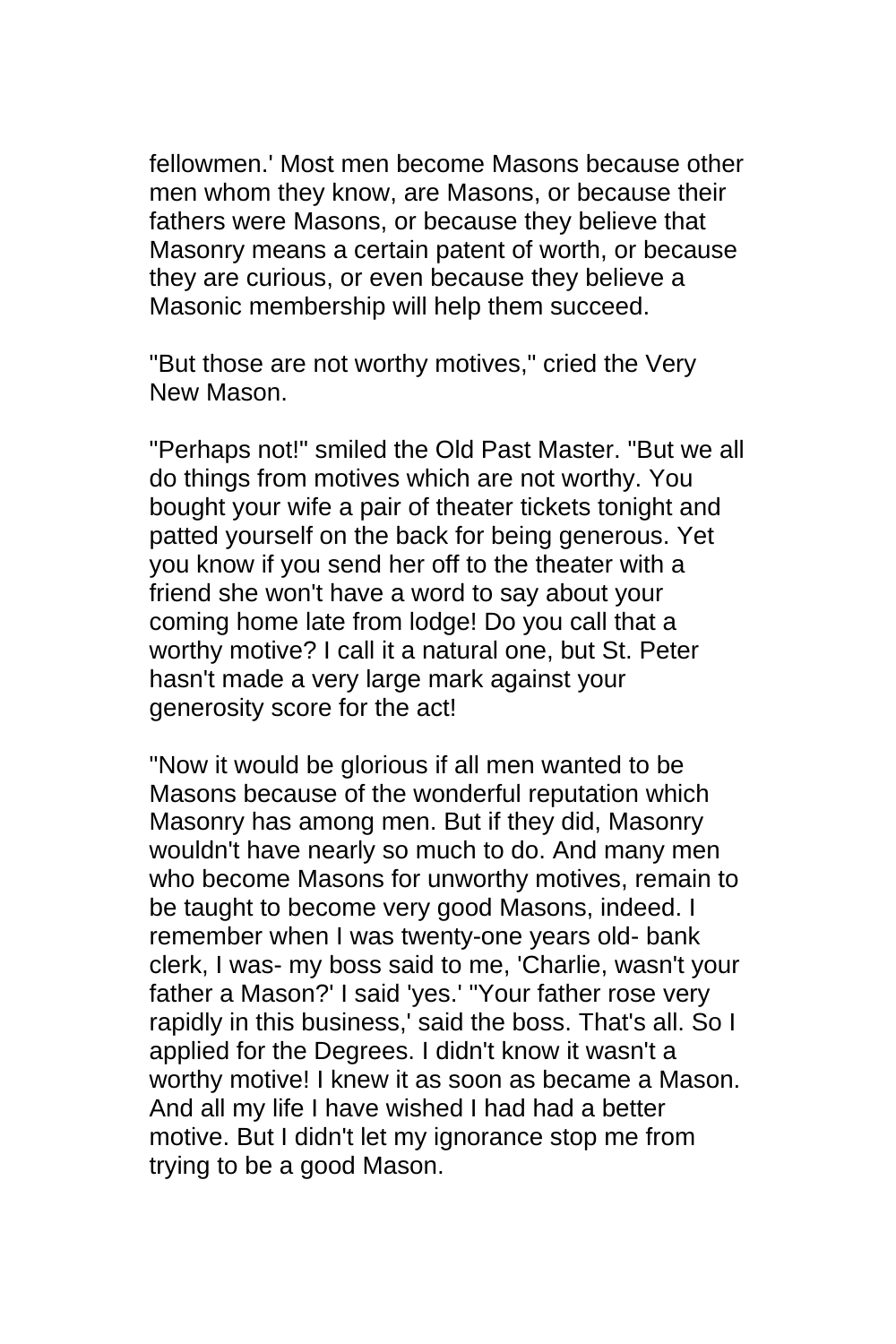"Many very good Masons take certain parts of Masonry more seriously than they are intended to be taken. They are the chaps who think a misplaced word in the ritual is an anathema and the forgetter a criminal! They will tell you that any man who applies for Masonry for any other reason than a reverent awe for the Order and a humble belief in its wonder also commits a crime and should be excluded. It would be fine if it were so, but we'd have about one candidate a year if we held to any such interpretation of the law.

"If I find a young fellow who wants to be a Mason because his father was, I say, 'Come on in and welcome home!' That's supposing he is otherwise all right of course. If I find a young fellow who says very frankly, 'I believe it will help me in business,' I don't condemn him to be a profane forever. I try to find out what he means. If he wants to use Masonry to bring customers to his store, I tell him to go and think it over and come back in a year. But if he says, 'Why, all the Masons are clean-cut, honest men and I need to know such men and a lot of them, that I, too, can be clean-cut and honest, and it must help any man to succeed to be associated with clean-cut and honest men, and I want to succeed so I can bring up my boys to be good men too,' I can't see but that he is first class material, supposing he's all right otherwise, of course.

"Look for the heart, boy, look for the heart! It's what's in the heart that counts, not what's on the lips. And that in my opinion, is what that question really means. "Where were you prepared to be a Mason?' means, what sort of feeling have you in your heart? If it's a good feeling, I don't care how you analyze it; he who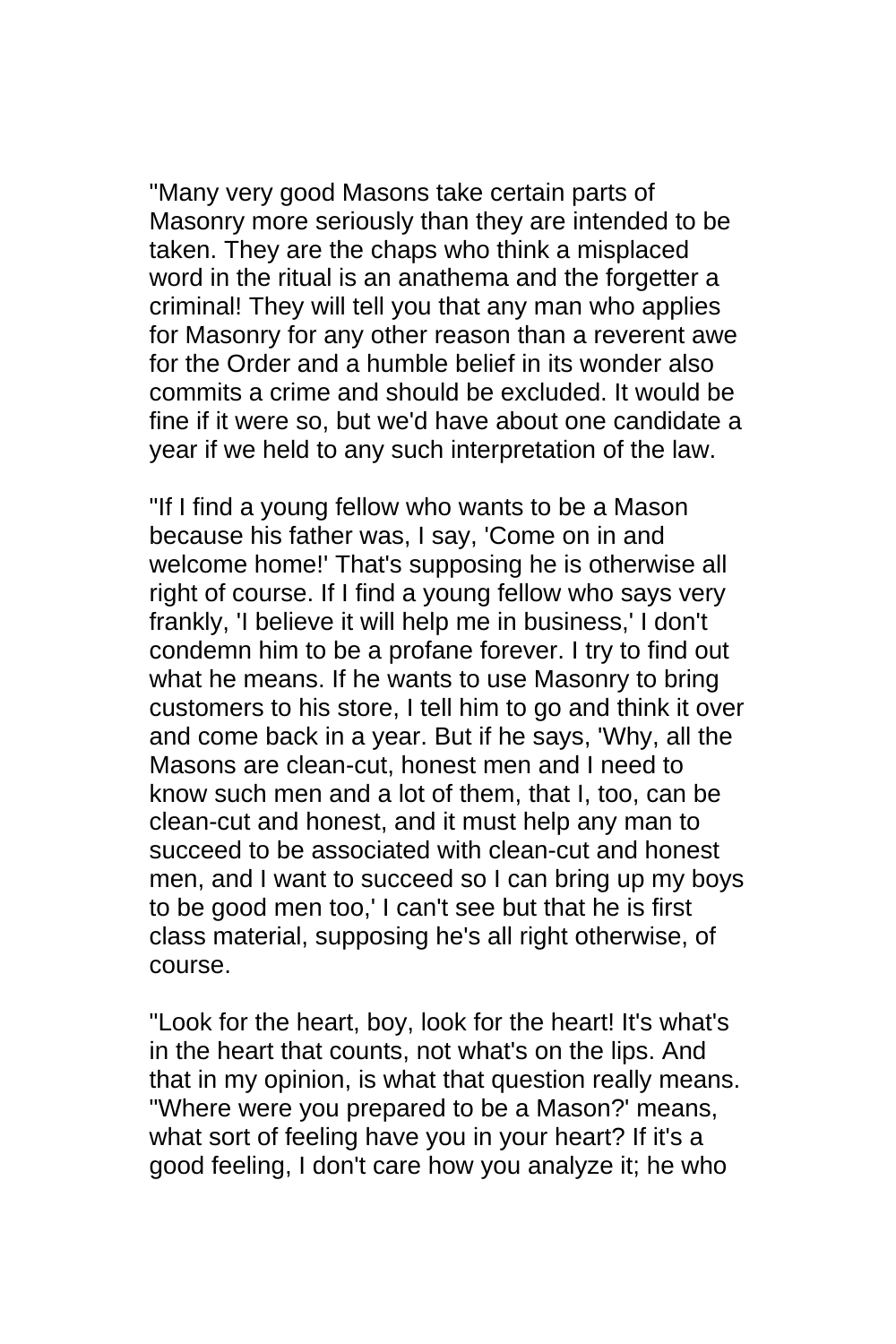has it is welcome. If it's a bad feeling, then I don't care what fine words he mouths, it's enough to keep him away. I have known more than one man who joined through curiosity and yet became an ardent Mason. I have known more than one man who slipped in to aid him in business, became Master of his lodge and be a good one, too! Usually that man is the most insistent that all candidates have what he calls 'a clean mind' about becoming a Mason! The man who has had a change of heart after he gets in is always the most insistent on the statutory answer to the question as to where the candidate is first prepared to be a Mason! To me it is both funny and a little pathetic.

"My young brother, human nature is pretty much the same everywhere. Men are men in country and city, hamlet and metropolis. Most men make good Masons. A few make fine ones. Still fewer make poor Masons. Most men have quite human, ordinary, everyday reasons for wanting to be Masons. A few have fine reasons, a few have bad reasons. If the majority of men have just ordinary motives for becoming Masons, and yet the majority of men make good Masons, it's proof, isn't it, that Masonry is stronger than the motive, and it can change a man to her standards?

I've lived a long time and the longer I live the more sure I am of the fertility of the soil in almost all good men's hearts, to the Masonic seed, and so I don't care nearly so much now, as I did forty years or so ago, why they want to be of us or where they were first prepared!

"Toleration, my brother, is a Masonic virtue. You'll feel that way too, when you've worn the apron as long as I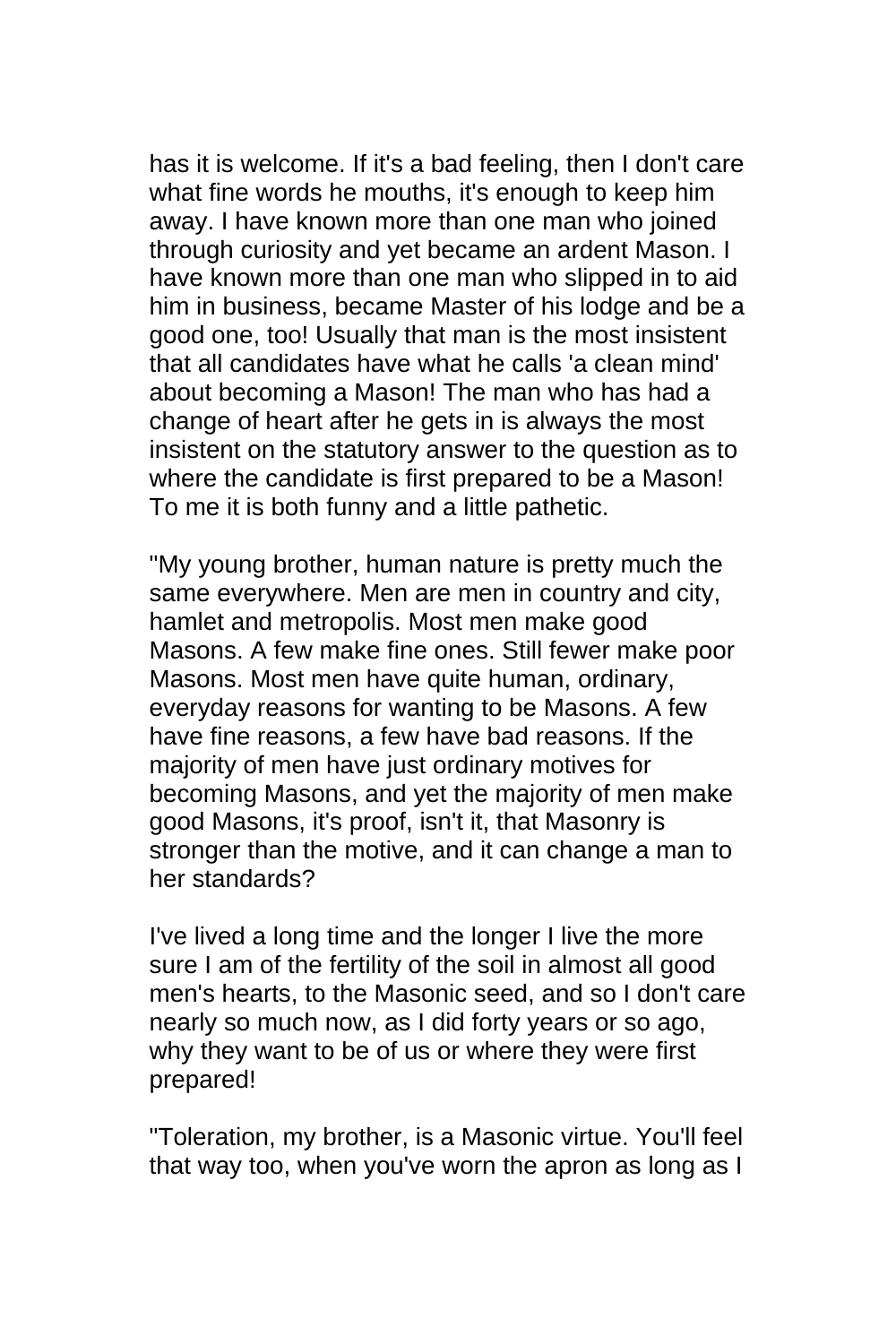have, and found, every year, as it grows closer to your heart, its strings of ritual and law and custom need bind less tightly."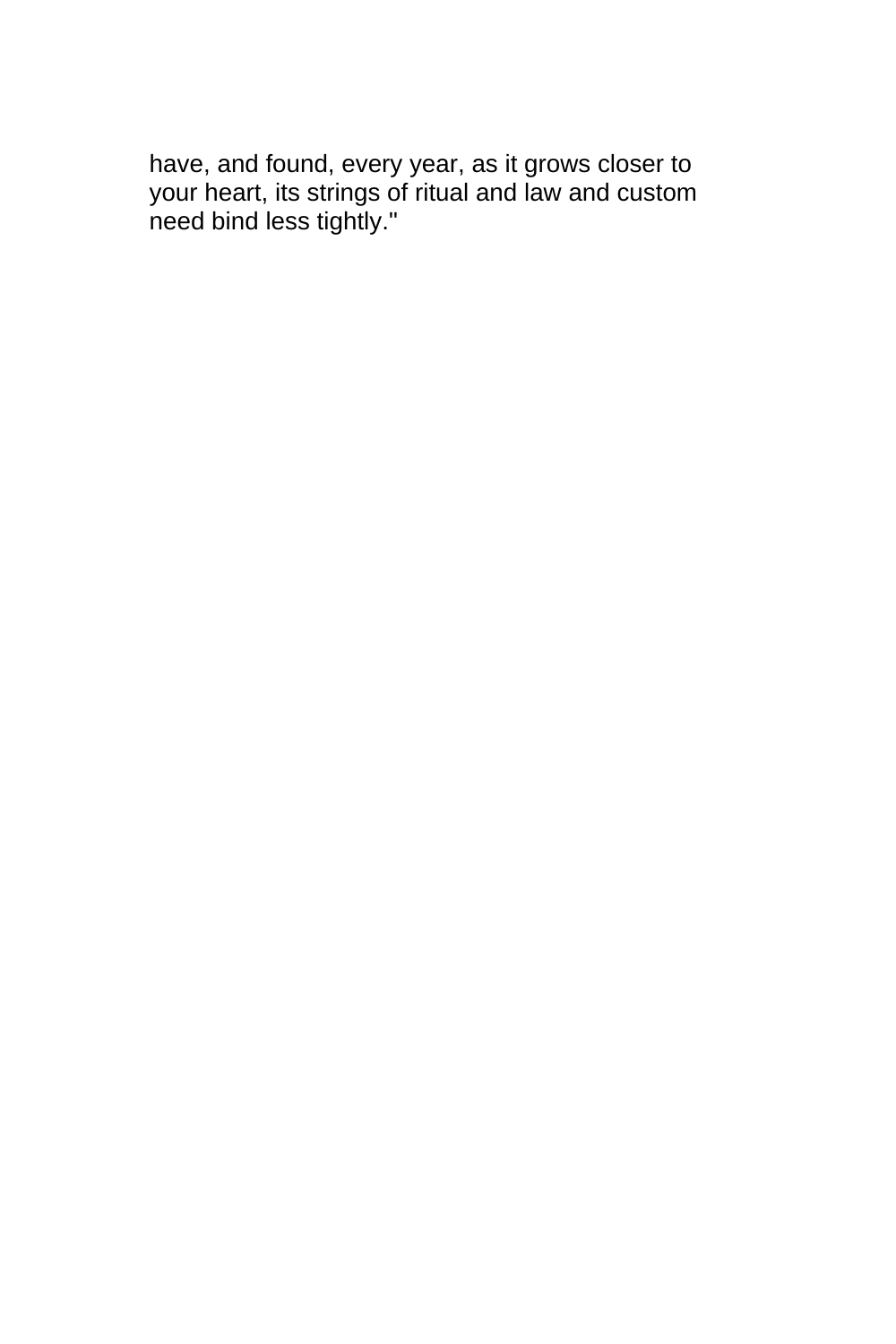#### <span id="page-19-0"></span>THE IDEAL MASON

"So you think Brother Parkes is an ideal Mason, do you?" asked the Old Past Master of the Young Brother. "I like Brother Parkes, but before I gave assent to your adjective of 'ideal' I'd like to have you define it."

"What I meant" answered the Younger Brother "was that he is so well rounded a Mason. He is Brotherly, charitable, loves a good speech and a good time, and does his Masonic duty as he sees it."

"Oh! Well, if that's being an ideal Mason, Parkes is surely one. But I can't follow your definition of ideal. For there are so many ideals in Freemasonry, and it has been given to few...I doubt, really, if it has been given to any...man to realize them all. Certainly I never knew one.

"There are so many kinds of Masons! I do not refer now to the various bodies a brother may join; Chapter, Council, Commandery, Scottish Rite Lodge, Chapter, Council, Consistory, Shrine, Grotto, Tall Cedars, Eastern Star; a man may belong to them all and still be just one kind of Mason.

"When I speak of 'kinds' of Masons I mean 'kinds of ideals'.

"There is the man whose ideal of Masonry is ritual. He believes in the ritual as the backbone of the fraternity. Not to be letter perfect in a degree is an actual pain to him; he cares more for the absolute accuracy of the lessons than the meaning in them. His ideal is a necessary one, and to him we are indebted for our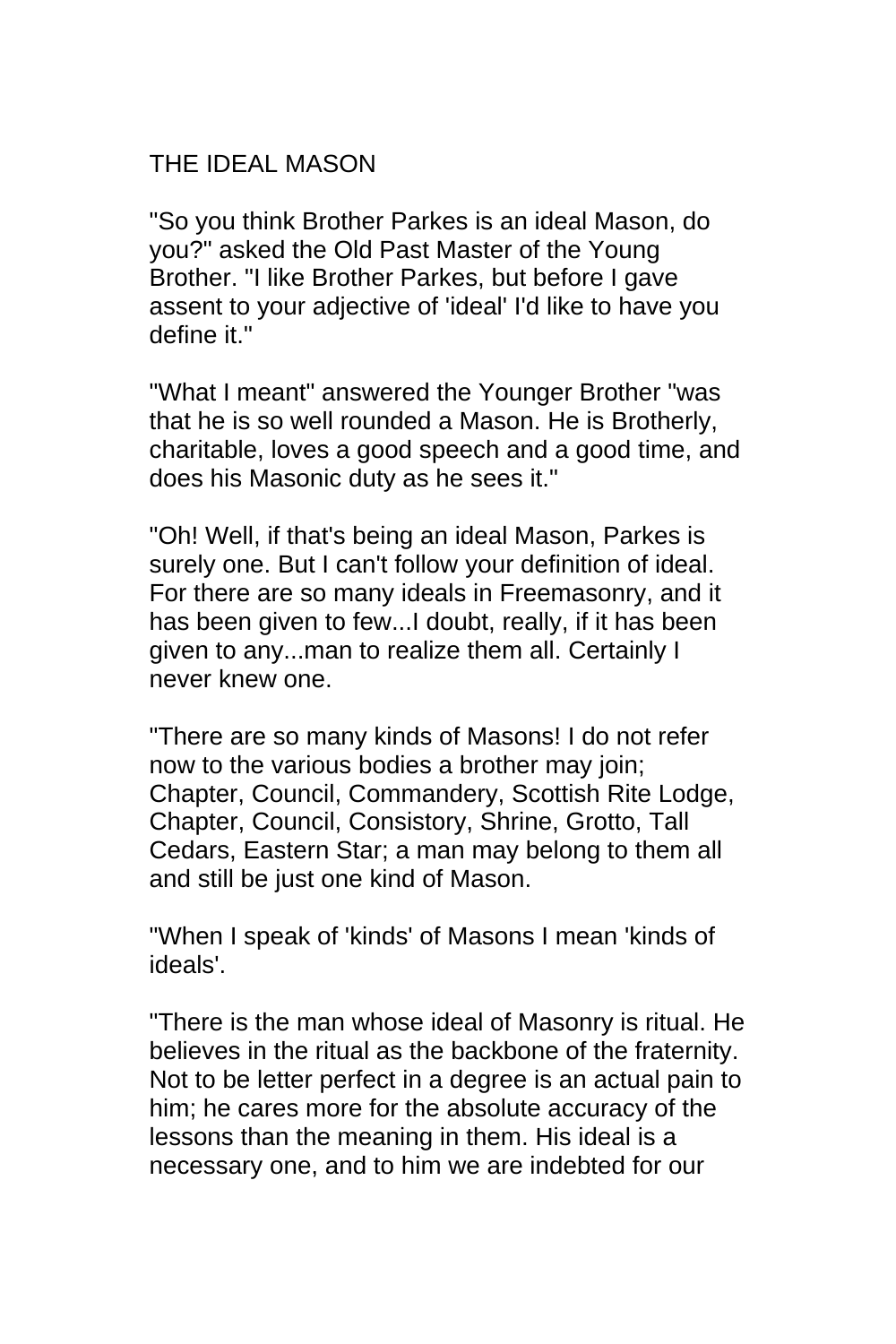Schools of Instruction, for our accuracy in handing down to those who come after us, the secret work, and to a large extent, for what small difficulties we put in the way of a candidate, by which he conceives a regard for the Order. What is too easily obtained is of small value. Making a new Mason learn by rote some difficult ritual not only teaches him the essential lessons, but makes him respect that which he gets by making it difficult.

"There is a brother with the social ideal of Masonry. To him the Order is first a benevolent institution, one which dispenses charity, supports homes, looks after the sick, buries the dead, and, occasionally, stages a 'ladies night' or a 'free feed' or an 'entertainment'. He is a man who thinks more of the lessons of brotherly love than the language in which they are taught; as a ritualist, he uses synonyms all the time, to the great distress of the ritually-minded Mason. To the social ideal of Masonry and those to whom it makes its greatest appeal we are indebted for much of the public approbation of our Order, since in its social contacts it is seen of the world.

"There are brethren to whom the historical, perhaps I should say the archeological ideal, is the one of greatest appeal. They are the learned men; the men who dig in libraries, read the books, who write the papers on history and antiquity. To them we are indebted for the real, though not yet fully told story of the Craft. They have taken from us the old apocryphal tales of the origin of the Order and set Truth in their places; they have uncovered a far more wonderful story than those ancient ones which romanticists told. They have given us the right to venerate our age and vitality; before they came we had only fables to live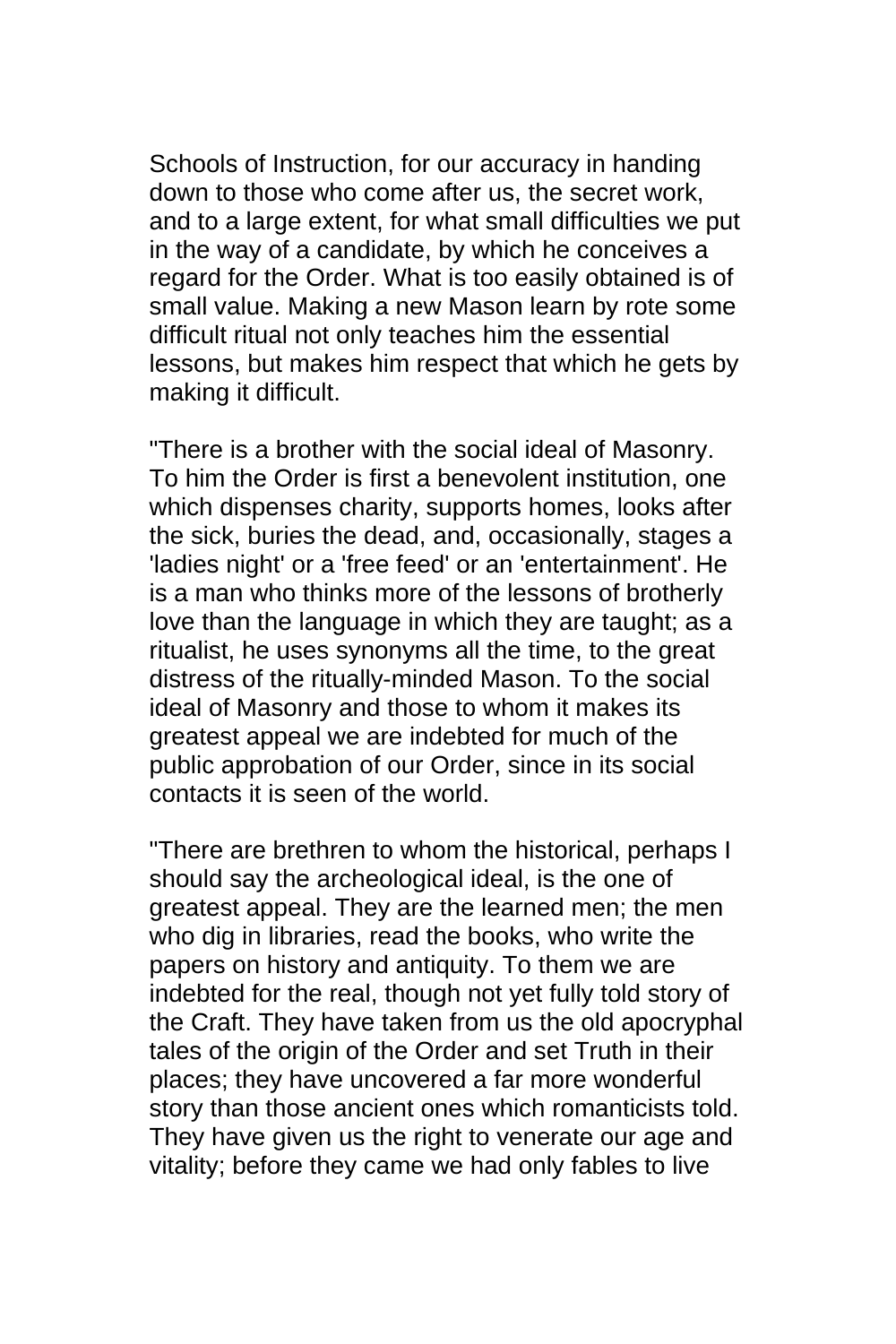by. To them we owe Lodges of Research, histories, commentaries, the great books of Masonry and much of the interpretation of our mysteries.

"Then there is the symbolist. His ideal is found in the esoteric teachings of Freemasonry. He is not content with the bare outline of the meaning of our symbols found in our lectures-he has dug and delved and learned, until he has uncovered so great a wealth of philosophical, religious and fraternal lessons in our symbols as would amaze the Masons who lived before the symbolist began his work.

"To him we are indebted for such a wealth of beauty as has made the Craft lovely in the eyes of men who otherwise would find in it only 'another organization.' To him we are indebted for the greatest reasons for its life, its vitality. For the symbolist has pointed the way to the inner, spiritual truths of Freemasonry and made it blossoms like the rose in the hearts of men who seek, they know not what, and find, that which is too great for them to comprehend.

"These are but other ideals of Freemasonry, my son, but these are enough to illustrate my point. Brother Parkes follows the social ideal of Freemasonry, and follows it well. He is a good man, a good Mason, in every sense of the word. But he is not an 'ideal' Mason. An 'ideal' Mason would have to live up to, to love, to understand, to practice, all the ideals of Freemasonry. And I submit, it cannot be done.

"What's your ideal of Freemasonry?" asked the Younger Mason curiously, as the Old Past Master paused.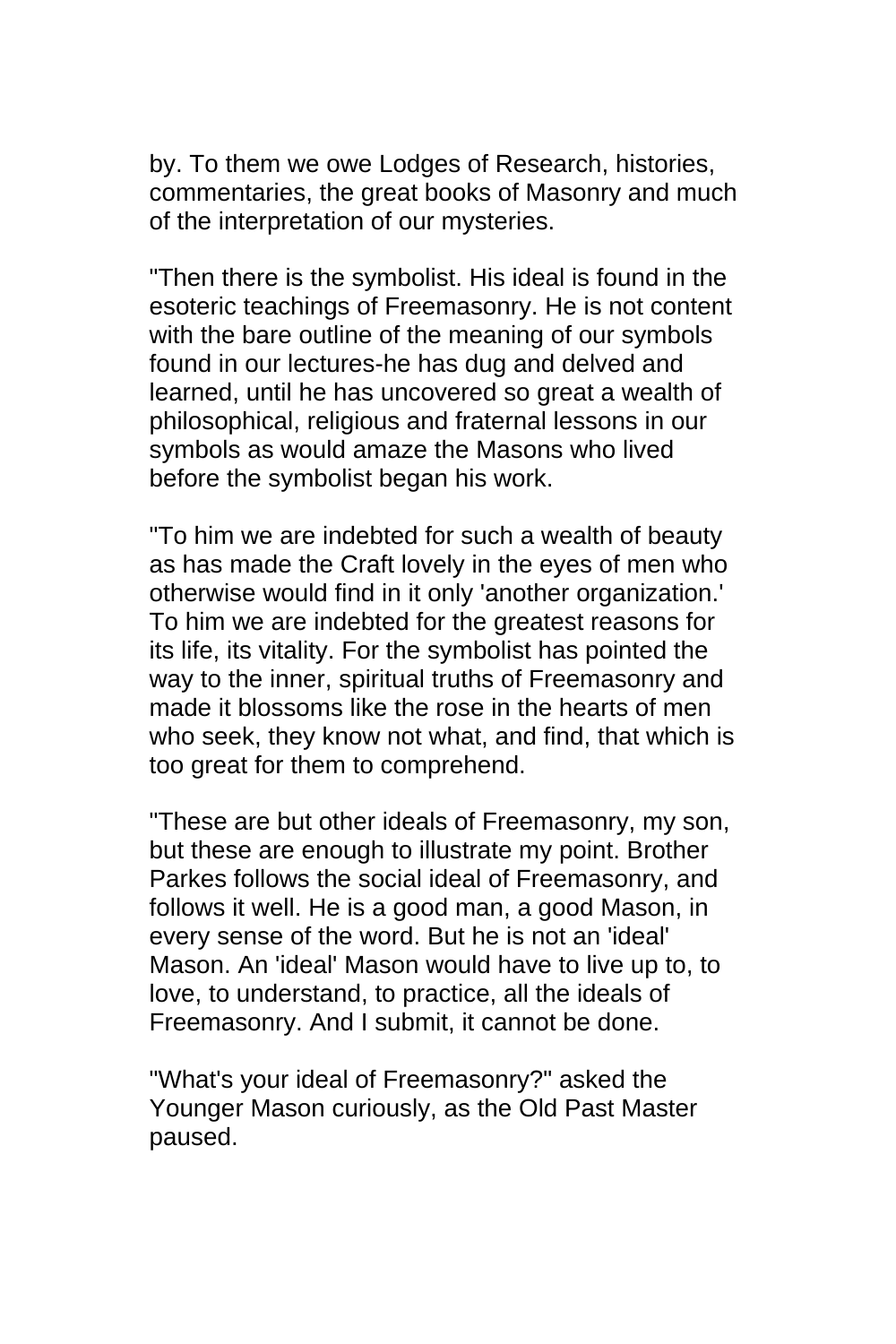"The one from which all the things spring", was the smiling answer. "I am not possessed of a good enough memory to be a fine ritualist; I don't have time enough to spare for many of the social activities of Masonry, I am not learned enough to be historian or antiquary, nor with enough vision to be an interpreter of symbols for any man but myself. My ideal is the simple one we try to teach to all, and which, if we live up to it, encompasses all the rest; the Fatherhood of God, and the brotherhood of man."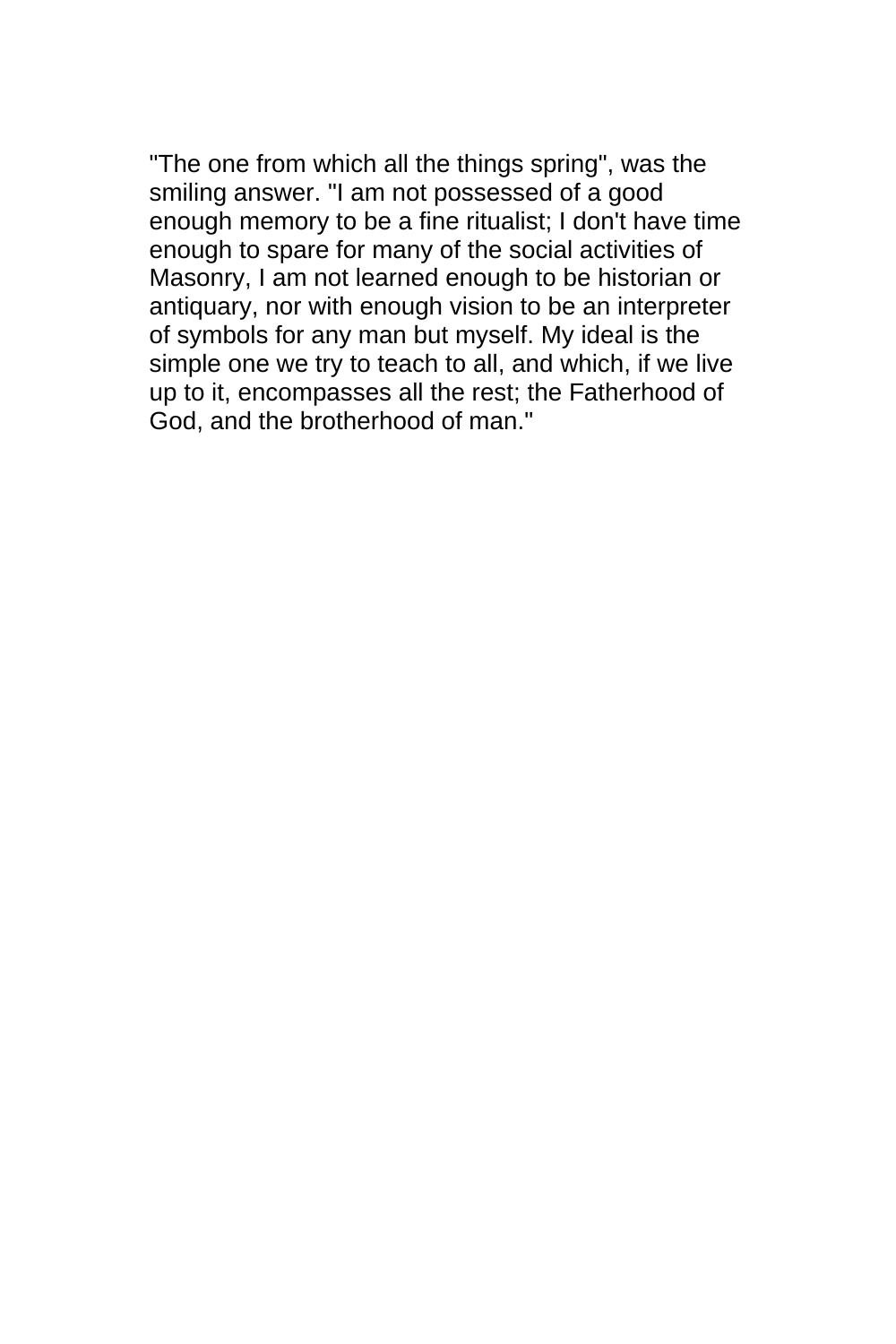<span id="page-23-0"></span>"FAILURE"

"What's troubling you?" asked the Old Past Master of a serious-faced brother who sat down next to him.

"So much I hardly know where to begin to tell it," came the response. "I try to be an optimist, but I can't help feeling that, practically speaking, Masonry is a failure, and it depresses me horribly, because I love it."

"Now that's too bad," said the Old Past Master soberly. "Masonry is a failure, practically speaking! That would depress me, too, because I also love it. In fact, I should think it would depress a great many men."

"Yes it would.... a lot of men love it," said the troubled brother.

"Suppose you explain why it is practically speaking a failure," said the Old Past Master. "If I ought to be depressed because of such a condition I think I ought to know it."

The troubled brother looked up suspiciously, but the grave face in front of him wore no smile. If the old eyes twinkled they were hidden by solemn lids from the penetrating glance of the troubled brother.

"Well, it's this way," he began. "Masonry teaches brotherhood. Naturally, your brother is a man on whom you can depend; he is worthy of trust. One believes in one's brother. One backs his note and expects to be paid; one is willing to trust one's wife, one's life, one's good name, to a real brother.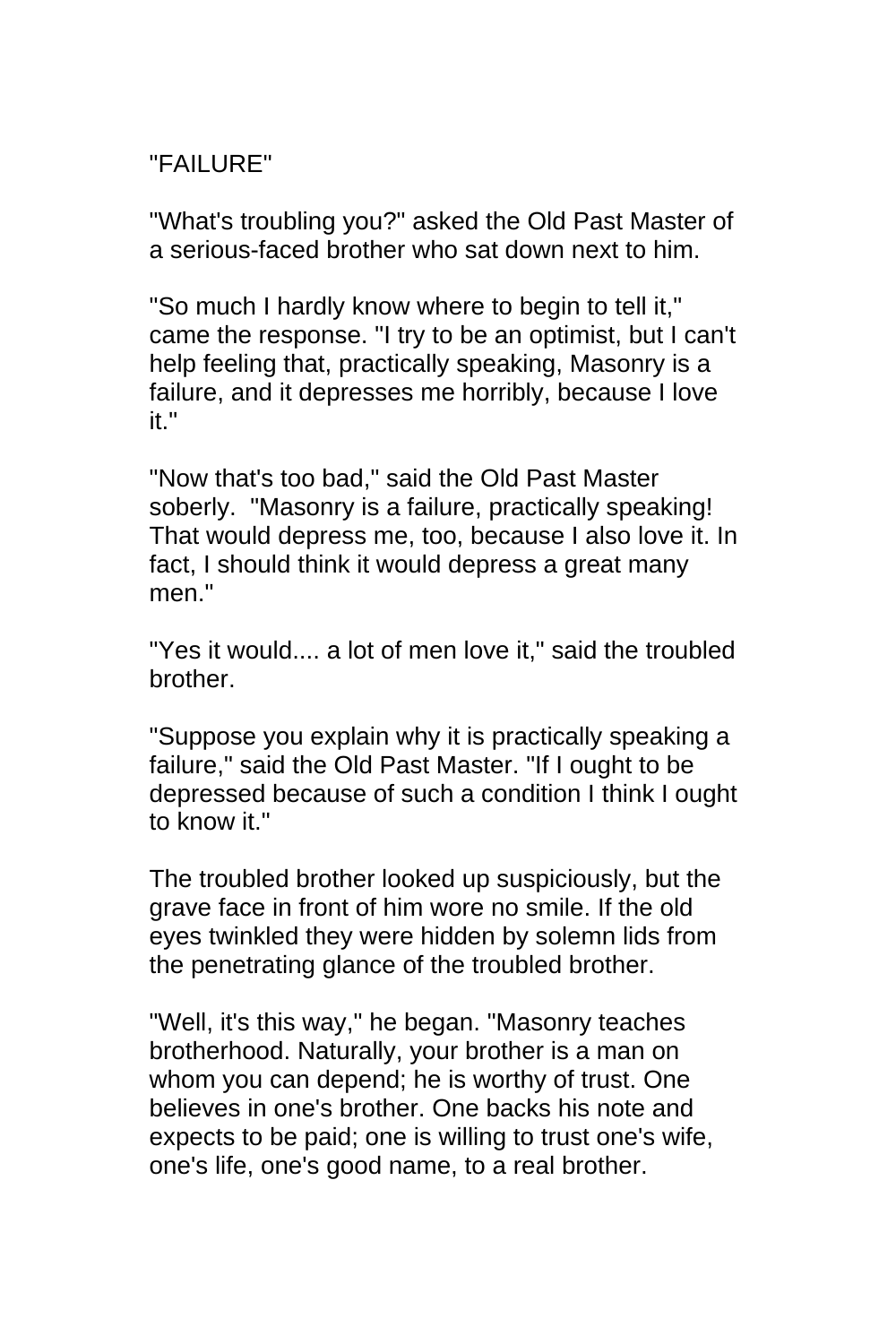"But there are a good many men who are Masons that I know are not worthy of my trust, merely because they are Masons. They are my brethren because I have sworn with them the same obligations and professed the same faith. But I do not think I could trust them with that which is of value to me, and I know they wouldn't trust me with what is of value to them. I don't mean they are not good men, but I don't feel that my Masonic bond is strong enough to give me the complete trust which a real brotherhood should provide and I don't think they feel it either.

"If I were in a strange city and a man came up to me and wanted to borrow two dollars and pointed to a Masonic pin as the reason, I wouldn't lend it to him. And if I walked into a strange bank and tried to cash a check for twenty dollars on the strength of my Masonic pin, I wouldn't get it."

"A pin, you know," put in the Old Past Master, "is not real evidence of being a Mason!"

"No, but even if I could convince the banker I really was a Mason he wouldn't cash my check without identification. And I wouldn't give money to a stranger even if I knew he was a Mason, because....well, because my brotherhood hasn't struck deep enough, I guess. And so it seems to me that practically speaking, Masonry is a failure."

"And yet you say you love it!" sorrowed the Old Past Master. My brother, you have, in the language of the street, got hold of the wrong dog.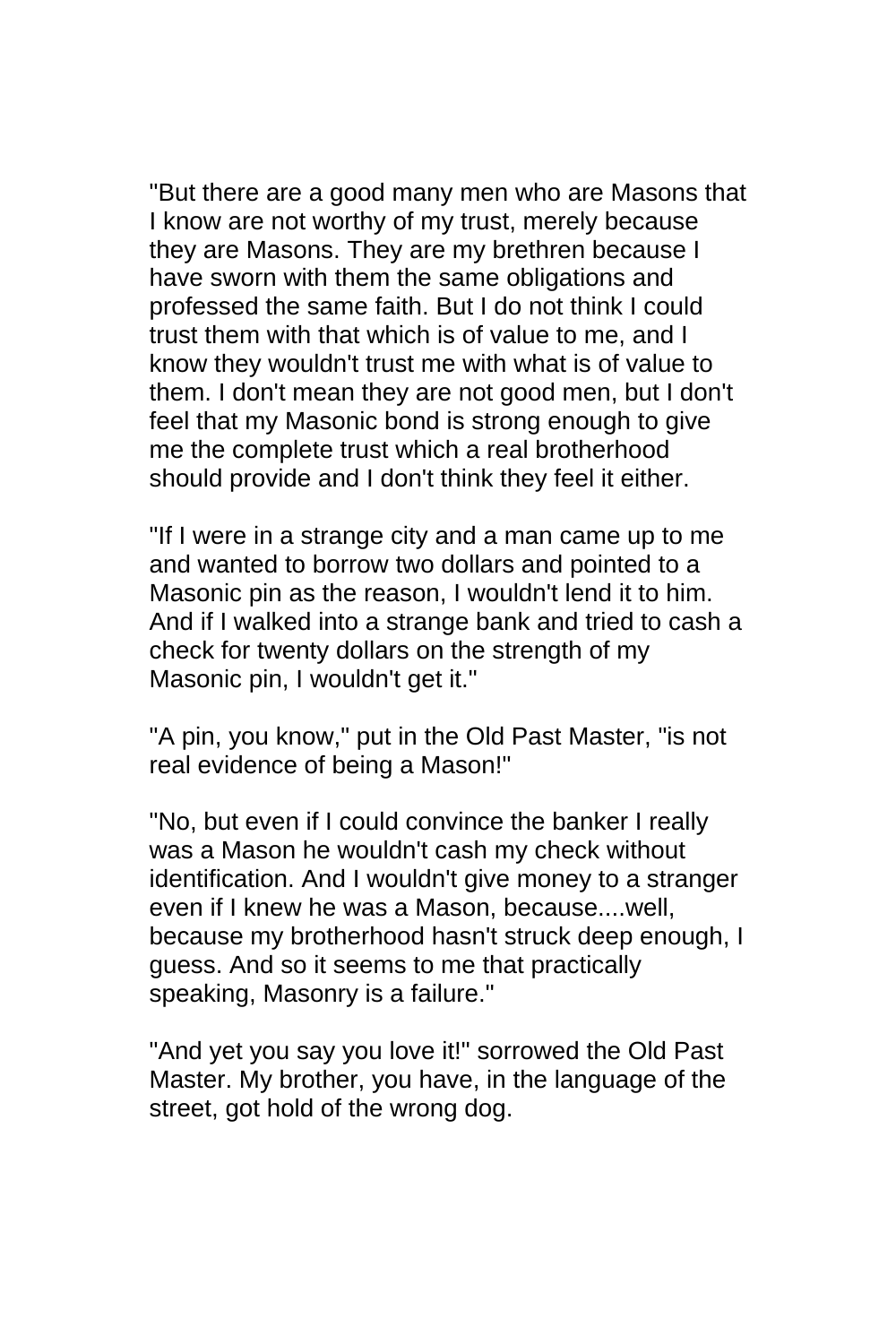"Now let me talk a minute. Your blood brother is a man you love. You were children together, you fought with him and for him. You shared his joys and sorrows. You learned him, through and through. If you love him and trust him, it is not because of your mutual parentage, but because of your association. Two boys are not blood brothers, but raised as brothers, may have the same tender love and trust. It isn't the brotherhood of the flesh, but the brotherhood of spirit, that makes for love and trust.

"You complain because you don't have that feeling for a stranger. Had you been parted from your blood brother at birth, and never seen nor heard of him until he met you on the street and demanded money while offering proof of his blood relationship, would you trust him without knowing the manner of man he had come to be? Merely because he was a blood relative wouldn't mean he was the type of man you are. He might have become anything during these years of separation.

"Now, my brother, when you became a Mason you assumed a tie of brotherhood with all the other Masons of the world. But you did not assume any obligation to make that tie of brotherhood take the place of all the virtues which are in the Masons of the world, or the virtues possessed by the profane. If you are a true Mason you will extend Masonic brotherhood, practically, to those Masons who hold out the brotherly hand to you; which means those men who are able and willing to prove themselves brothers and Masons, not merely those who belong to lodges and wear pins.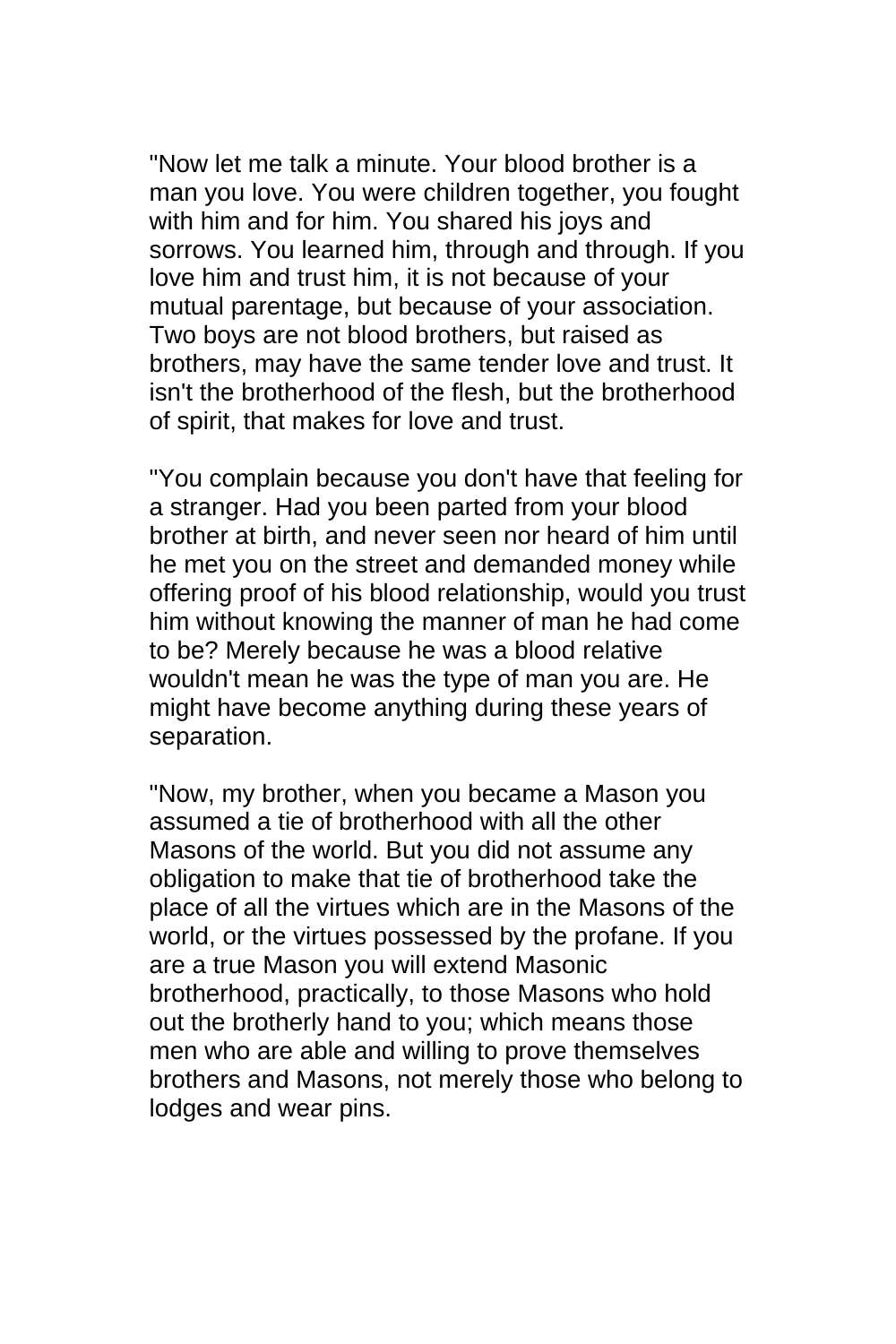"The world is one big compromise, my brother, between things as they are and things as we would like to have them. You would like to be rich, and you compromise by getting what you can. You would like to be famous, and you compromise by being as well known as you can and doing the best you can to deserve fame. You would like to be the most highly skilled man in your profession, but you have to compromise with perfection on the one hand, and the need of earning a living on the other. As a Mason, you would like to trust on sight every Mason in the world, but you have to compromise with this fact that all Masons are human beings first and Masons afterwards, and human beings are frail and imperfect.

"Masonry makes no man perfect. It merely holds out one road by which a man may travel towards the goal of spiritual perfection more easily and with more help than by other roads. It had no motive power to drive men over that road; but it smooths the way and points the path. The travel is strictly up to the individual brother.

"If you trust those whom you know travel that path, they will trust you....and Masonry will be, practically speaking, for you both a success. If you travel with your eyes open, you will see many who fall by the wayside, not because the way is plain and smooth, but because they are too weak to travel it. That is the fault, not of the road, but of the traveler.

"And so, my brother, Masonry cannot be a failure, because men fail as Masons. As well say the church is a failure because an evil man goes to it; as well call Christ a failure because all men are not Christians.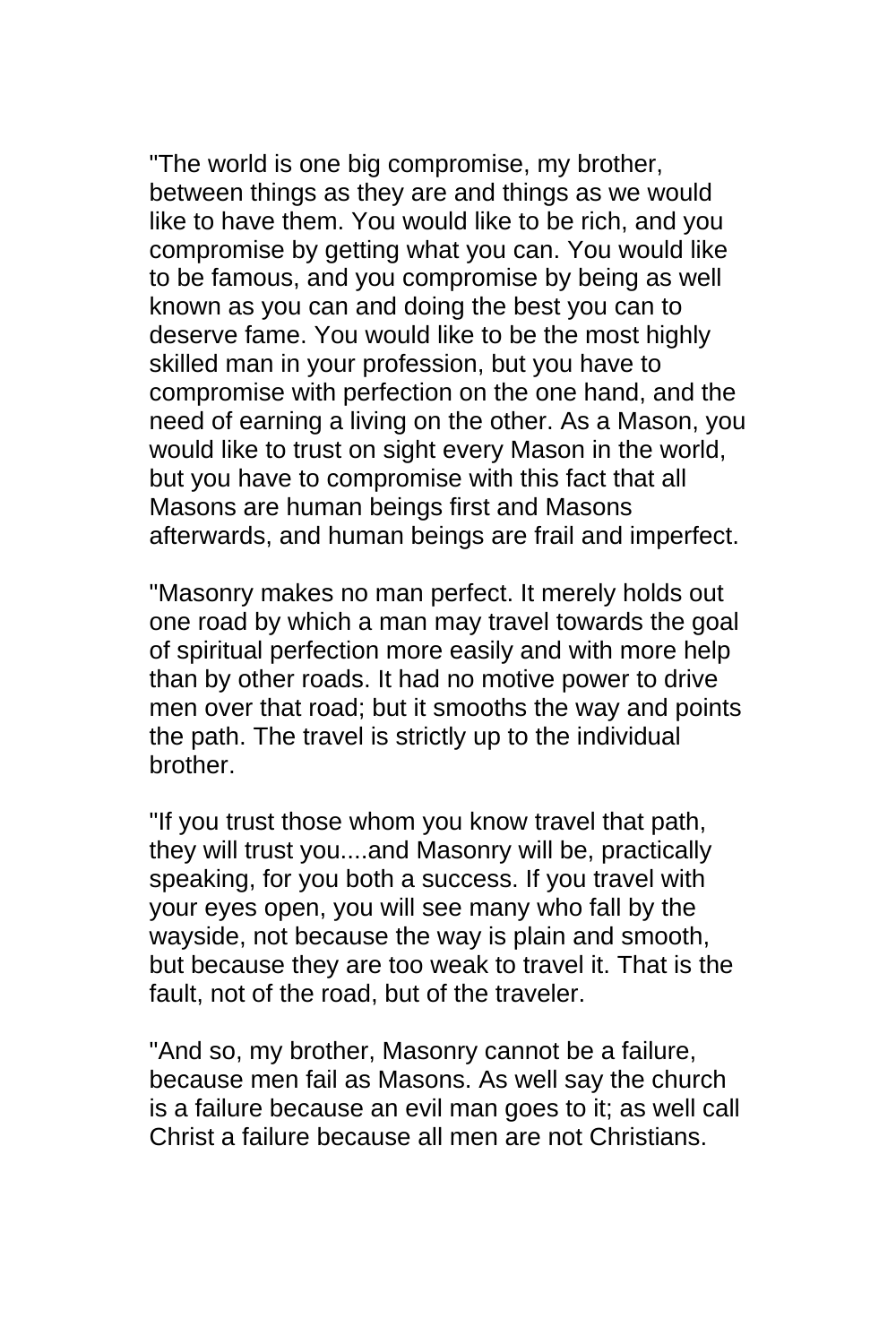The failure is in the man, not in the beautiful philosophy which is Masonry."

"And I," said the troubled brother, "Am a failure now because I have failed to understand. But not in the future, thanks to you."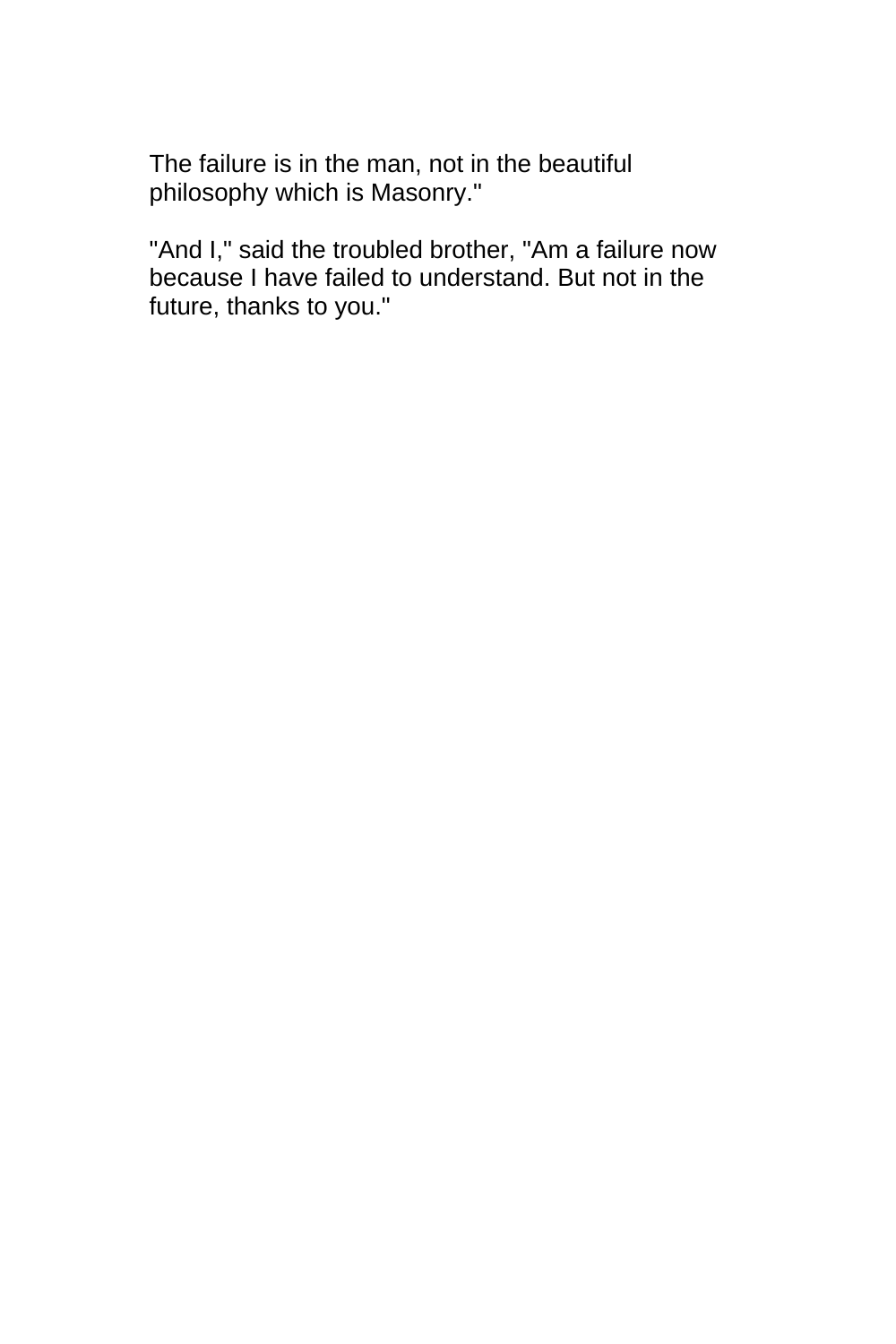#### <span id="page-28-0"></span>THAT "ATHEIST!"

"I am much troubled. A very good friend of mine asked me for a petition to this lodge, but when I took him one to sign he refused to do so, on the ground that he couldn't answer the question as to his belief in God."

"Well, I don't see that that's anything to be troubled about," answered the Old Past Master. "What he believes is his business, isn't it?"

"Yes, but-"

"But you want him in the Order," smiled the Old Past Master. "Well, it's not hopeless, my son. A lot of men say they don't believe in God, and mean something else entirely."

"How can a man say he doesn't believe in God and mean something else?" asked the Young Mason.

"What they usually mean is that they don't believe in the particular kind of God some one else believes in!" chuckled the Old Past Master. "I sometimes think such men are born just to give the angels something to smile about. Personally, I never found any necessity of defining God. But there are people who think they must measure Him with an idea, and fix a definite concept of Him in their mind before they dare say they believe in Him."

"But my friend," interrupted the Young Mason, "says he doesn't believe in any God, or Great First Cause, or Cosmic Urge, or Life Principle, or anything. He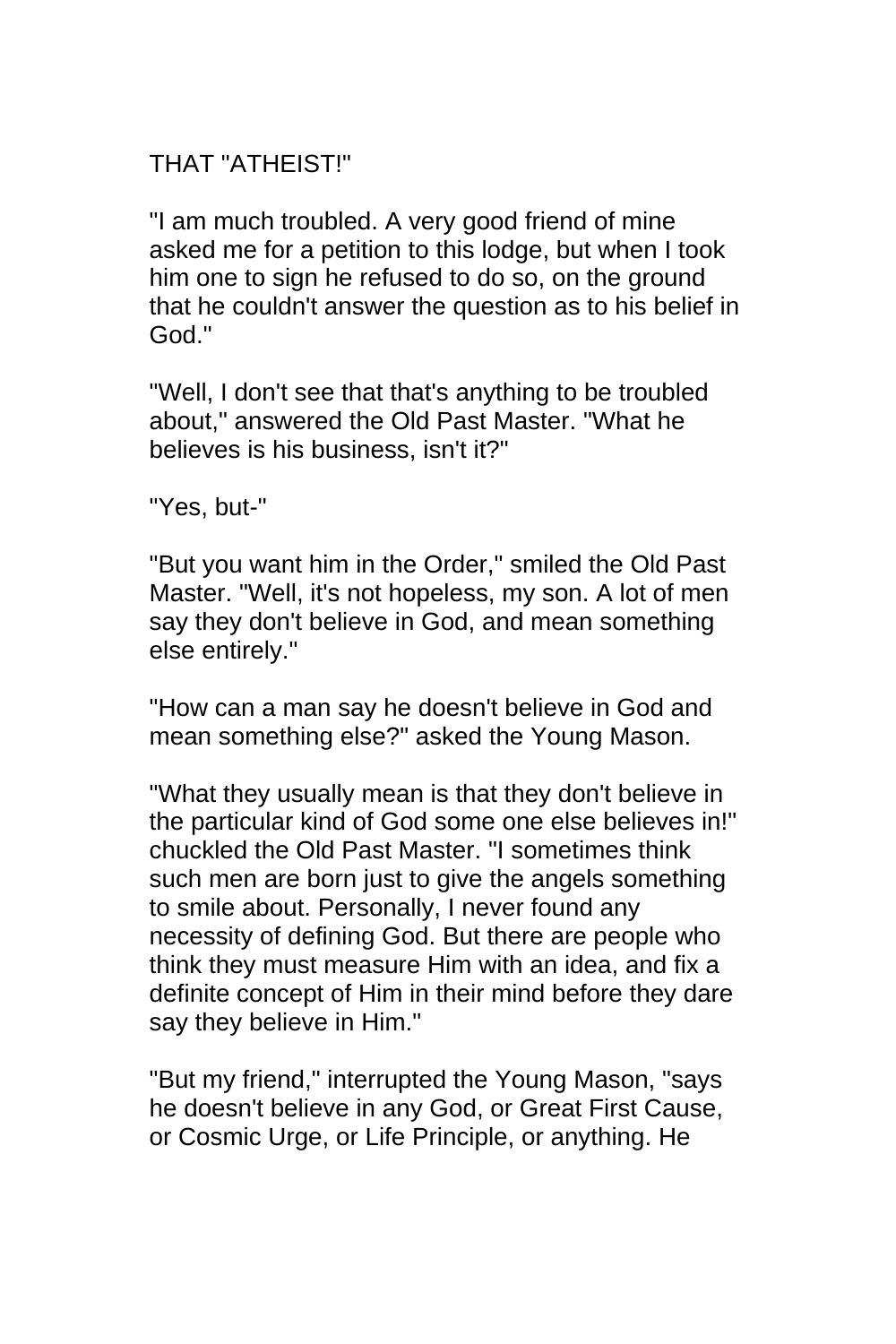discusses it very well and seems unalterably fixed in his ideas. Yet he is a good man."

"Oh, yes, that's very possible," answered the Old Past Master. "Lot's of very good men are very egotistical and conceited and-"

"But he isn't egotistical- why, he is very modest."

"There I differ with you. Any man who attempts to argue God out of the universe is certainly an egotist."

"But he doesn't argue Him out of existence; he just denies He exists."

"My friend," said the Old Past Master, "my little grandson tries to argue with me that the end of the rainbow is over on Park Avenue, and won't understand why daddy don't let him go and find it. He often explains to me how near the moon is, and I dare say he'd laugh if I told him the earth was round. He'd be perfectly sure we'd fall off the underside. He is only five, you know. Well, your friend is mentally only five.

"Have you ever read any thoughts of the great men on atheism? They are rather hard to controvert, some of them. Coleridge said 'How did the atheist get his idea of that God whom he denies?' A clever Frenchman said, 'The very impossibility in which I find myself to prove that God is not, discloses to me His existence.' Bacon said, 'They that deny God destroy a man's nobility; for certainly man is like the beasts in his body, and if he not like God in his spirit, he is an ignoble creature.'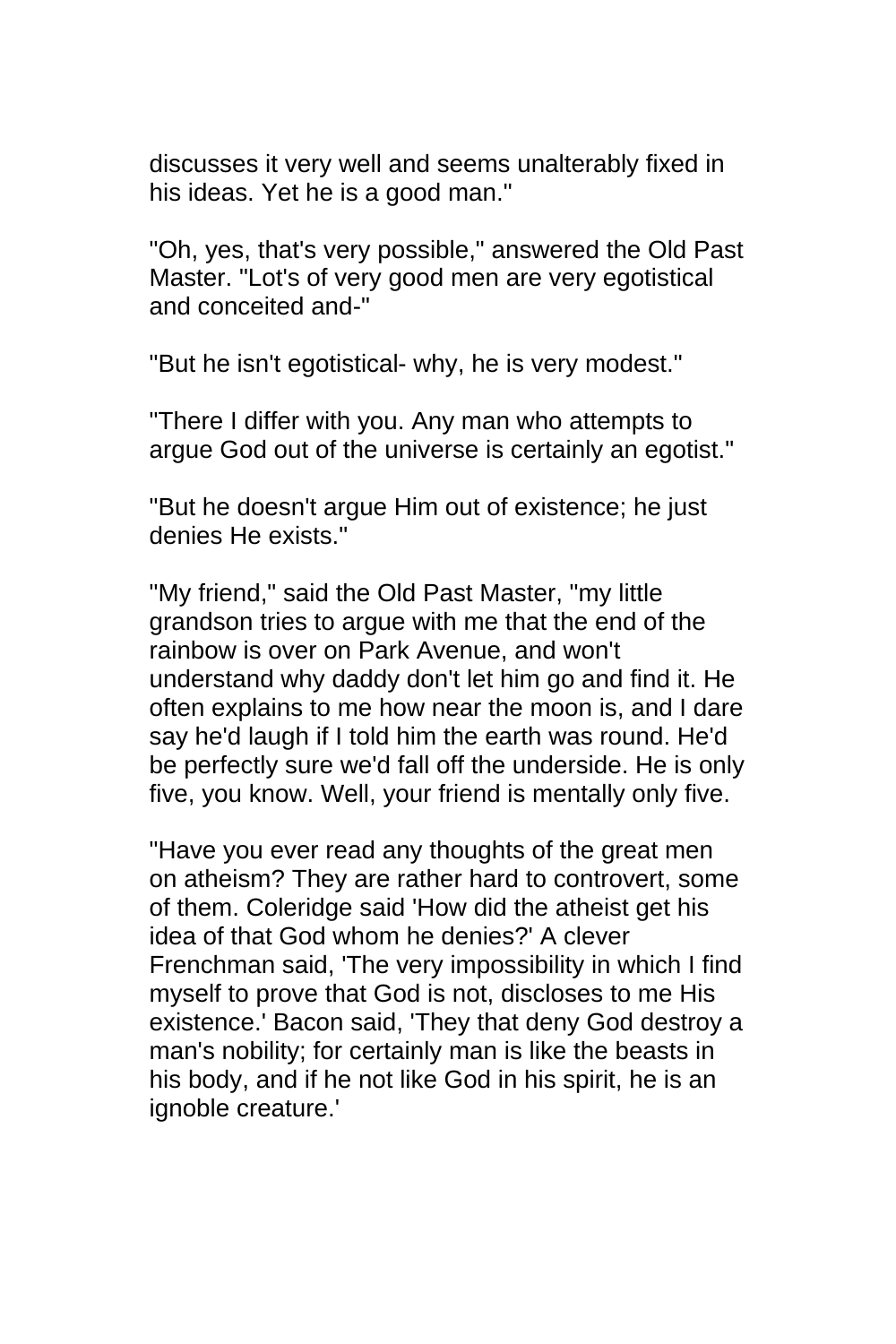"No, my friend I very much doubt that your friend's atheism is real. It is a pose. He doesn't know it; doubtless he thinks to himself as very courageous, standing up and denying Him out loud. The very fact that it takes courage shows that the 'brave man' believes his statement outrages Something, Somewhere, Which may call him to account. What your friend probably means is that he doesn't believe in a God who sits on a cloud surrounded by a lot of angels playing harps, or that he doesn't believe in a God with a book in front of Him, saying to souls as they arrive, 'You go over there with the angels, but you get out of here and go to hell.'

"Yet both of these are perfectly good ideas of Deity, which satisfy a lot of people. There are millions and millions of people alive today who believe that God is called Allah. There are others who worship their Deity under the name of Buddha. To some God is a God of wrath, a stern God, a just God, but a God who may be appeased by sacrifice, pleased by song, distressed by sin. Man sees God in his mind according to his lights. The God one man believes in does not fit in with another man's ideas. And when he hears too many other ideas and likes none of them, he often says 'I do not believe in God.' What he really means is 'I cannot think clearly enough to visualize any conception of God which will do with what I know. I can't stand for the visions others have; therefore, I can't believe in any God,' never realizing that the very fact that he reasons about God, thinks about God, denies God, is very good proof of what he, nor no other man can get away from- the existence of God. Voltaire says, "If God did not exist it would be necessary to invent Him." Man can no more get along without God in his mind and heart than he can without air."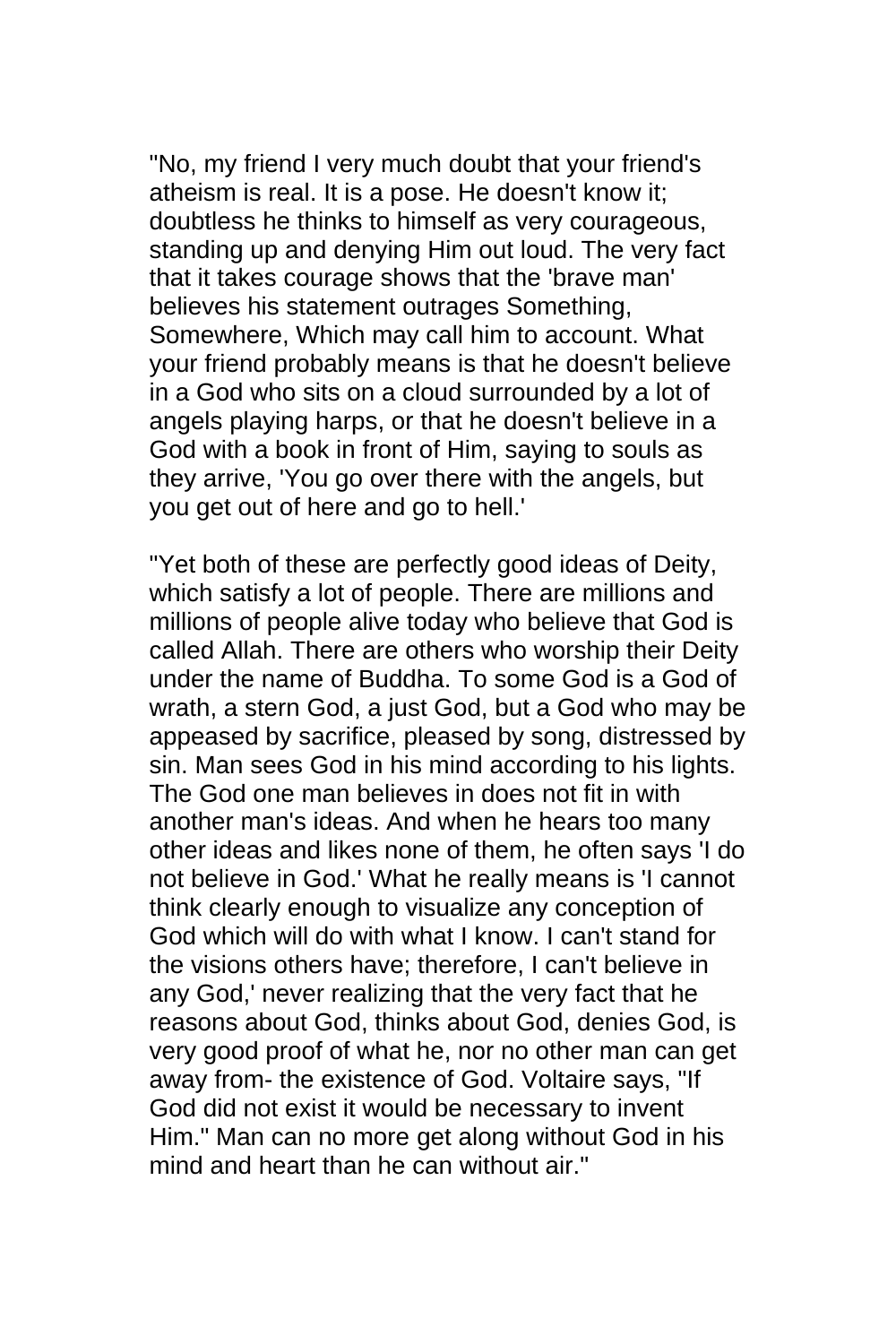"Well, you don't think I should persuade my friend, do you?"

"Oh, certainly not. Masonry wants only those who know their belief well enough to state their faith in a Supreme Architect. Those other unfortunates who haven't struggled up through their own conceit and ignorance enough to understand their own belief in Some One, Somewhere- call Him what Name you will- must wait for the blessings of Masonry, even as my little grandson must wait until he is older before he can chase and capture the end of the rainbow.

"I do not argue that you should persuade your friend. I only tell you not to be distressed."

"But I am distressed as to what will happen to him. Won't God punish him for his atheism?"

"It is not for me to say what He will do," was the reverent answer. "But I do not think I should want to punish my little grandson for not believing me when I told him the end of the rainbow was not on earth, or for believing that the moon is near and can be reached with a ladder. I know he is but a little child and will learn better as his eyes grow clearer and his brain develops. Perhaps He thinks of us as just little children, and understands even when some deny Him."

"Where did you learn all this? Is there a book?" asked the Young Mason.

"I learned it from Masonry, my friend; what I have said is Masonry. Yes, there is a book."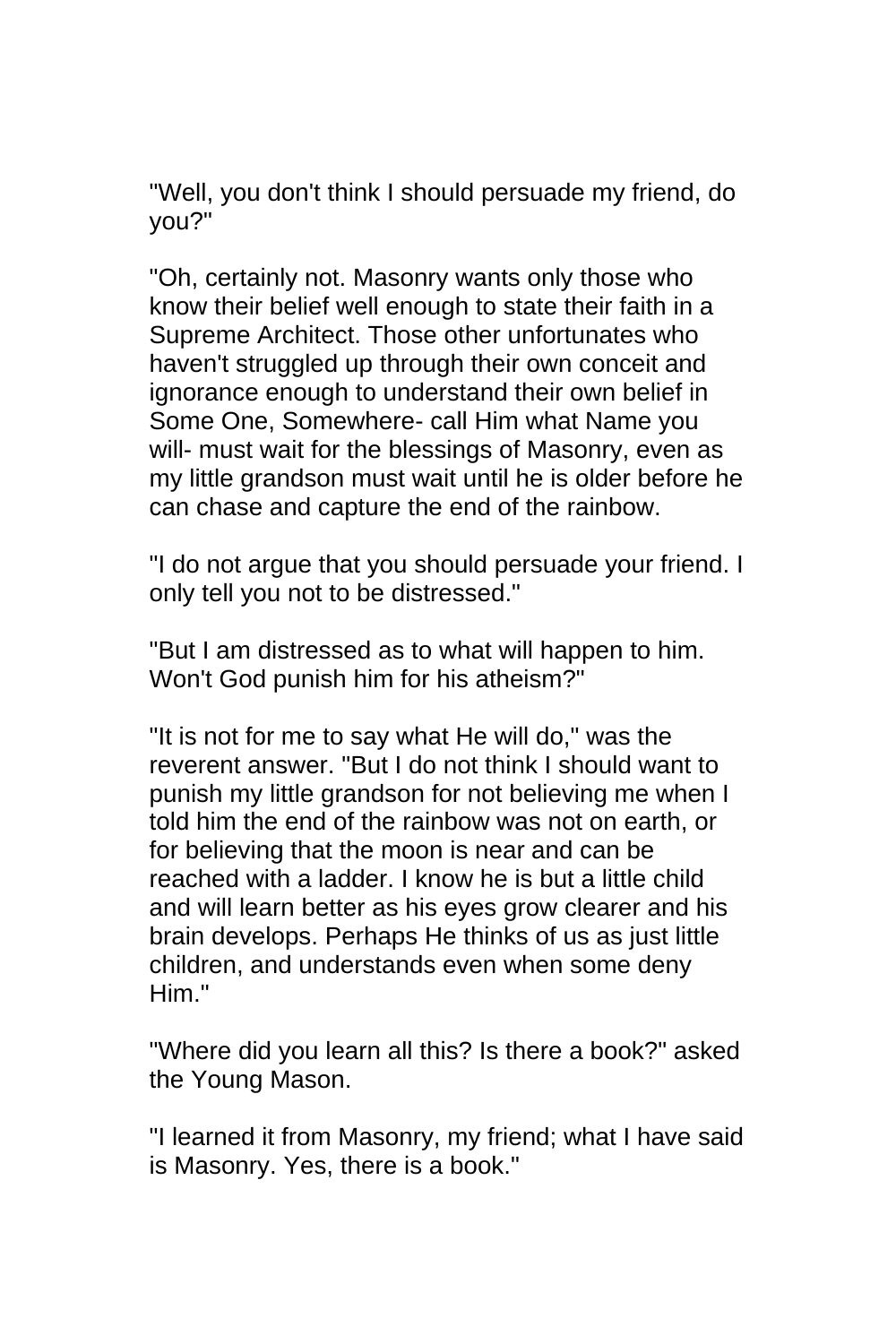"Can I get it?" asked the Young Mason eagerly.

"You can find a copy on the Altar," was the smiling reply.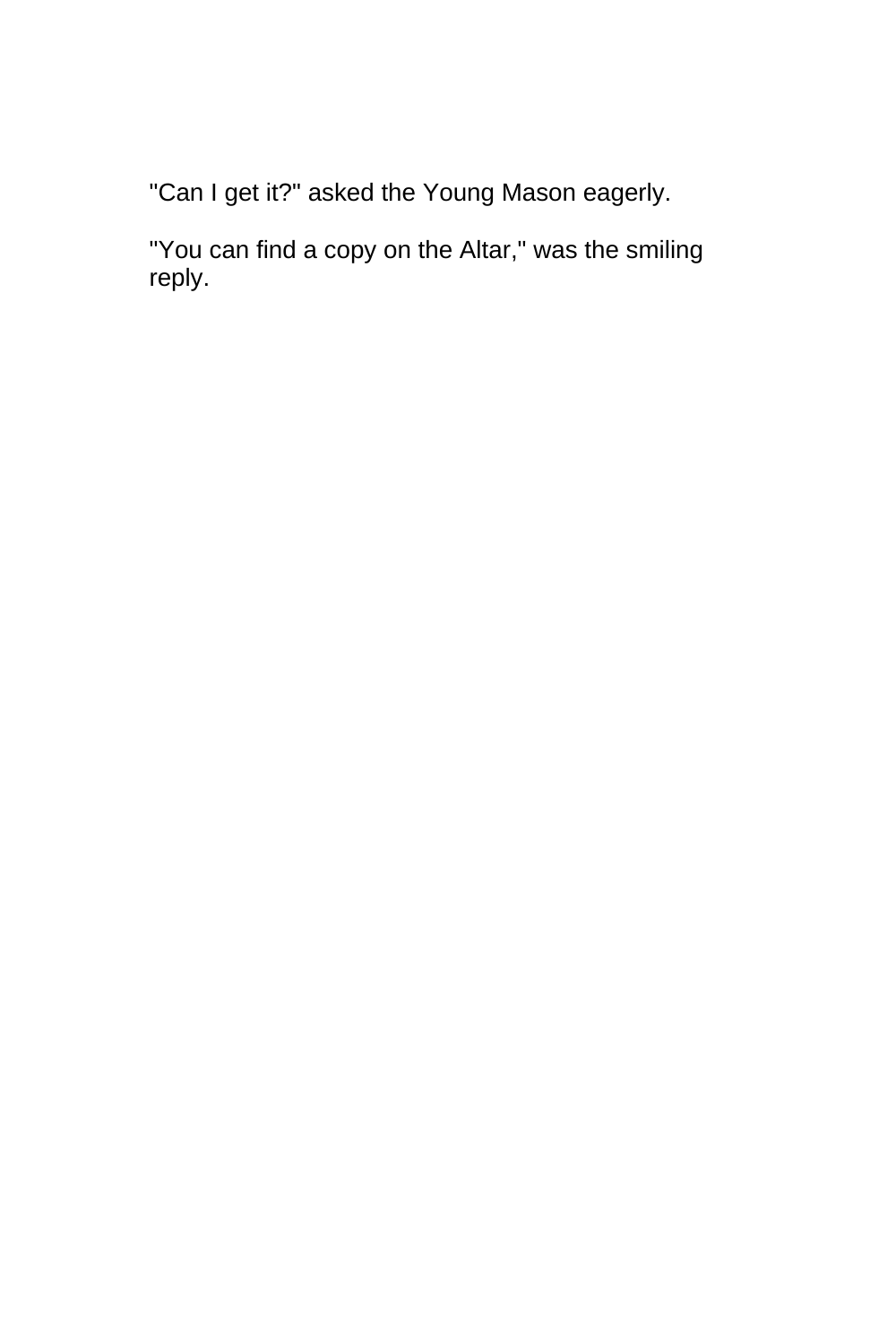#### <span id="page-33-0"></span>ORDER OF DeMOLAY

"It is going to be a very interesting meeting," said the Young Mason, sitting down in the ante-room beside the Old Past Master.

"I am glad you look forward with pleasure to it," came the ready answer, "but what especial feature intrigues you tonight?"

"Why, Brother Smith is going to ask for an appropriation from the lodge to help the Scottish Rite start a chapter of DeMolay. And there are a lot of the brethren who are going to object. You know, Sir, there are many of us who think that Masonry doesn't need any juvenile branches. And there are others who say the lodge should not give to a boy's organization, because many of the members have no boys but do have girls. So I expect there will be a warm discussion."

"I am glad you told me," said the Old Past Master. "It isn't often I get on my feet in the lodge anymore; I believe in letting the line officers run the lodge and in keeping old Past Masters where they belong on the side line. But now and then I get the urge to get up and talk, and this is one of those times."

"I am glad you are going to object to the appropriation," said the Young Mason. "That's the way I feel about it."

"I am not going to object," answered the Old Past Master, sharply. "I am going to urge the appropriation with all the force I have. I am going to puncture the feeble arguments of those who refer to DeMolay as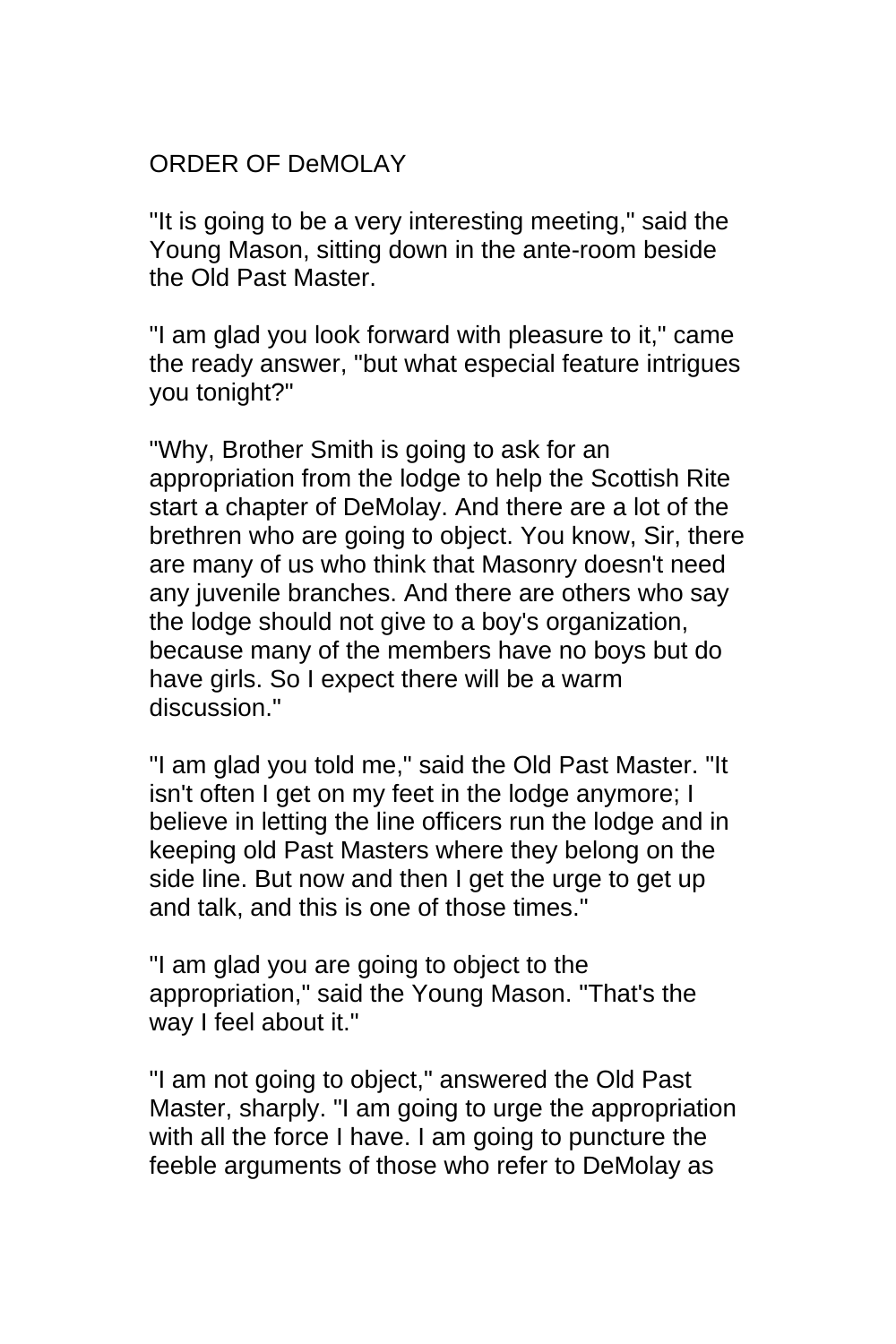'Juvenile Masonry' and I am going to annihilate that brother who says he doesn't want lodge money spent for such Orders because he has daughters instead of sons."

"Why... why, you surprise me," cried the Young Mason. "Has it been drawn to your attention the DeMolay degrees are highly elaborate, spectacular and beautiful? Don't you think that a young man who sees such work will, when he becomes a Mason, be disappointed?"

"My young friend," answered the Old Past Master, "most of us live in small houses, in small towns, or bigger houses in big cities. Most of us do not live beneath the thunder of Niagara, or in site of the Grand Canyon, or in the shadow of Pike's Peak. Few of us live in or near Yellowstone, or the Yosemite, or Crater Lake. The larger part of the population of this country does not live in sight of the mighty ocean. Do you think it makes us dissatisfied with our lives and our homes that we go sight-seeing among the beauties of this wonderful land of ours?

"I have seen the DeMolay degrees. They are much better put on by the boys, than our Masonic degrees are put on by the men. Is that the fault of the boys, their Order, their degrees, or is it our fault? Their degrees are beautiful and solemn; but that they even touch the skirts of the inner beauty of the Masonic degree, no real student of Masonry would admit for a moment. It may, indeed, be true that some young man, having taken the DeMolay degrees, will be disappointed when he gets his Third Degree in Masonry, that it is not more wrapped up in costumes,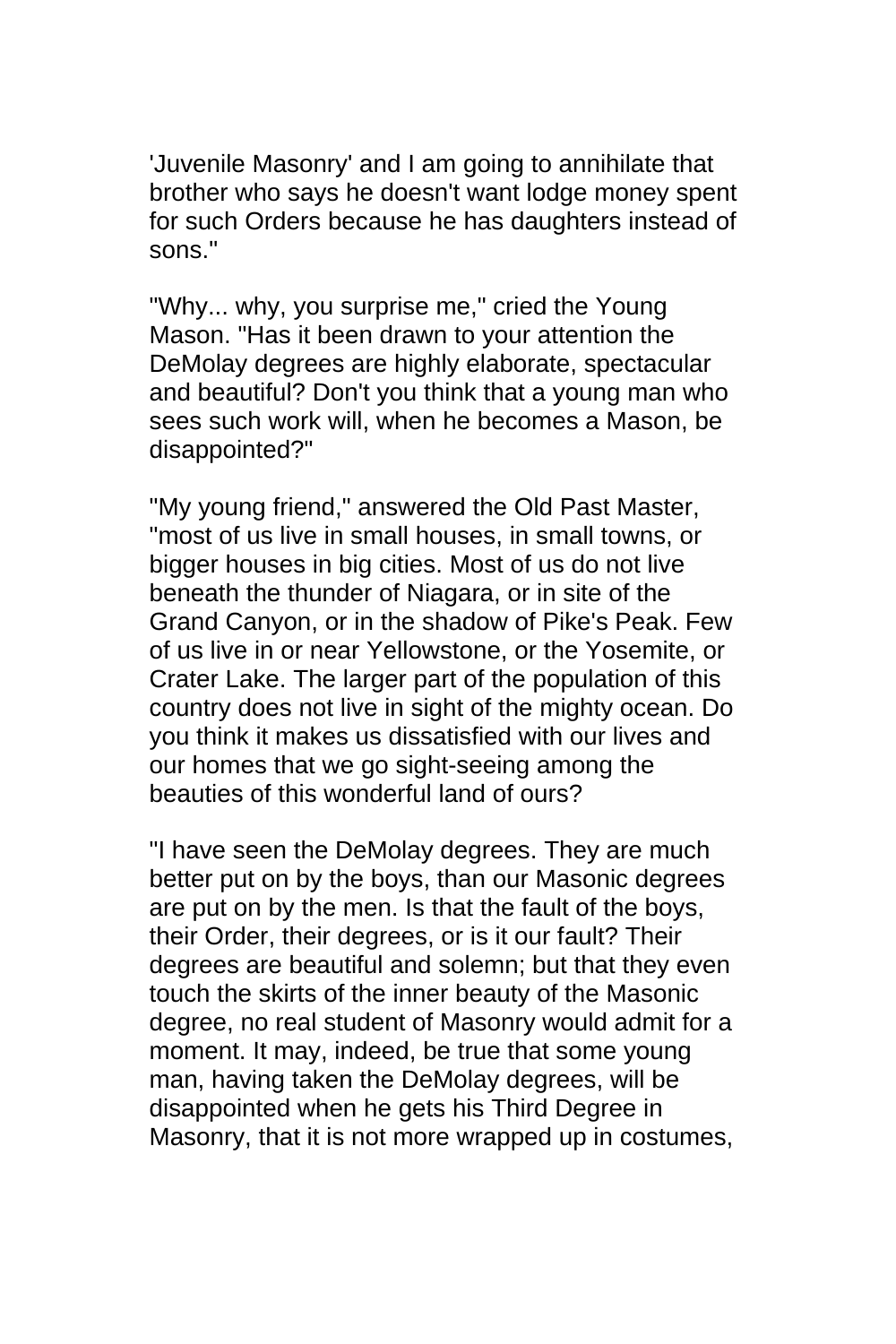trappings, stage work. But such a young man would be disappointed in any event.

"I believe that most boys, when they grow up to be men, will turn from the elaborate and spectacular degrees of the DeMolay Order to the more quiet, thoughtful and deeper degrees of Masonry with relief, and will throw themselves in them with greater enthusiasm, because of their training in lodge room etiquette, their experience of fraternalism, their education in ritual and brotherhood.

"There are Masons in this lodge who will, I know, object to our spending money from the lodge treasury. They will say 'why, I have no son to enter such an order, why should I help support it?' But they may have daughters. Then they are interested in having the young men in this town grow up to be good men, true men, square men. For some one of these young men, is some day, probably to be a husband to that Mason's daughter. And the better man he is, the happier she will be.

"Did you ever stop to think, my brother, what it is in Masonry which has kept it alive and made it grow, for thousands of years? What other thing can you name which has lived and grown for thousands of years? Only one, love and worship of God. Then I am speaking true words when I say it is the God in Masonry which has held it together. The Fatherhood of God and the brotherhood of man as taught in Masonry, are the inner cements which we spread with our trowels of degrees and lodges and ritual.

"The Order for the boys is but a new way of making ready the stones for our building. Before there was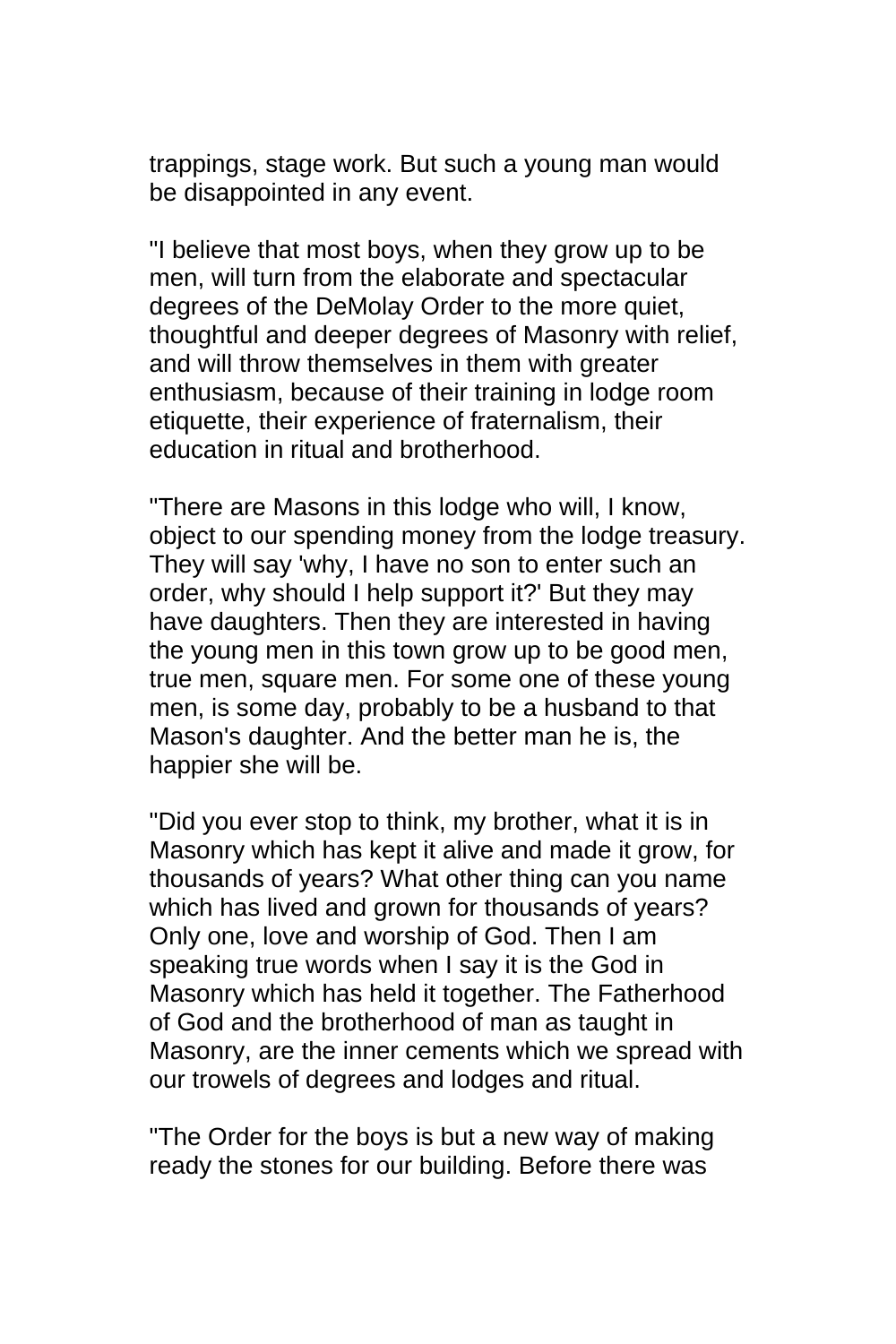such an Order, we took young men as we found them. We still so take them. But in addition, we have now an Order which, while it speaks no word which can be construed as an invitation, which say nothing to any boy which would make him think Masonry wanted anything of him, yet teaches him patriotism, love of country, love of public schools, love of Masonry, because of its unity, its charity, its brotherhood, and teaches him too, the lessons of help to a brother, of broadminded tolerance and of sincere worship of a Supreme Being. No boy who has been a DeMolay will ever join a Masonic lodge without being better prepared to become a good Mason than the same boy would have been had he not been a DeMolay.

"There, my brother, now you know how I feel about it, and why I am going to urge that our lodge stand not in the way obstructing, but along side and pushing, that our young men have this glorious chance to learn the elements of fraternity before they come to us to be made Master Masons."

"And I am going to stand at your side and urge the same course," said the Young Brother. "I didn't understand."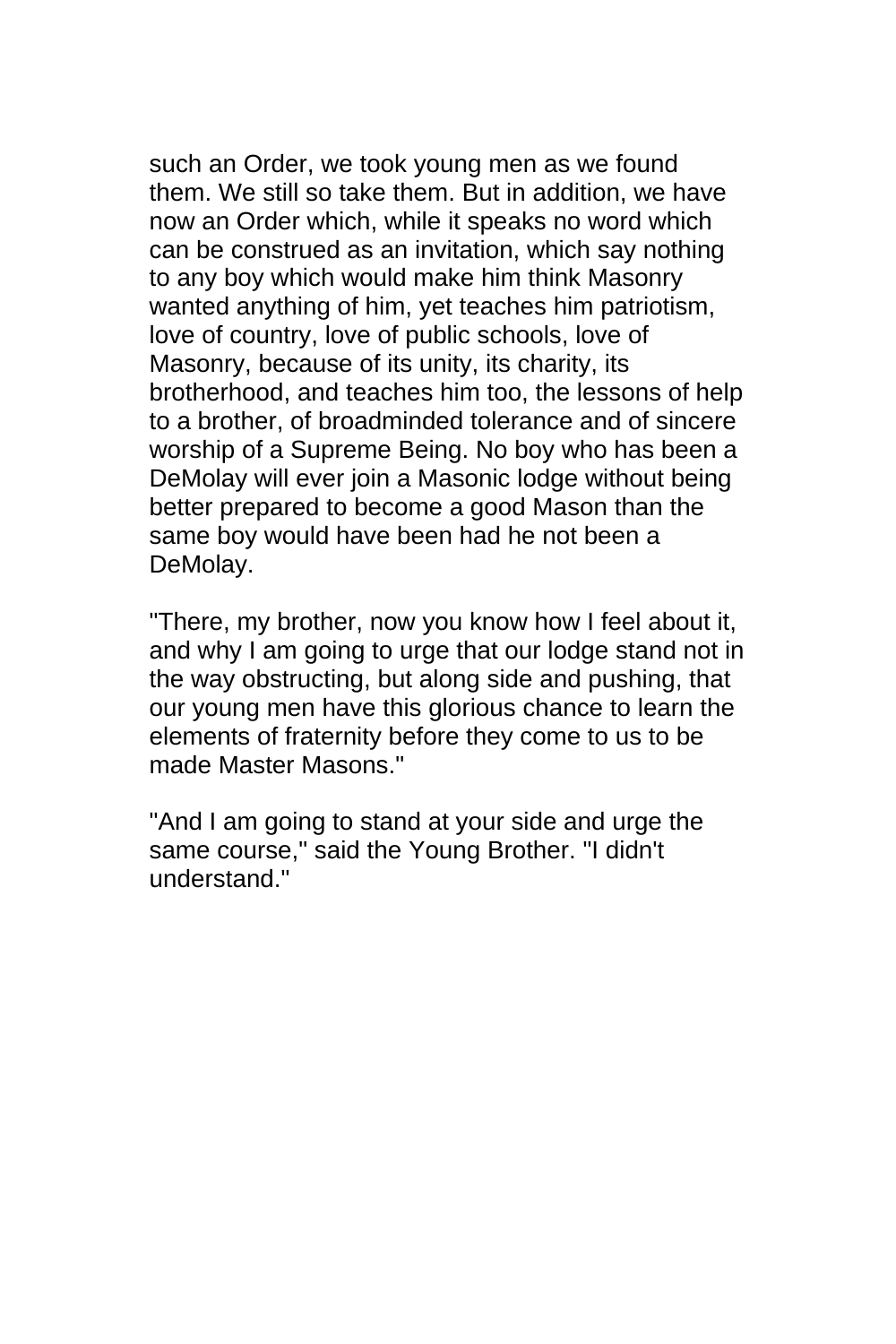FOR LOVE - OR MONEY?

I'm afraid we are not going to have the pleasure of hearing Professor Filson," said the Yearling Mason to the Old Past Master, sitting beside him in the anteroom.

"That's too bad," was the prompt response. "I don't know him. but I understand he's worth hearing. What's the trouble?"

"Oh, it's money, of course. Filson always gets a hundred dollars a lecture, and the lodge can't afford to pay it. And of course Filson can't afford to lower his price, and there you are."

"Why doesn't Filson give the Lodge the lecture then for nothing?" asked the Old Past Master.

"Why, why should he? That isn't business. The electric light company doesn't give us light, the printer charges us for printed matter, the furniture store charges us for carpets; why should Filson present us with his ware?"

"Seems to me there is a difference," suggested the Old Past Master. "Brother Filson, I suppose, comes to the lodge to spend an evening at times. When he does, he spends as much time here without paying, sitting on the bench, as if he were standing up talking. The electric light company could not give us current without spending money to produce it, the printer must pay his printers, the furniture man must buy his carpet. But Brother Filson would not have to spend any money to give his lecture; all he would have to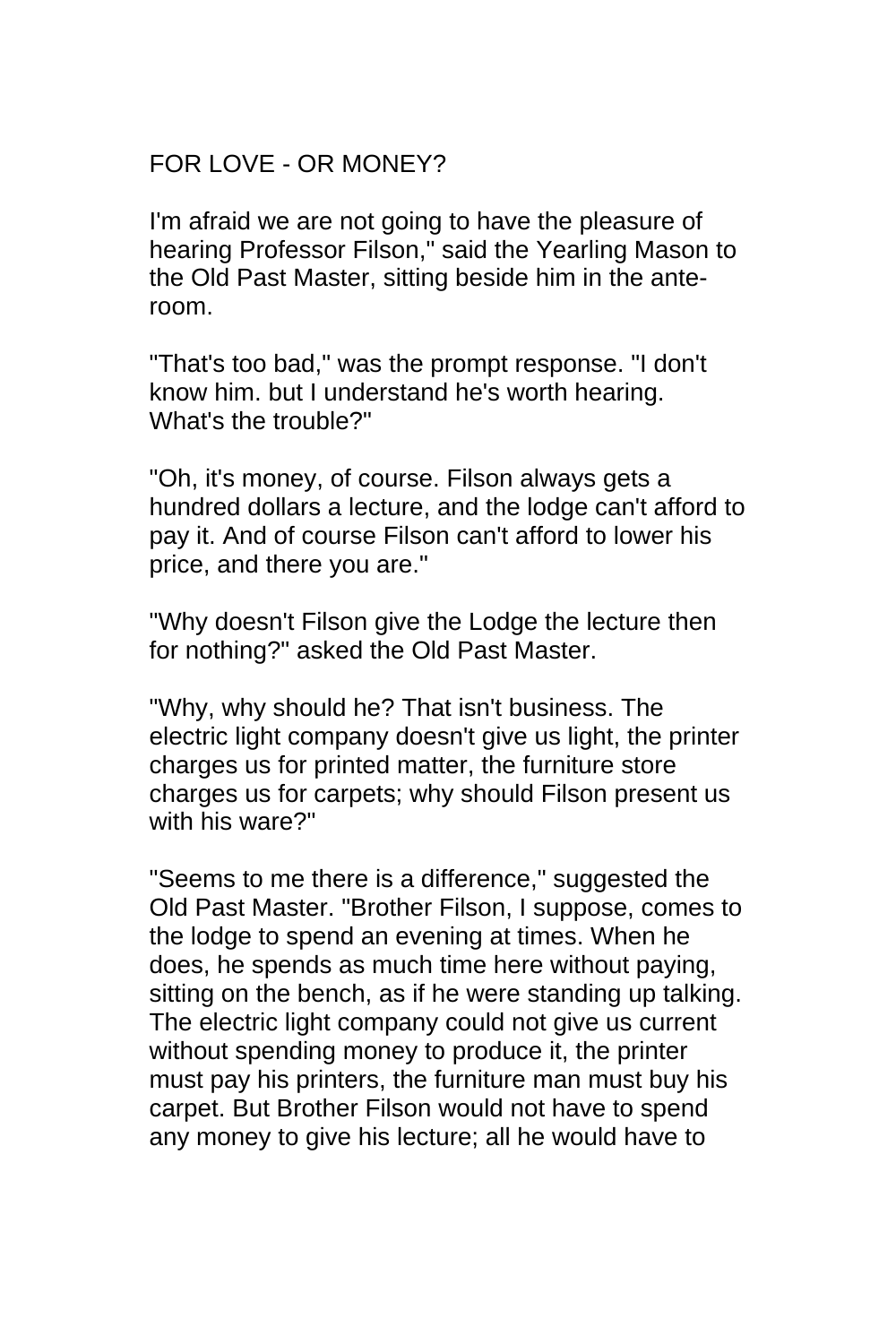spend would be a small part of what we have spent on him."

"I don't think I understand that last- what we have spent on him?"

"Thousands of years, millions of thoughts, untold effort, careful planning," was the prompt response.

"Listen, my son," went on the Old Past Master; "have you ever stopped to think just what Masonry is and does? Masonry is the product of the most unselfish thinking, the most whole-hearted and selfless effort, the world has ever known. Through it a universal brotherhood of millions of men has been brought into being, to any one of which you and I and Brother Filson have the right to turn, sure of sympathy, understanding and some help in time of need.

"Through Masonry, a system of philosophy has been evolved, and through its lodges that philosophy is taught to all brethren of the third degree, without money and without price. Through it we learn charity, toleration, courage, fortitude, justice, truth, brother love, relief. Through it we learn, decency, patriotism, high-thinking, honor, honesty and helpfulness. Through it, and all of these, we are made into better men, better citizens, better husbands, better fathers, better lovers, better legislators, better followers of our several vocations.

"Masonry may penetrate only a fraction of an inch beneath the skin of her followers, but by that fraction of an inch the man who takes even a little of her blessings to himself is a better man, and so the world is a better place for the rest of us. In some of us it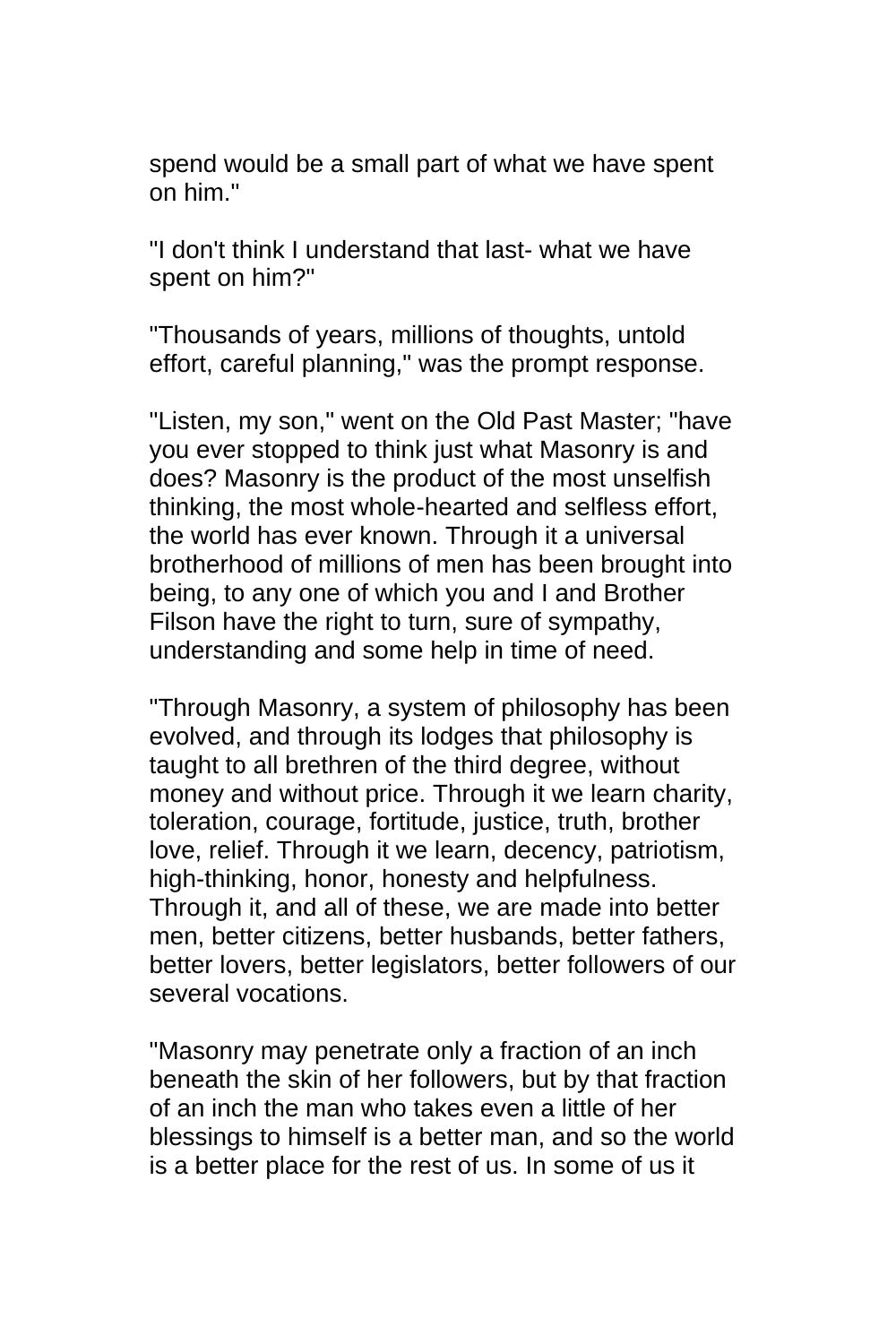strikes in deep, deep. We become soaked through and through with Masonic ideas, and strive, in our feeble, human way, to show forth to the world whatever measure we may accomplish of the perfection for which Masonry strives. Those of us who take it seriously and who love it much also make the world a better place for the rest of us.

"The lodge provides a spiritual home for brethren who may have no other. If one has another in his church, the lodge gives him a second spiritual home to which he may go once in a while and feel even more strongly, perhaps, than in his church the close touch of his brother's hand, the sweet smile of a brother's love, the supporting arm of a brother's strength. To me, my lodge is a rest, a haven, a harbor for a tired mind. When I come to this lodge, whose destinies I guided so long ago, and which I have watched grow from a fledgling little body to a mature organization, I find myself uplifted, strengthened, made whole again. I may come tired, worn, weary with the day; I leave refreshed, invigorated, helped with the reviving of old truths, the remaking of old vows, the renewing of old ties.

"Our ancient brethren had 'cities of refuge,' to which the fleeing man, criminal or oppressed, might run for safety. Masonry is our modern 'city of refuge,' to which we, criminal in intent if we are such, or oppressed with injustice and cruelty, may fly for spiritual comfort and safety, knowing that within the four walls of a lodge is rest and peace and comfort.

"All this has the lodge in particular and Masonry in general, offered since the beginning, to all upon whom Masonry lays her gentle hands. You are the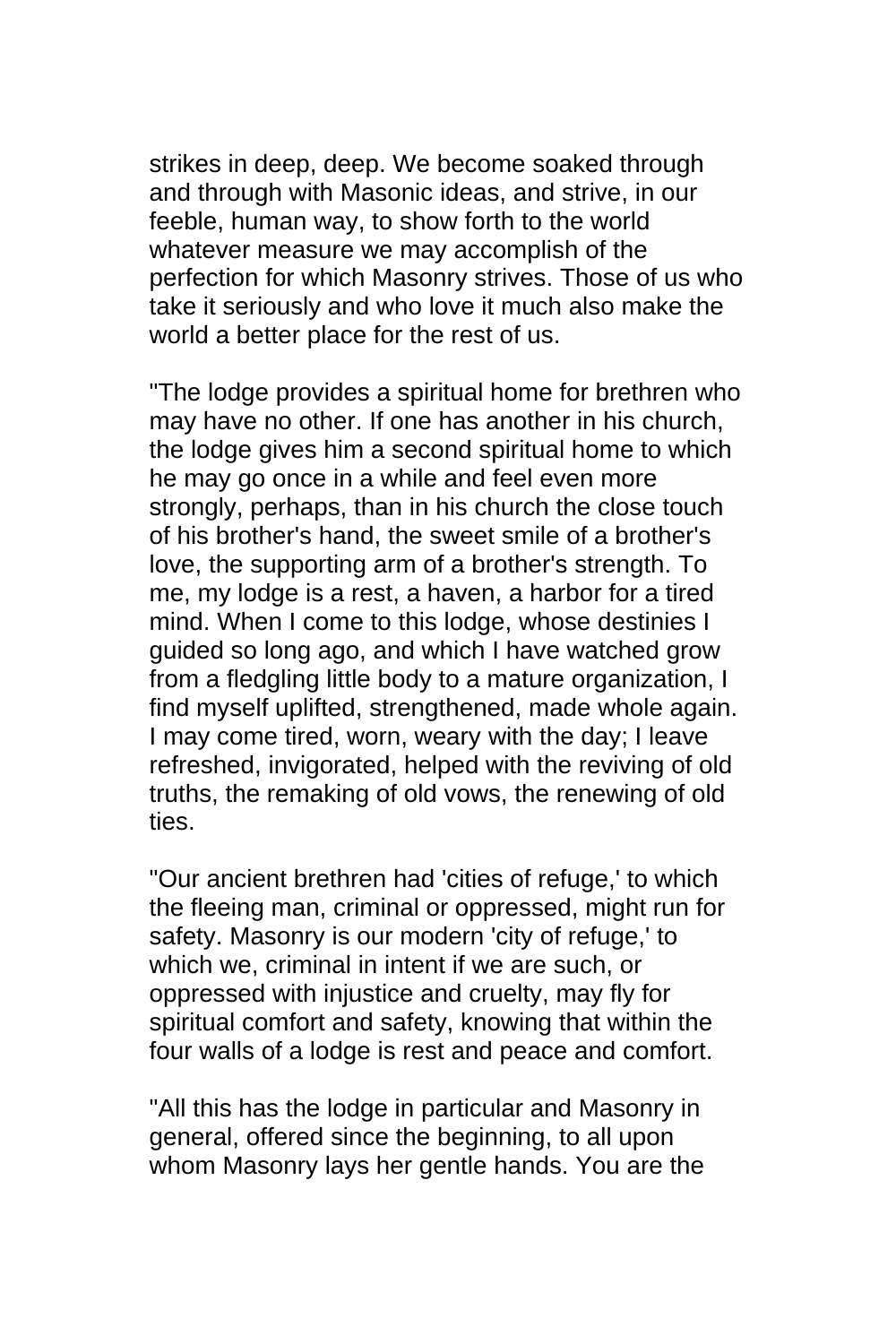recipient of her bounty, as am I. And so is Brother Filson. We three- and all within these walls- take generously and without stint from Masonry's store house of loveliness, of beauty, of rest, and comfort and love.

"Often I ask myself 'what have I done for Masonry, which does so much for me?' Never do I feel that I have done enough. And Brother Filson, whom I do not know, might well ask himself that, before he thinks of what he might do for the lodge in terms of dollars, and prices and business. If, indeed, he has done onetenth for Masonry and the lodge, what lodge and Masonry has done for him, he may hesitate. But if he is like the great, great majority of Masons, content to take much and to give little, willing to receive all and give nothing, careless of the structure which millions have raised in the past that he might benefit, unable to understand that to his hands, too, is committed the torch that those who come after may see clearly, he has need of open eyes, and an understanding heart, which alone may show him that for Masonry, which does so much for men, no man may do enough."

The Old Past Master ceased and sat silent. From a chair across the ante-room a brother rose and came slowly forward.

"I do thank you, my brother," he said, "from the bottom of my heart. The Lodge will certainly hear that lecture as soon as the Master wishes it. My name is Filson."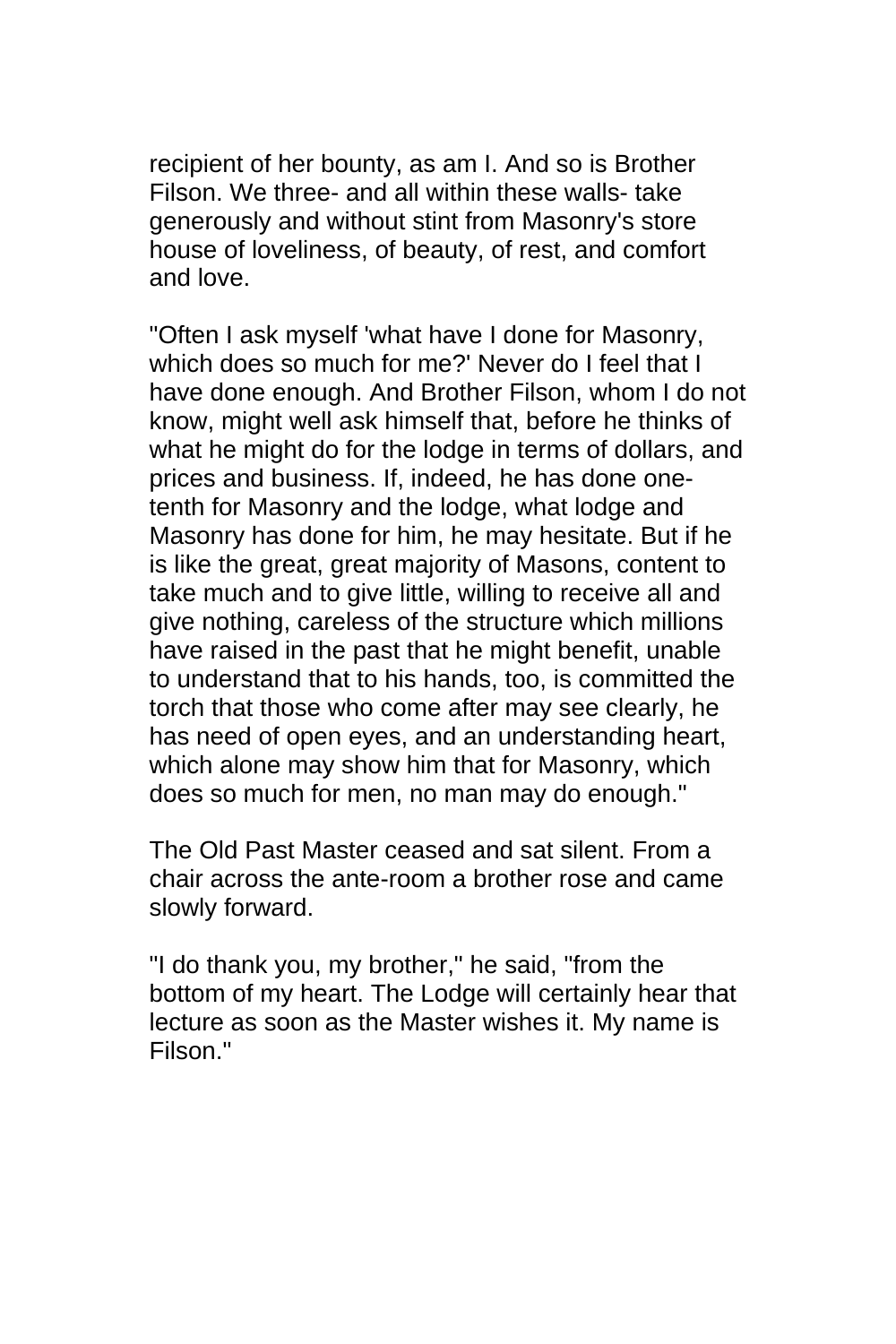# THE CHARITY FUND

"I've been going over the lodge records," said the Yearling Brother to the Old Past Master in the corner, "and I am plumb discouraged."

"Why, the lodge records ought not to discourage you," smiled the Old Past Master. "Seems to me we have a right nice lodge record; books all straight, money in the bank, charity fund growing, and everything."

"That's the trouble...charity fund growing," answered the Yearling Brother. "It doesn't seem to me we do enough to justify ourselves or our existence. We have one brother in the Home. We are putting one young man through school, and we are buying three widows coal and paying one girl's bills out west so she can recover from threatened tuberculosis. And that's all. And we are a great big lodge."

"Well, wait a minute," said the Old Past Master. "When you say "all" you mean all the big things. Of course, we spend some money all the time for immediate relief...

"Of course," agreed the Yearling Brother. "But it seems to me we ought to do more big things."

"Such as putting a few more brethren in the Home?" smiled the Old Past Master.

"Well, of course, we can't put a man in the Home who doesn't need or want to go there," answered the Yearling Brother.

"How about buying some coal for your family, then?"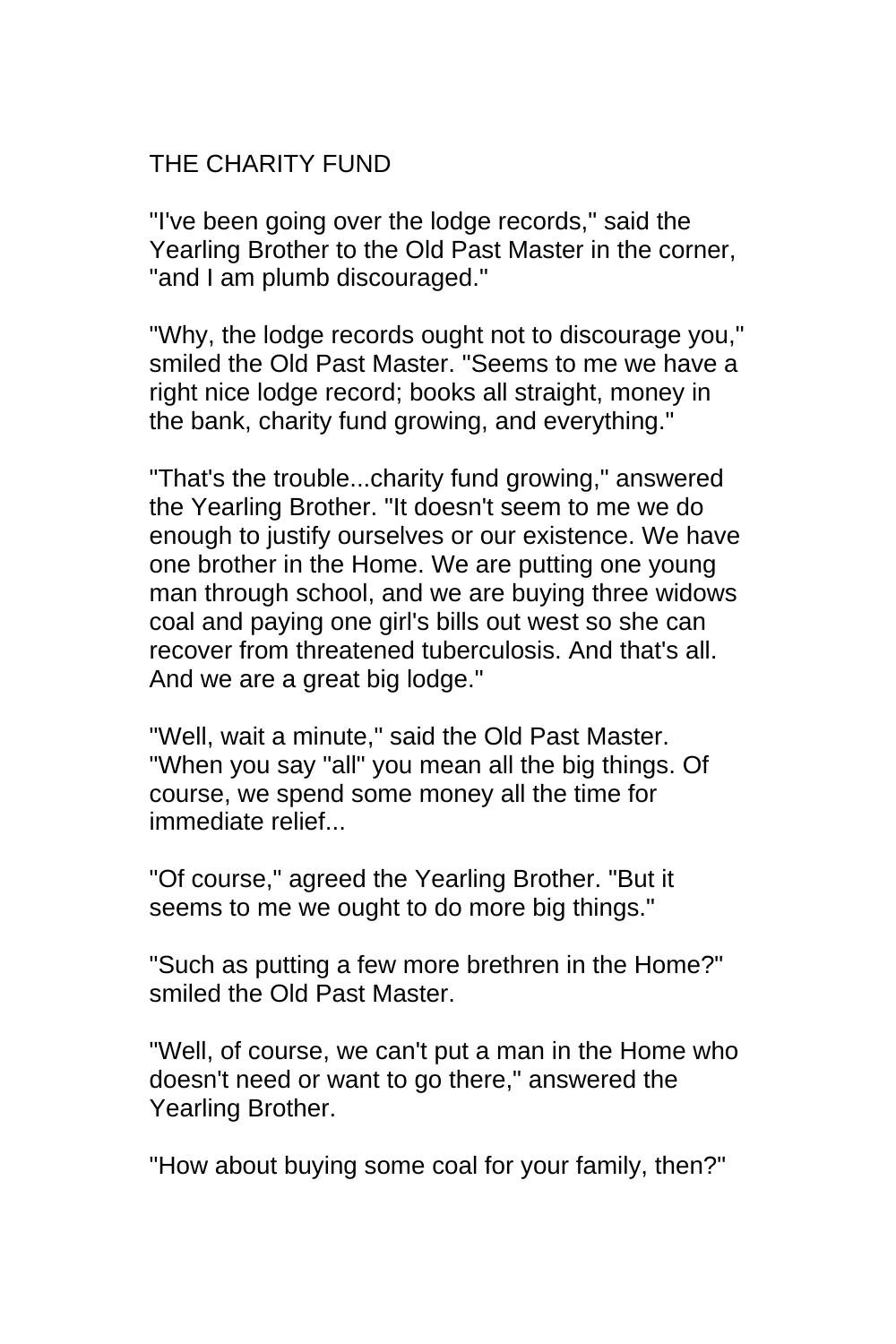"Me? Why, man, I am no object for charity...."

"Well, do you know any brother of this lodge, or any relative of any brother of this lodge, who needs coal?"

"Er....no, I don't. But there must be such. We ought to take care of them."

"Well, why don't you go and hunt them up!"

"How can I hunt them up?" defended the Yearling Brother. "If they don't tell me, how would I know?"

"Exactly. And if they don't tell the lodge they need coal the possibilities are they don't need it."

"Now let me clarify your mind a little. You evidently have the impression, which so many people have, that the Masonic order is founded and conducted entirely for charity, for relief and assistance. Nothing could be further from the truth. Masonry is not an organization conducted for charitable purposes. It is not a mutual benefit association. Men are not permitted to join a lodge with the idea that they can get help from it. There are several very good Orders, whose insurance and relief and benefits are the principle things to be considered. A man who wants that sort of insurance should join one of them. But Masonry is devoted to teaching, not to helping with material aid. True, we do help; for we practice, as we teach, brotherhood. But we are not an organization for that purpose.

"If you have a blood brother, you don't expect to support him. You don't expect him to regard his blood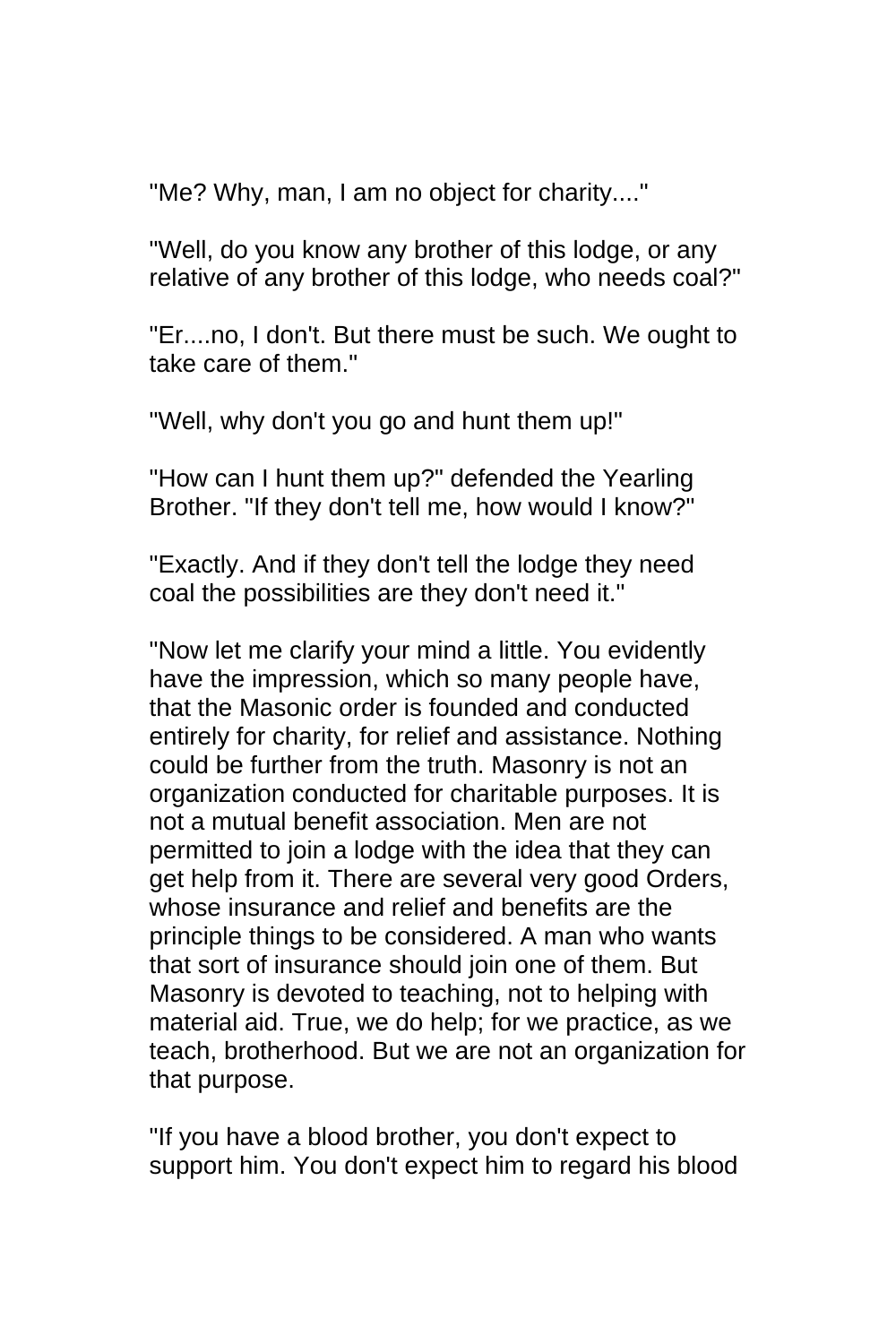relationship as a reason why he should sponge on you. You don't expect him to be continually asking for charity. If he has hard luck, or gets sick or is down and out, you put your shoulder to his wheel and push for the two of you. So do Masonic brethren, when one of their own gets in a hard case. But Masonry can choose her brethren, which the blood brother cannot do. Consequently, we aim to take into the order only men who will be pushers and not pushees.

"You think we ought to do more than we do. I tell you we are doing all there is to do. We are an upright, self-respecting, self-supporting lot. We have a fine membership. We have picked and chosen wisely. Only a few of us have fallen by the wayside. Those few we do our whole duty by. The reason we don't do more is that there is no more do. The reason the charity fund grows is because we are wise enough to get only those members who won't need to use it."

"But," demanded the Yearling Brother. "If you carry the argument to its logical conclusion, the best lodge would be the lodge which had no indigents, and the charity fund of which would have no need for existence."

"Surely, the best lodge is the lodge with the best membership, of course. But if it has no need to use charity among its own members, there are always ways to use the funds for others. We contribute our share to the Home, for instance, whether we have a guest there or not. And we will forever, and when Brother Wells dies, we will be paying our pro rata for the brethren of other lodges, just as they now pay something towards our brother.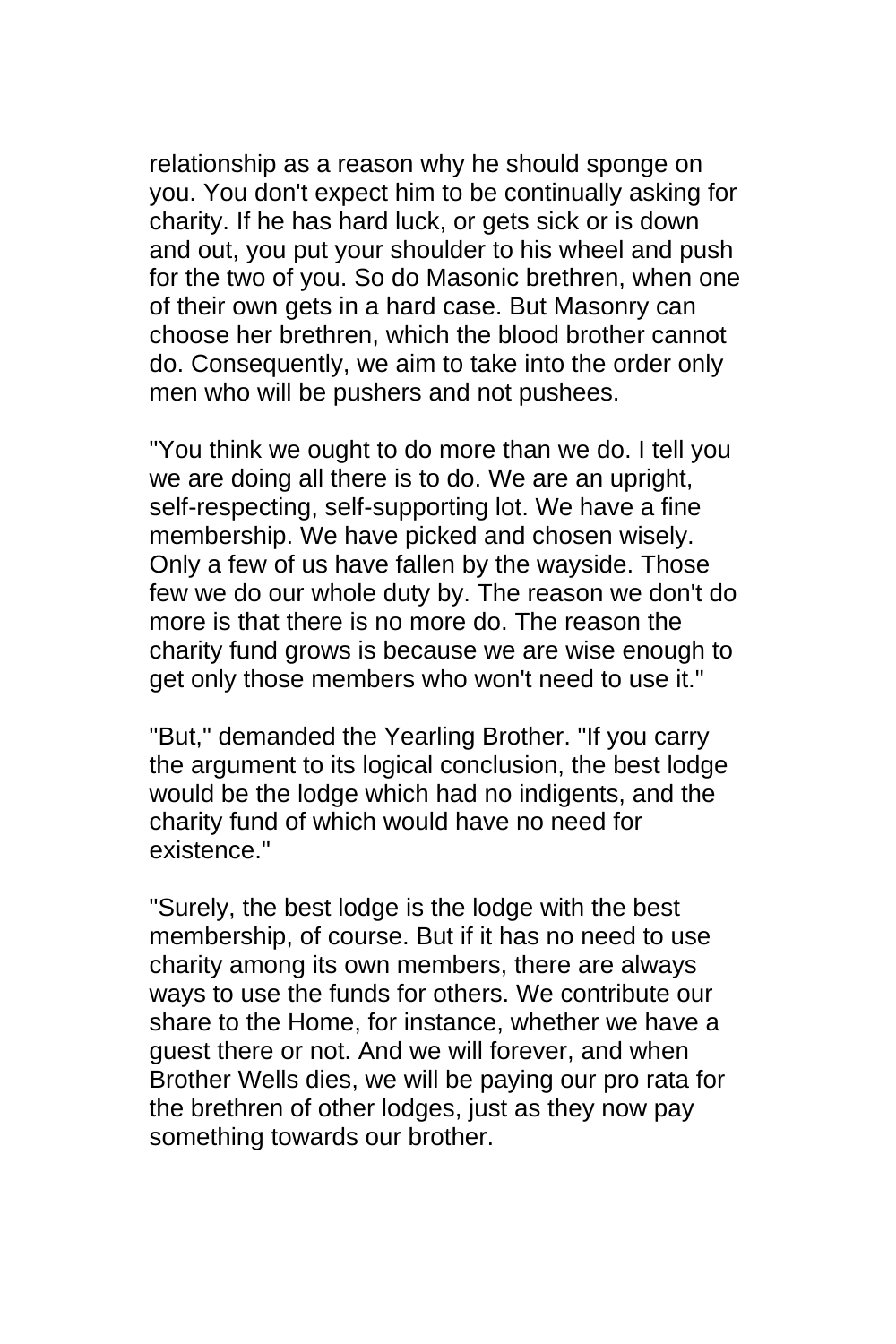"The great objective of Masonry is to teach. It teaches good men to become better men. It teaches the Fatherhood of God and the brotherhood of man. It teaches the need of knowledge and the need of virtue. It teaches men to circumscribe their passions. It teaches toleration and uprightness and character. Its great end is to make men better men, and thus the world a better place in which to live. If we did nothing but charity, if all its efforts and all its funds went to charity, these great ends could not be so well accomplished. Masonry is charitable and its hand is behind all the fallen brethren, but it tries to pick brethren who will not fall, knowing that the more men who stand on their own feet, the more there will be to help those who do stumble, and the better it can teach its great lessons.

"Don't get off on the wrong foot, brother. This lodge does all it should do, all it can do, all it ought to do. No real appeal for help ever went unheard within its doors. And our resources would be behind that charity fund if it needed it. But thank the Great Architect, that we don't need to do more, that enough men in this lodge have learned the lesson of life as well as of Masonry, are discriminating in the selection of brethren who will help the lodge teach, rather than those who will help it become but a refuge of those who want help."

"What I need," confessed the Yearling Brother, "is some one to talk sense to me."

"What you need," countered the Old Past Master, "is experience; and a few years in Masonry. Time will give you both."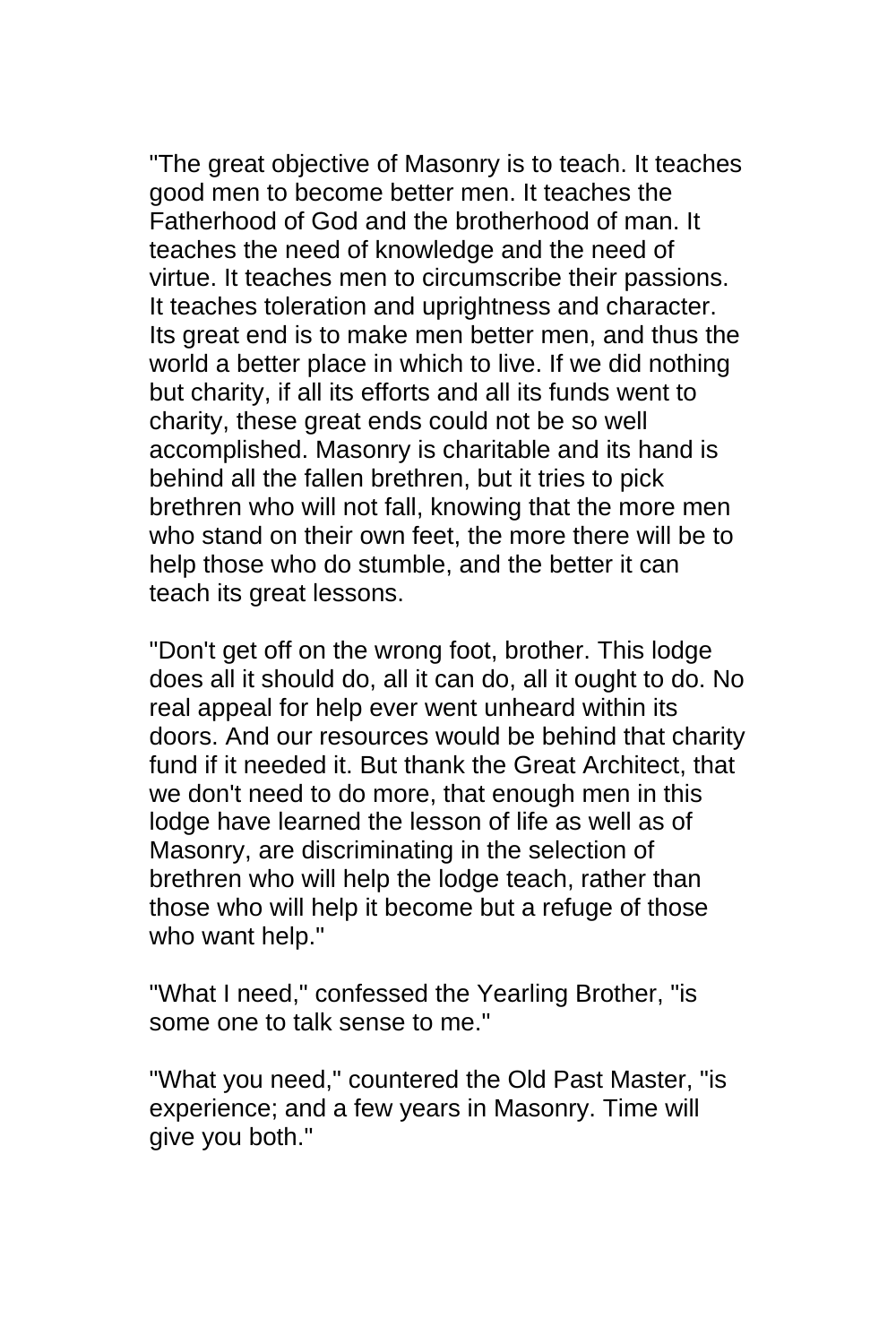# MASONIC LIBRARIES

"I can't just see the idea in founding this new Masonic library," objected a comparatively newly made Master Mason, talking to a group in the anteroom during refreshment. "Books are all right, of course, and libraries are necessary, but why insist on such a complete library for the new Temple?"

"Well, why not?" asked someone.

"If you follow out the idea to its logical conclusion," answered the new Master Mason, "the Elks ought to have a library and the Knights of Pythias ought to have one. The I.O.O.F. should support a library and the Red Men should have one, too. All the hundred and one fraternities should have libraries and the curious spectacle would be presented of a hundred groups of a few hundred men each, each supporting its own little collection of books. Wouldn't it be much more sensible if they all supported one big collection?"

There was a moment's silence. The group turned questioning eyes to the Old Past Master.

"We already support one big collection of books," the Old Past Master began. "All of us here present contribute our quota towards the support of the city library. In practically every town of any size in the nation is a local library, which all support by their proportion of taxes.

"But the general library for the general run of people is naturally general in character. It will have books on science and history and travel and adventure and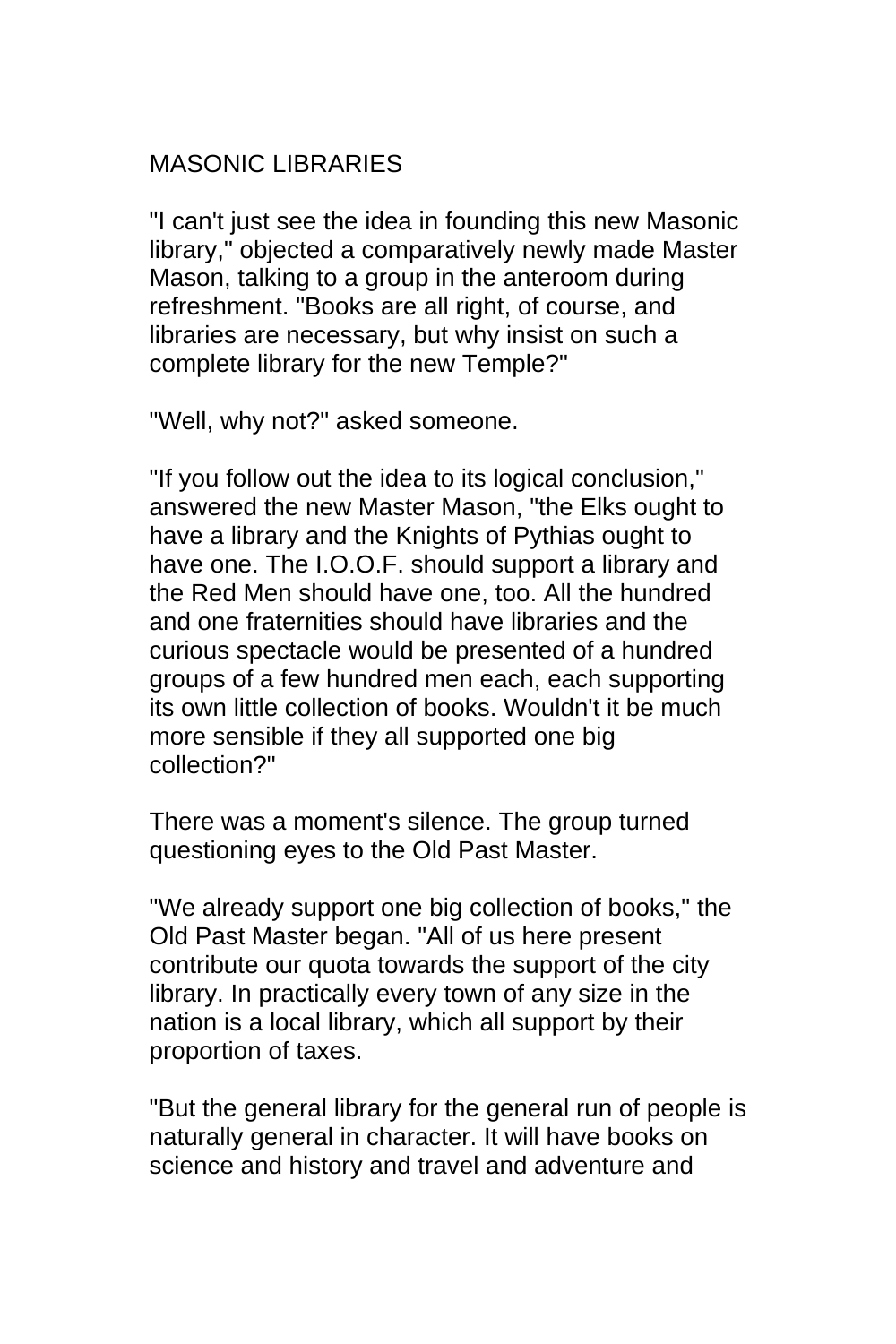mathematics and botany and business and poetry and art....a great many books on a great many subjects, but no authoritative collection on any one subject. The doctor may use the library for general purposes, but when he wants the last word, he goes to his medical library. The lawyer may use the general library for one purpose or another, but it is either his personal law library or that of his Bar Association which he depends upon for accurate information in regard to a knotty point of law.

"A Masonic library may partake of the character of a general library, in that it may have a lot of fiction and current literature. It serves Masons in that way, just as the coffee and sandwich at refreshment serves him. The Lodge isn't and doesn't pretend to be, a restaurant, but it gives him something to eat to make his visit pleasant. The Masonic library isn't, and doesn't pretend to be, a competitor of the city library, but it gives him some fiction and some current literature to serve him at his pleasure."

"But the main purpose of a rightly conducted Masonic library is to convey knowledge to its owners and users. Masonry makes much of the liberal arts and sciences; not to provide the means by which Masons may learn of these is for Masonry to fail in practicing what she teaches.

"The Masonic library is poorly conceived and ill furnished which contains only books upon Masonry. A doctor's library which had books only upon office practice and business systems would be of little help to the physician. The Masonic library which has only Masonic history and philosophy, offers but little to the true seeker of light. A Masonic library should be a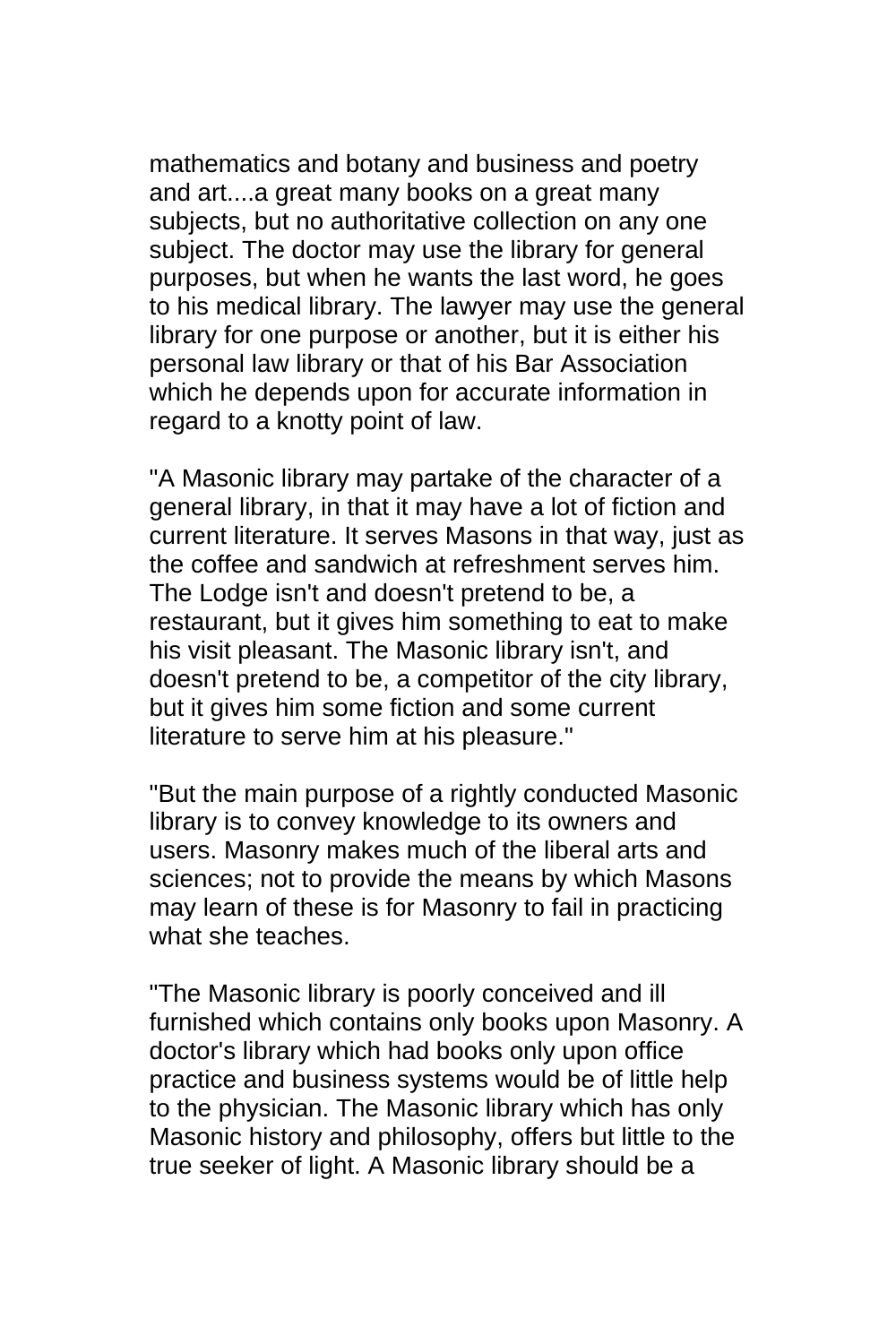library of all knowledge, including a great deal on Masonry, but as much on philosophy, science, religion, art, history, that its users have the opportunity to learn.

"In the capital of this nation is America's largest and finest collection of books; the Congressional Library, second only to the library of the British Museum in size, and with its volumes far more accessible to readers than that of the English library. But that doesn't prevent the Ancient and Accepted Scottish Rite for the Southern Jurisdiction from maintaining one of the very finest Masonic libraries in the world. In the great House of the Temple are a hundred thousand books. They are not all books on Masonry, though the Masonic collection is world famous. It is a general library, of general knowledge. Incidentally it contains a wonderful Burnsiana collection, the largest collection of English translations of Goethe's Faust in the world, as well as the priceless Pike manuscripts, some of them not yet in print.

"Yet in spite of this there is a Grand Lodge library in the capital of the nation, for the use of Master Masons, and the local Scottish rite bodies got up a library of their own, by asking members for unwanted books.

"I think every Order should have its own library. I see no reason why Elks and Red Men, Pythians and Odd Fellows, should not find equal benefits from libraries of their own. But there is this distinction; Masonry is old, old. It is worldwide. Its history is the history of the world. Its philosophy is the philosophy of all ages. With not the slightest disrespect for the various other fraternal orders, it may truthfully be said that none of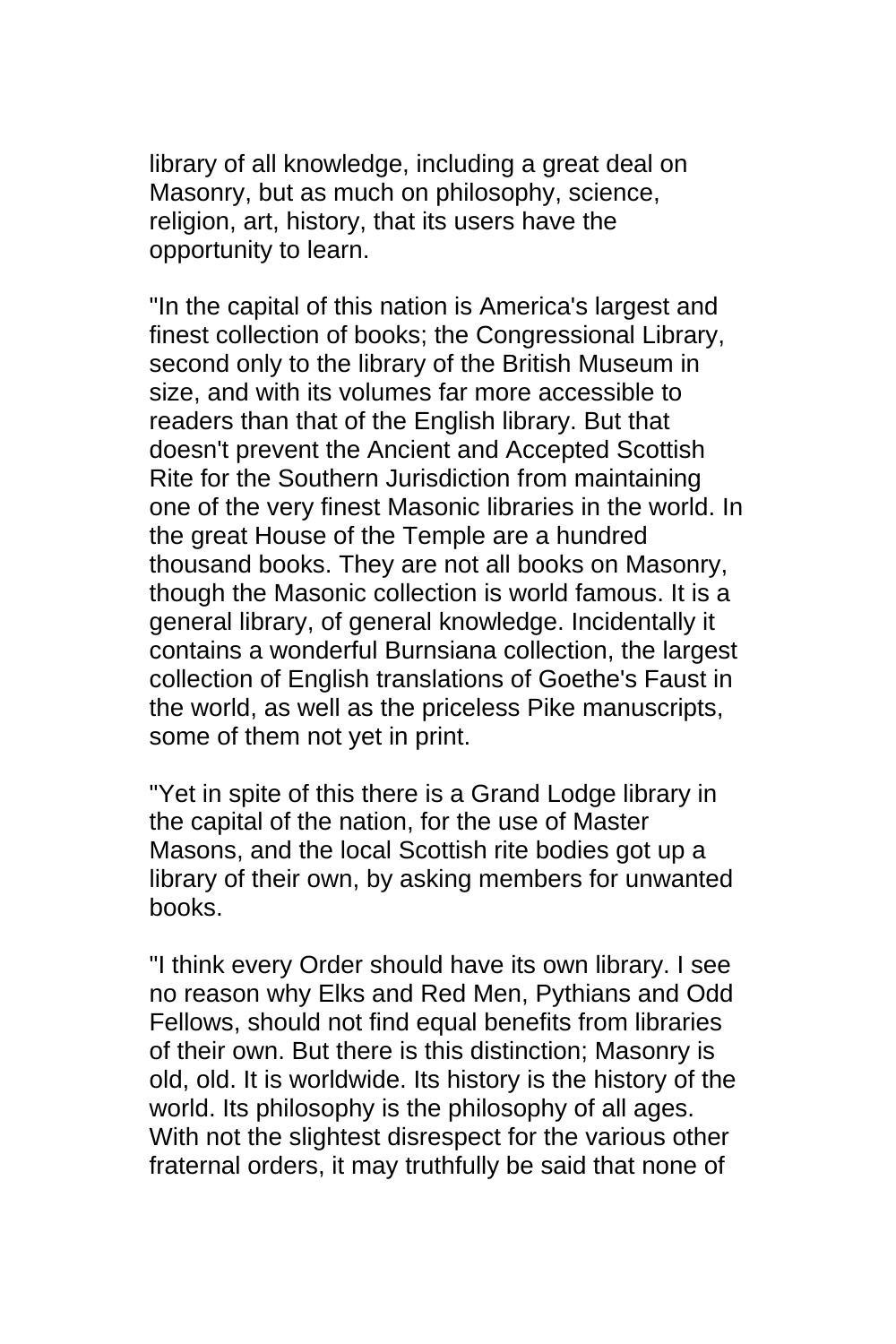them has the lineage, the extent, the spread, the history or the intimate connection with knowledge that is Masonic pride. Therefore, Masonry has, perhaps, an especial need for books, and books, of course, mean a library.

"Something has been said about including books in lighter vein in Masonic libraries. I think they should be included. One gives candy to a child to make the taking of medicine easy. We supply entertainment and refreshment to make attendance at specially vital meetings, easy. Why not the inclusion of books of purely entertainment character to make the use of the library easy to those who know little of libraries? As those who once came to scoff remained to pray, so it is often the case that the man who starts browsing in a library after light fiction remains to examine, and be interested by, works of real information.

"So, my brethren, I believe we should support our Masonic library to the limit; I believe we should make sacrifices for it, help it, use it.

"Masonry has only gentle methods at her hand for the working out of her great purposes. We wield no battleaxe and carry no sword. But....the pen is mightier than the sword, and the book is but the printed thought which some man penned. Education is Masonry's greatest tool; and books are at once the foundation and the superstructure of education."

"I wish I could learn to think first and talk afterwards' said the newly made Master Mason. "I am for all the help we can give."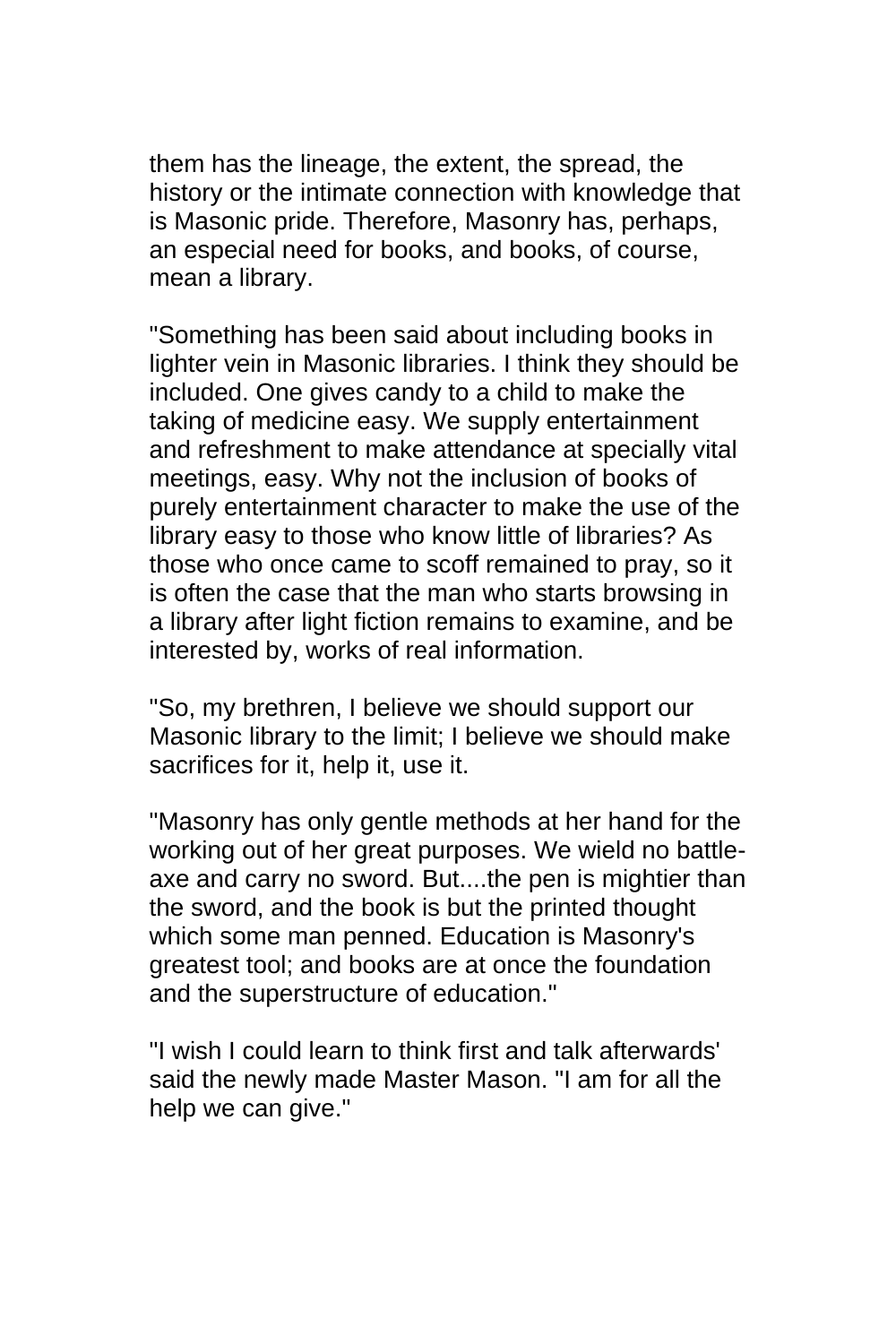"You see," smiled the Old Past Master, "even talking about a library has help our brother's education."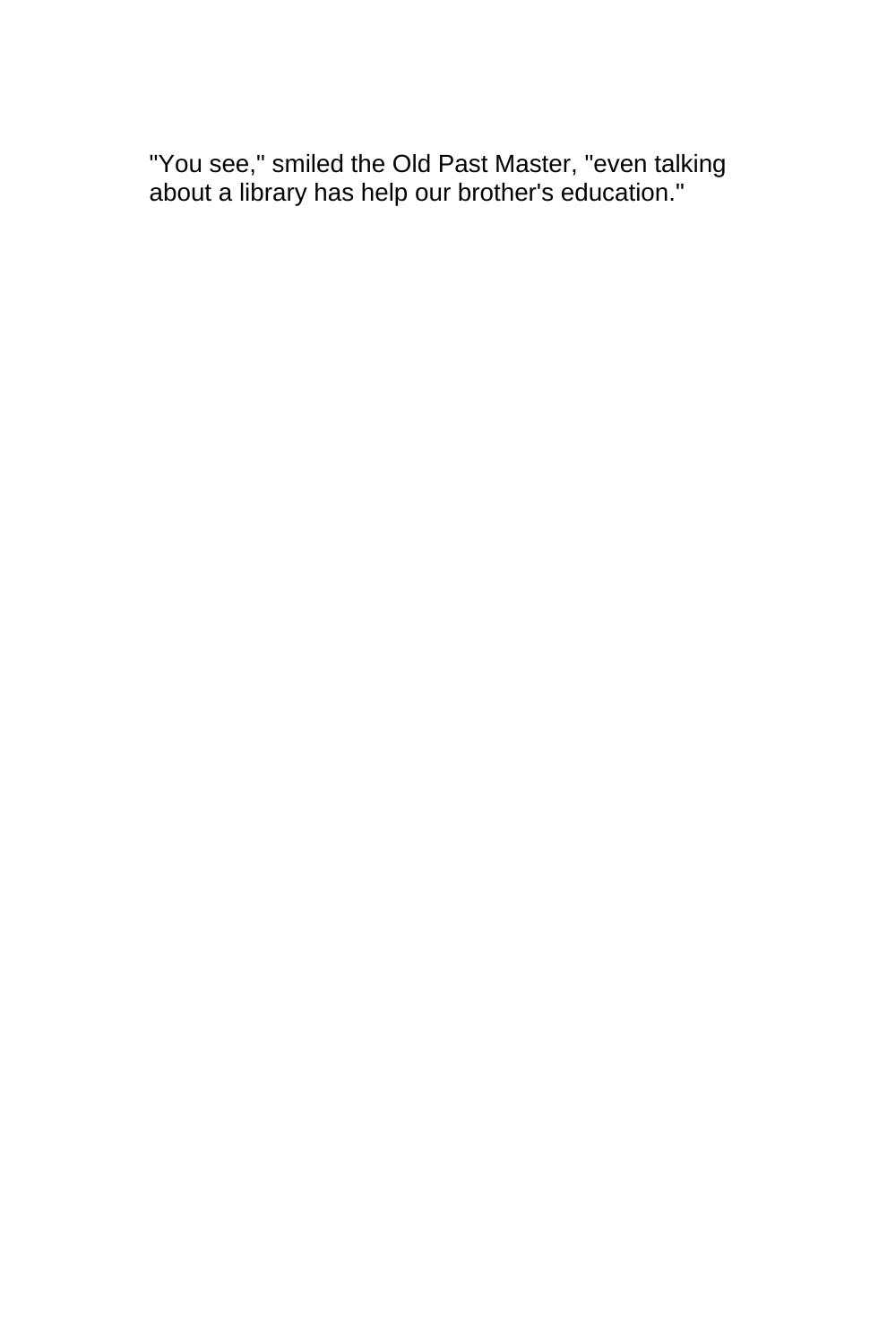# THE MASONRY YOU MAKE

"Well, I know you'll be glad to hear I am through learning the Work!" announced a young brother to the Old Past Master, "One more lesson and I'll know all about Masonry!"

"That's fine, son. I congratulate you!" answered the Old Past Master.

"Some conceit!" murmured another brother, as the satisfied young brother moved away. "I've been studying Masonry many years and I don't think I know all about it, by a long chalk!"

"Of course you don't, and neither does he. But we all have to learn of the Masonry we make for ourselves."

"Oh, do you think so? I thought we learned of the Masonry our ancient brethren had made for us!"

"That, too, of course. But the Masonry they made for us is the Masonry which can be written down, or put in symbols, or taught by word of mouth. It is a concrete thing; a thing of words and phrases, of symbols and figures, of stone and wood and temple and rough ashler and square and compasses. But the inner Masonry... that we make for ourselves.

"Do you ever read Ingersoll? Somewhere he says 'an honest God is the noblest work of man' and thousands of people have shuddered away from the sentence and calls it blasphemy. But they fail to understand what the great agnostic meant. Our modern conception of the Great Architect of course falls infinitely short of reality, but at least we do not do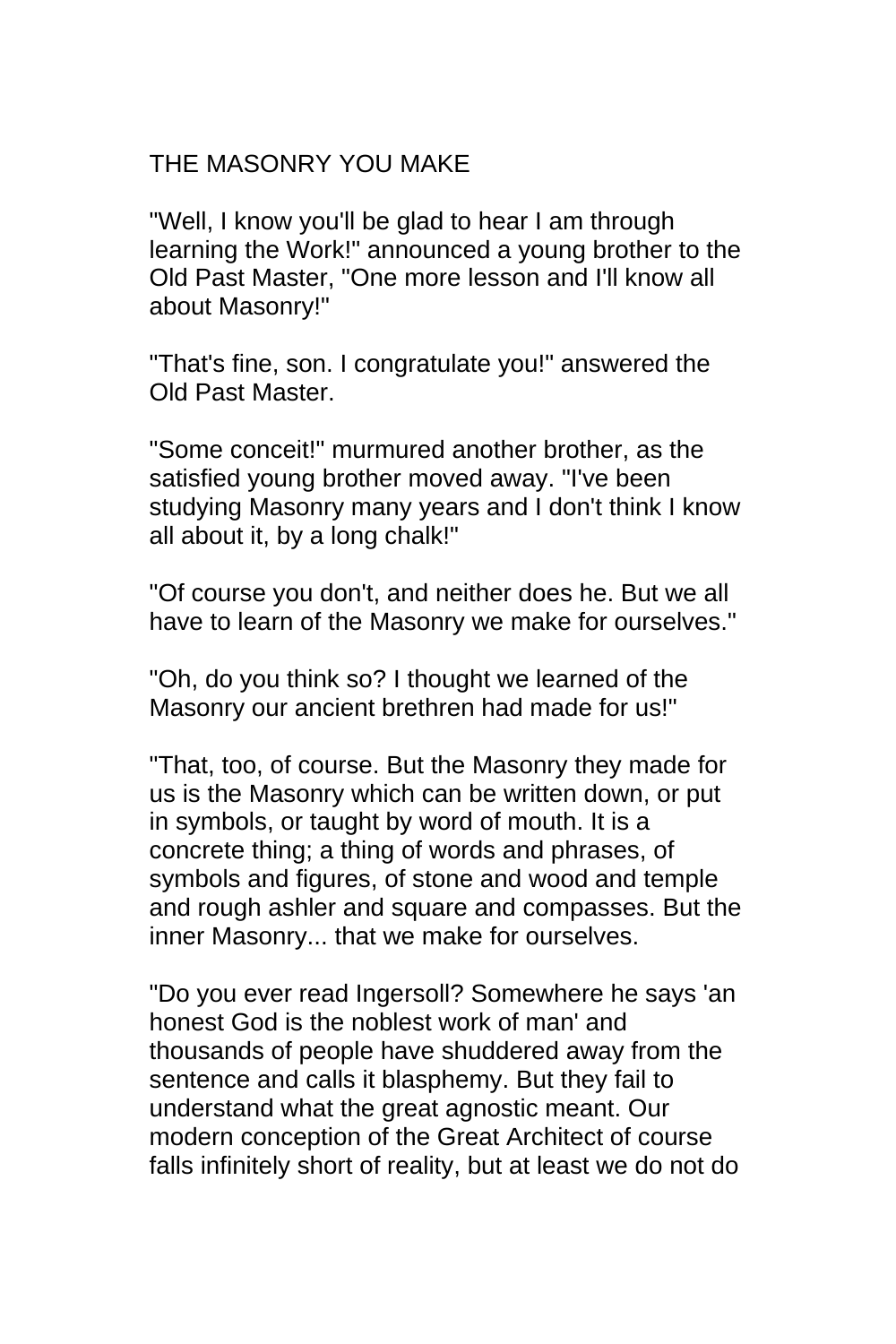him the injustice of confining Him within the limits of our human frailties. But up through the ages man has limited his gods and his God, according to himself. The gods of Greece and Rome (to go no further back) were gods and goddesses who felt jealousy, anger, revenge. They interfered in the affairs of men for their own pleasures. They were made in the image of men who made them! Later, God was a cruel tyrant, who sanctioned the torments of the Inquisition and loved those who were wicked in his name... at least, such was the middle ages' conception of Deity. Only within a few hundred years has the world as a whole come to consider God as the all-wise, all-loving, all-merciful, all-tender Father of us all. This was what Ingersoll meant when he spoke of the honest God as the noblest work of men; and honest conception of a God infinitely wonderful and beautiful, is a noble conception.

"Masonry is a conception. After one gets through learning the ritual, the mere words and phrases, he begins to absorb the philosophy and moral system of Masonry. Still later he begins to carry Masonry in his daily life and live by it. Later on... but wait a minute. We have word Masons to whom the ritual is the whole. We have Masons to whom the symbolism is the whole thing, and who see nothing beyond the inner meanings to squares and compasses and stones and angles. We have others who add to this, philosophy of Masonry, but to whom Masonry is yet a perfect system which can be learned in its entirety by those who apply themselves.

"But there are others... more every year, thank God!... who make their own Masonry, beyond that of the books and the lodge, the word and the symbol. To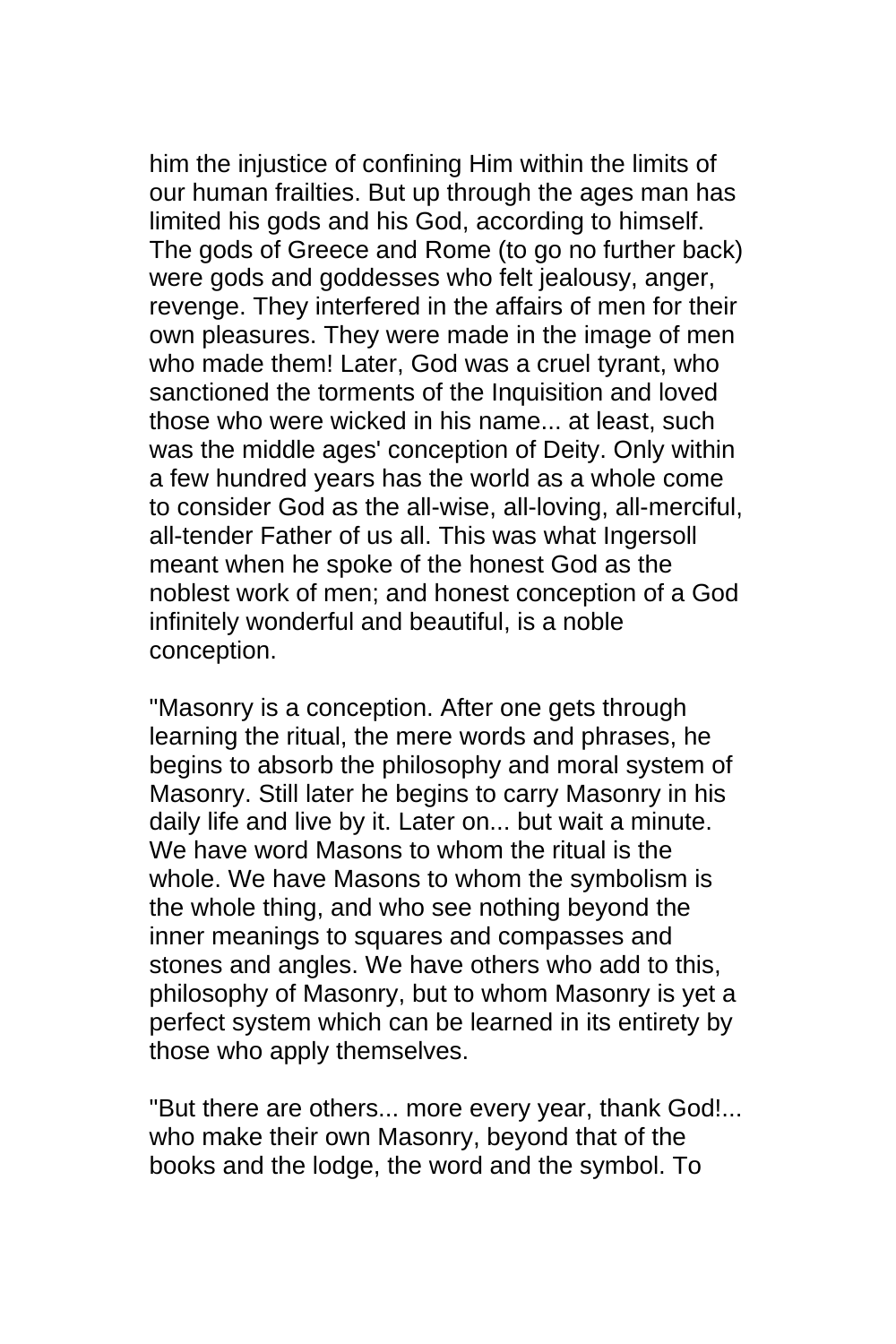these, Ingersoll might have said that 'an honest Masonry is the noblest work of the Craft' with no more irreverence than he intended in his famous epigram.

"Masonry, to such thinking men, is illimitable. It has no end. It is as infinite as space, as unending as time, as distant in boundary as the faintest nebula. It is not a thing of earth only; it encompasses the universe, and joins man's hands with God. This is the Masonry we make for ourselves, and, could what we make be measured, its proportions would be exactly the proportions which are our own. For the hidden Masonry we make is large or small, wide or cramped, beautiful or ugly, grave or gay, useful or ornamental, fine or doss, exactly as are we.

"In each of us is an idea conception of all we would attain. We have our ideal man, our ideal woman, our ideal job, our ideal position, our ideal happiness. Some of us are so inarticulate we cannot express them; some of us are so inchoate in our thinking we cannot clearly visualize them, but they are there, these ideals, each and every one a measure of what we are.

"And we have, also our ideal of Masonry, the hidden Masonry we make, each man for himself. Your inner temple is not like mine and mine is not like yours, though each may be beautiful and perfect; two faces may be equally lovely, you know, yet totally unlike.

"To my way of thinking, we are better Masons as we grow our inner Masonry for ourselves, as we perfect it and polish it, and raise it higher and higher. It is sadly true that no man may teach another how to build this hidden temple, but it is beautifully true that all of us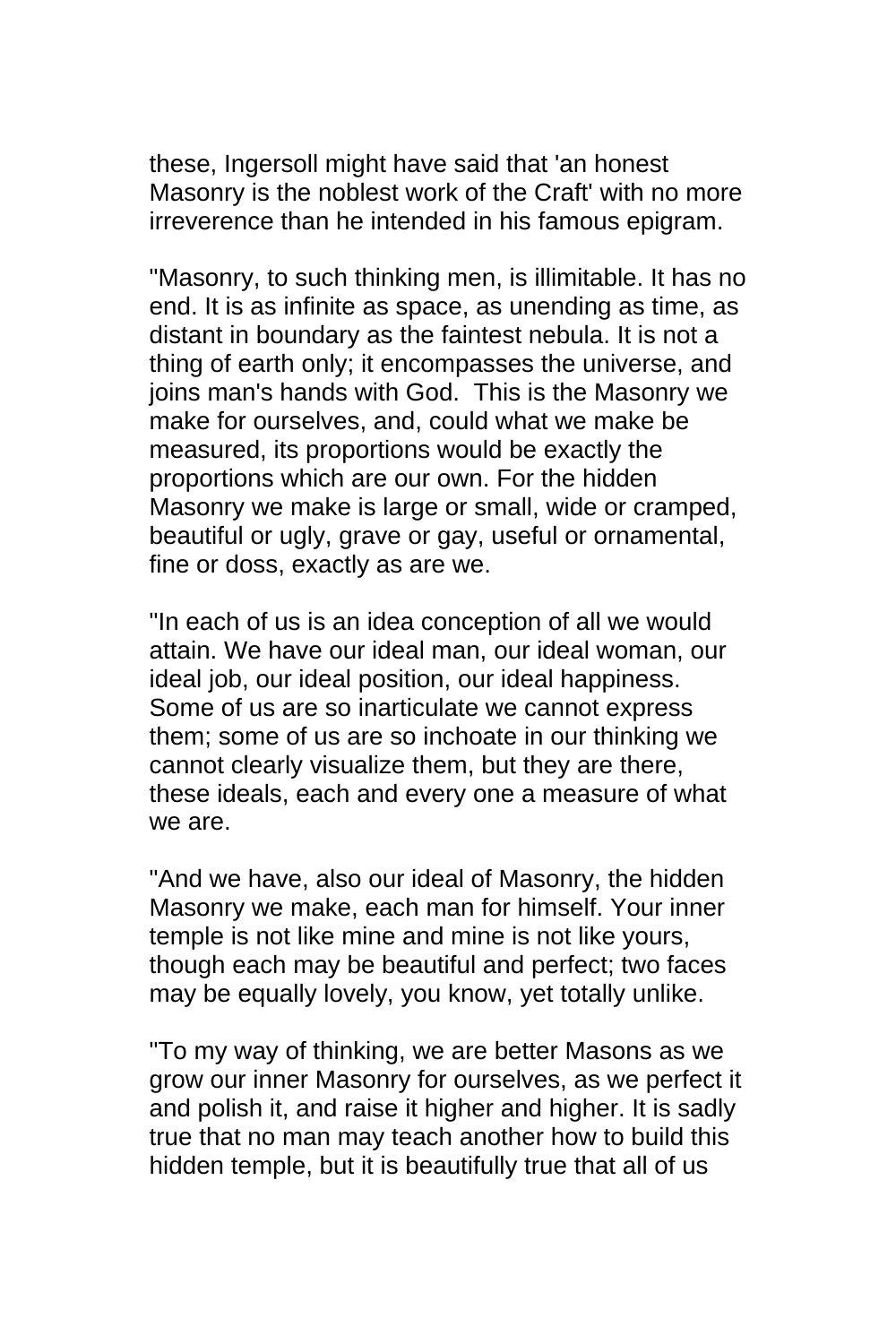may build the better by getting for ourselves better working tools. And the working tools with which we as Craftsmen build our own inner, hidden temple of Masonry, into which none may ever step but ourselves and God; the rough and perfect ashlar, square and plumb, trowel and compasses, by which we build this edifice, are available for us all. Our young friend has one, when he secures a perfect working knowledge of the ritual. The student has another, when he has mastered most of the symbolism. The doctor has a third, when he understands and can formulate the philosophy of Masonry, and all of us get a new edge to our tools as we live according to Masonic light and gain in Masonic experience."

"The Old Past Master stopped and looked off, as if he saw a vision.

The brother to whom he spoke sighed. "I wish," he said, "I might have the inspiration of looking at your temple of Masonry, that I might make mine better."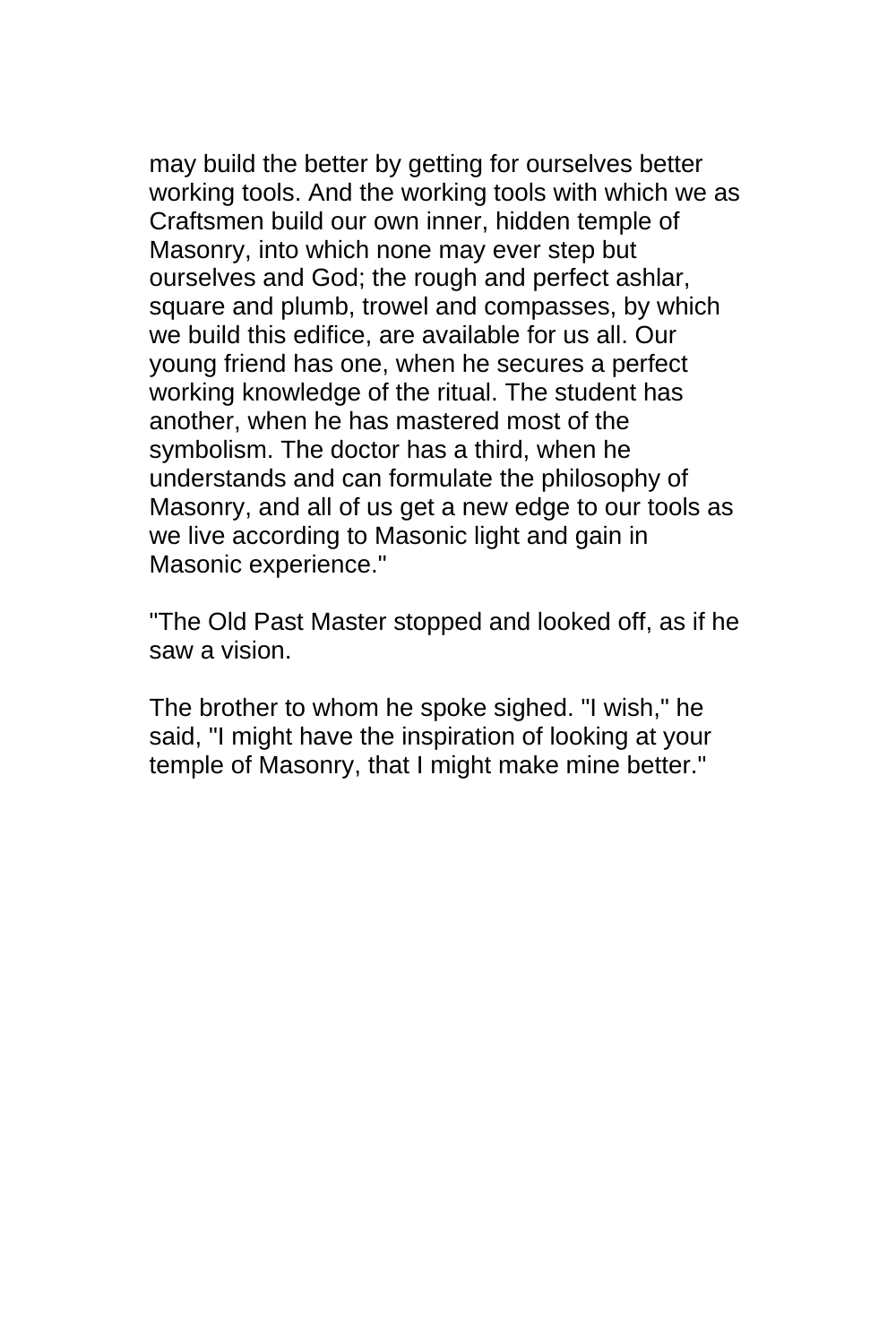# WHEN LAUGHTER IS SAD

"Oh, it's going to be rich. The poor fish is scared to death. And you know when Abbot does the work in the third degree how, er... well, let's call it impressive, he is."

The Young Mason chuckled at the thought.

"That's not going to be the only funny thing happen Wednesday night," answered another newly-raised brother. "I happen to know my friend Ted is going to do the Senior Deacon's part. And Ted gets stage fright. He doesn't lose his memory or anything, but his voice goes up about an octave and a half; Oh, it's funny. I laughed, last time I heard him..."

"I had a good laugh at one of the members of my class when I went in," chimed a third voice. "He couldn't understand what was going on and objected to every move and generally reminded me of a bucking billy goat. I laughed until I cried. I shall look forward to Wednesday night..."

"I wonder," broke in a quiet voice, "if you young gentlemen realize what it is you are saying?"

"Why... why... why of course, we do. We haven't said anything wrong, have we?" inquired the first speaker of the Old Past Master sitting quietly in the corner of the ante-room, listening.

"I am an old, old man," countered the Old Past Master, gently. "I have lived a long, long time, and the longer I live the less able I am to classify anything as wholly right or wholly wrong. I wouldn't sat that in what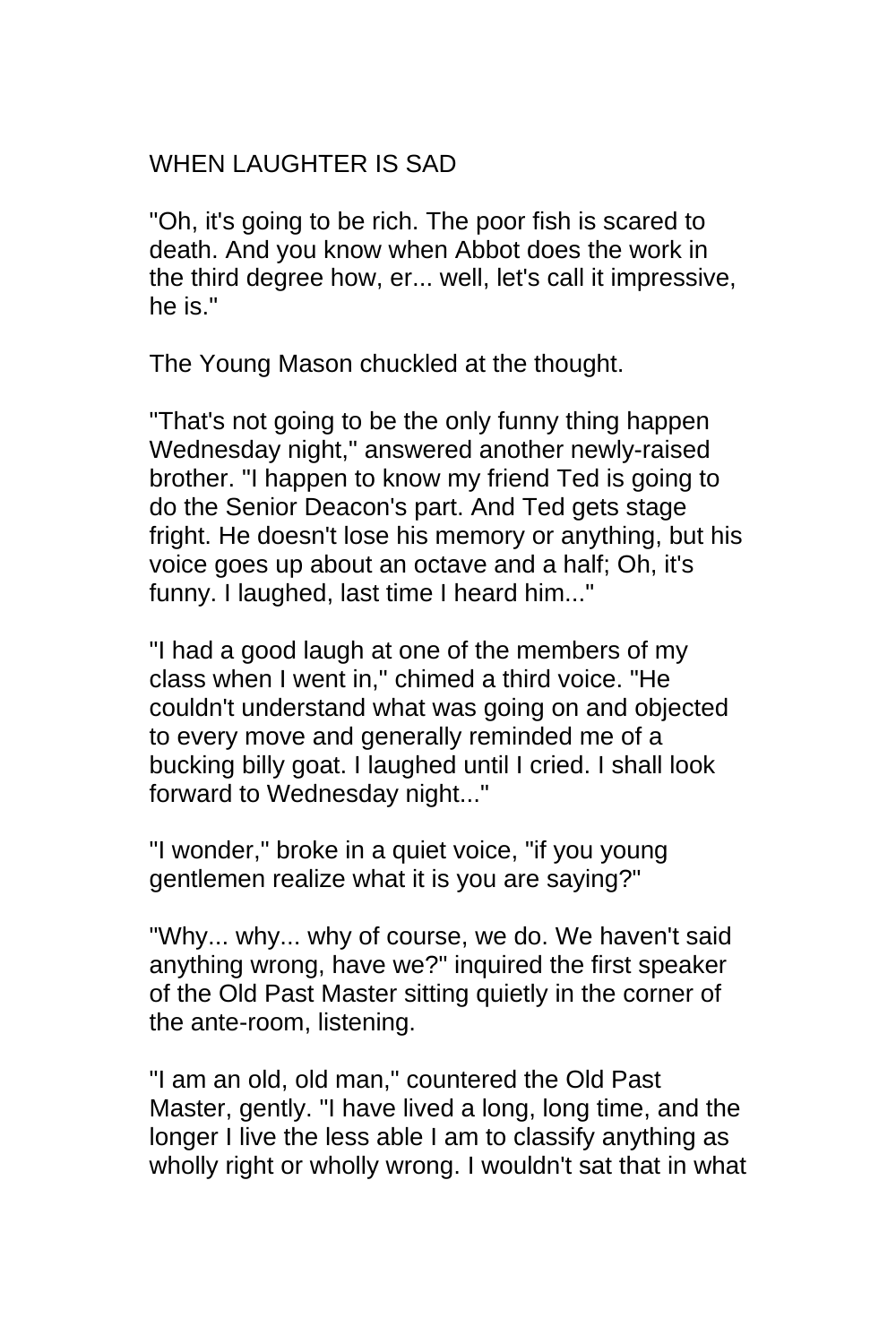you said is wrong in the sense that it is intentional evil. It is wholly wrong from my point of view, to bite the hand that feeds you, to abuse hospitality, to belittle the agency that helps you, to deride and make sport of holy things, to injure that which is valuable to others even though valueless to yourself."

"But, good heavens, man. We haven't done any of those things. Why, I only said that Abbot is so impressive he'd make a good laugh come out on Wednesday's degree..."

"That was enough, my brother. Is there a church into which you would go with the idea of laughing at a penitent at the Altar? Is there a church in which you would think it right to laugh at a communicant partaking of the bread and wine? Is there a church where the spectacle of a man on his knees would make you laugh, no matter how odd or peculiar he was or how he was dressed?"

"Of course not. I don't laugh in church..."

"Then why laugh in the lodge? In all the third degree, is there humor? Do you not know that it is a tragedy which the third degree portrays, a tragedy no less that it teaches an inspiring lesson, and has the inspiration of all that is good and noblest in a good man's character?

"What do you think a candidate thinks when the most solemn, the most sacred, the most secret of a Master Mason's lessons is being given to him, if from you, and you, and you on the benches, comes smothered laughter? Will it add anything to the impressiveness of the degree in his eyes? Will he feel that what he is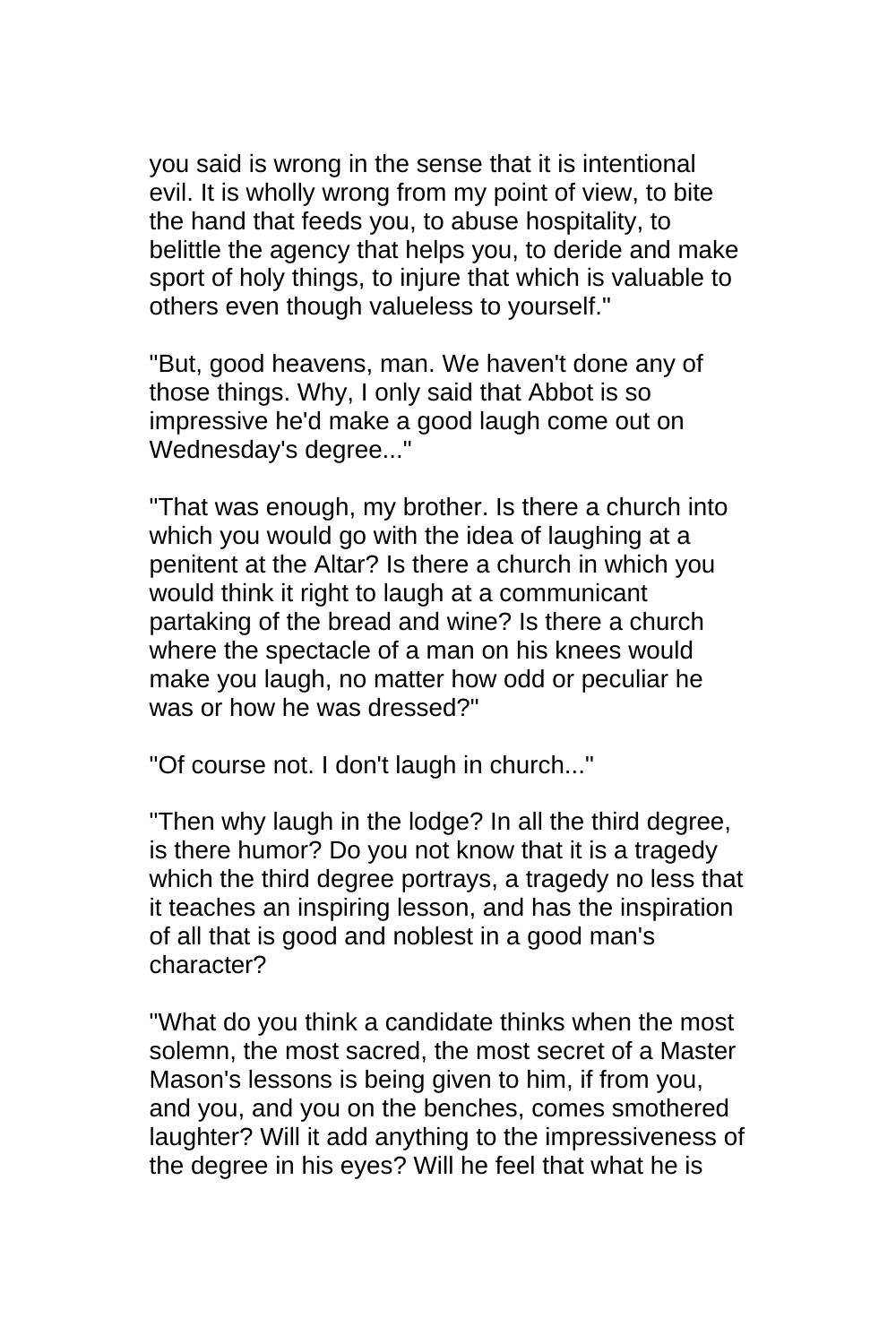being given is sacred, valuable, precious to his heart? Or will he say to himself, 'Evidently there is a catch in this somewhere... I guess it's a joke, and I am it!'

"You have spoken of Filby, who has stage fright and whose voice raises an octave because of it. Filby wasn't blessed by nature with a beautiful voice, but God gave him something precious to Masonry, and that is earnest, sincere, genuine enthusiasm. I have been in this lodge for more years than you have been on earth, and I have never known a Senior Deacon to put more into his work than Filby does, though he has a poor voice. The words Filby uses are inspired words; the degree he puts on is a noble degree. And Filby does it as if inspired by its nobility. Would you laugh at a hero saving a life because he was dressed in caps and bells? Can't you hear, beyond poor Filby's cracked vocal chords, the chimes pealing in his heart as he tries to make his words impressive and beautiful?

"Another of you has found it funny when a candidate for the third degree has not understood his part and made it difficult for the team to put him through the ceremony. At Receiving Hospital last week they brought in a young man suffering from a broken arm. He was very ignorant; one of those foreigners who understands little or nothing of American ideas and ideals. And to him a hospital was a torture place, a house where doctors cut people to pieces for their pleasure. He was frightened almost to death and struggled and fought, while the surgeons tried to control him that they might set his arm. Was it funny? Or was it sad, that ignorant people had so destroyed his faith in his kind that he couldn't recognize kindness and help when he saw it?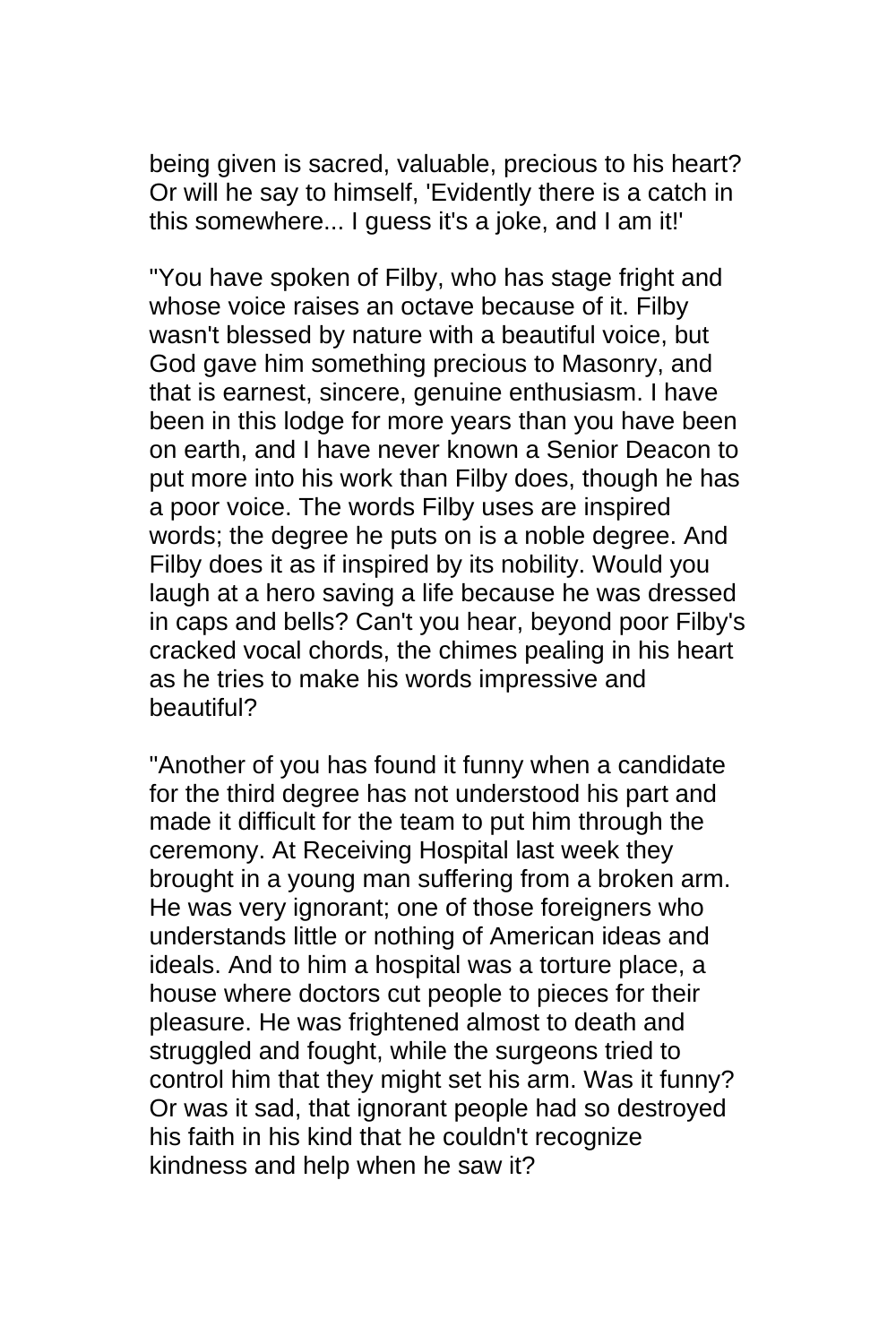"The man who was too frightened to understand and so made his third degree difficult was a victim of those who had tormented an imaginative mind with the idea of goats and pain and indignity in a Masonic lodge. I find nothing funny in it; only sadness.

"Don't think of me as an old kill-joy. A good laugh at some wit in a business meeting, a good laugh at a good story after lodge; these are all well and good; wholesome and natural. Whether they are located in a lodge, a church or a home, they are good.

"But not in a church during service, not in a lodge during a degree. There is no laugh in the lodge during any degree which is not an insult to the officers, and a badge of ignorance and ill-manners for him who laughs. Charity we can preach; charity we should practice towards those who do not do so well in the degrees as we think we might; the fraternity is not to be laughed at because there are some who make one part of the third degree less real than strenuous.

"Look, my brother, for what lies beneath; regard not so much the outward form as the inward meaning and you will not again be tempted to consider a degree as a substitute for a vaudeville performance, a lodge as a temple of laughter."

The Old Past Master ceased and sat quiet, waiting.

"But I say!" cried the Young Mason, "Don't you think you are a little rough with us?"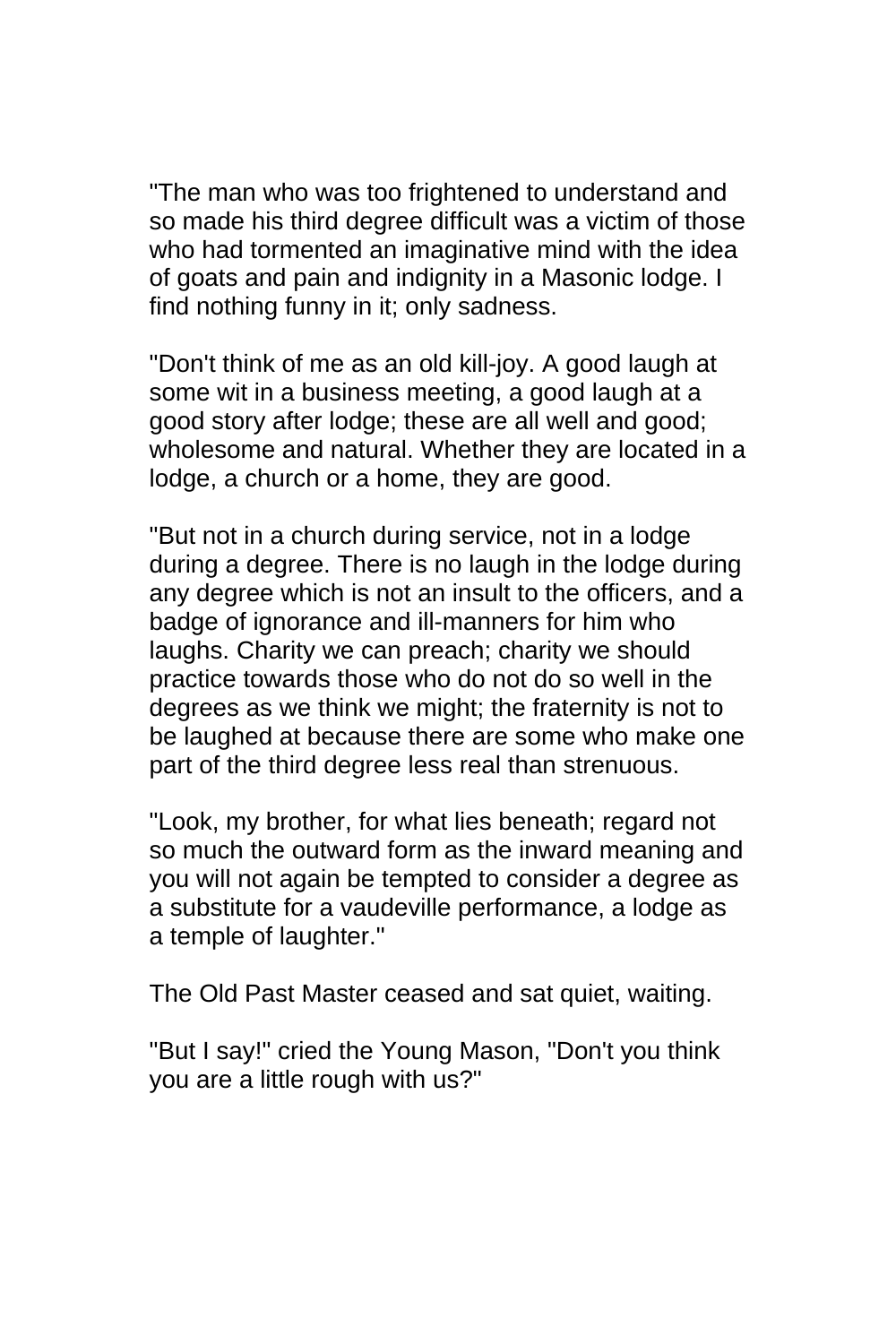"You are all much too good material to allow to spoil for the sake of your feelings," answered the Old Past Master with a smile.

"But you sure take a chance we'll dislike you for plain speaking."

"What do I matter? You may dislike me... but I don't believe you will laugh in lodge again!"

"I'll say I won't either!" answered the Young Mason. It's a promise...and I'd like to shake hands!"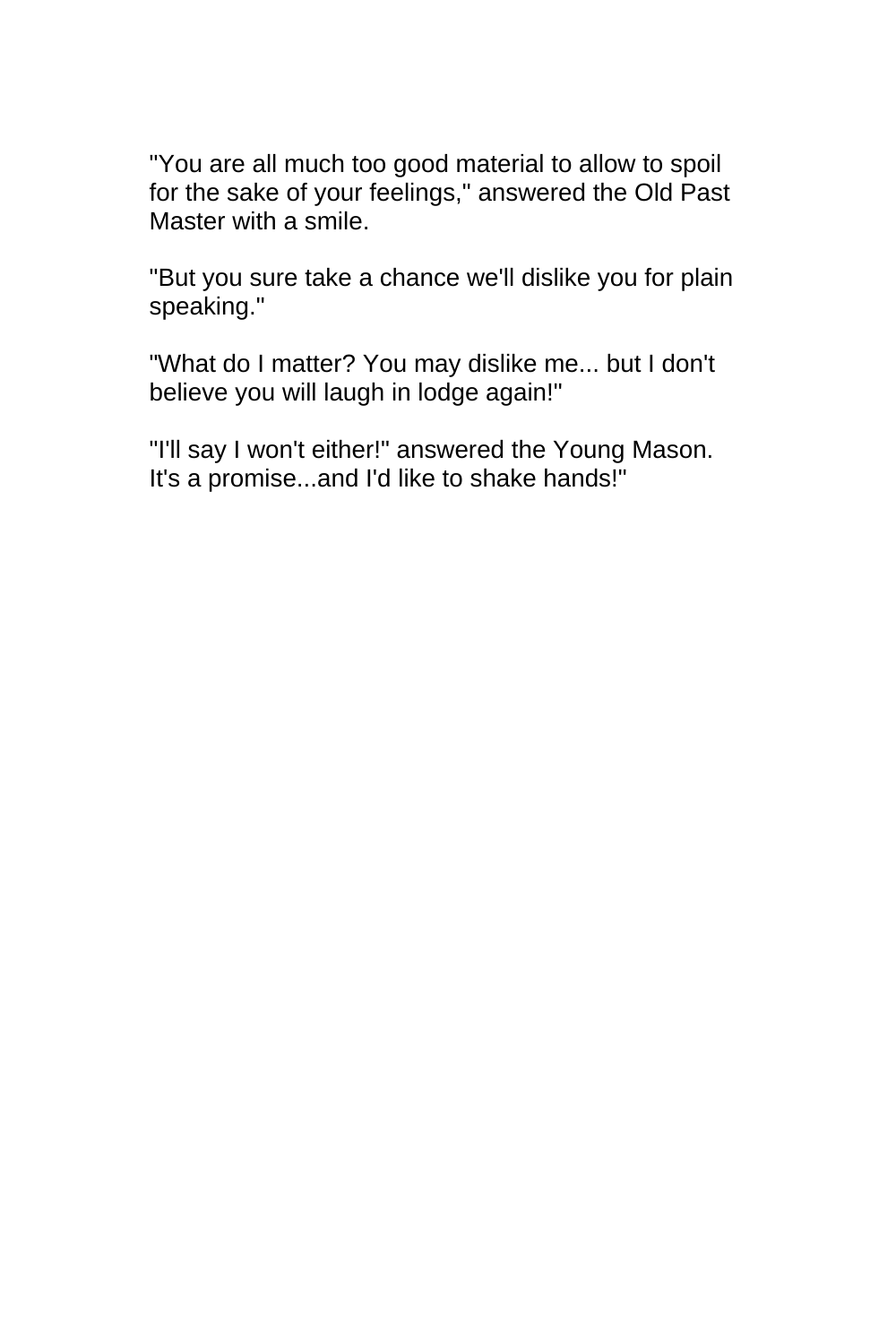# A MASON'S CHRISTMAS

"I don't believe in a Christmas celebration by the lodge. I don't think we ought to have one, or be asked to contribute to one or in any way engage in Christmas festivities."

"The Junior Mason spoke emphatically and with marked disapproval of the little ante-room group nearby, making happy plans for Yule-tide.

"That's very interesting," commented the Old Past Master. I like to hear points of view unfamiliar to me. Would you mind telling me why?"

"Of course not. It's very simple. Masonry is not Christian. King Solomon, of course, wasn't a Christian, nor were either of the Hiram's. Masonry admits to her ranks any good man of faith; Christian, Jewish, Mohammedan, Buddhist... it makes no difference, so he has a Faith. Then, as a lodge, we celebrate a holiday belonging to one faith. Now I personally am a Christian, and of course I celebrate Christmas. But my brother across the way is a Jew, who does not recognize Christianity. To ask him to spend his proportion of lodge funds in celebrating the birth of a Leader in Whom he does not believe would be exactly like asking me to celebrate, with my proportion of lodge money, the birth of Confucius. Of course, I have only one vote and the majority rules, but when it comes to personal contributions to a Masonic Christmas celebration, my hands will never come out of my pockets."

He shoved them deeper in as he spoke to emphasize his intention not to spend.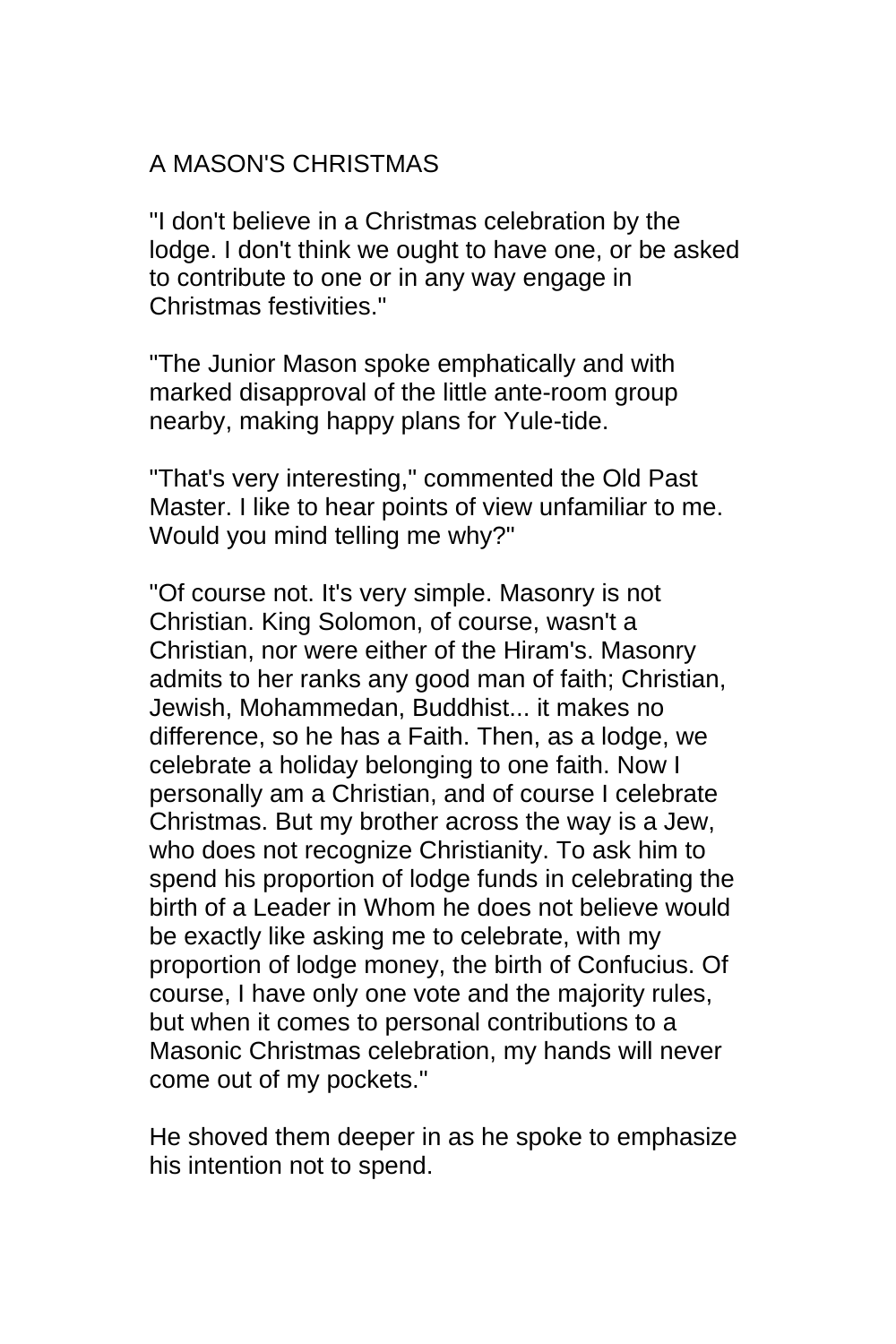"Hm!" answered the Old Past Master. "So you think your Jewish brother across the way doesn't recognize Christianity? Don't you mean he doesn't recognize Christ as the Son of God? Wait a minute... Oh, Brother Samuels." The Old Past Master called across the ante-room. "Here a minute, will you?"

The Jewish brother rose and came forward.

"I just wanted to ask you if you are in favor or against the lodge Christmas celebration?" asked the Old Past Master.

"Me? I am in favor of it, of course, both for the lodge appropriation and the individual contribution."

"Thank you," nodded the Old Past Master. Then as the Jewish brother went back to his seat, he turned to the Junior Mason.

"You see, my son, our Jewish friend is not narrow. He does not believe in Christ as the Redeemer, but he recognizes that he lives in a country largely Christian, and belongs to a lodge largely Christian. To him the Christmas celebration is not one of His birthday, but of the spirit of joyousness and love which we mean when we sing, at Christmas time 'Peace on earth, good will towards men!' If you argue that 'peace' is only a Christian word, he might even quote to you the words of One who said 'I bring you not Peace, but a Sword.'

"Now let me explain something to you. The Jew has just as much right to refuse to recognize Christ as the Son of God, as you have to refuse to consider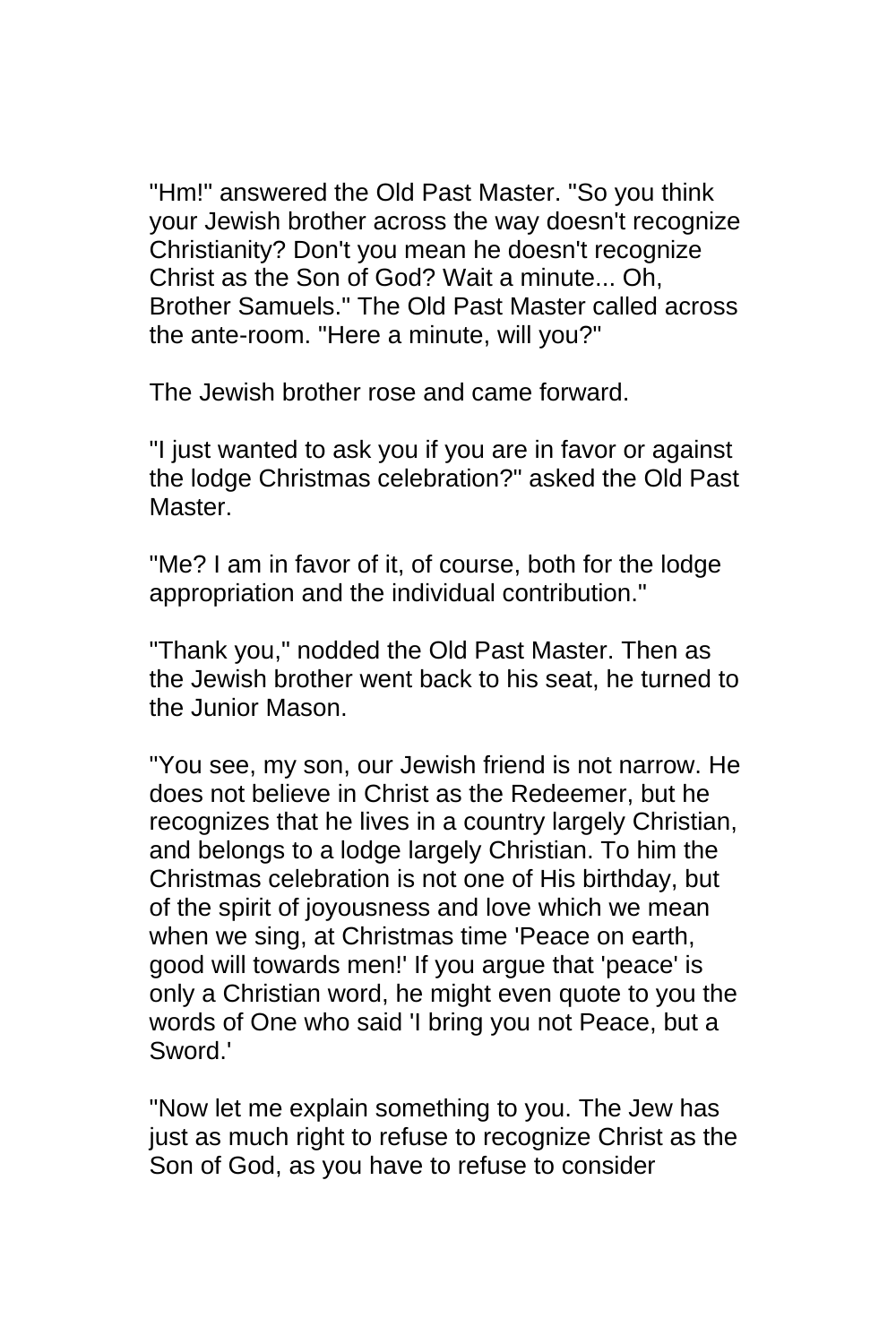Mohammed the Prophet the followers of Allah say he is. But as an educated man, you must know that Mohammed was a good man, a devout leader, a wise teacher. As an educated man, you admit that the religion founded by Buddha has much in it that is good, and you admit that Confucius was a wise and just leader. Were you in the land where the birthdays of any of these were celebrated, would you refuse your part in the people's joy in their Leader, simply because you followed another? I trust not. Well, neither do our Jewish brethren or our Mohammedan brethren, desire to be left out of our celebration. They may not believe in the Divinity of Him we, as Christians, follow, but if they are good men and good Masons... they are perfectly willing to admit that the religion we follow is as good for us as theirs is for them, and to join with us in celebrating the day which is to us the glad day of all the year.

"Believe me, boy, Christmas doesn't mean Christ's birthday to many a man who calls himself Christian. It is not because of joy the He was born that many a good man celebrates Christmas. It is because his neighbor celebrates it, because it is a time of joy for little ones, because it is a day when he can express his thanks to his God that he is allowed to have a wife and family and children and friends and a lodge, because of that very 'peace on earth' spirit which is no more the property of the Gentile than the Jew, the Chinese or the Mohammedan.

"It is such a spirit that Masons join, all, in celebrating Christmas. It is on the Masonic side of the tree we dance, not the Christian side. When this lodge erects its Christmas tree in the basement and throws it open to the little ones of the poor of this town, you will find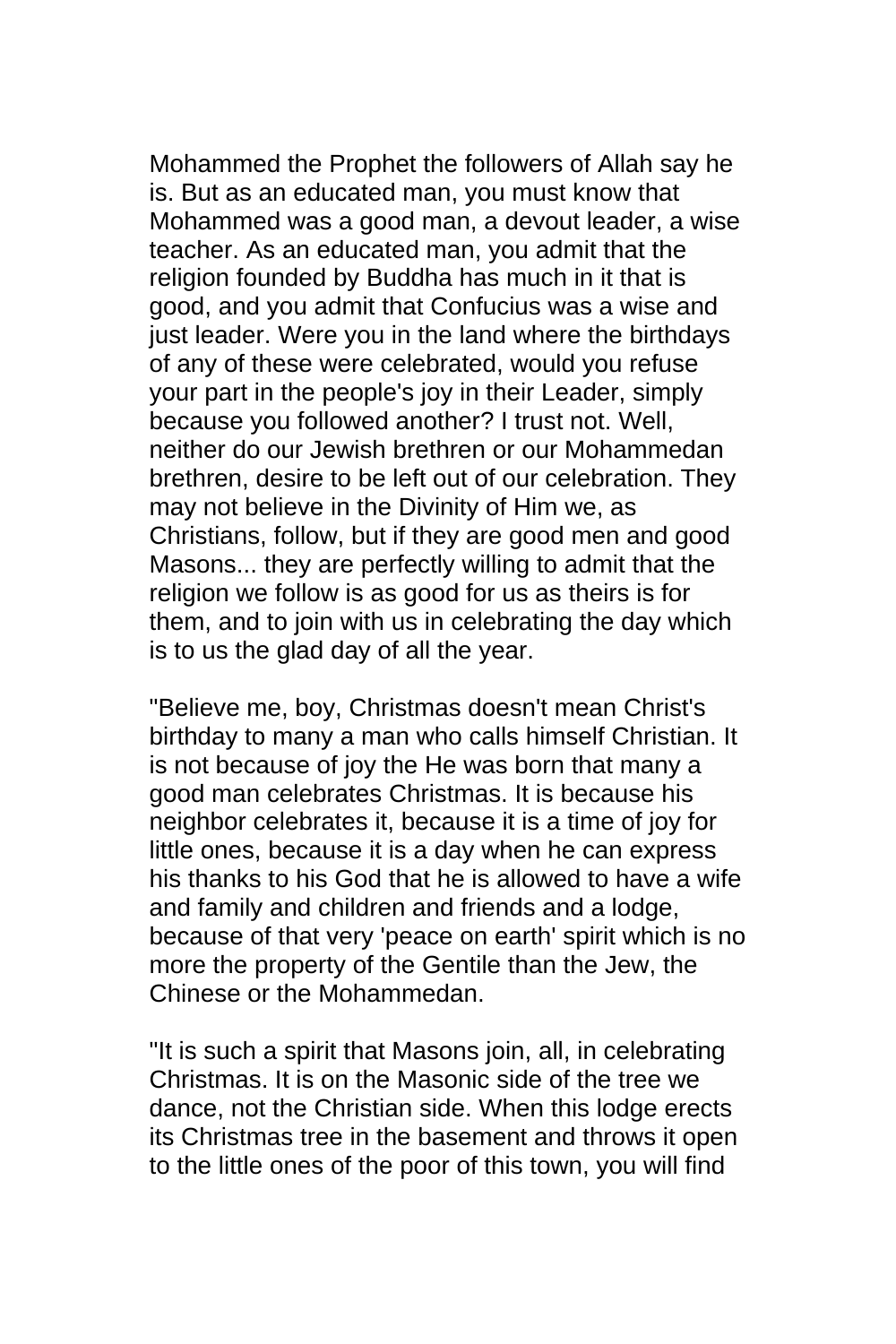children of all kinds there; black, white, yellow, and brown, Jew and Gentile, Christian and Mohammedan. And you will find a Jew at the door, and among the biggest subscriptions will be those from some Jewish brethren, and there is a Jew who rents cars for a living who will supply us a dozen free to take baskets to those who cannot come. And when the Jewish Orphan Asylum has its fair, in the Spring, you will find many a Christian Mason attending to spend his money and help along the cause dear to his Jewish brethren, never remembering that they are of a different faith. That, my son, is Masonry."

"For Charity is neither Christian nor Jewish, nor Chinese nor Buddhistic. And celebrations which create joy in little hearts and feed the hungry and make the poor think that Masons do not forget the lessons in lodge, are not Christian alone, though they be held at Christmas, and are not for Christians alone, though the celebration be in His honor. Recall the ritual: 'By the exercise of brotherly love we are taught to regard the whole human species as one family, the high and low, the rich and poor, who, as created by one Almighty Parent, and inhabitants of the same planet, are to aid, support and protect each other'.

"It is with this thought that we, as Masons, celebrate Christmas, to bring joy to our brethren and their little ones, and truly observe the brotherhood of man and the Fatherhood of God, whether we be Jew or Gentile, Mohammedan or Buddhist."

The Old Past Master ceased and stood musing, his old eyes looking back along a long line of lodge Christmas trees about which eager little faces danced. Then he turned to the Junior Mason.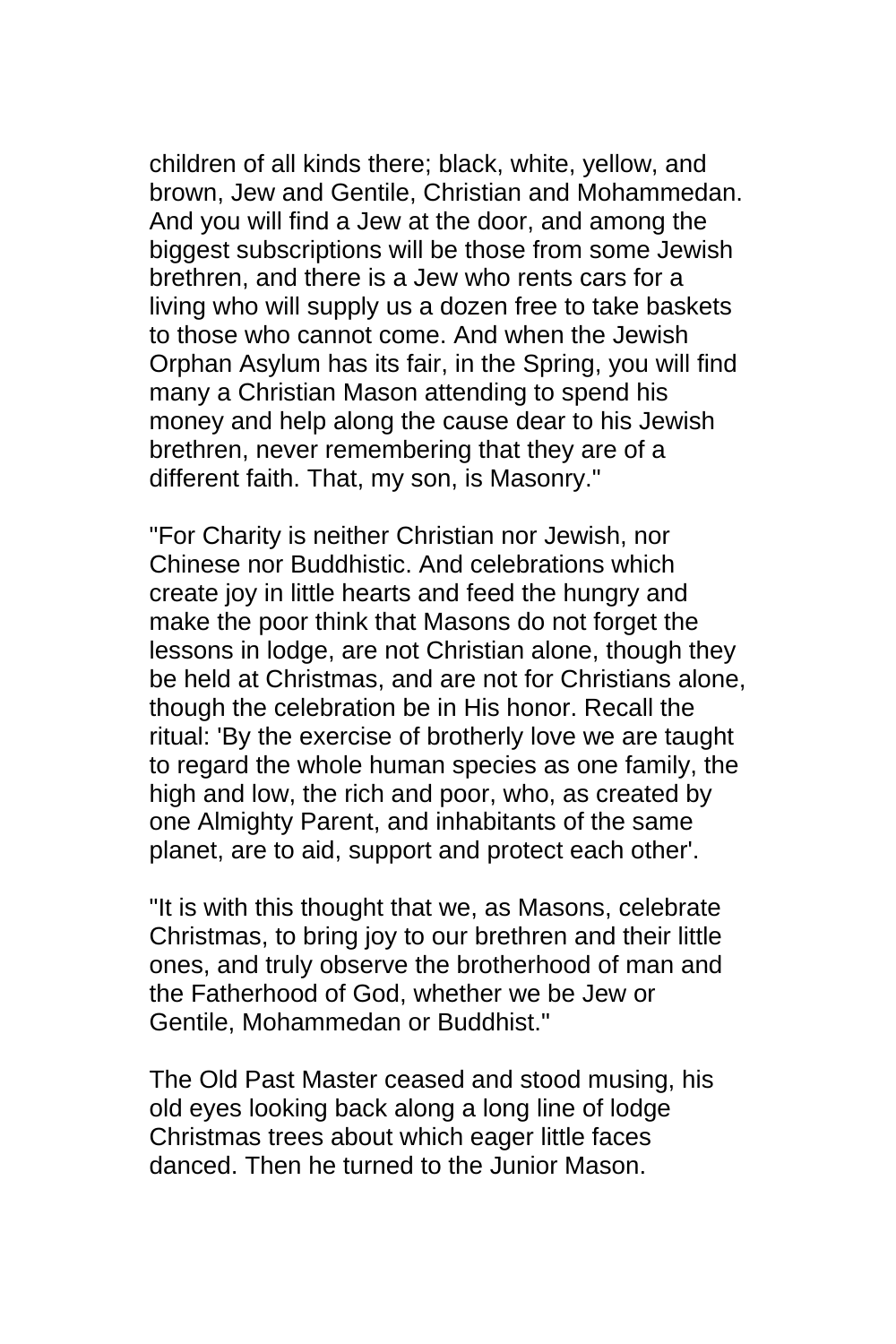"Well," he said smiling, "Do you understand?"

"I thank you for my Christmas present," came the answer. "Please tell me to which brother I should make my Christmas contribution?"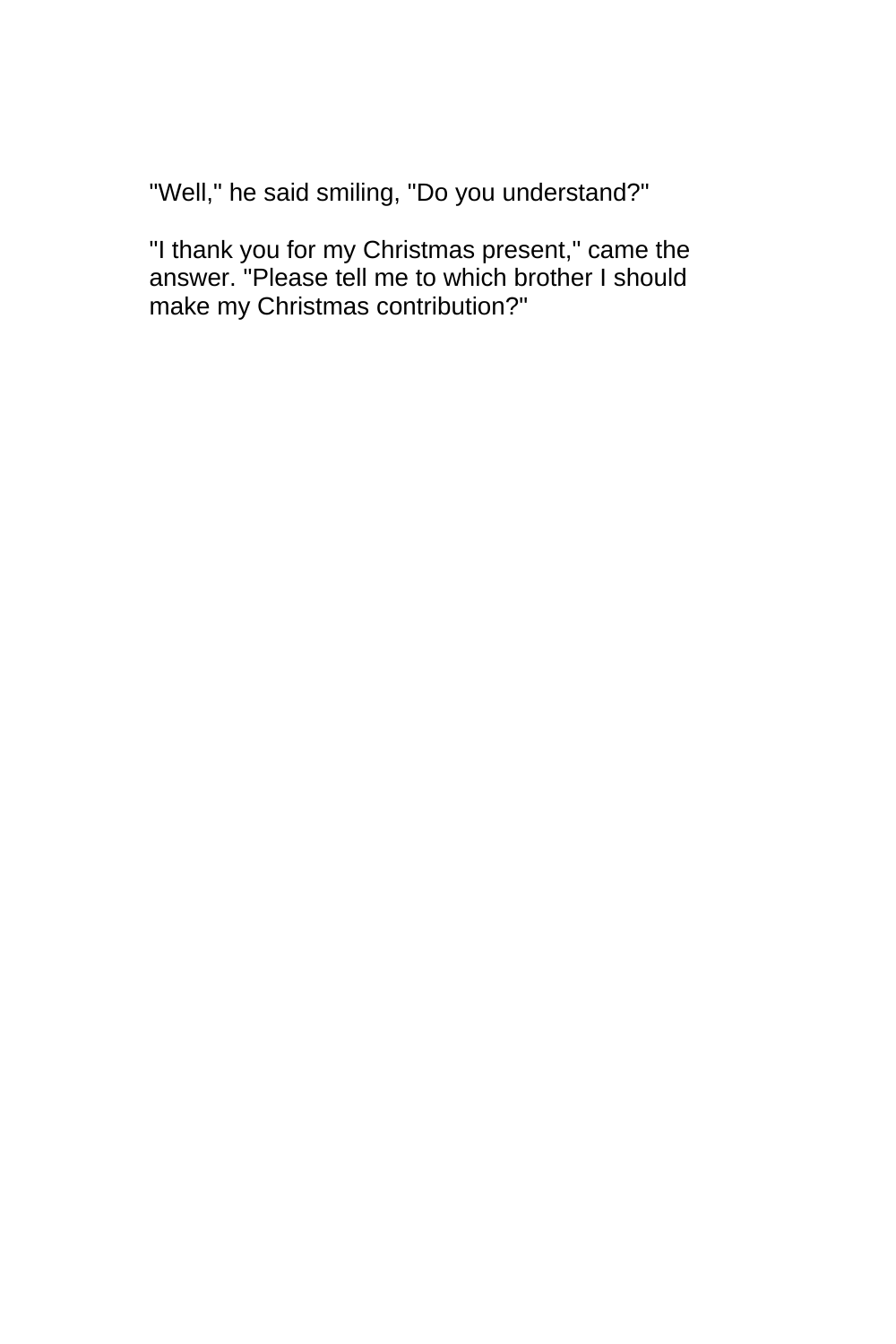# UNDERSTANDING

"I have been a Mason for a year now," remarked the Young Brother to the Old Past Master "and while I find a great deal in Masonry to enjoy, and like the fellows and all that, I am more or less in the dark as to what good Masonry really is in the world. I don't mean that I can't appreciate its charity, or its fellowship, but it seems to me that I don't get much out of it; I can't really see why it has any function outside of that relationship we enjoy in the lodge room and the little charitable acts we do."

"I think I could win an argument about you," smiled the Old Past Master.

"An argument about me?"

"Yes. You say you have been a Master Mason for a year. I think I could prove to the satisfaction of a jury of your peers who would not need to be Master Masons; that while you are a lodge member in good standing; you are not a Master Mason."

"I don't think I quite understand," puzzled the Young Mason. "I was quite surely initiated, passed and was raised. I have my certificate and my good standing card. I attend lodge regularly. I do what work I am assigned. If that isn't being a Master Mason, what is?"

"You have the body but not the spirit," retorted the Old Past Master. "You eat the husks and disregard the kernel. You know the ritual and fail to understand its meaning. You carry the documents but for you they attest but an empty form. You do not understand the first underlying principle which makes Masonry the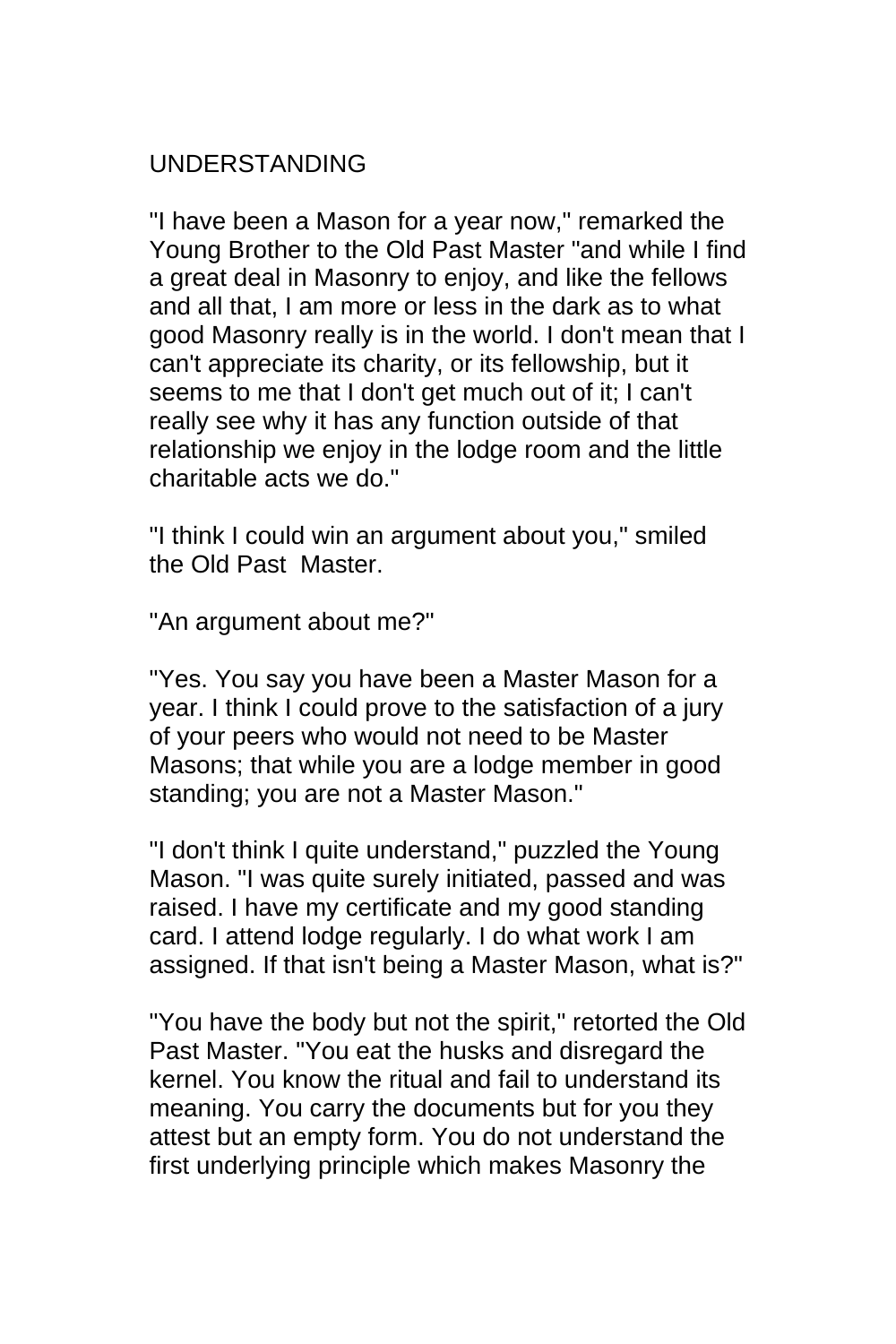great force that she is. And yet, in spite of it, you enjoy her blessings... which is one of her miracles, that a man may love and profit by what he does not comprehend."

"Why....I...I just don't understand you at all. I am sure I am a good Mason..."

"No man is a good Mason who thinks the fraternity has no function beyond pleasant association in the lodge, and charity. Man, there are thousands of Masons who never see the inside of a lodge and therefore, perforce, miss the fellowship. There are thousands who never need her charity and so come never in contact with one of its many features. Yet these may take freely and largely from the treasure house which is Masonry.

"Masonry, my young friend, is an opportunity. It gives a man a chance to do and to be, among the world of men, something he otherwise could not attain. No man kneels at the Altar of Masonry and rises again the same man. At the Altar something is taken from him never to return; his feelings of living for himself alone. Be he never so selfish, never so self-centered, never so much an individualist, at the Altar he leaves behind him some of the dross of his purely profane make-up.

"No man kneels at the Altar of Masonry and rises the same man, because, in the place where the dross and selfish was, is put a little of the most Divine spark which men may see. Where was the self-interest is put an interest in others. Where was the egotism is put love for one's fellow man.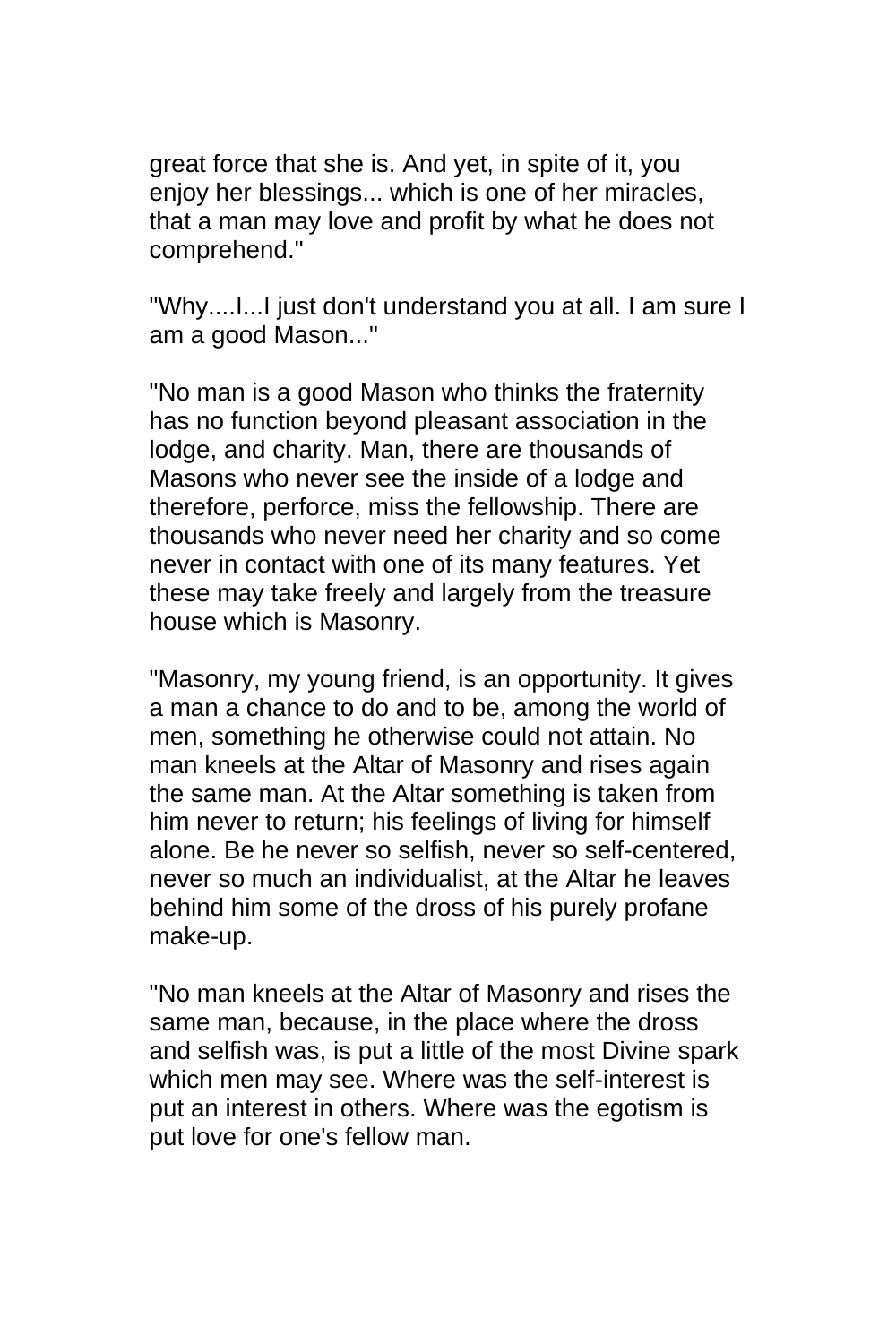"You say that the "fraternity has no function." Man, the fraternity performs the greatest function of any institution at work among men, in that it provides a common meeting ground where all of us, be our creed, our social position, our wealth, our ideas, our station in life what they may, may meet and understand one another.

"What was the downfall of Rome? Class hatred. What caused the Civil war? Failure of one people to understand another, and an unequality of men which this country could not endure. What caused the Great War? Class hatred. What is the greatest leveler of class in the world? Masonry. Where is the only place in which a capitalist and laborer, socialist and democrat, fundamentalist and modernist, Jew and Gentile, gentle and simple alike meet and forget their differences? In a Masonic lodge, boy, through the influence of Masonry...Masonry, which opens her portals to men because they are men, not because they are wealthy or wise or foolish or great or small but because they seek the brotherhood which only she can give.

"Masonry has no function? Why, son, the function of charity, great as it is, is the least of the things Masonry does; the fellowship in the lodge room, beautiful as it is, is at best not much more than one can get in any good club, association, organization. These are the beauties of Masonry, but they are also beauties of other organizations. The great fundamental beauty of Masonry is all her own. She, and only she, stretches a kindly and loving hand around the world, uniting millions in a bond too strong for breaking. Time has demonstrated that Masonry is too strong for war; too strong for hate, too strong for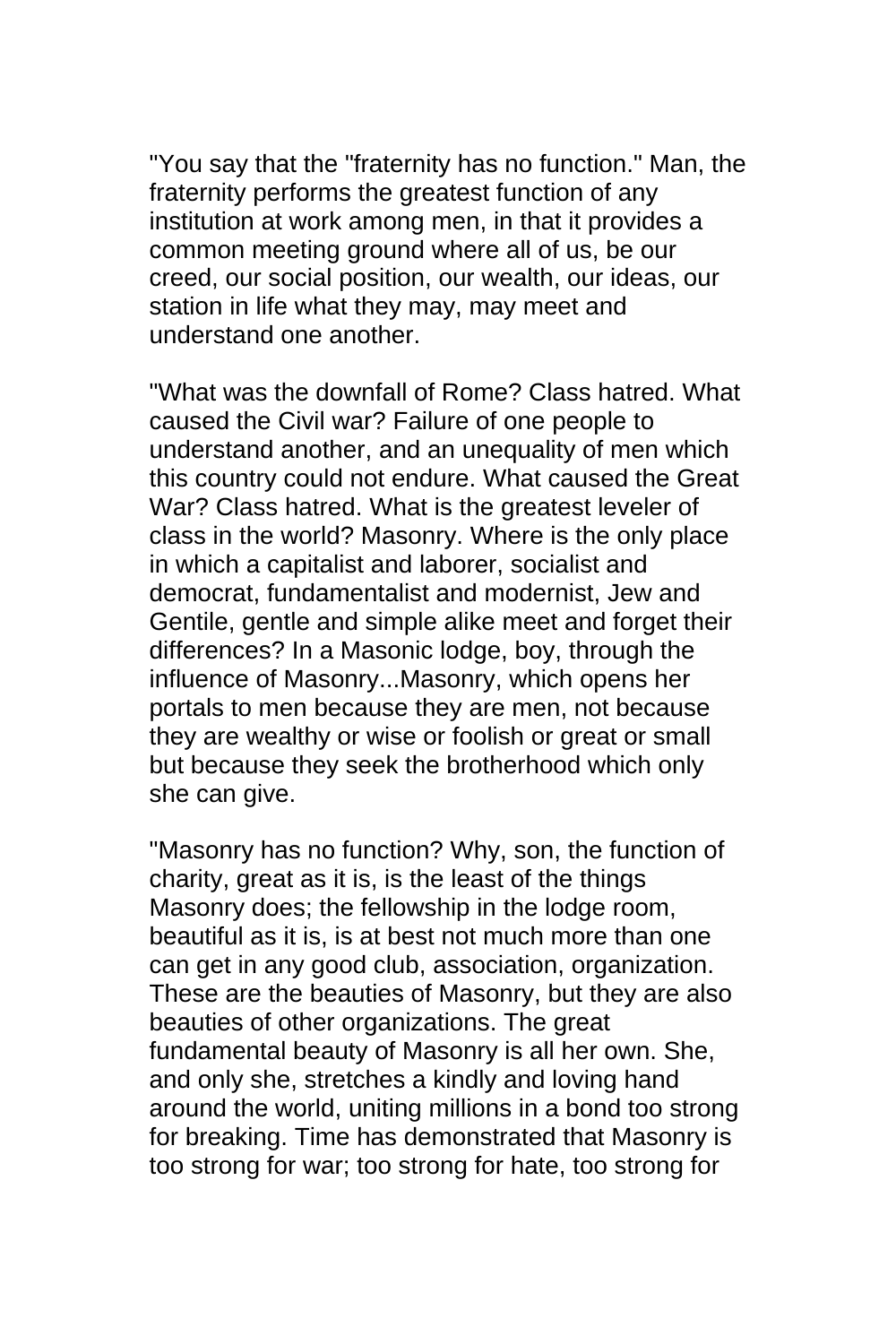jealousy and fear; the worst of men have used the strongest of means and have but pushed Masonry to one side for the moment; not all their efforts have broken her, or ever will!

"Masonry gives us all a chance to do and to be; to do a little, however humble the part, in making the world better; to be a little larger, a little fuller in our lives, a little nearer to the G.A.O.T.U. And unless a man understands this, and believe it, and take it to his heart and live it in his daily life, and strive to show it forth to others in his every act; unless he live and love and labor in his Masonry, I say he is no Master Mason; aye, though he belong to all Rites and carry all cards, though he be hung as a Christmas tree with jewels and pins, though he be an officer in all bodies. But the man who has it in his heart, and sees in Masonry the chance to be in reality what he has sworn he would be, a brother to his fellow Masons, is a Master Mason though he be raised but tonight, belongs to no organization but his Blue Lodge and be too poor to buy and wear a single pin."

The Young Brother, looking down, unfastened the emblem from his coat label and handed it to the Old Past Master.

"Of course, you are right," he said, lowly. "Here is my pin. Don't give it back to me until you think I am worthy to wear it."

The Old Past Master smiled. "I think you would better put it back now," he answered gently. "None are more fit to wear the square and compass than those who know themselves unworthy, for they are those who strive to be real Masons."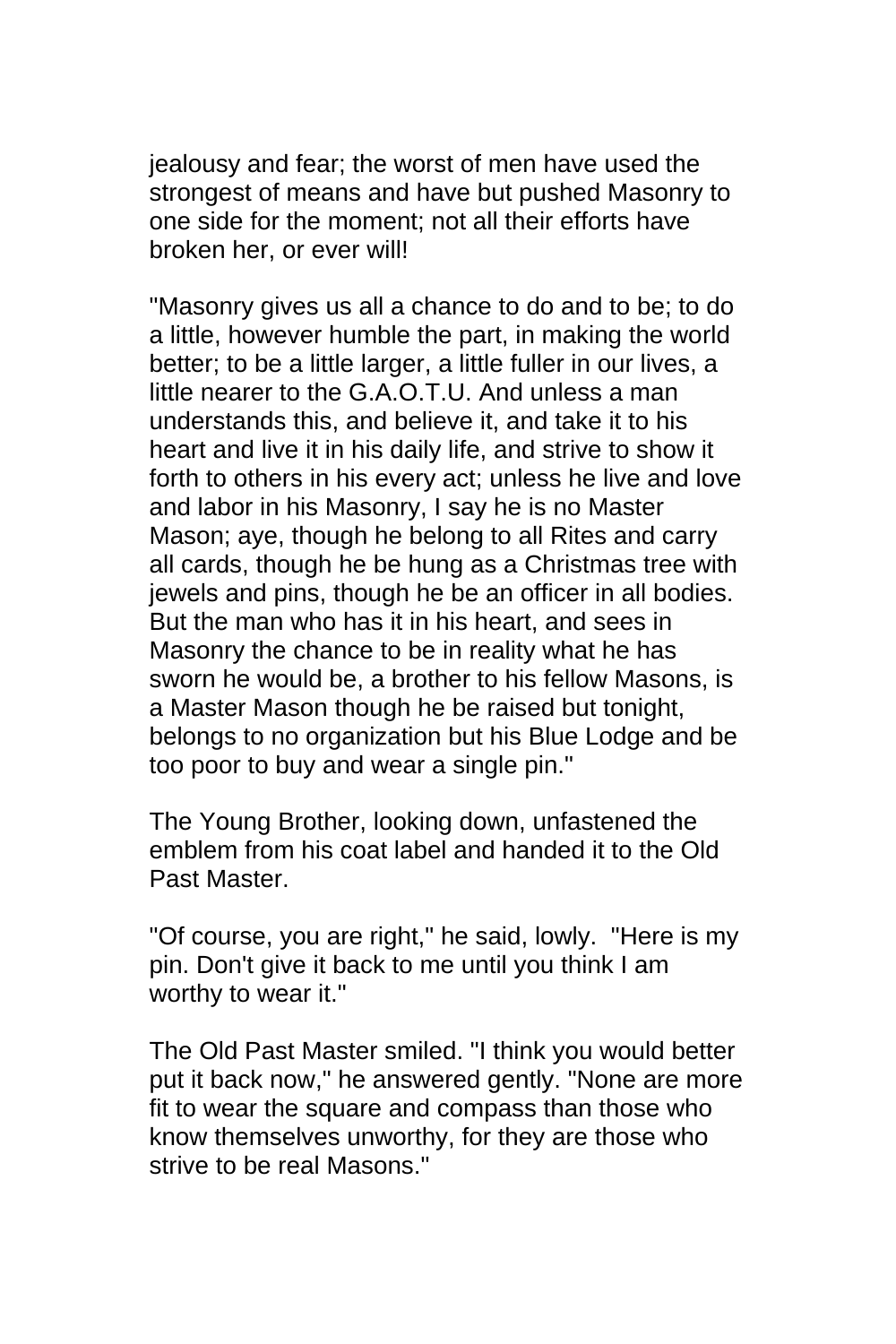# THE BETTER WAY

"See that young chap over there? Yes, with the red hair and the glasses! Had quite a time with him this evening! He is red-headed inside as well as out, and he loves Masonry so much he wants to fight for her all the time!

"What was his trouble? Oh, he wanted to prefer charges against a brother and have a Masonic trial and purge the fraternity of a rascal and be a sort of combination Sir Galahad, Joan of Arc and Carrie Nation to this lodge.

"It seems he has some inside information about some brother of this lodge who has done several things a Mason ought not to do. Sold some goods by misrepresentation, worked his women employees longer than the law allow and threatened to fire them if they told, kited a check or two and was warned by the bank.... I really don't know all his high crimes and misdemeanors!

"But it's all fixed now. Red head is calmed down. There will be no preferring of charges just yet!

"Glad of it! I should say I am glad of it. Don't get the idea in your head that preferring charges and holding a Masonic trial are matters to be joyful about! At times... sad times they are... it is necessary to do it. But there are many more times when it could be done, but it is far, far wiser not to do it.

"I had to agree with him, of course, that our erring brother was no ornament to the lodge, if what was said of him was true. I admitted freely that a man like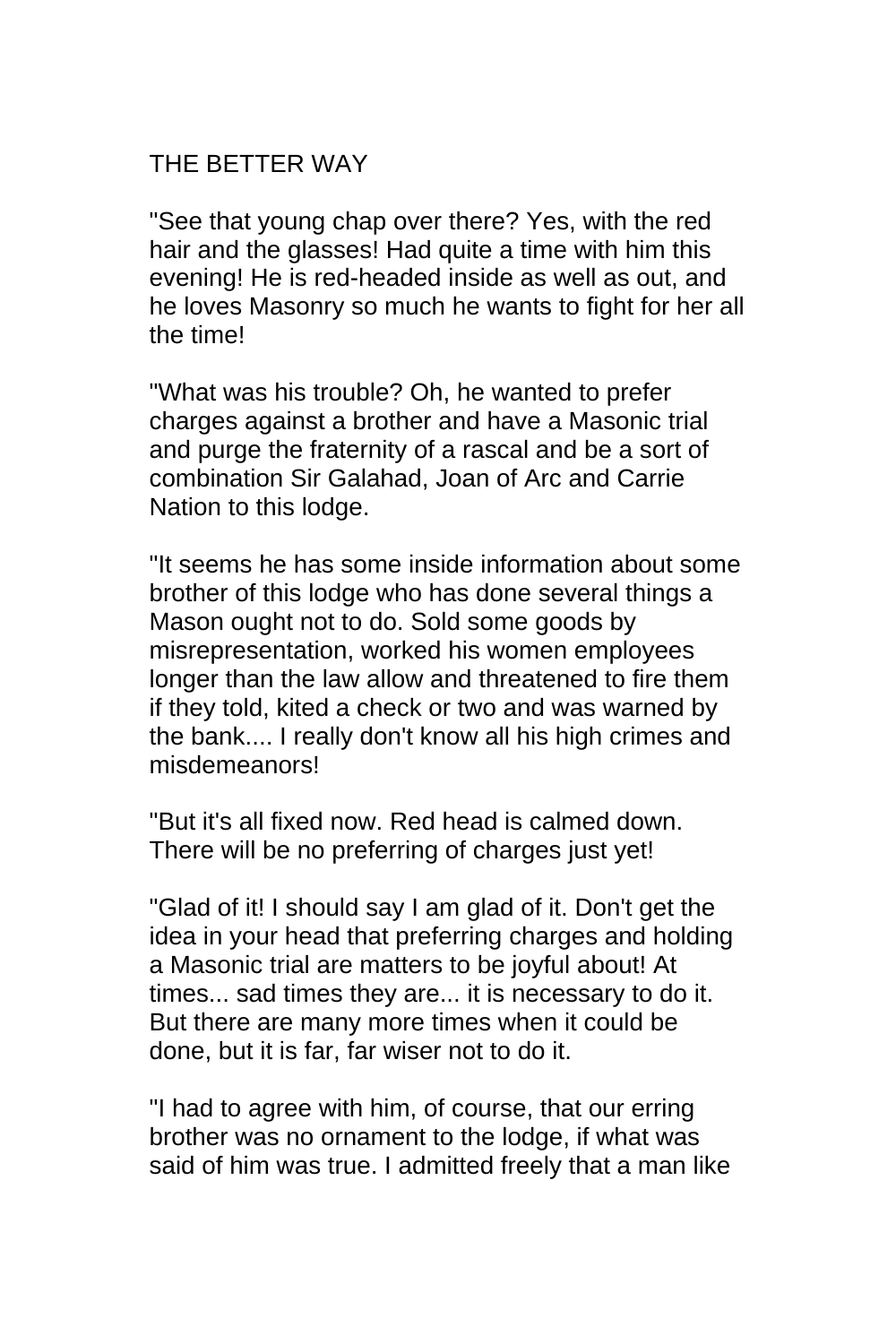that should never have been permitted to be a Mason. But I couldn't see that throwing him out would do the fraternity any good and it would certainly not do him any good. And it would do us a great deal of harm, both as a lodge and individually.

"You don't see why? Well, let me tell you. Ever since Cain wanted to know whether he was his brother's keeper, men have felt that they were their brother's keepers. And so, indeed, we should be. But 'keeper' doesn't mean prosecutor. When you 'keep' your brother, you keep him from harm, you keep him from evil, you keep him from danger. You do not throw him under the wheels, push him out into the cold, do him an injury. When you 'keep' your brother, it is the man, not his conscience, you keep.

"The Jesuits showed the world what keeping as man's conscience for him might do; it resulted in the inquisition. Masonry has no business following in such footsteps. We do not, and should not, try to keep our brother's conscience. We should, indeed, aid him, help him; we should try to show him the right if he is wrong, we should, indeed, 'in the most friendly manner, remind him of his faults.' But it is a far cry from this to holding a trial and kicking him out.

"When is a Masonic trial right? Well, to my mind, only when a man has done something which, unregarded and unpunished by his lodge, will hurt Masonry more than the scandal of getting rid of him will hurt it. Now this brother has not as yet been disgraced in society. He has not been arrested, tried or convicted. He may, or may not be guilty of those things with which the red head charges him. It is good American doctrine to believe a man innocent until he is proved otherwise,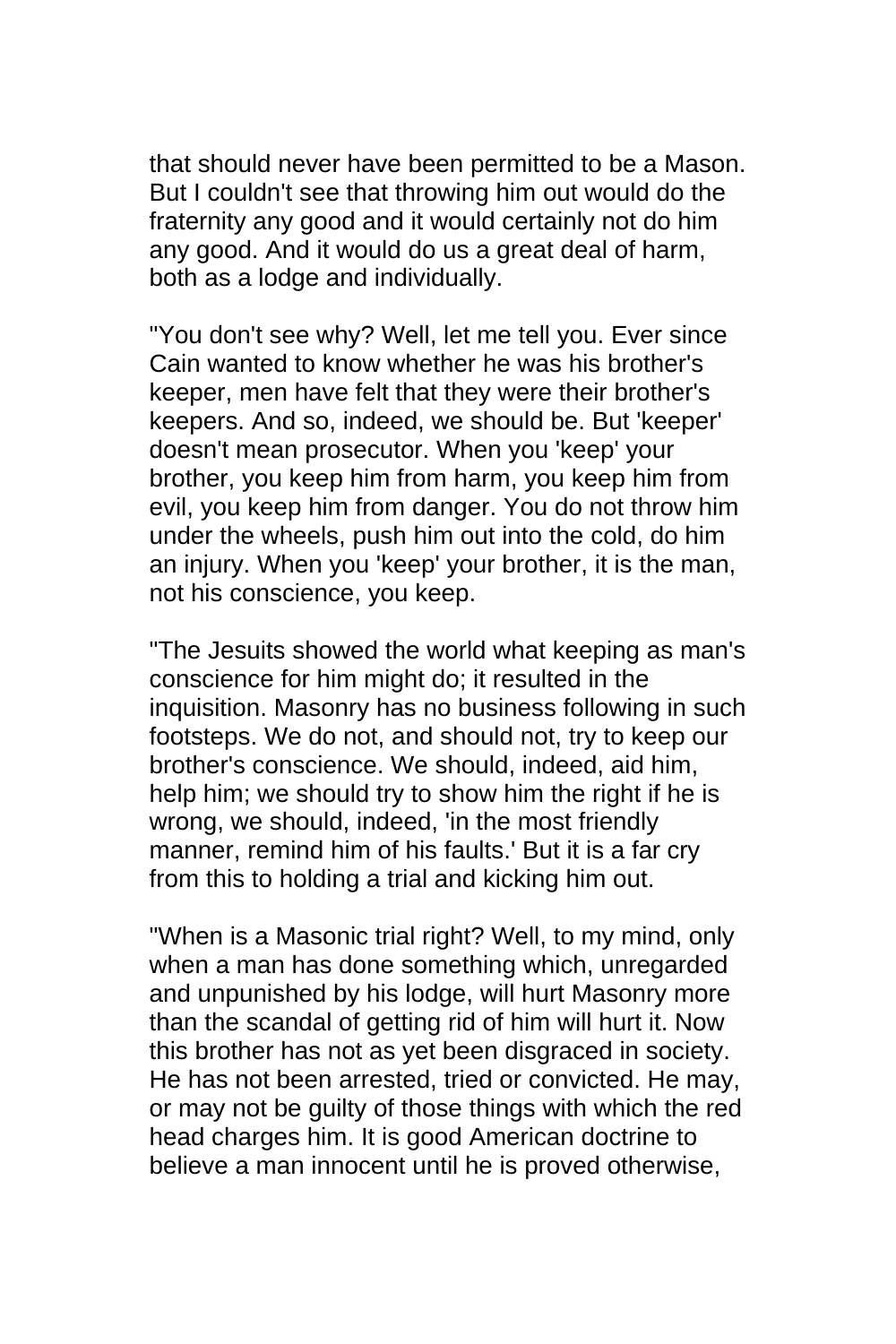and Masons are good Americans. For the lodge to take the initiative in a trial for offence against a civil law would be both unMasonic and unwise.

"Leave him alone? Certainly not. He won't be left alone. This man has friends in this lodge. Red head is getting them together and laying his 'facts' if they are facts, before them. Those friends can be trusted to see that the man is told of the talk which is going on, and given a chance to explain, to deny, to affirm, to mend his ways if they need mending. Obviously, we don't want as a brother in the lodge a man who continuously violates the common tenets of all humanity, but equally as obviously, we don't want to accuse and stigmatize a man as doing so, unless we know we are right.

"Every man knows that a man unjustly accused before the law and acquitted is never wholly cleared from the taint. There are always some who say 'yes he was accused and got off. But they took him to court,' as if it was a disgrace. The man who is tried by Masonry for an offense, and acquitted must always be, to his brethren a man about whom scandal was whispered. There are always those who say 'no smoke without some fire.' So we don't want to prefer charges and have a trial unless we are pretty sure of what we know and equally sure of what we want to do. It is much better for any lodge to have one bad egg in its omelette, than to spoil the whole omelette. One bad egg in a ten egg omelette will spoil it, but in a five hundred egg omelette it isn't so noticeable. It is much better for us to go quietly after this brother and try to get him to do better, to appeal to his manliness, his Masonry, his friendship, than it is to insist on a Masonic trial.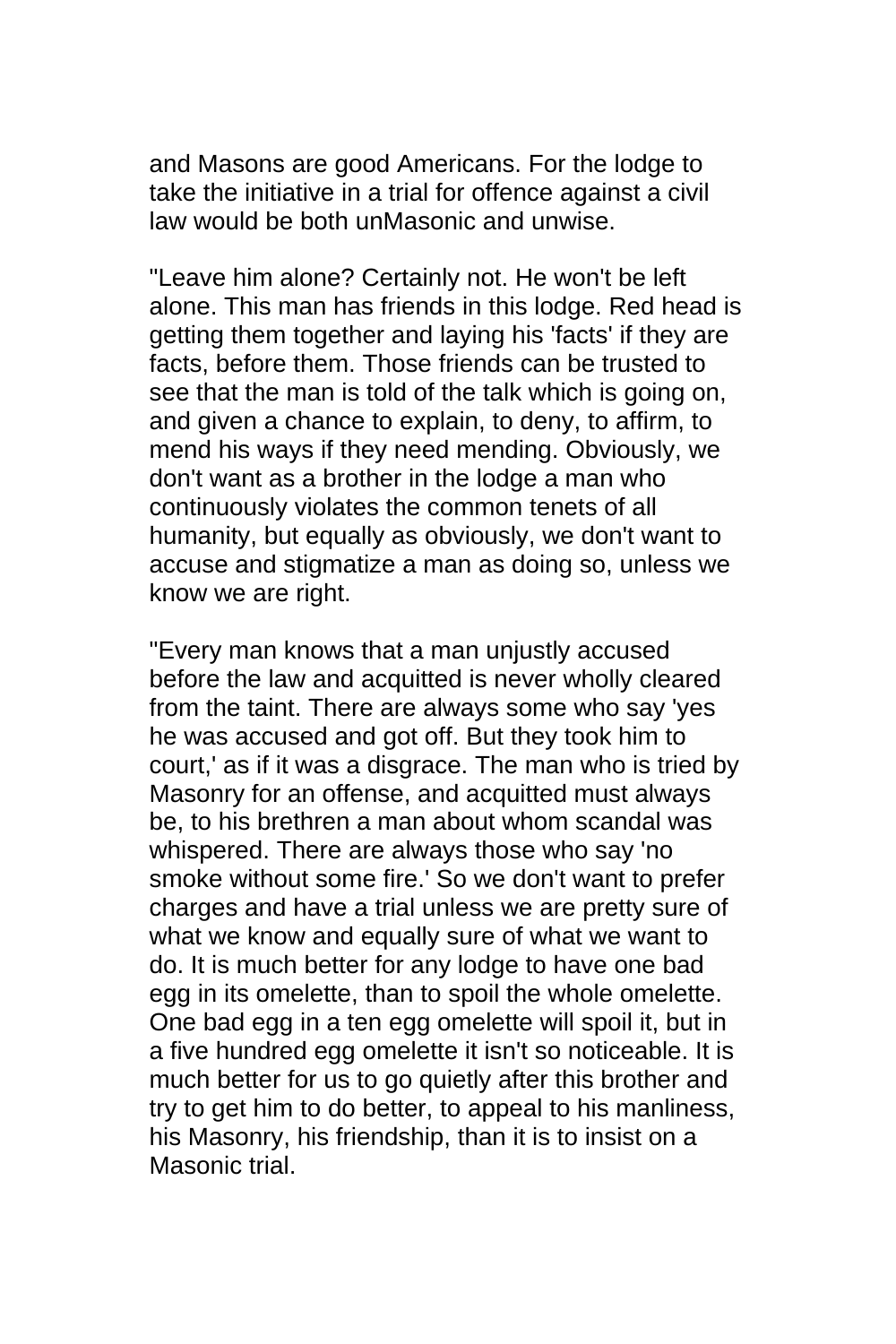"No, my brother, there are better ways. The charges preferred, the Masonic trial, the disgrace, the scandal, the hard feelings are very bad for a lodge, very hard on those who take part, very severe on the one who is either acquitted or held guilty. Never, until all other means have been tried and found unsuccessful, should they be used; never then, until several wise heads have been consulted. When the time comes, when there is no other course open, then may charges be preferred and a trial held, and the lodge purged of that evil element which is harming it. But we must be very sure that the remedy isn't worse than the disease, and that in scotching the snake we are not also fatally injuring the hand which scotches.

"Red head listened to reason; his friends and those of a brother who may be at fault will do the rest and the good old lodge will never be hurt. And under all, and over all, we will have the happy knowledge that we are practising that toleration and charity of thought which makes us our brother's keeper in the best, not the worst sense of the word."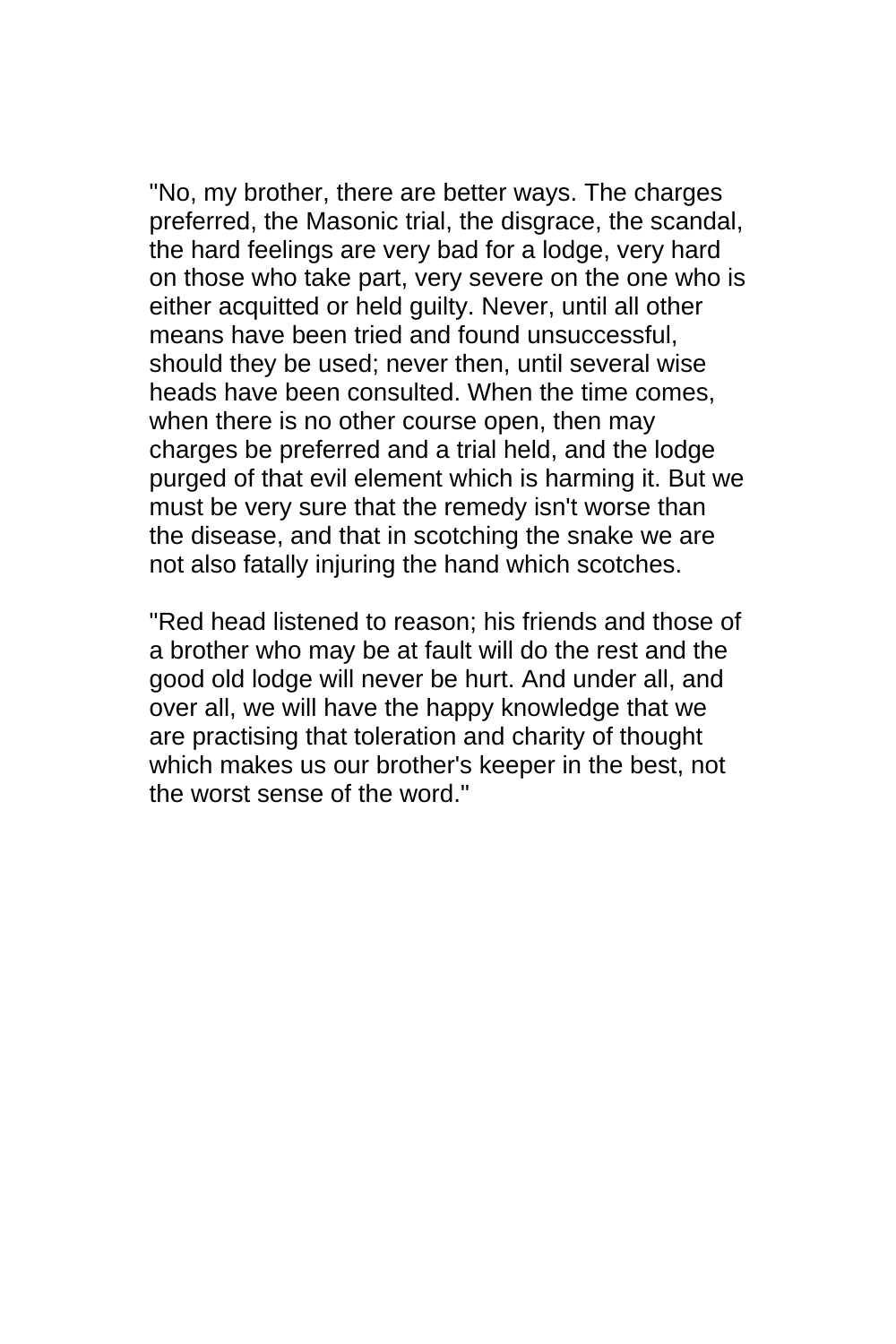#### "SILK STOCKINGS"

"Well, what do you know about that!" exclaimed the Young Mason, as a dress-suited figure with a jewel on his coat stepped in front of the Altar. "That's Jamison, Past Master of Joppa-Henderson Lodge."

"I see it is," answered the Old Past Master. "But what is it that surprises you?"

"Why, that anyone from Joppa-Henderson should leave the sacred confines of his own lodge and come to a simple, democratic, every-day lodge like this one, let alone a Past Master. I never could get this 'silkstocking' Masonic idea, anyhow. Of course, you know, they have two hundred dollar fees and forty dollar dues and you can't get in unless you have a bank account, an automobile, a wife with diamonds and a box at the opera."

"Is it as bad as all that?" asked the Old Past Master, smiling. "You didn't, by any chance, make application to Joppa-Henderson and get refused, did you?"

"I certainly did not. And I would not, under any circumstances. Why, you know it isn't Masonic. Here in this lodge- look along those benches. There is Branch, who lays bricks for a living, and Taggert, who is a bookkeeper, and sitting next to him is Wilson, who is a bank president, and there is Colton, street car conductor, and Dr. Baird, the X-ray specialist, and Hillyard, who sells ribbons down in the department store, and Ellsworth, who is a Senator-democratic, this lodge is! Here you find real Masonry. We really do not regard any man for his worldly distinctions herebut in Joppa-Henderson Lodge---"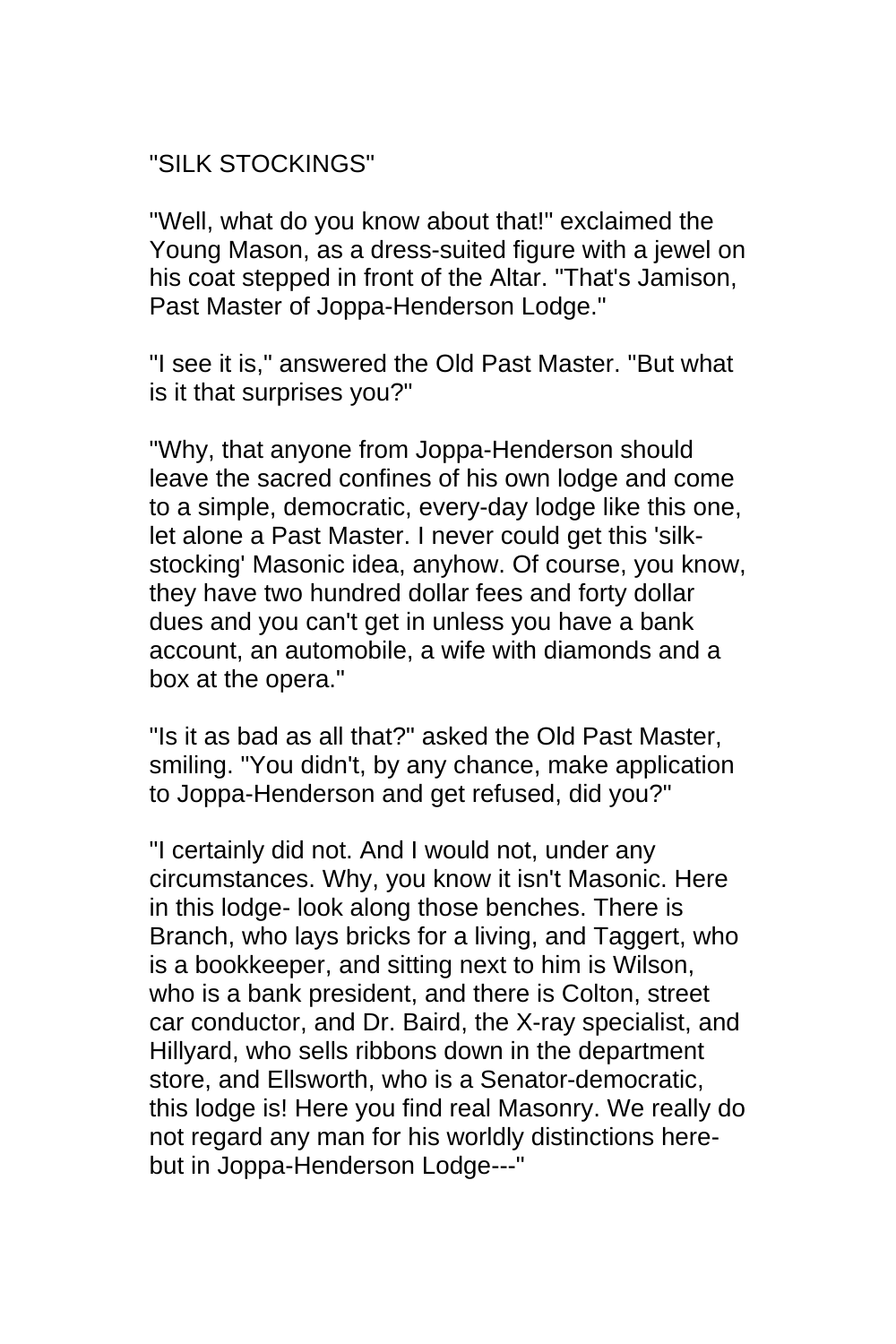"Have you ever heard of a man being refused in Joppa-Henderson because he isn't wealthy?" asked the Old Past Master.

"Certainly not! They never apply there," was the scornful answer.

"Ah! Now we are getting at the meat of the matter. My brother, you could travel about a bit to your advantage. You will find, if you look, there are many different kinds of lodges. For instance, in the metropolis is a French lodge; that is, almost entirely composed of Frenchmen, who are Americans, not French Masons. You wouldn't want to join that lodge, and perhaps they would rather you wouldn't. Yet it is a fine lodge of fine men. There is a Daylight Lodge in the city which meets in the afternoon. Its membership is almost wholly among theatrical and newspaper men who cannot meet at night. You wouldn't feel at home among them, perhaps, and yet they are good Masons. There are several lodges in this country composed almost wholly of Masonic students; you wouldn't feel at home with them, but that doesn't mean they are not good men and good Masons. And while it is true that the members of Joppa-Henderson Lodge are almost wholly well-to-do business and professional men, it happens so because the lodge was founded by fifty such, who naturally attracted to each other their own kind.

"If, indeed, what I may call a class lodge refuses an application because he doesn't belong to that class, that lodge is unMasonic. But I don't think it works that way. I think the class lodge attracts its own kind of people. I would call this a class lodge. It is a very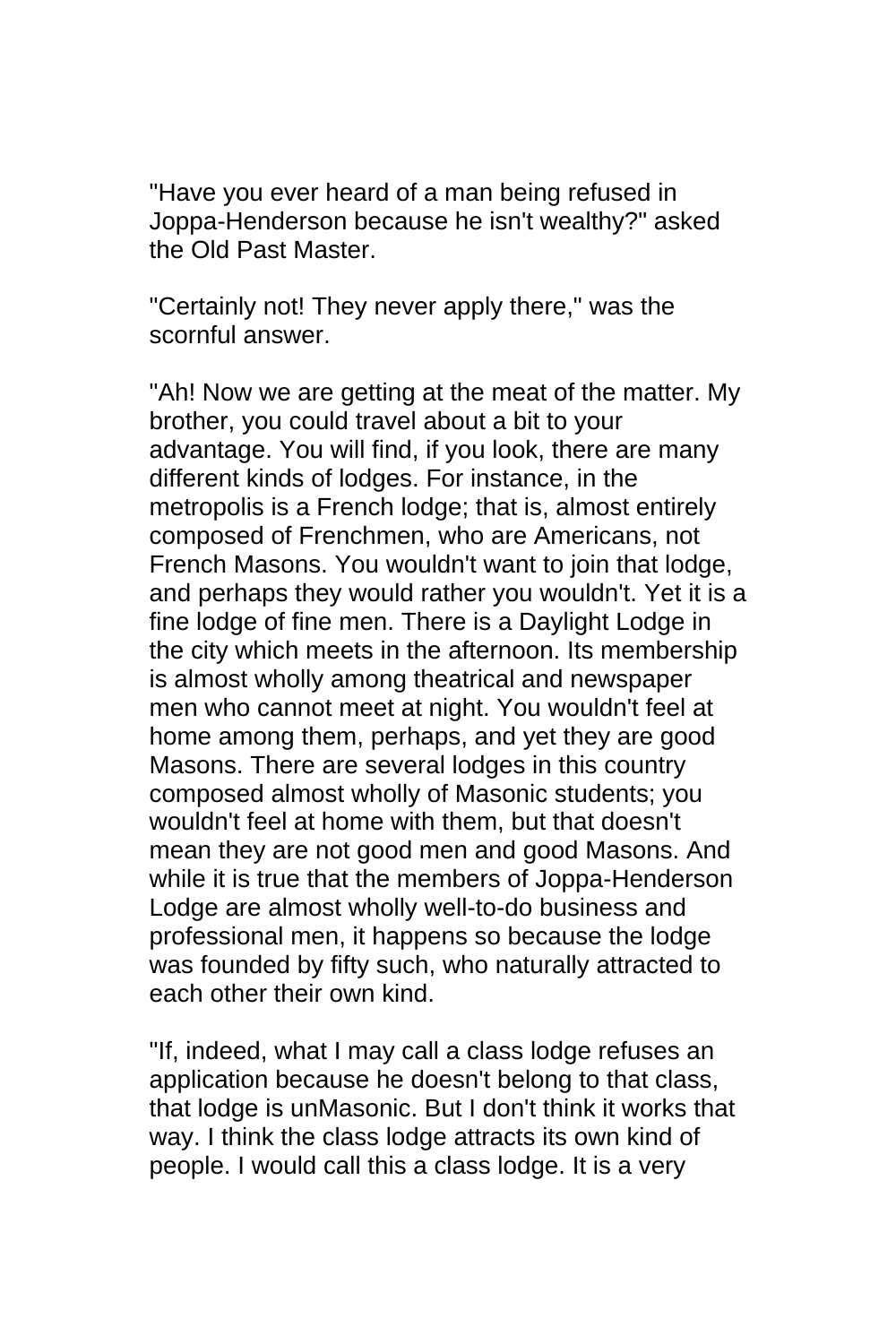democratic organization, with an intense pride in what you have just noted; that is, mixes all kinds of men in the Masonic cauldron and thus cooks a truly Masonic brew. You are attracted to this lodge for that reason, and so were the men you named. But men who are essentially aristocrats may not feel as much at home among the democrats as among their own kind; for such there is Joppa-Henderson Lodge.

"The ideal system of Masonry considers all men are alike and all lodges are alike, just as an ideal democracy is founded on the theory that all men are free and equal. This country is a republic, with democratic ideals, yet we all know that we are not all equal, and no words will make us so. The bricklayer isn't the financial equal of the banker, and the banker isn't the labor equal of the bricklayer. But don't get the idea that because two things are unequal, therefore one is better than the other. A circle and a triangle are not equal, but is one better than the other?

"Joppa-Henderson, and all so-called 'silk-stocking' lodges, newspaper lodges, class lodges of any kind, are not equal to each other; they are quite different. But that does not mean that one is any better or any worse than the other. And each attracts its own kind of men, to whom it gives a precious Masonic light, they all do their work. Without some of these class lodges, good men might not be attracted who now are; without Joppa-Henderson, for instance, we might not have visiting us tonight one of the finest Masons, most earnest Masonic workers and most brilliant Masonic officers this jurisdiction ever saw. So I say to you, my brother, beware how you judge the other fellow and his lodge, lest he, in turn misjudge you.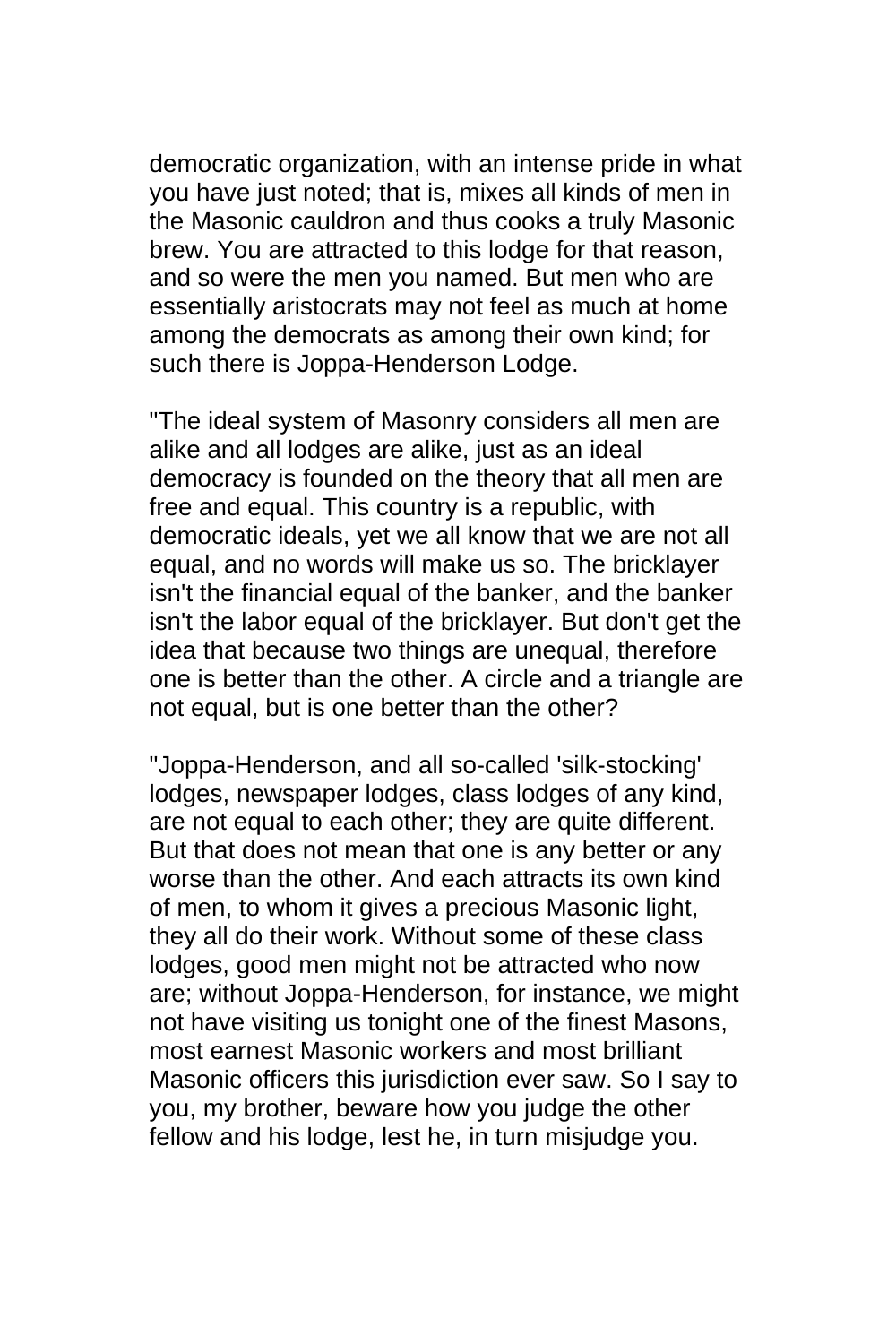"I have known Joppa-Henderson Masons for years. I have visited their lodge many times. The way they do their work is an inspiration. And I have never known of a man rejected in that lodge that I couldn't guess why he was rejected; and it was never for anything else than his character. Money plays no part. They are as willing to take the hod-carrier or the chimney sweep as we, if he can live up to their schedule of finances. But the poor man isn't attracted to that lodge; he goes to a lodge where he finds the simple democracy we have here.

"All lodges who do honest and sincere work, my brother, have their places in the great system we call Masonry. There is room for all kinds; the high, the low, the rich, the poor, the democratic, the aristocratic. This lodge, with an income from dues of twenty-five hundred dollars last year, spend a few dollars more than a thousand for charity. Joppa-Henderson with an income from dues of sixteen thousand, spent ten thousand in charity. Charity is but one measuring stick, but by it, they measure up."

"Yet you," countered the Young Brother, "stick to this lodge, and don't demit to Joppa-Henderson."

"Perhaps I can do more real Masonic work here," smiled the Old Past Master, looking the younger brother full in the face.

The younger brother had the grace to blush.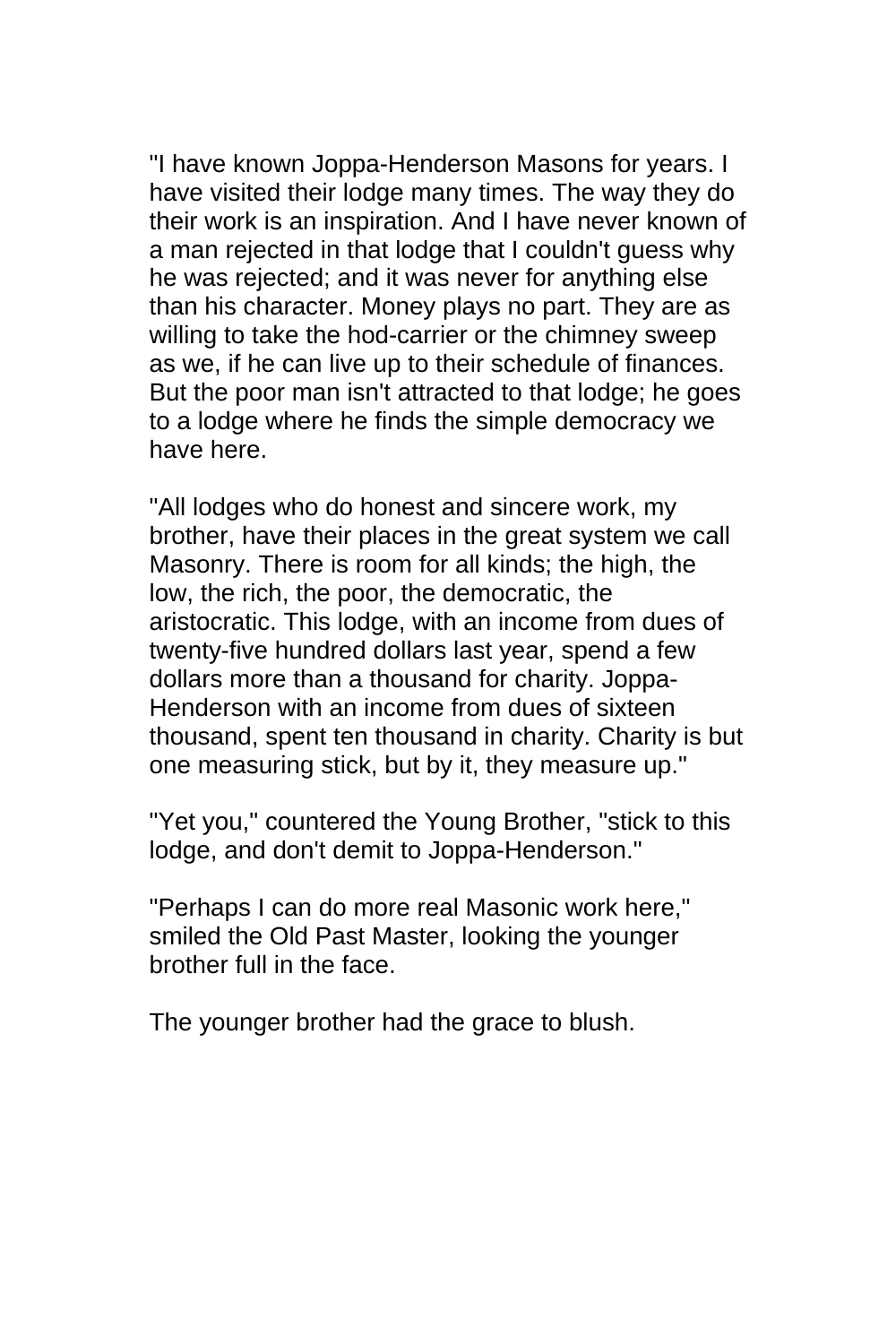# THE PLEDGE

"Haven't paid your pledge yet? Well, brother, it's not ethical for me to ask why. That's your business. What? Peeved at the Committee? Now, you do amaze me! How do you expect them to build the Temple if you, and twenty thousand like you, don't do what you promised to do? You think they shouldn't 'dun' you for the money? Well, they shouldn't have to! But human beings are prone to forget and put off, and the stone masons who build the Temple have to be paid, and their families have to be fed and they have to eat and they can't wait, I suppose, until you get over your peeve!

"There are a lot of brethren, you know, who make pledges to pay a certain amount towards the erection of a new Temple and then don't do it. You can't say they break their promise, because they truly intend to pay 'some day.' But they break the spirit of the promise when they don't pay when they have promised to pay. And they... and you, my brother... have taken an obligation which should prevent you from withholding even the value of a penny, knowingly, from your brother to whom you promised it.

"There are all sorts of reasons for not paying! There is your childish reason... being 'peeved!' Any one would think to look at you, that you were truly grown up. Yet you let a grievance against one brother, or one set of brethren on a committee, keep you from fulfilling your obligation to all your brethren in this jurisdiction. If you, as a parent, were peeved with the school board, would you keep your child from school? If you were peeved at the Mayor, would you refuse to allow the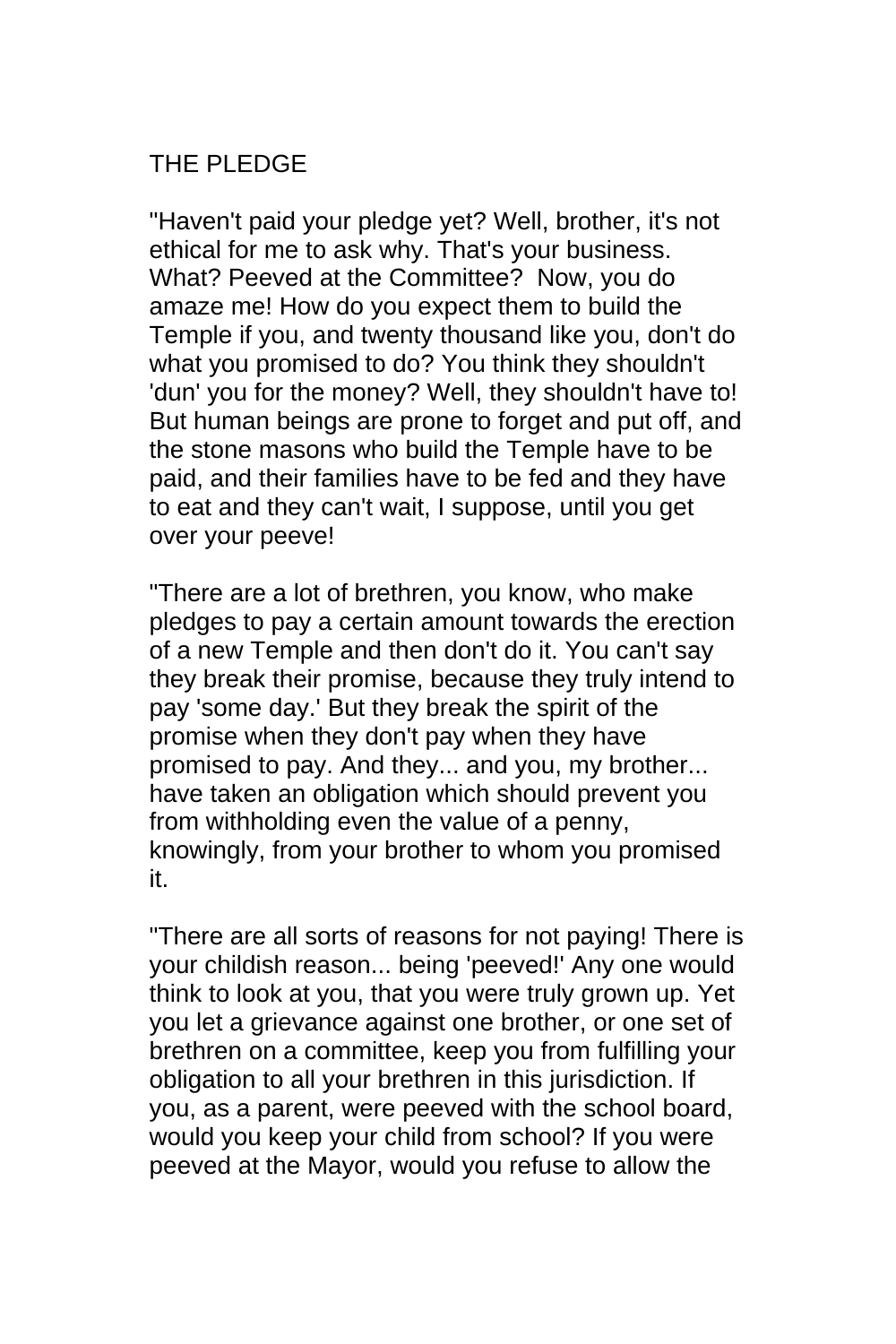fire engines to put out a fire in your home? If you were cross with the boss of your ward would you refuse to let the policeman he had appointed, arrest the burglar trying to steal your goods and chattels? Probably not! Yet here you are, offended at the committee and saying to them, in effect 'because I don't like the way you act, I will refuse to put my stone in the Temple. For all of me, there can be a hole in the wall. Not that I have any grudge against my brethren, or any crossness with the fraternity or any ill-will to Masonry, but the only way I can get even with you, who offend me, is to make it difficult for you to serve my brethren!'

"Don't you think that's rather childish?

"Now, Brother Jones over there, he has another reason for not paying. He isn't peeved or anything, but he doesn't like the design of the Temple! He says 'you tear it down and build it up over again, and build it long where it is now short and short where it is now long. Put 17 pillars in it instead of seven, or 70, and I'll pay my hundred dollars' or whatever it is he has promised.

"Nice, reasonable human being, Jones! But he is logic itself compared to Smith! Smith doesn't pay because he says he has so many other things to pay and 'they won't miss my little pledge.' Imagine Smith, when he makes a note to the bank for his pay roll. Comes around another month and the note falls due. But Smith won't pay... not he! He goes to the bank and say 'I'm sorry, but I have to pay a lot of other things this month. Just tear up the note and forget it, won't you? I have changed my mind about paying the note!'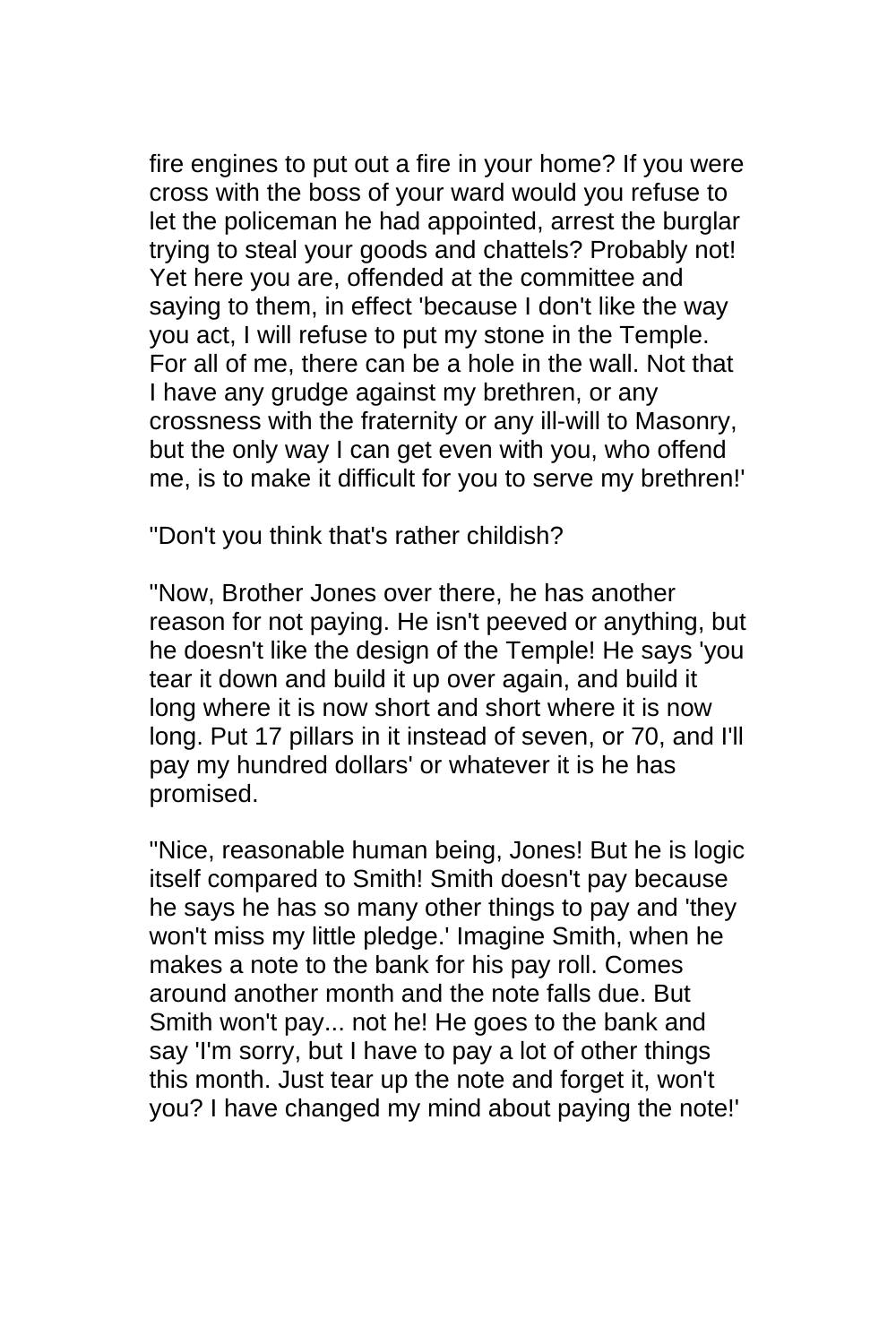"What? Why yes, it is a parallel case, exactly. Smith gave his word to his brethren that he would pay a certain amount towards the new Temple. The Committee believed him, just as they believed the rest of the Masons who pledged their aid. And because they believed in a Mason's word, they obligated the fraternity to stone masons and electricians, to iron workers and plasterers, to builders and plumbers, to do the work. Just suppose every one of the pledgers refuse because they have other obligations? Where will we find the money to pay our debts? Is Masonry to stand discredited before the world because one brother has a childish peeve, another doesn't like the design of the Temple, a third finds it inconvenient?

"My brother, a pledge to pay money, on which other men act, should be as sacred as a secured obligation to a bank. The Temple is being built by Masons, for Masons. It is to be a testimonial to all the world that here is a seat of truth, of light, of freedom of thought, of reverence for God, of brotherly love, of comforting philosophy... of Masonry. If what we teach sinks into our hearts, there will be no unpaid pledges.

"Luckily for us all, the great, great majority of Masons do as they agree. They pay what they promise. They stand behind their word. That is how the Temple is built... how all Masonic Temples are built. That is how all temples of any kind are built, whether they be of stone, for Masons, or in the heart, for God.

"Most Masons mean what they say when they kneel before the altar and pledge their lives to brotherhood. They do so without any evasion in their minds or hearts. Most Masons when they pledge their money to a Masonic cause, pledge it without evasions on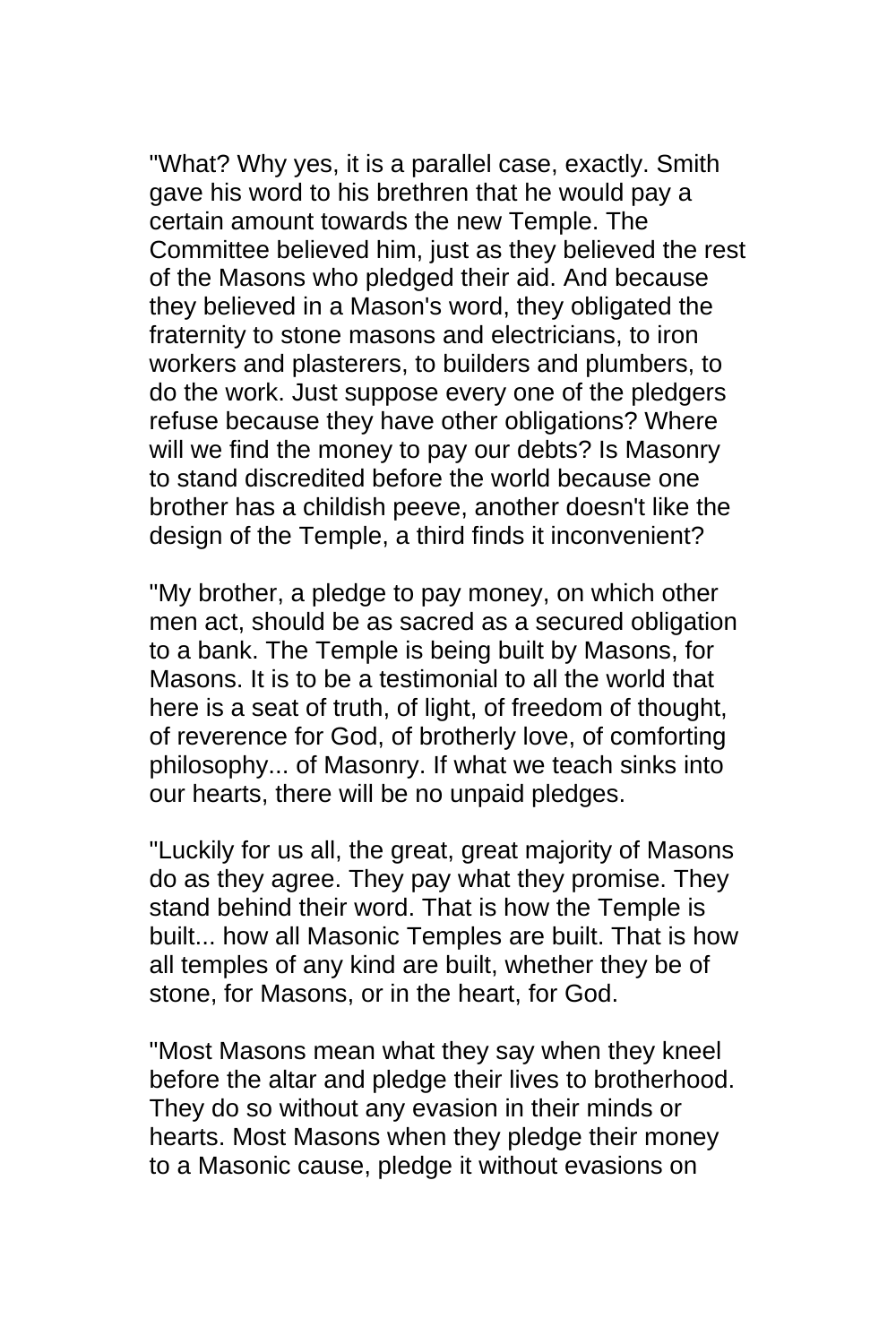their mind or heart. Most men, thank God, are honest, and a very large number of honest men are honest Masons and... what are you doing? Oh, I see you have your check book and your fountain pen. I trust, my brother, that nothing I have said has offended you! I wouldn't make you mad with yourself because you haven't paid, for anything. All I tried to do was to transfer that peeve from the Committee to the chap who didn't play fair, but who, I see, is now going to play fair! Yes, I see; the check is for double your pledge. I think, if you take it over and show it to Jones and then to Smith, and tell them all I said, you will feel better and they will feel worse... why, certainly, my brother, I am proud to shake the hand of any of my brethren, especially when I find them as real underneath as you. What? Oh, don't mention it!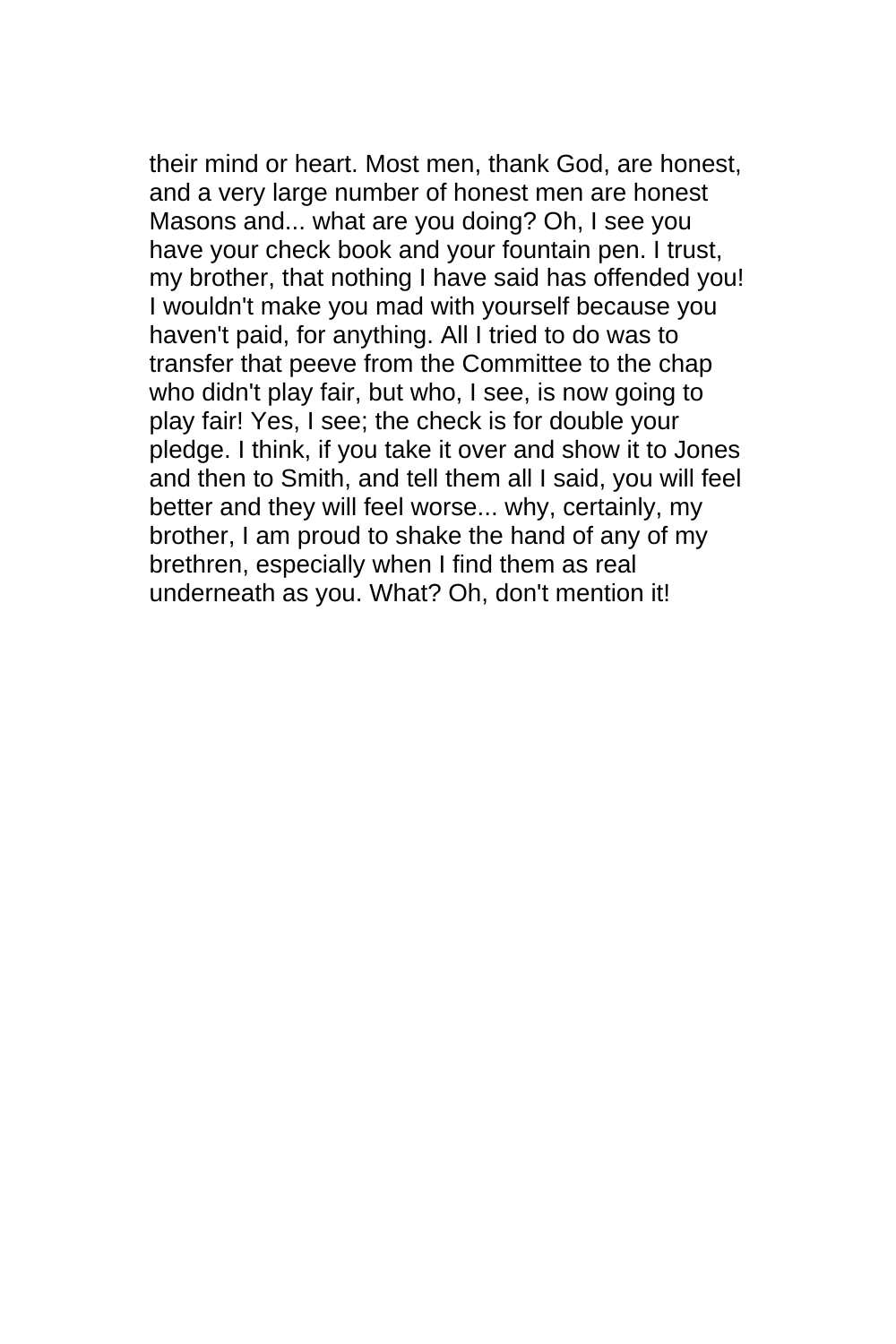### THOSE SYMBOLS

"I think I shall have to take an evening off and read a book about symbols!" said the Very New Master Mason to the Old Past Master at refreshment. "I find I don't know all about them."

"When you find the book which teaches you all about them, lend it to me, won't you?" asked the Old Past Master.

"Why, I'm sure there must be such a book," answered the Very Mew Master Mason, surprised. "And I know you know all about symbols, anyway."

"I have never read a book which even attempted to tell 'all about symbols'" answered the Old Past Master. "I never knew the Mason who was willing to admit he knew all about them. And I never thought I knew very much about them, although I have studied them for forty years!"

"Why, you amaze me! There are only half a dozen symbols in the lodge; surely they cannot have so many meanings. The tools, the apron, I suppose the pillars on the porch; that's about all, isn't it?

The Old Past Master turned and looked curiously at his questioner. Satisfied that he was serious, the Old Past Master explained, gently, as to a child.

"I doubt very much that any one has ever had the temerity even to count the Masonic symbols," he began. "Certainly I have not. But there are enough to keep a great many Masonic scholars and antiquarians busy for a great many years to come, as they have in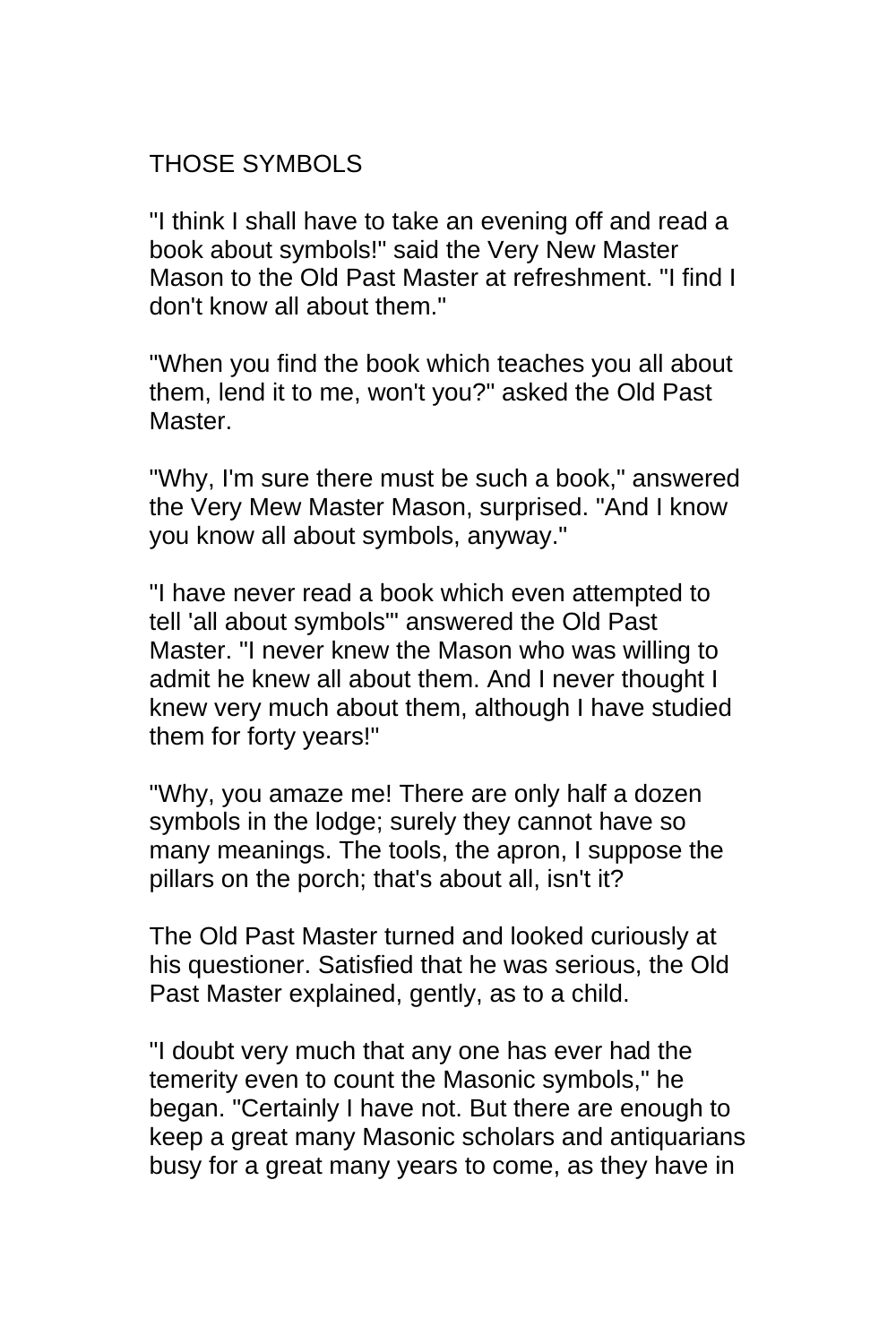past, trying to dig out of literature, history, archeology, sacred writings, religion, philosophy, and kindred branches of study, a few of the more important meanings of our symbols. Your innocent little catalog of lodge symbols would be pathetic if it wasn't funny, and humorous if it wasn't sad!

"Certainly you could not have meant to overlook the Great Light as a symbol, and...."

"Oh, but I don't understand that as a symbol," interrupted the Very New Master Mason. "That's the Bible, the Book. I thought a symbol was something that meant something else!"

"It is true that in our American and in British Lodges the Great Light is the Holy Scriptures," agreed the Old Past Master. "But in another lodge, in another country, some other sacred Book may lie on the altar. The important thing is not what book there lies open, but that it be the book which the Masons who kneel before it, venerate as the earthly repository of spiritual knowledge. Thus, to our Jewish brethren, the New Testament in our Great Light is not a Sacred writing as is their Old Testament. Yet our Book contains both.

"But the Book of the Law when used in Masonry is more than a repository of Divine Will and Knowledge. It is a symbol of the fountain head of all learning, and a symbol of a Mason's belief in Deity. It is also a symbol of many other things, of which you will find in the books you will read, but in none of them will you find it all.

"Did you ever stop to ask yourself why Masons circumambulate in the lodge? Or why they perform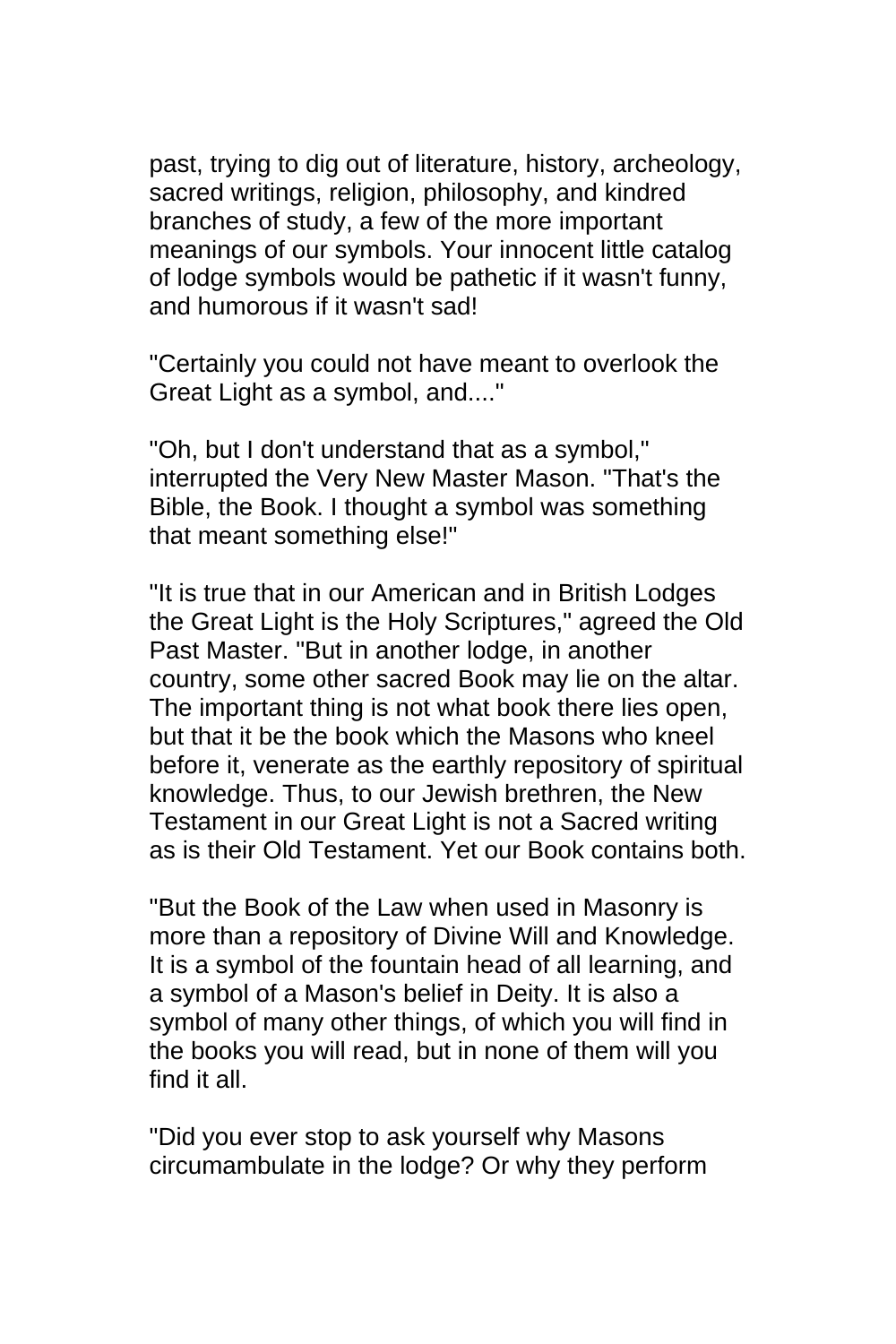this rite at various times and in various ways? Or why that rite in a Blue Lodge is always done in one direction? That is a symbol, my brother, and a very beautiful one. It is a connection, tenuous, but very direct, with those far progenitors of Masonry who lived thousands of years ago and worshipped the Sun as the only god they knew.

"It is human to be like those we strive to admire. The small boy plays at being a soldier or a fireman, and struts with a small cane to be like his father. Imitating, we feel that we are like that which we imitate. Our savage forefathers had this same bit of humanness. They believed that when they imitated that which was powerful, they in turn received power. They worshipped the Sun. The Sun, to them, travelled always from the East to the West, swinging north in the summer and south in the winter. Therefore they believed that if they, in their simple prayers and rites, imitated the course of the sun, they, too, would become godlike and have power. Many religions, rites and ceremonies of a spiritual significance have followed in the footsteps of these early men, and thought to find in circumambulation a power which comes from the Divine Something they worship.

"Of course there are other meanings of circumambulation; these, too, you will discover in the books you will read.

"Not all our symbols are so ancient, although some are even further back in time. You are familiar, of course, with the 'certain point within a circle.' That is a symbol and a great one. It has many meanings; meanings not attributed to it haphazard, but meanings born in it, as you might say. A Mason may not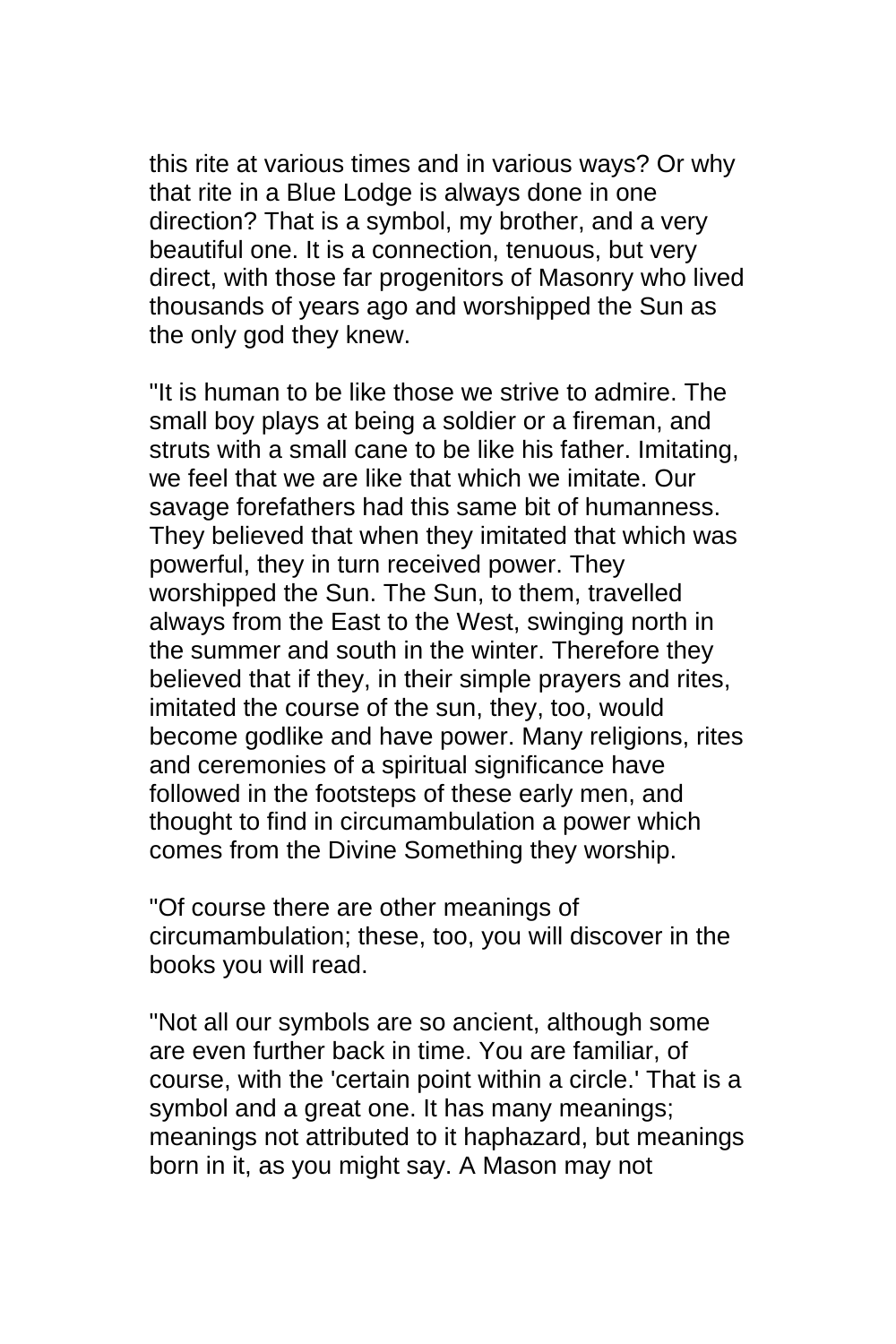materially err if he circumscribe his passions within that circle, not because the ritual says so, but because our ancient brethren, who actually built Temples and Cathedrals, found that the point, or center in the circle, and another dot or two, were their easiest means of making their squares perfect, and absolutely at right angles. This is a little problem in geometry with which you are doubtless familiar; if not, the books you will read will explain it to you.

"Get out of your mind, my brother, the idea that any symbols in Masonry are arbitrary; that some man said, for instance 'here is an oblong square; I will make it into a symbol which means the lodge, just because I like the shape!'

"The 'oblong square' my brother, was the shape which our ancient brethren conceived the world to be. We use it as the 'shape of the lodge' because the lodge itself is a symbol of the world, and thus of our life in it.

"My brother, symbolism in general, and Masonic symbolism in particular, is a life-time study. It is ever new, never ending. The more you read and study, the more you understand and enjoy this Masonry of ours. But you will learn it not in one evening or two; not even in many shall you learn it all."

"Unless I spend them talking to you," smiled the Very New Master Mason.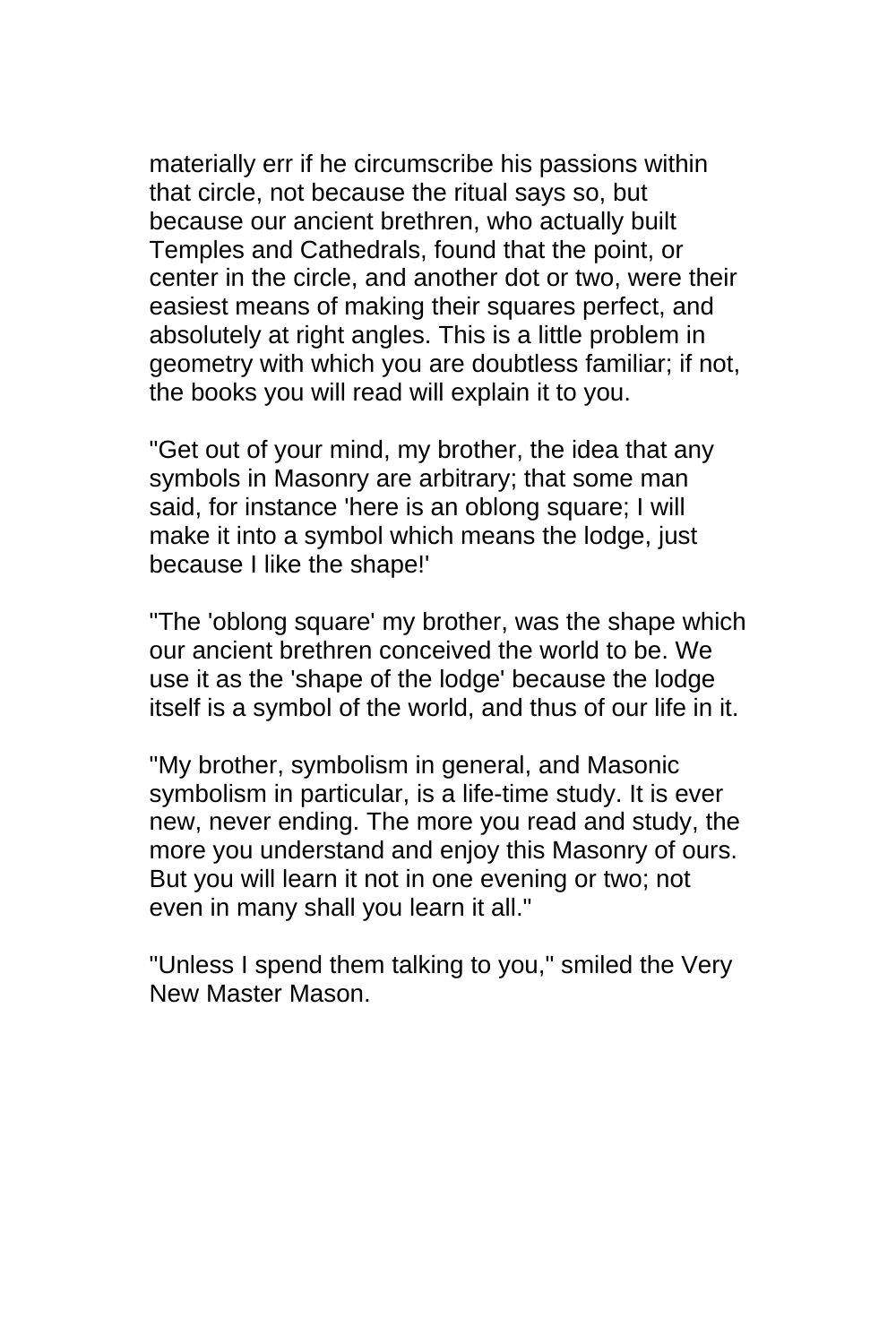## ANCIENT LANDMARKS

"I bought me a Masonic Manual today," announced the Very New Master Mason to the Old Past Master. "Into what strange paths I am about to venture I don't know, but I am going to try..." rather shyly..."to learn some of the work.

"That is very commendable" agreed the Old Past Master. "You will find it a fascinating study."

"But there are a lot of things in it I don't understand," went on the Very New Master Mason. "For instance, in the charge to a Master Mason the Master says, 'the ancient landmarks of the order, committed to your care, you are carefully to preserve and never suffer them to be infringed' and so on. But nowhere can I find any explanation of just what the ancient landmarks are!"

"Well, that is a problem, isn't it?" smiled the Old Past Master. "If you will get Mackey's Jurisprudence you will find a list of twenty five, Roscoe Pound has a list of seven in his book of the same name, Brother Joseph Fort Newton considers five is the number and several Grand Lodges have lists up to fifty or sixty!"

"Do you mean to say there are no universally known and understood list of ancient landmarks?" demanded the Very New Master Mason.

"I do. There is no such list."

"But... but... but then how can we 'carefully preserve them' and 'never suffer them to be infringed?'"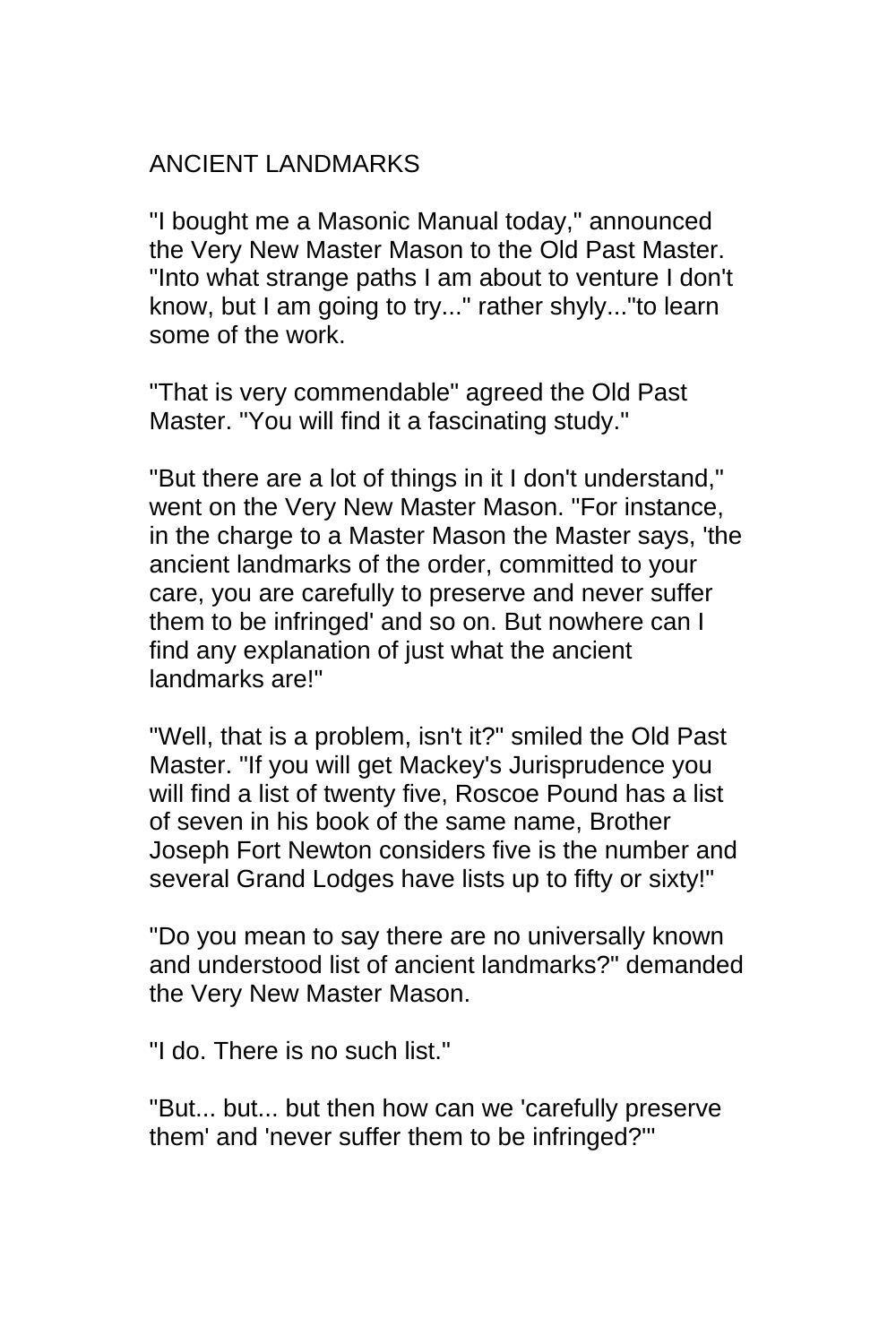"Well, it really isn't as difficult as it sounds!" smiled the Old Past Master. "There is none, or hardly any, disagreement among Masonic authorities on the fundamental Masonic law. The ancient usages and customs of the fraternity are the same the world over and generally recognized as such by all Grand Bodies. But a 'landmark' is something that cannot be changed, according to our understanding of it. Therefore, different authorities have thought differently about our ancient usages and customs, some saying that such and thus, while ancient and honorable, is not a landmark, and therefore can be changed, while others hold that the same custom is a landmark and cannot be changed.

"The old manuscripts which give us so much light on our Masonic forbears; the Regius, the Harleian; the Antiquity, etc., have various charges, rules, regulations and laws. These are all very old, yet many of them could hardly be considered a landmark; for instance, one such old regulation forbids Masons to indulge in games of chance except at Christmas! That would hardly do for a Masonic landmark, would it? So just because a rule or custom is old does not make it, per se, a landmark.

"On the other hand, much that is beautiful in our fraternity is new; that is, it is less than three and often less than two hundred years old. There was no Grand Lodge before 1717, and Masonry was not divided in three degrees at that time, I believe. Yet many authorities consider the division of the work into three degrees as a landmark.

"So where doctors disagree, only the patient can decide!"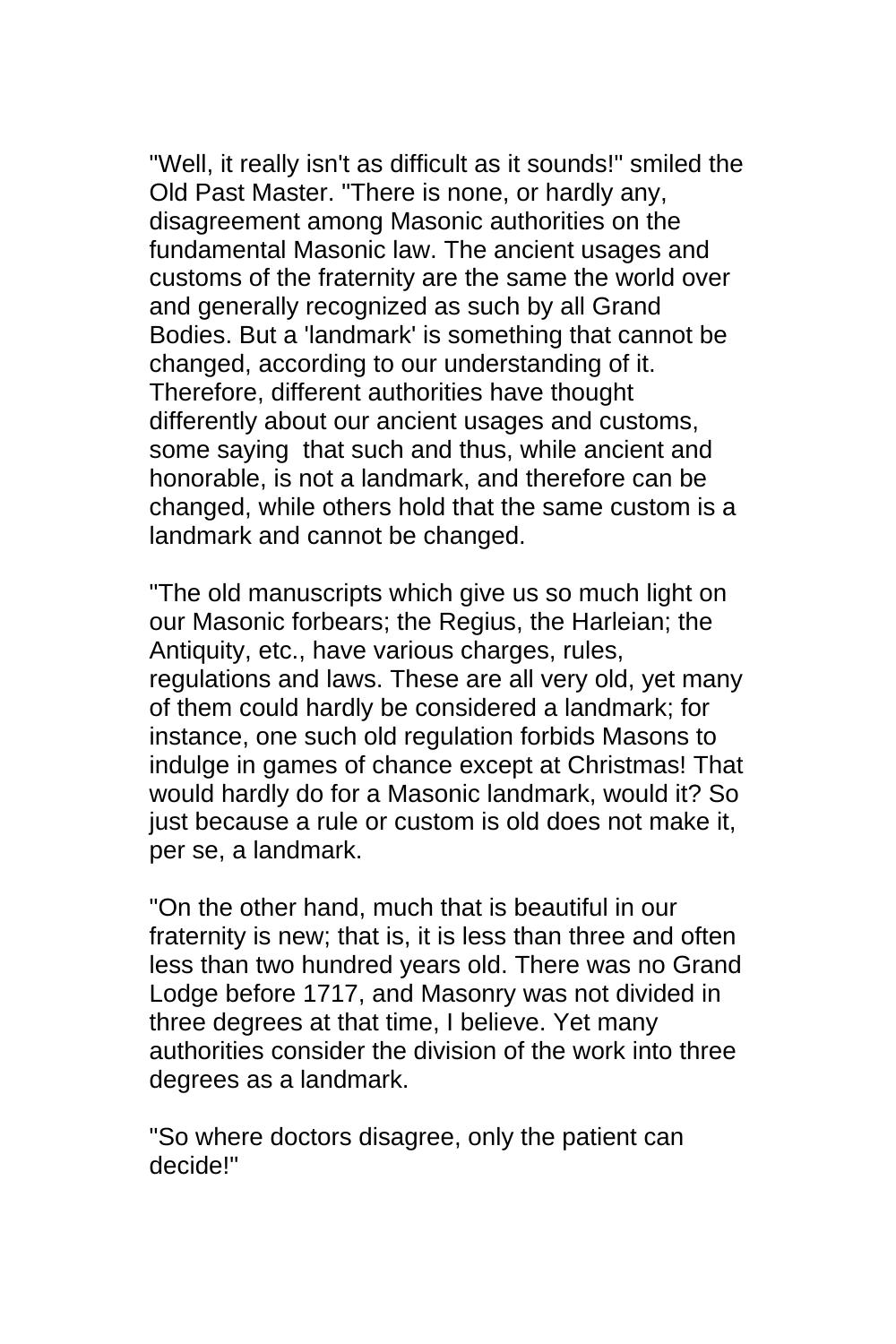"There are a certain body of laws, usages and customs which are universally recognized and regarded. From these, different authorities select certain ones which in their judgement are landmarks. Other authorities say 'no, thus and such is a law, statute, rule, judgement, agreement or custom of the fraternity but isn't a landmark!' Brother Shepard has just brought out a book on the subject which gives the ideas of many authorities, writers and Grand Lodges. What strikes me on reading it, is not the difference in the lists of what are called landmarks, but the fact that all so well agree as to what is fundamental in Masonry!

"Now it is a fact that we agree that the 'ancient landmarks' are fixed and unalterable. It is also a fact that Masons themselves have altered their own unalterable landmarks! The very fact that Grand Lodges were invented, or discovered, or created, is a change in an old, old custom, made necessary by change in times and people. The issuing of diplomas was a change; for ancient brethren had only the 'Mason word' to prove themselves Master. We do not prepare a man to be made a Mason as was done two centuries ago, nor is our ritual the same, nor our obligation the same; antiquarians have even discovered where parts of our obligations came from, and it was not from a Masonic source that all of them were derived!

"But let not your heart be troubled! Masonry herself says of herself that she is a progressive science. How can she progress and stand still? Brother A. S. McBride than whom no more spiritually minded or common-sense writer ever spread Masonry before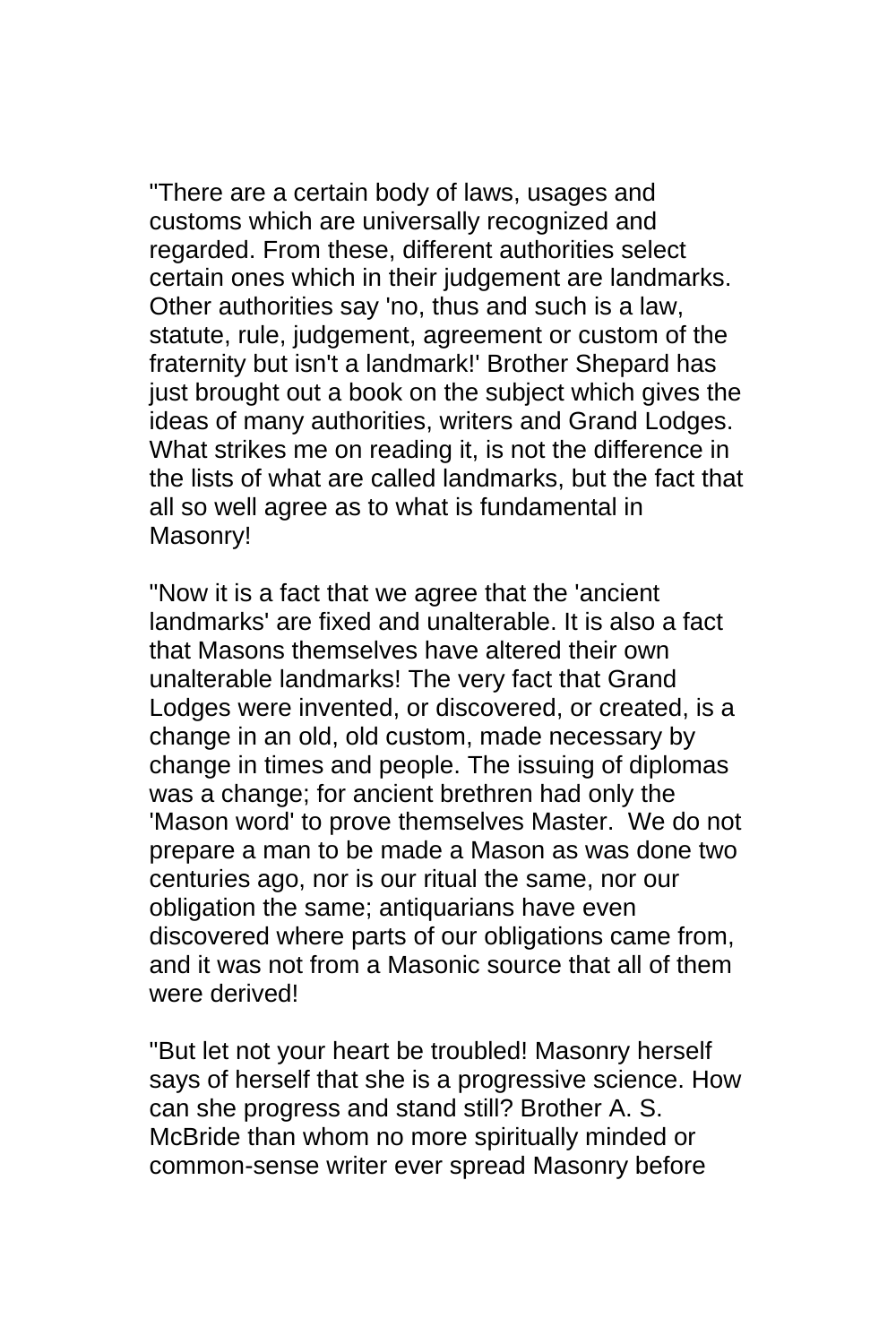the Craft for their better understanding, asks the literal-minded Mason who says nothing can be changed in Masonry, why not work in Hebrew, since Solomon and his workman used that tongue? And does Masonry suffer because the English of today is not the English of the 17th century?

"I personally believe that the ancient landmarks which cannot suffer change are few in number; a belief in Deity, a belief in a future life, a book of Law on the altar, a secret mode of recognition, that only men, of good character, can be made Masons; these and one or two more seems to me to be real landmarks. Other landmarks so prescribed seem to me... and to many deeper Masonic students... to be common law, custom, usage, rather than landmarks.

"But I only think these things. I do not try to convince any one I am right, for those who decide have authority and scholarship behind them. I follow where they lead. Bit Masonry teaches a man to think, and so I do her no injury if I do think. And if my Grand Lodge says forty-seven laws are landmarks, I keep them like Kipling's Mason 'to a hair.' That I choose to disagree with my Grand Lodge in my heart doesn't make me a law-breaker; only a minority. And there is no harm in being a minority as long as one conforms!

"Therefore, read your manual, learn your ritual, consult your Grand Lodge records, and abide by the laws, resolutions and edicts you have sworn to uphold. And when you have done that, tolerant charitable Masonry says to you 'my brother, having done as you pledged you would, you may now think whatever you want is right!'"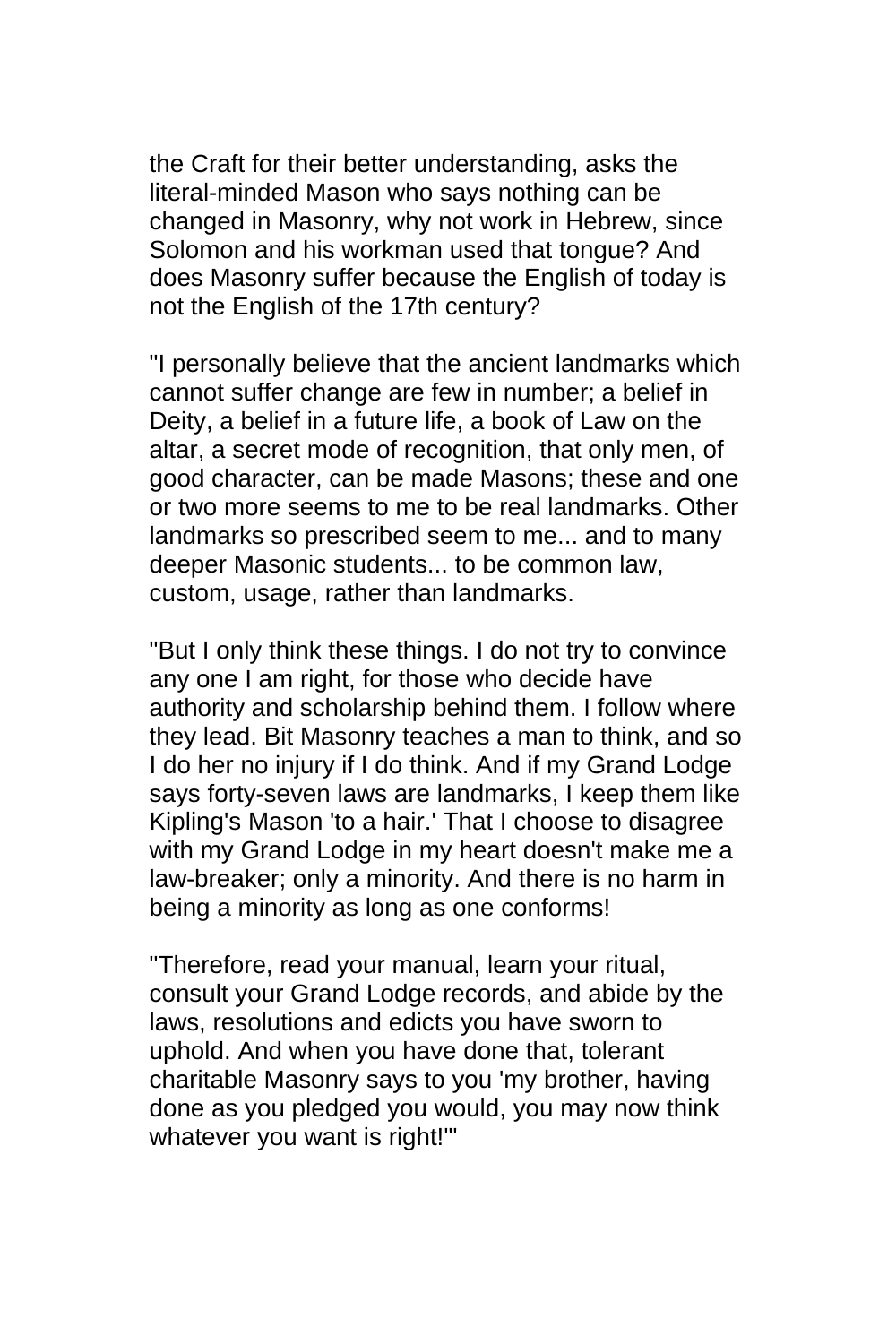## DO YOU STUDY GEOMETRY?

"I bought me a high school geometry the other day" confessed the Very New Mason to the Old Past Master, sitting on the benches waiting for the Worshipful Master to call the lodge to labor. "I was so much impressed with what I learned of its importance to Masons, during the Fellowcraft Degree, that I determined to go back to my school days and try again. But I am much discouraged."

"Why so?" asked the old Past Master, interested. "I recall geometry as rather an interesting subject. I don't suppose I could do a single original now, it's been so many years.... I don't know when I have looked in one!"

"Why, you surprise me! I thought all good Masons must know geometry. We are taught.... how does it go?.... something about a noble science...." his voice trailed off in silence.

"'Geometry, the first and noblest of the sciences'" quoted the Old Past Master, "' is the basis on which the superstructure of Masonry is erected. By geometry, we may curiously trace Nature through her various windings, to her most concealed recesses. By it we may discover the wisdom and the goodness of the Grand Artificer of the universe and view with delight the proportions which connect this vast machine.'"

"Yes, that's it!" agreed the Very New Mason. "And there is a lot more, isn't there?"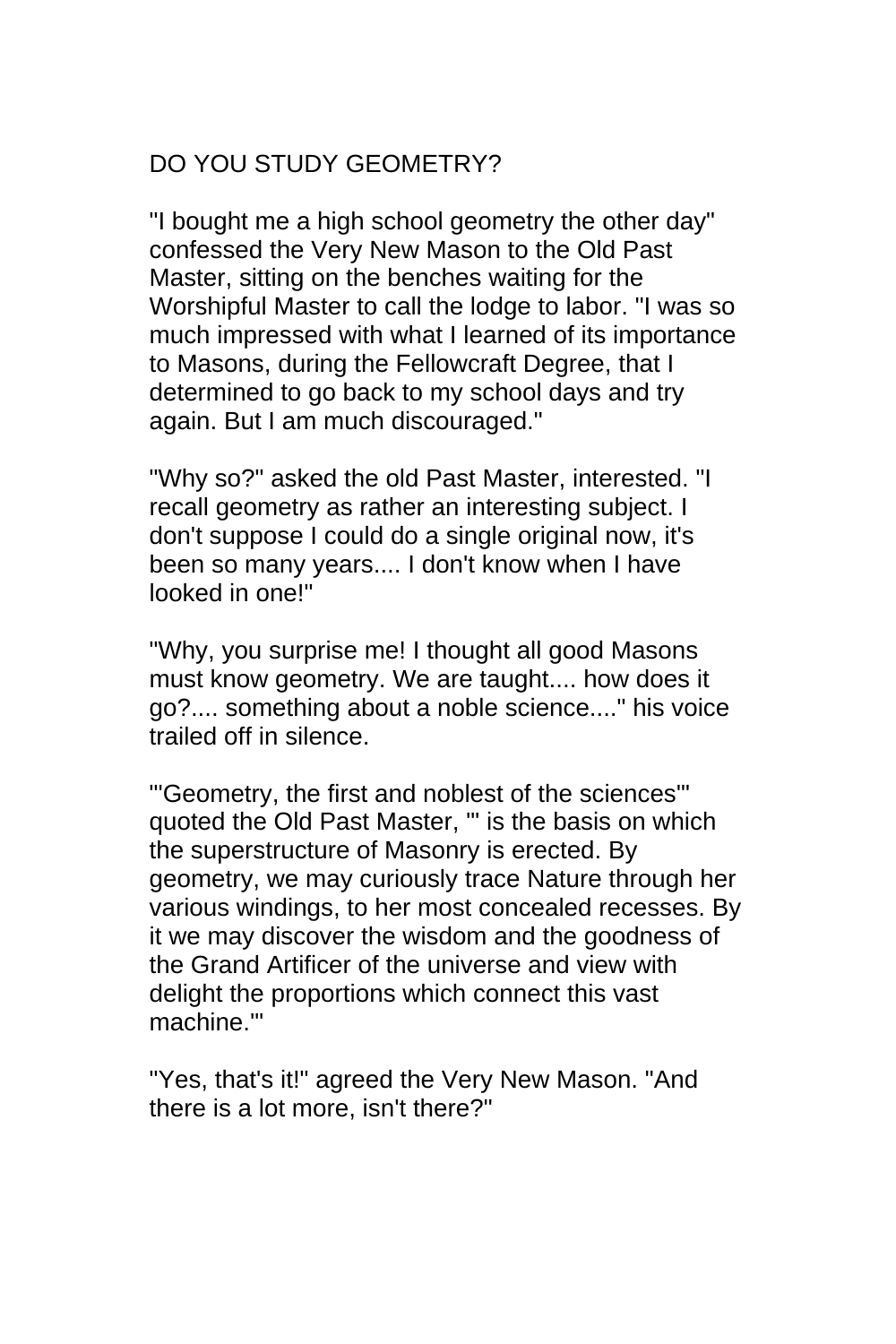"A whole lot!" smiled the Old Past Master, in agreement.

"Well, then, why doesn't a well informed Mason have to be a geometrician?"

"There is certainly no reason why a good geometrician shouldn't be a good Mason," answered the Old Past Master, "but no reason why a man who doesn't know geometry shouldn't be a good Mason.

"You see, my son, we hark back a great many years in much of our lectures, to a time when knowledge was neither so great nor so diversified as now. William Preston, the eminent Masonic student, scholar, writer, who lived and wrote in the latter part of the eighteenth century, conceived the idea of making the degrees in general, and the Fellowcraft degree in particular, a liberal education! A 'liberal education' in those days was comprised within what we still call, after Preston, the 'seven liberal arts and sciences.' In those days any mathematics beyond geometry was only for the very, very few; indeed, mathematics were looked upon rather askance by the common men, as being of small use in the world, save for engineers and designers and measurers of land.

"But Preston, if his lectures are no longer the real 'liberal education' which he planned, and which, in the form of his lectures modified by Webb (and somewhat tinkered with by various authorities and near authorities who at times have kept the husk and let the kernel escape!) builded better than he knew. For we may now justly and honorable take 'geometry' to mean not only the science of measurement of surface and area and the calculation of angles and distances,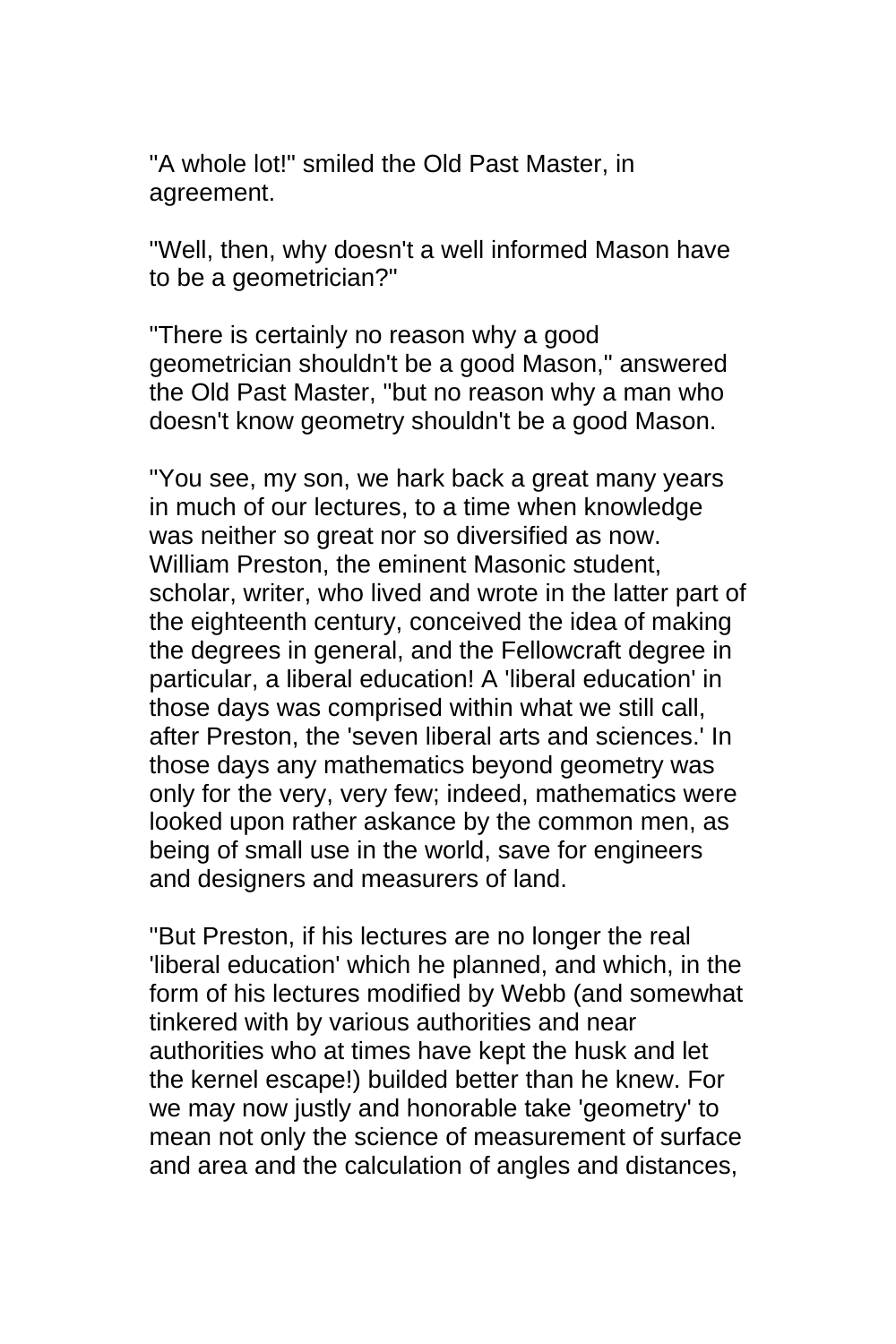but to mean all measurement. And to study measurement, my son, means to study science, for all science is but measurement, and by that measurement, the deduction of laws and the unravelling of the secrets of nature.

"I do not understand geometry anymore; it is long since I studied it. But I do study, and do try to keep my mind awake and always filling, if never full. It is true that to many a Mason the study of geometry itself would be a grand mental discipline and thus greatly improve his mind. But I do not think we are to take this admonition literally, any more than we are to accept literal interpretations for other wordings in our ritual. We meet upon the level, in Masonry, and we act upon the square. But that does not mean that we put our feet upon a carpenter's level, or sit upon stone masons' squares while we 'act.' The words are symbols of thoughts. I take the admonition to study geometry as a symbol of a thought, meaning that a Mason is to educate himself, to keep his mind open, to keep it active, to learn, to think, to develop his reason and his logic, the he may the better aid himself to know himself and his work to aid his fellowmen.

"Even Preston, literal-minded as he was, and focusing all his attention as he did, upon ritual and teaching by it and a formalism which is not yet outworn in our ranks, had a vision of what geometry might mean beside the mathematical science of angles. For.... how does it go? In our charge to a Fellowcraft, we say "Geometry, or Masonry, originally synonymous terms, being of a divine and moral nature, is enriched with the most useful knowledge, while it proves the wonderful properties of nature, it demonstrates the more important truths of morality.'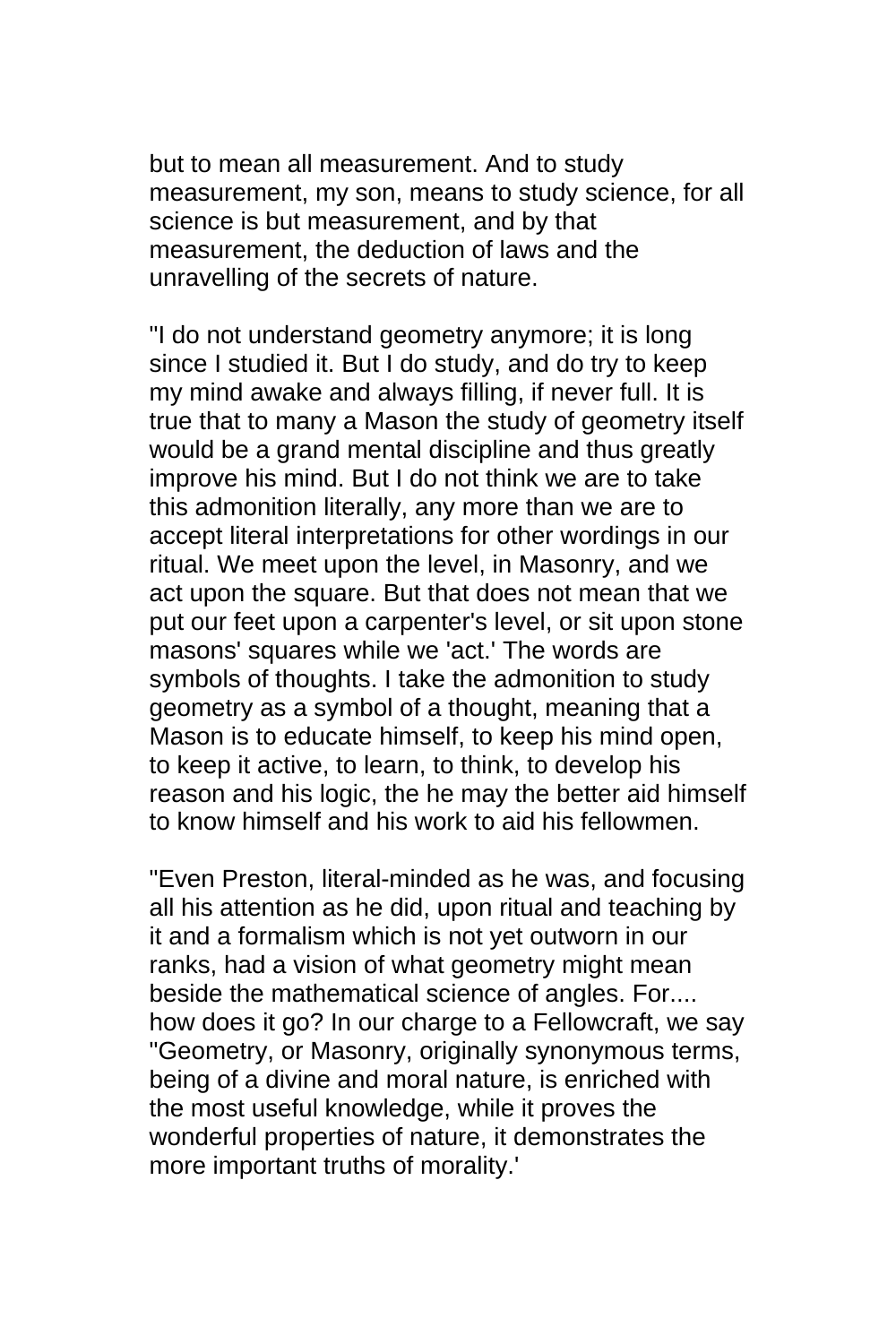"It should be obvious that a study of mathematics of any kind cannot demonstrate morality unless it is considered a symbol as well as a science. As we are thus told in so many words to use geometry as a symbol, we may well agree with Pike, who wrote learnedly to prove a Mason's inherent right to interpret the symbols of Freemasonry for himself. To me, geometry is a symbol of science, and one which I should use to impress upon myself the need of something else. To a Mason who had had few educational advantages, the word might mean its literal sense, and he be greatly benefitted by a close study of the book which discourages you.

"I do not attempt, my brother, to force upon you my understanding, or to quarrel at all with those Masons who find a different interpretation of the geometry which is Masonry as we understand it. I do but give you my ideas for whatever use they may be to you, and so you will not be discouraged in what is a praiseworthy attempt to profit by the Masonic lectures. Do you recall the end of the charge you received as a Fellowcraft?"

"I.... I.... I am afraid I don't, just exactly...."

"It runs this way," smiled the Old Past Master. "....'in your new character it is expected that you will conform to the principles of the Order by steadily persevering in the practice of every commendable virtue.' If you study the 'principles of the Order' you will, indeed, be learning Masonic geometry."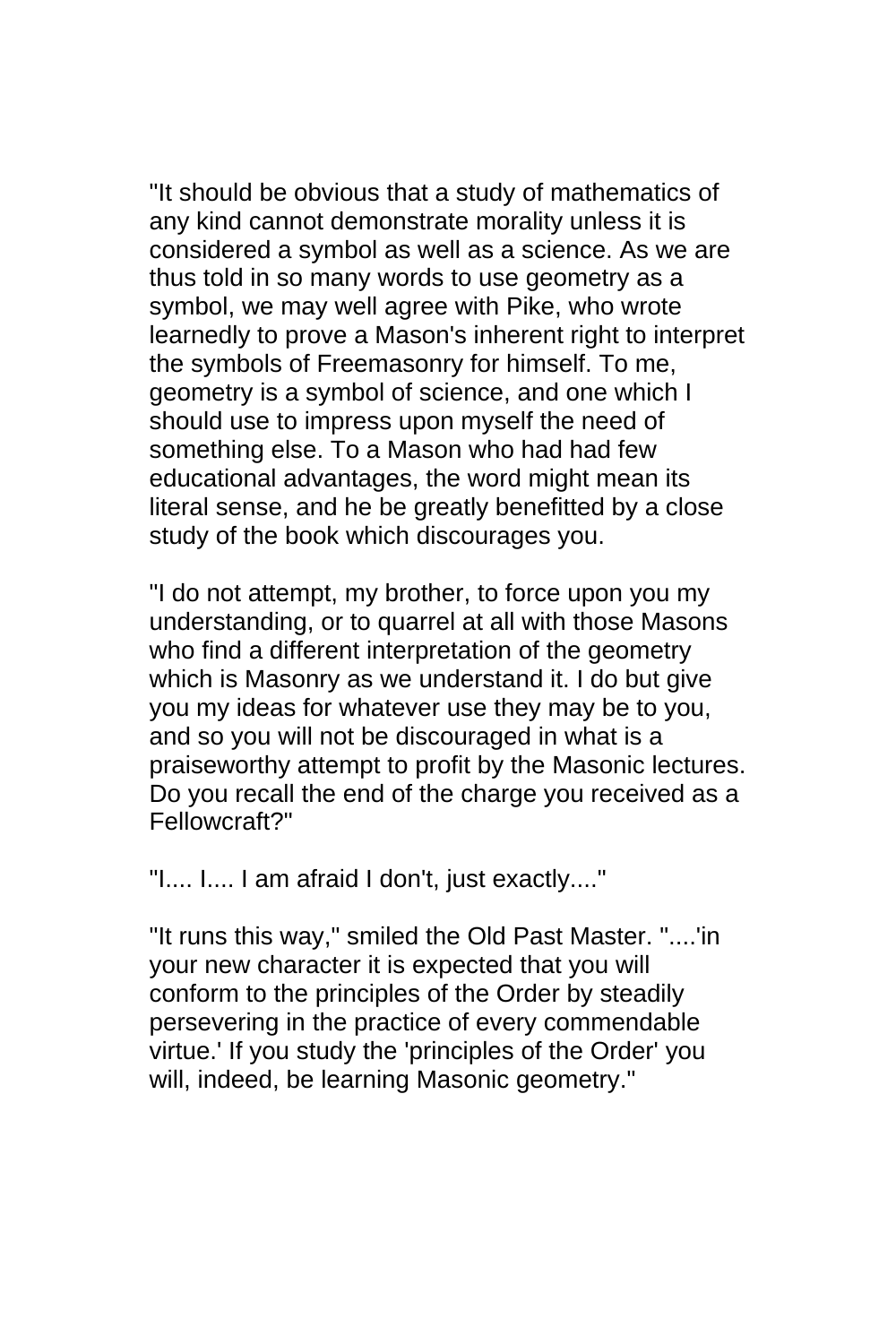WORK TO DO

"I want some Masonic work to do!" announced the newly raised Master Mason. "I don't think I should be a member of this great fraternity and stand around idle."

"That is very praiseworthy," responded the Old Past Master. "What would you like to do?"

"Well, I don't know exactly. Maybe I could help in building a new Temple. Perhaps I could do some research work and write a book. Maybe there is room for me in some great Masonic educational work."

"You aim high," answered the Old Past Master. "Such work is not always easy to find."

"It's all I have been able to find," answered the first speaker.

"That is because your eyes are not yet opened to the light," answered the Old Past Master. "Masonic work is everywhere. It lies around loose ready to be done. You find it here in lodge, at home, on the street, everywhere."

"Oh, you mean charity. Well, I give according to my pocket-book," was the answer.

"I do mean charity, but not pocketbook charity," answered the Old Past Master. "Masonic charity neither begins nor ends with money."

"I wish you would explain what you mean. I don't understand...."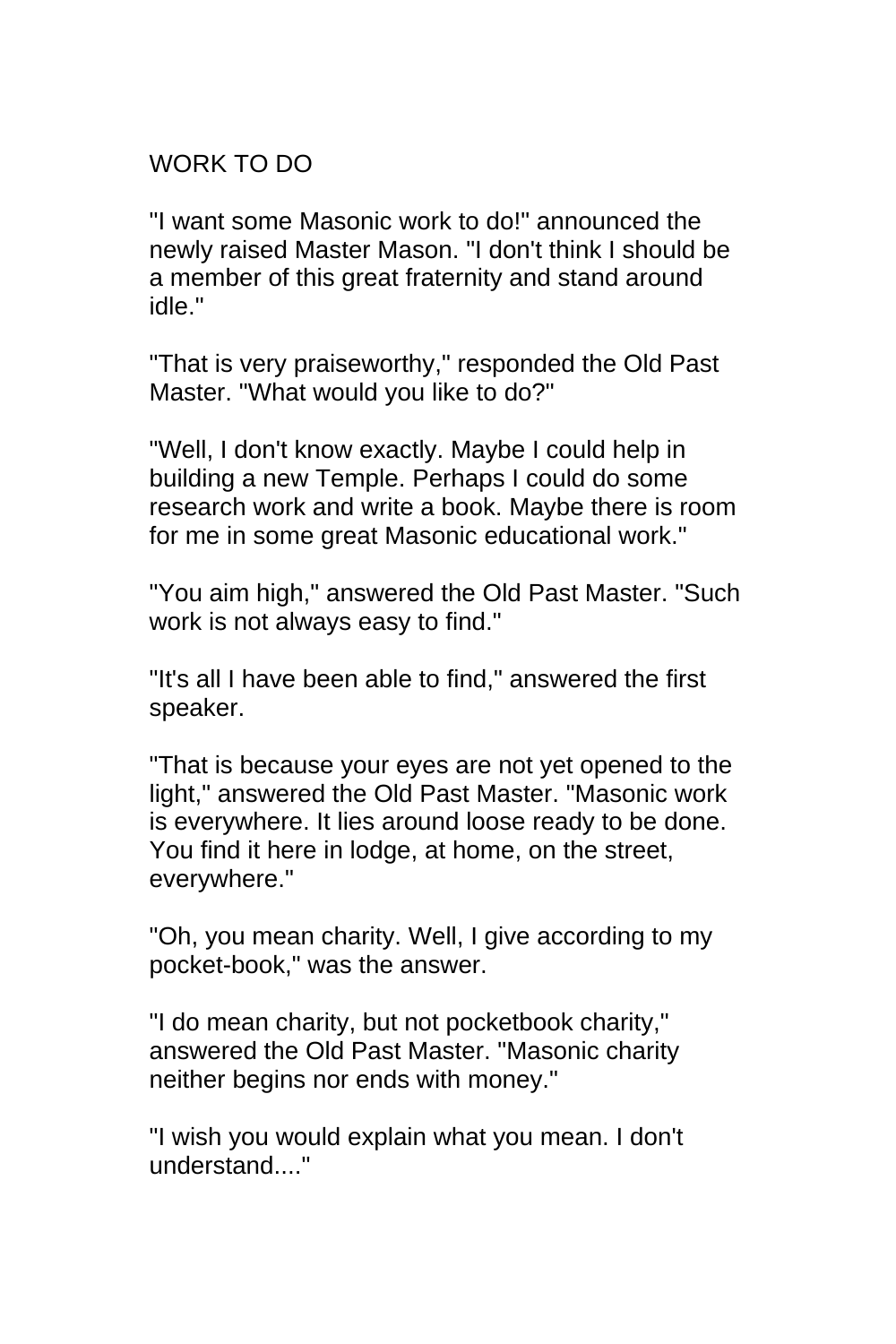"I will very gladly explain. Do you see Brother Eggleston over there?"

"The old man with the ear-horn?"

"Exactly. He is eighty-two years of age. He is very hard of hearing. He is also extremely fond of being talked to. It's a hard job to tell him anything. You have to shout. Yet Brother Eggleston always has some one talking to him at refreshment and in the anteroom.

"Just behind him is Brother Palinski. He doesn't speak very good English. He isn't very rich. He is very shy. Yet he is a member of this lodge and a good one. Have you met his acquaintance? You need not answer. I am not inquiring what you have done, but just suggesting to you that he feels more at home and more Masonic when his brethren do not let him sit alone and unspoken to, because he is foreign, different, hard to talk to.

"Jimmy is the Tiler of this lodge. He works pretty hard, does Jimmy. You and I and a hundred other fellows take off our aprons and drop them where we sit when lodge is closed. Jimmy has to gather them up and fold them neatly in the box. Jimmy has charge of the clothing and the jewels and locks up the charter in the safe. Jimmy has to be here early and leaves late. He doesn't get paid very heavily for his work. Sometimes some brother stays and helps Jimmy do his work. Jimmy is always happy when he, too, can get out in time to hop into some one's car and get taken part way home.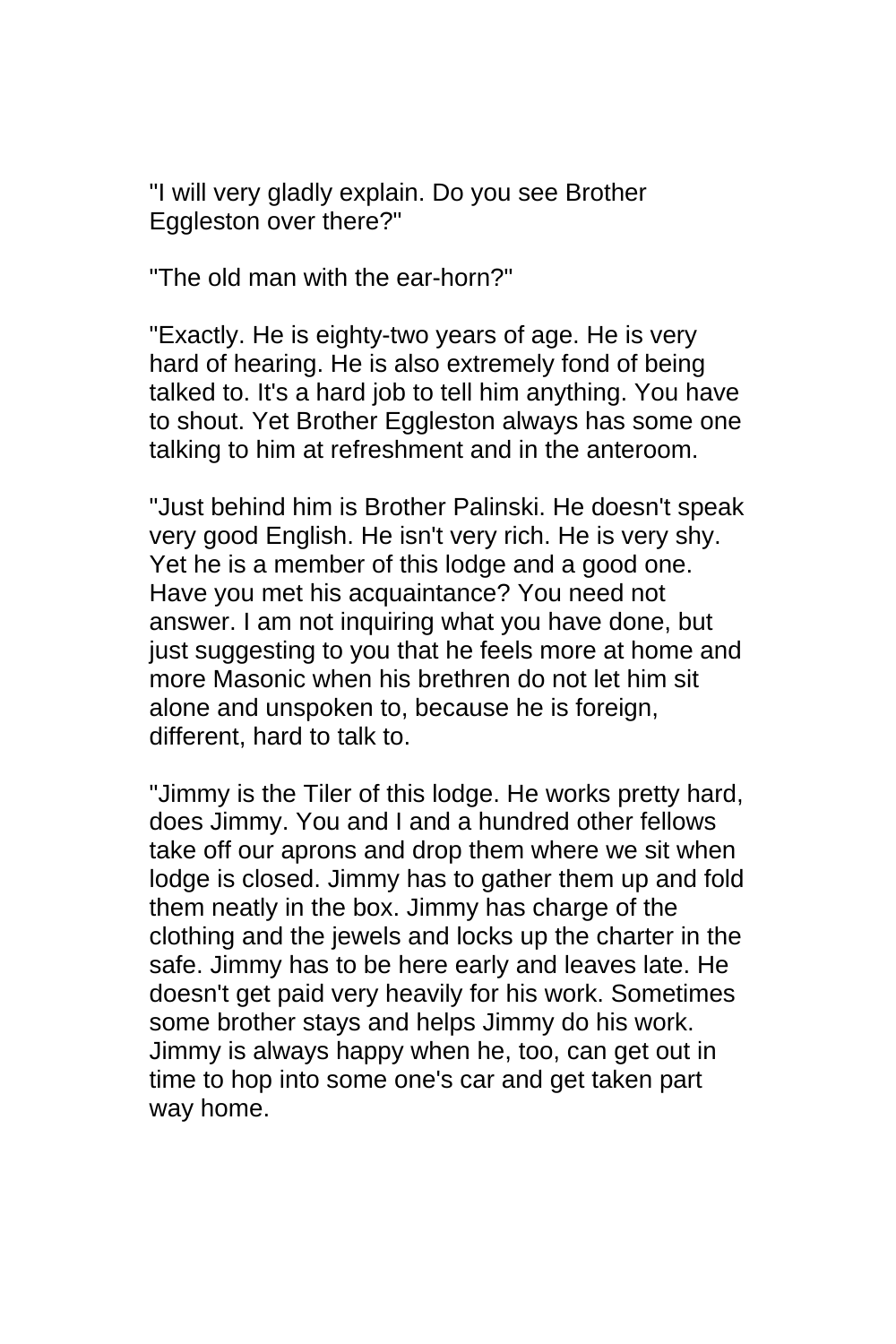"Do you run an automobile? Somewhere within half a mile of you live two or three or four old Masons who find walking hard and street cars uncomfortable. They love their lodge, but they do not always come when it rains, because it is hard on their old bones to walk or take the trolley. Sometimes some brother thinks of them and calls for them and takes them home. The brother who does this rarely thinks he has done anything except afford transportation, but you have to be an old man and have a young one pay you a little attention to know how it makes their old hearts sing. I am an old man, and I know, although I have a car and a son to call for me, yet I like attention; I like to think some one doesn't think I am on the shelf. I like your asking me questions. I like to feel that I am some use to Masonry, even now.

"You give, you inform me, according to your pocketbook. You smoke I observe, very good cigars. At Roberts avenue and Upshur street is a children's hospital. In it are many little children. Some of them belong to Master Masons. Not all of their parents can get there every day, or bring a toy to while away a tedious hour every time they come. The price of two of those cigars would make a Mason's child happy for a week.

"Last month there died a Mason of this lodge, who left a wife and five children. He left plenty of insurance. His wife doesn't have to go to work. She can support herself and her children very easily. No lodge action was necessary. But what a place for Masonic work! Those children now have no Daddy. They have problems only Daddy could solve. No one can jump in and become a Daddy to them, but some Mason might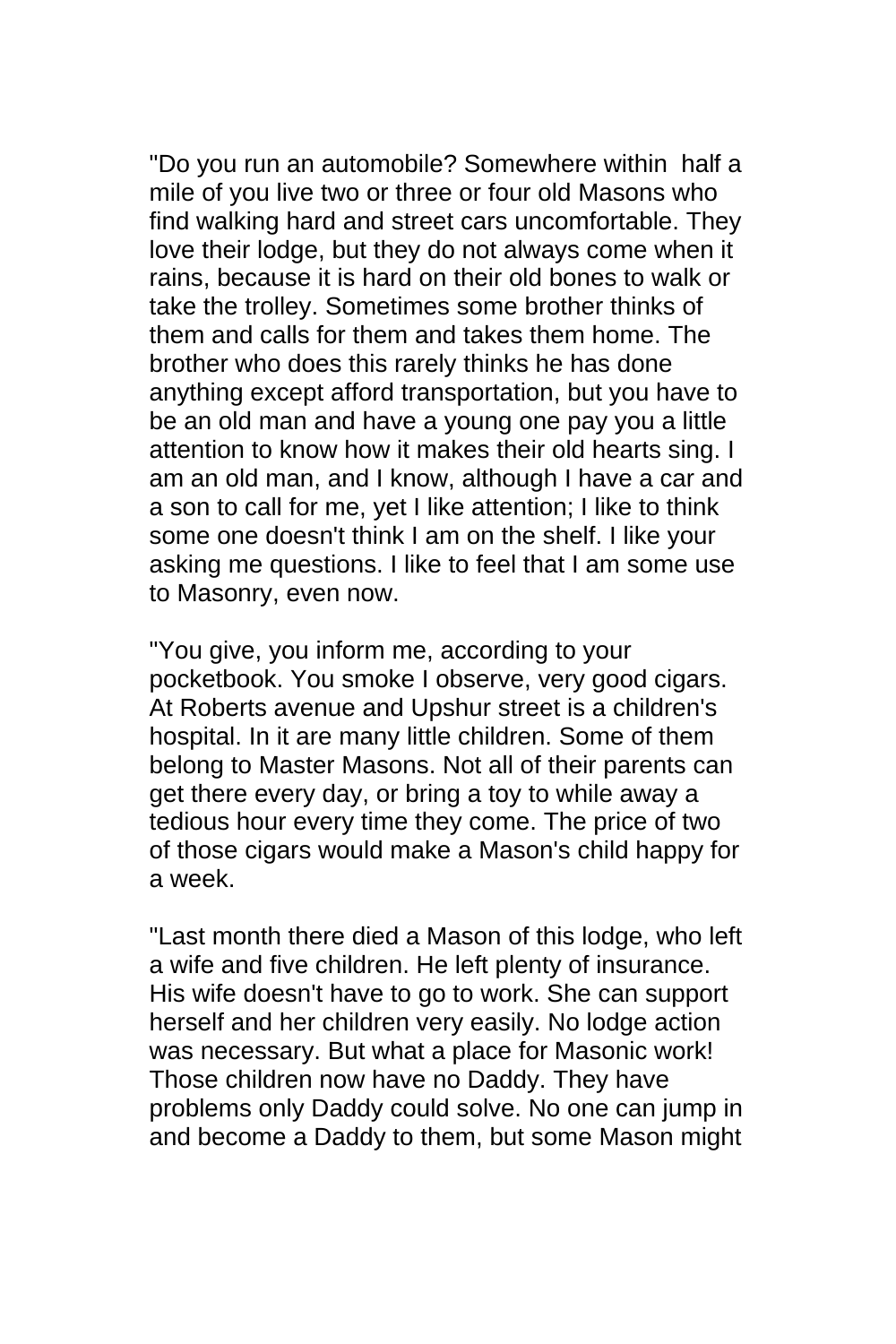try to ease that awful empty feeling, with his presence and his interest.

"Wilkins, of this lodge, works at the electrical trade. He makes things with his hands; anything, everything. But mostly he makes wireless sets; a little radio apparatus that isn't expensive, but is better than can be bought for a few dollars. He puts in most of his evenings making them. The lodge supplies the material. The little sets go to the State Home for the Blind. I wonder sometimes, if the little head pieces do not speak Masonic words to those who listen to them so gratefully.

"Do you know Filbert? Poor Filbert; it's an open secret. That's Filbert, over there with the young face and the snow white hair. He had an accident. It took a year for his strength to come back. His mind never was quite right, and isn't now. He loves to come to lodge. He isn't very bright, any more. He is just a watchman now, who used to be a bookkeeper. Filbert has an eighteen year old boy, putting himself through college. He has to work at odd times and nights and Sundays. He does everything he can; waits on table, cuts grass, runs errands, paints fences, anything. You might give him a job now and then; I think it would be regarded as work on your Master's Piece by the great Architect."

"Oh, I hope it would... but what you have done for me just now, I know is work on your Master's Piece!" stammered the young Mason. "Indeed, my eyes were not open, but I... I begin to see the light!"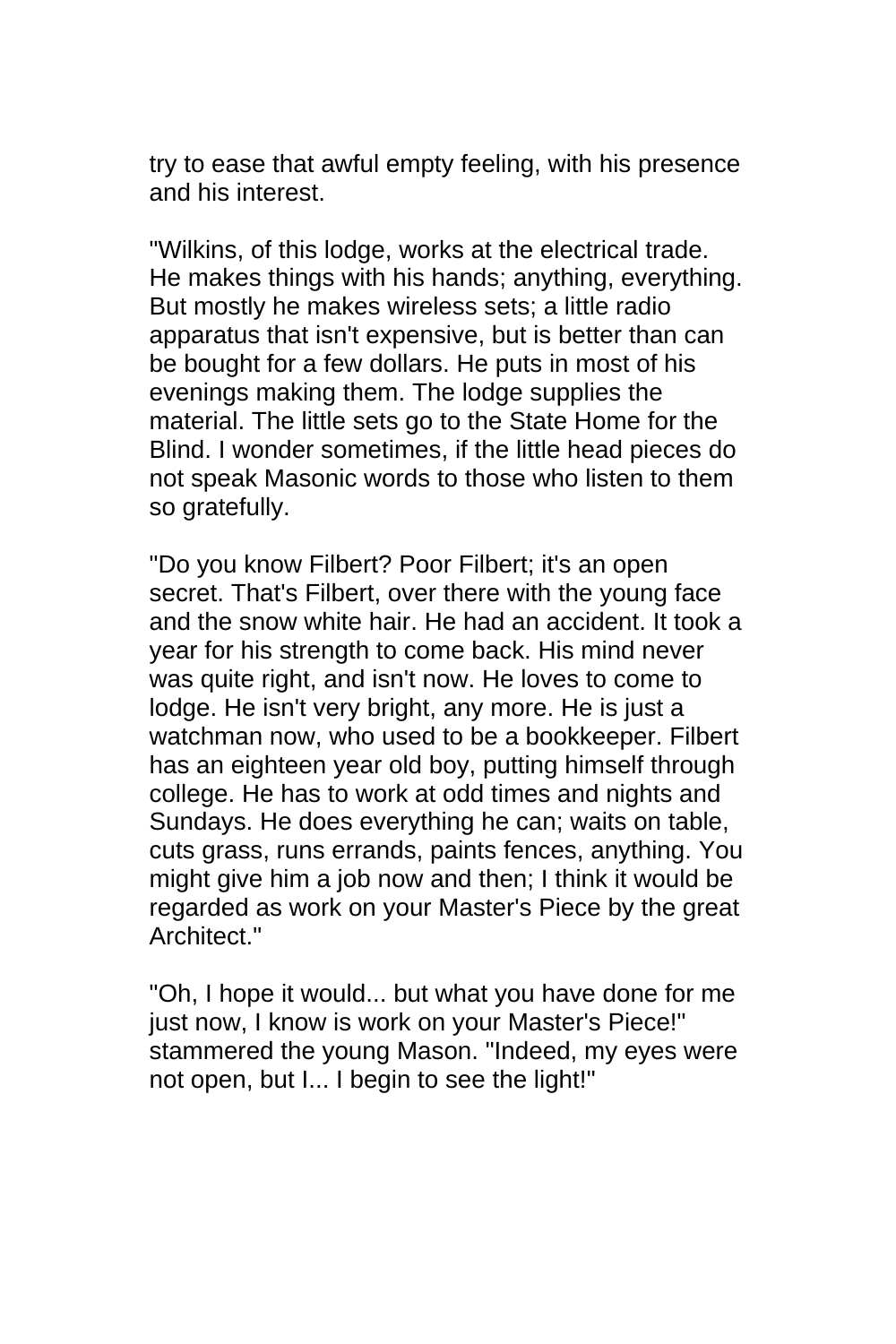## THOSE LEGENDS

"I am a very much disturbed person!"

The speaker, a newly made Master Mason, addressed the Old Past Master earnestly.

"I have always believed, as I always believe my Bible, that the story of Solomon's being our first Grand Master was true. I have always believed that Masonry has come down to us through the ages substantially as it is now. I have always believed in the reality of the drama of the third degree. Now I find that great scholars say it isn't so!"

"Poor boy!" soothed the Old Past Master. "He has discovered that his dolls are stuffed with sawdust. Some one took away his Santa Claus! Fairies have been banished from his heart and he grieves!"

"I didn't think you would make fun of me!" protested the Young Mason.

"My dear brother, I don't make fun of you! I speak with all seriousness!" protested the Old Past Master. "You are exactly in the position of your young child who is robbed of Santa, who learns that fairies do not exist, who finds that a doll is made of powdered wood. But, like a child, you will outgrow the grief. If you go to your wife's most secret hiding place in the attic, the chances are ten to one you will find and old and much-loved doll. She knows it is only sawdust, but she loves it. And I bet a cookie that you send Christmas cards to your friends and like to go and see some one dressed up as Santa, distributing presents at Christmas. As for fairies, did you, or did you not,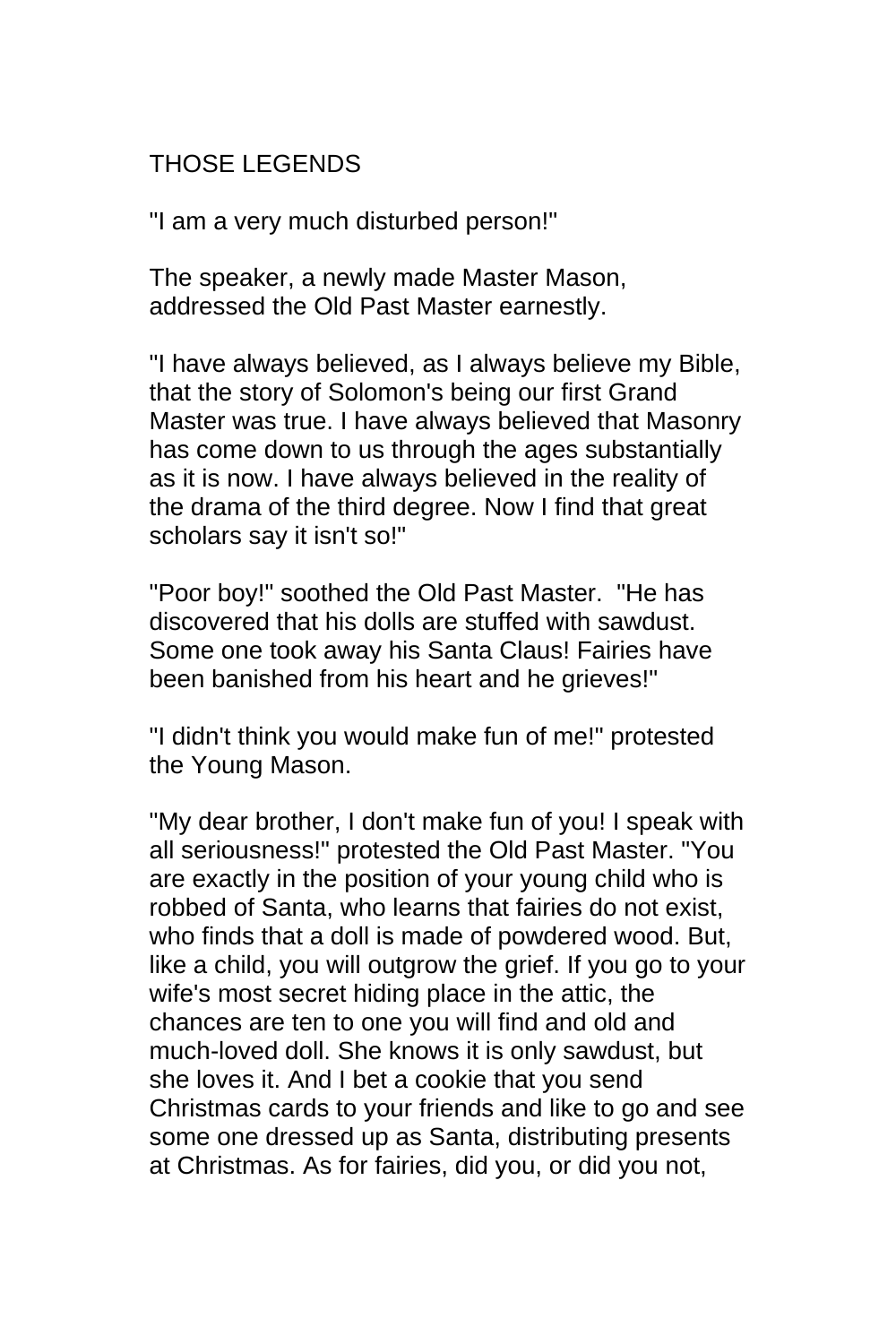enjoy reading and seeing Peter Pan? The grief is gone; the joy remains!"

"But what has that to do with Solomon and Masonry?"

"A whole lot!" answered the Old Past Master. "The greatest truths have been taught by parables and stories. It is the best way of teaching, for it touches the imagination. For instance, it is obviously a truth that a man should remember his parents in their need, take care of his children, and be charitable. The far Easterner puts it in a fable. A man going to the bazaar buys seven loaves of bread. 'For what do you purchase so many, Oh, Effendi?' asked the merchant. 'Two I return, two I lend, two I give, and one I use,' answers the buyer. 'Explain, Effendi', begs the merchant. 'The two I return to my parents, who once gave to me. The two I lend are to my children, who will one day return to me. The two I give are for charity and the one I use is for myself.'

"Is not that a pretty way of teaching? And does it not make a far greater impression on your mind that the mere statement of fact?

"It is so with the Solomonic legend. We know that modern Freemasonry began little more than two hundred years ago. We trace well defined ancestors of Masonry through the Roman Collegia, the Comacines, the Steinmetzen of Germany, the Compagnionage of France, the Guilds of medieval England. We find Masonic symbols in Egypt and ancient Babylon. We find Masonic philosophy in many lands in remote ages. There is no doubt that the forebears of our own Masonry were very far back in time, perhaps even further back than Solomon. That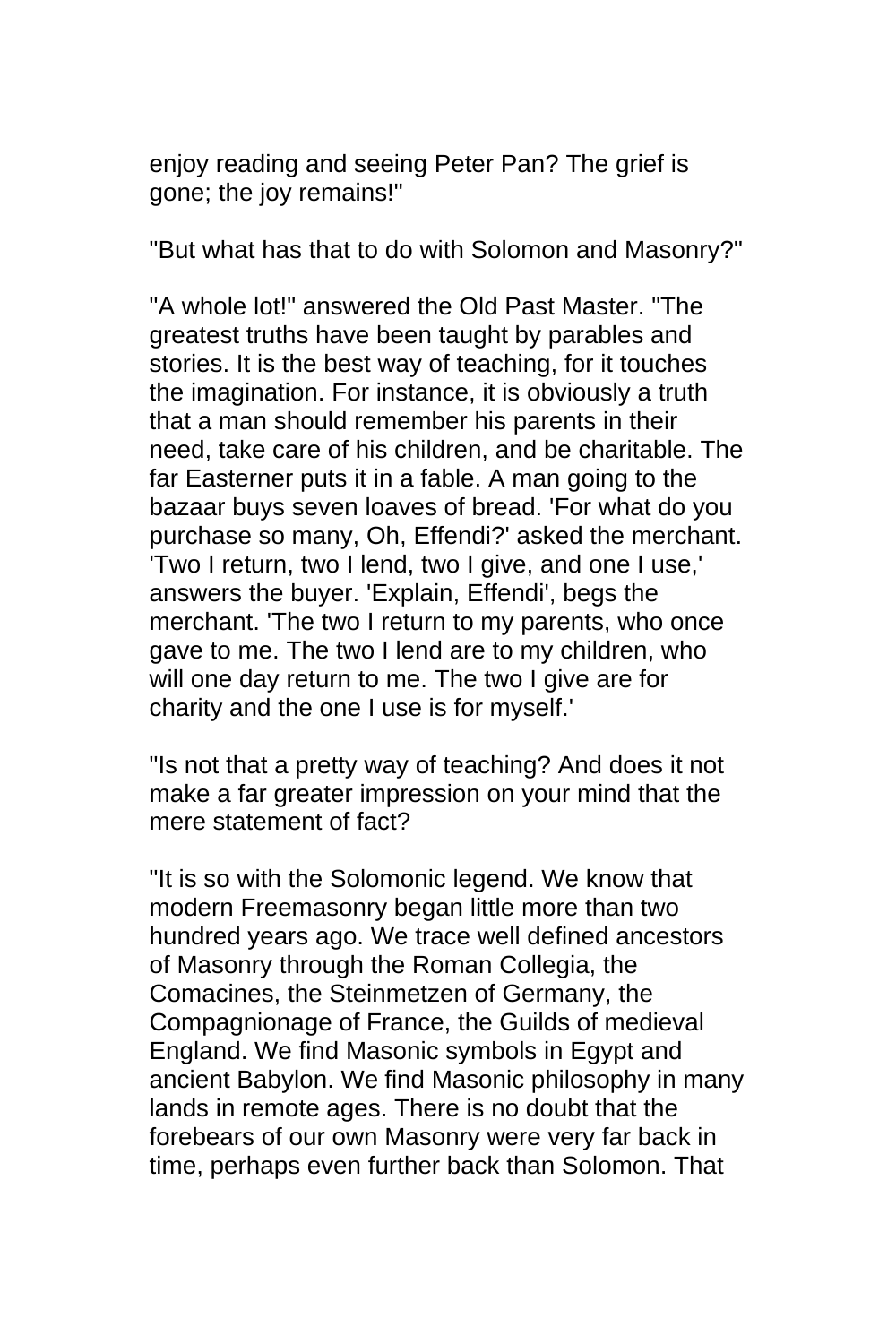there is any direct connection between Solomon, the King of Israel, and a modern Grand Lodge cannot be established.

"But neither can we establish any connection between Christmas and Santa Claus! How shall you teach a small child of the beautiful spirit of Christmas by telling him it is to celebrate the birthday of Christ? You can't. He cannot comprehend. How may you teach a newly made Master Mason all the history of Masonry, all at once? You can't. In either case you require a legend. And make no mistakes about it, my friend; the facts of the legend may be all wrong. But the spirit of both legends is entirely true!

"Now Freemasonry is not concerned with facts; 'twice two is four' is far less interesting to Masonry than 'he gives twice who gives quickly.' Masonry is wholly a matter of the mind, heart, spirit, will, character, desire, love, veneration of us humans. It is not concerned with heating or lighting or invention or armies or hay stacks. The spirits of the Solomonic and Hiramic legends are true; they are true to the heart, just as the Christmas myth is true to the child. You never saw a fairy, but your life would be the poorer without them! You never showed your little child a Santa Claus, but his life would be poorer without him. Masonry cannot show a direct, logical, provable, evidential descent from Solomon, but Masonry would be the poorer without the legend which teaches of her beautiful beginning in the erection of a Temple of God, and the wise guidance she had from the most learned man of all time.

"For, it is not the facts of our legends with which we are concerned, but what they teach. With the trowel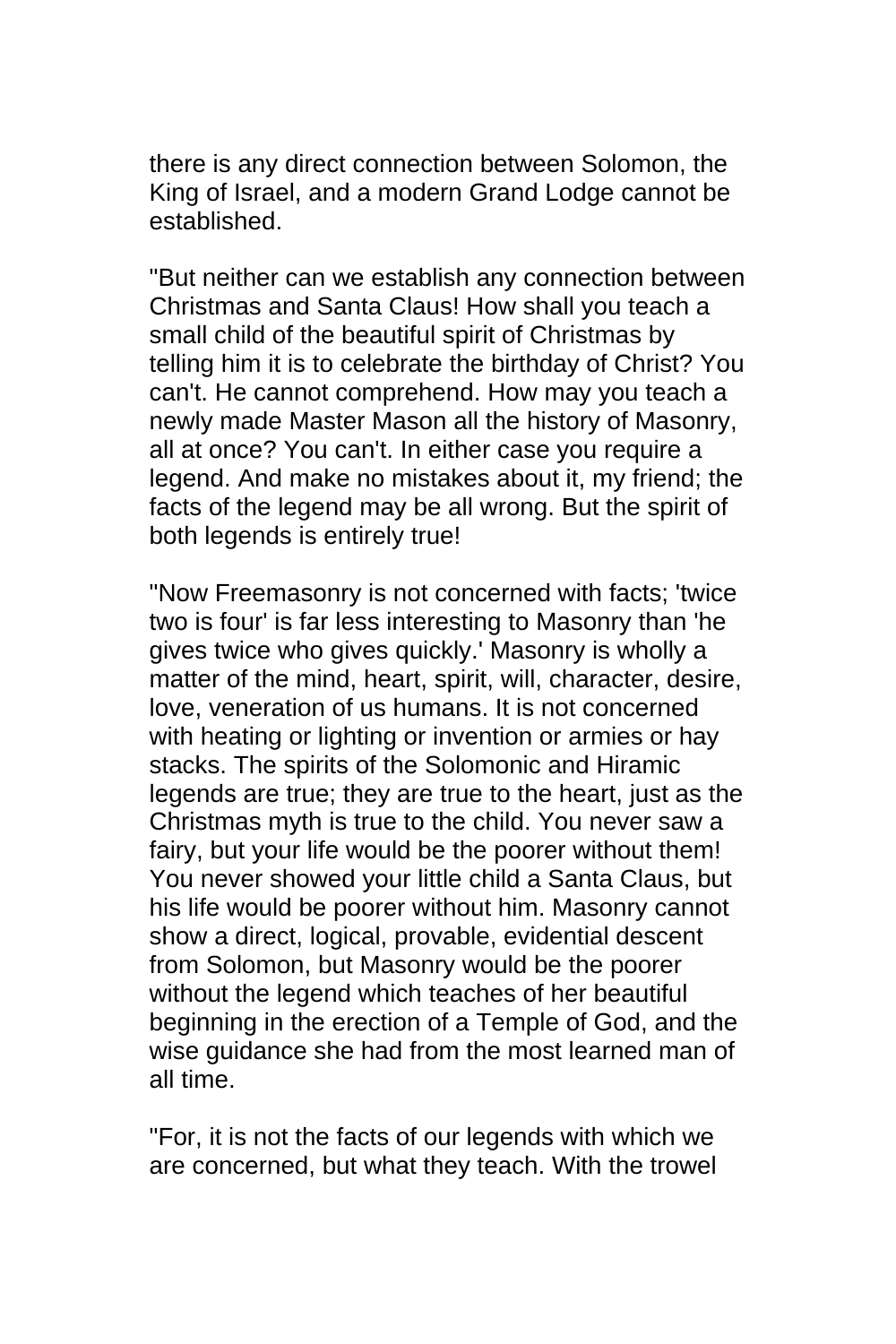we spread the cement of brotherly love. Did you ever feel, see, taste, smell, any of that cement? Did you ever see any one use a trowel to spread it? It is not true, in the fact sense, is it? Yet you believe it, I believe it, even when we know it is but an allegory, a symbol, a truth expressed in fiction.

"If the lesser lights be put out, can you see the Great Light? You cannot. The Great Light does not emit radiance for physical eyes. No one thinks it does. Yet its radiance makes Masonry.

"Trouble not your heart, my brother, that antiquitarians have let in the light and discovered the facts. We are always the better for facts. But your very searcher after Masonic facts would be the first to defend the legends. Masonry is old, old; old as the human heart. Lodges, degrees, Grand Masters; these may, indeed, be young. But the principles of Masonry are ancient as the world, and if we teach them with allegories of words as well as of symbols, it is because that is the best way to teach any heart!

"Personally, Solomon is as real to me as my fairies and my Santa Claus, and you, nor any other man can rob me of their spirit by denying to me their letter!"

"Nor to me, either, and more!" answered he newly made brother.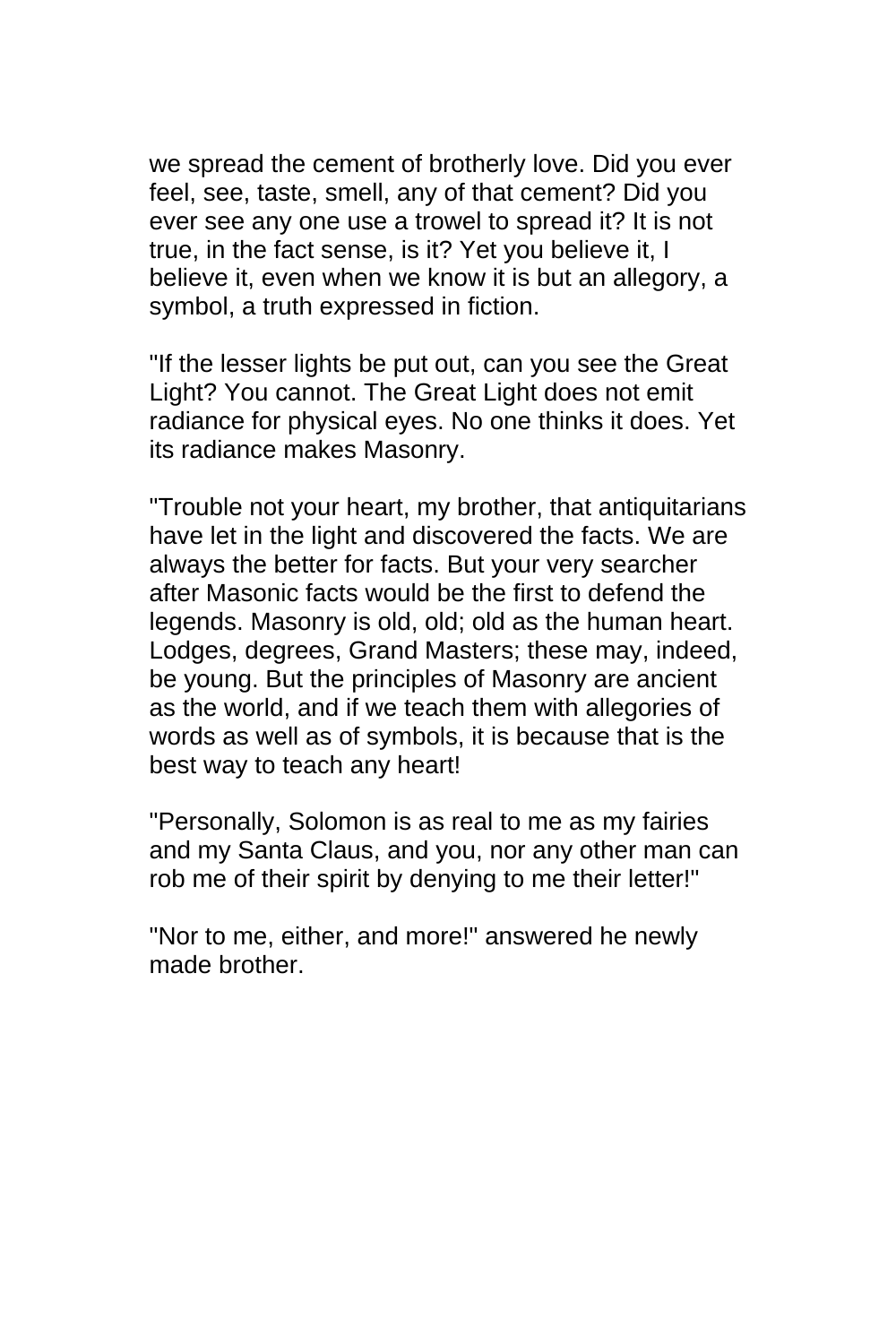## WHEN TWICE TWO IS FIVE

"Masonry is contradictory!" sighed the Young Master Mason at refreshment. "I am sure I will never get the right of it in my stupid head!"

"It is something to recognize that it is contradictory!" smiled the Old Past Master. "But just what particular contradictions are worrying you now?"

"Oh, a whole lot of them. For instance, we do not recognize negro Masons, yet I am told there is a lodge composed of negroes in this country, which is a part of, and works under, one of the regular, recognized State Grand Lodges. I read that there are women Freemasons abroad and yet we are taught that no woman can be a Freemason. I have just read the wonderful story of Roosevelt Lodge in Providence, R.I., and thus found out that there are lodges which refuse to admit foreigners and Jews; yet we teach and claim that Masonry is universal and without sect or creed. Kipling, in his Mother Lodge poem, has a Roman Catholic a member of it, yet everywhere I hear that Masons are opposed to Catholics. I am told in Lodge that there is no religion honored in Masonry, yet there is a Grand Lodge, I am informed, which bases itself and its teachings on Christianity!"

"Well, you are rather up against it!" smiled the Old Past Master. Yet is really very simple. Let me ask you a few questions."

"Shoot! If questions will help me, I'm here to answer!"

"What do you regard as the most civilized nation on the face of the earth?"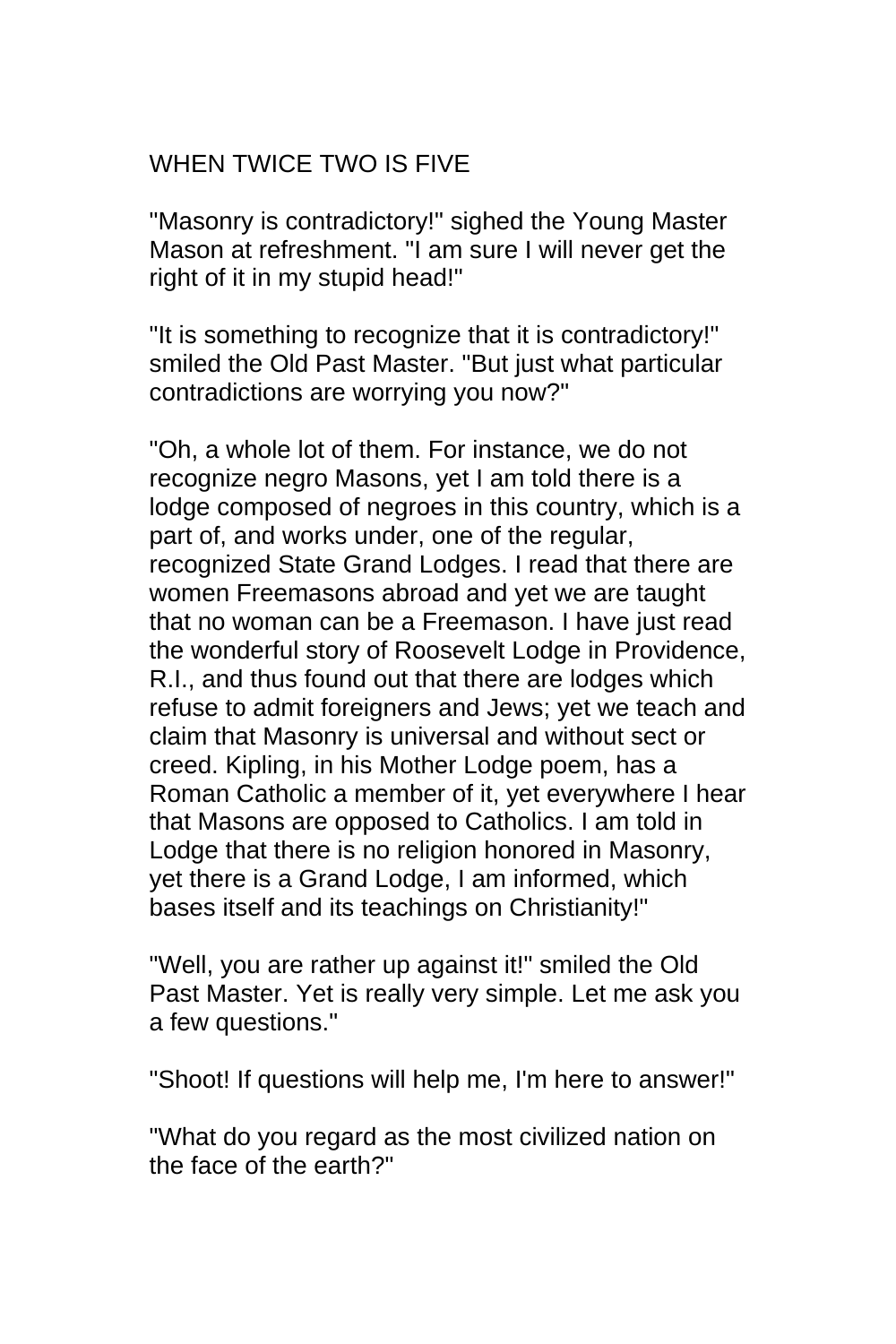"America, France, England, I don't know which."

"What is the abiding principle of Christianity?"

"Love."

"What is the fundamental of all foundations of this government of ours?"

"Freedom, liberty, I suppose."

"Is war civilized?"

"Certainly not! It is barbarous."

"Is murder a matter of love?"

"Gracious no!. Matter of hate, I should say! What are you getting at, anyway?" asked the Young Master Mason.

"Can you think of any examples in our national life in which liberty is abridged, either within or without the law?"

"Plenty of them!"

"Well, then," explained the Old Past Master, "we have civilization which is contradictory, government which is contradictory and the greatest and most far reaching religion which the world has ever known, contradictory!"

"Oh, no!" cried the Young Master Mason. "Because we made war doesn't mean civilization is a failure; we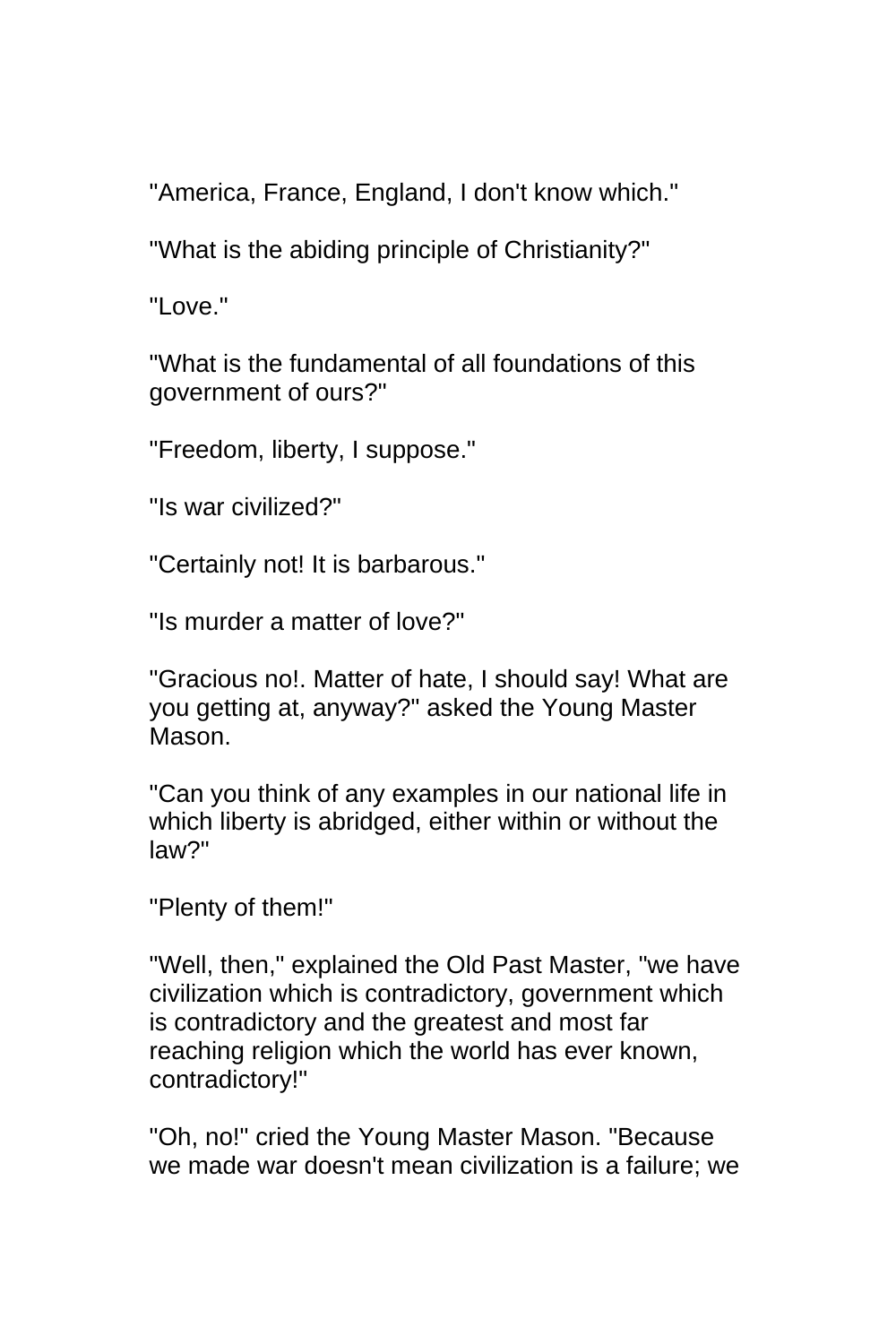failed civilization. Because murders are committed by Christians doesn't mean Christianity failed; the murderers failed. Because some people violate the laws of liberty doesn't mean our government fails; they fail."

"You are a bright scholar!" admitted the Old Past Master. "And because there are contradictions in Masonry it doesn't follow that Masonry is contradictory, but that Masons contradict each other! It is true that we do not recognize negro Masons, as a general rule. It is true there is a recognized Negro lodge under a Grand Lodge of one of our States. It is the exception which proves the rule. History tells you how it happened.

"According to our ideas, no woman can be a Freemason. It is unthinkable as to suppose a woman could be a father. But some foreign Masons have made what they call woman Freemasons. Their apostasy doesn't affect any one but themselves. It is too true that some lodges in this country won't have Jews or foreigners in their membership. That is their privilege. But that doesn't make Masonry contradictory; it makes those Masons contradict what they were taught. There is no Masonic reason why a Roman Catholic cannot be a Freemason; the reason they cannot is because their Church forbids them to join oath-bound societies outside of their own. Some Catholics in foreign countries have done so; honor the lodge broad-minded enough to receive them! We do not receive them; we contend that a man owes his allegiance to where his faith is given; if a Catholic applies to us, knowing that his Church forbids it, it is evidence that he is ready to disobey where he has promised obedience. Therefore, we don't want him.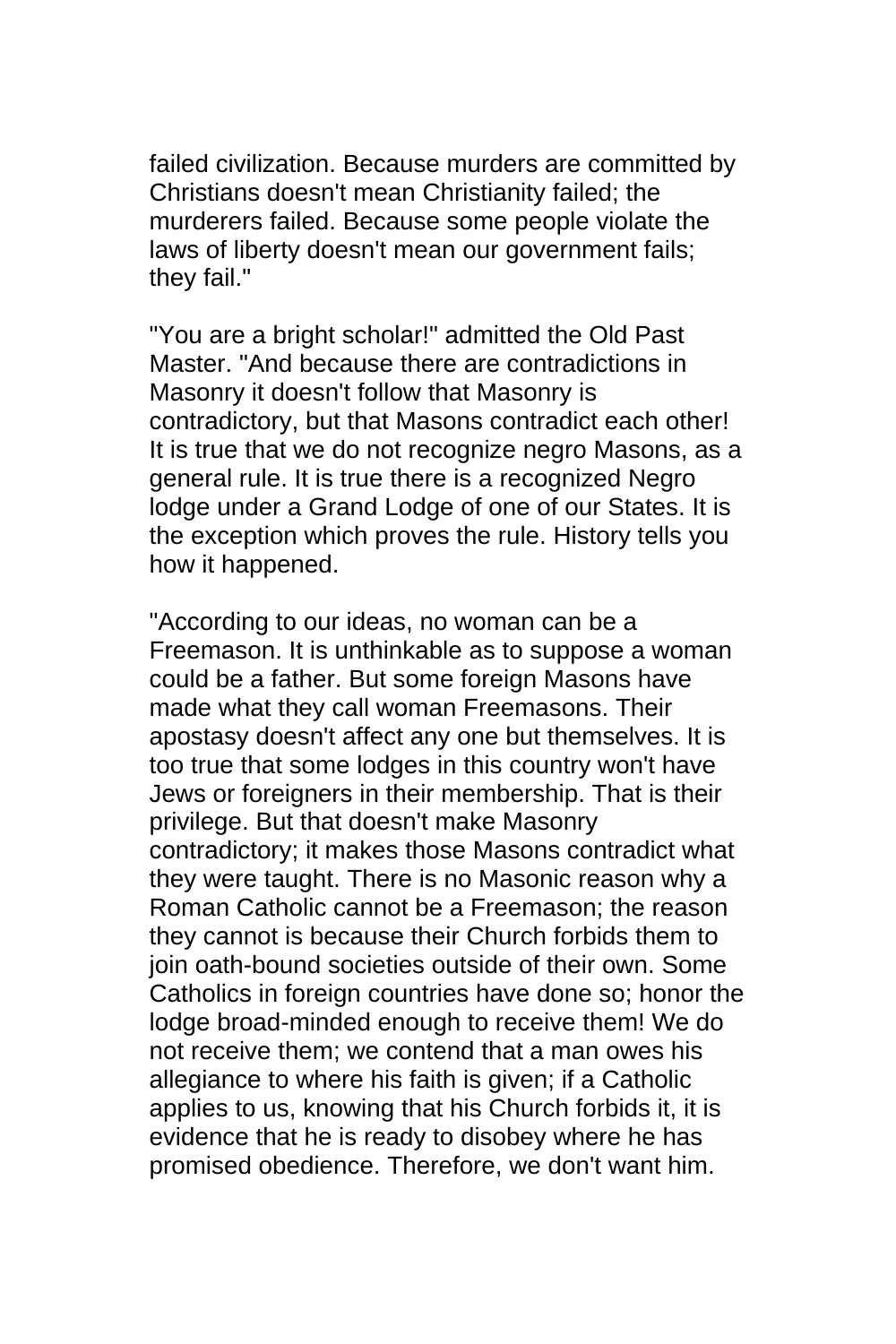"Masonry opposes the Catholic hierarchy. We defend American institutions from Papal encroachment. It is their organization, their political ambitions we oppose; not that they choose to worship God in ways which are strange to us.

"Masonry is not Christian. It is not Mohammedan. It is not Buddistic. It is not of any faith or creed. Because some one lodge or Grand Lodge declaims that it is, does not make it so. Masonry does not contradict itself; Masons contradict themselves!

"Men are not perfect. If they were, there would be no need of Masonry. Masonry could not function in a perfect world of perfect men. There would be no use of a system of morality when all men were moral; no need of teaching anything by symbols or any other means if all men were wise. But men are not perfect; they quarrel and disagree and take exceptions to each other's ideas and beliefs. But it is the men, not the Masonry, which contradict!

"Life is all a compromise, my brother. Practical Masonry is a compromise. Never can we all be perfect. And one of the greatest teachings of Masonry is toleration; toleration of the other fellow's idea, his viewpoint, his belief. When you are intolerant of these contradictions, you are yourself a contradiction of Masonic teachings. If I taught you that Masonry contradicted herself, I would be a contradiction!"

"I will not contradict you!" smiled the Young Mason, "unless you say I am not grateful."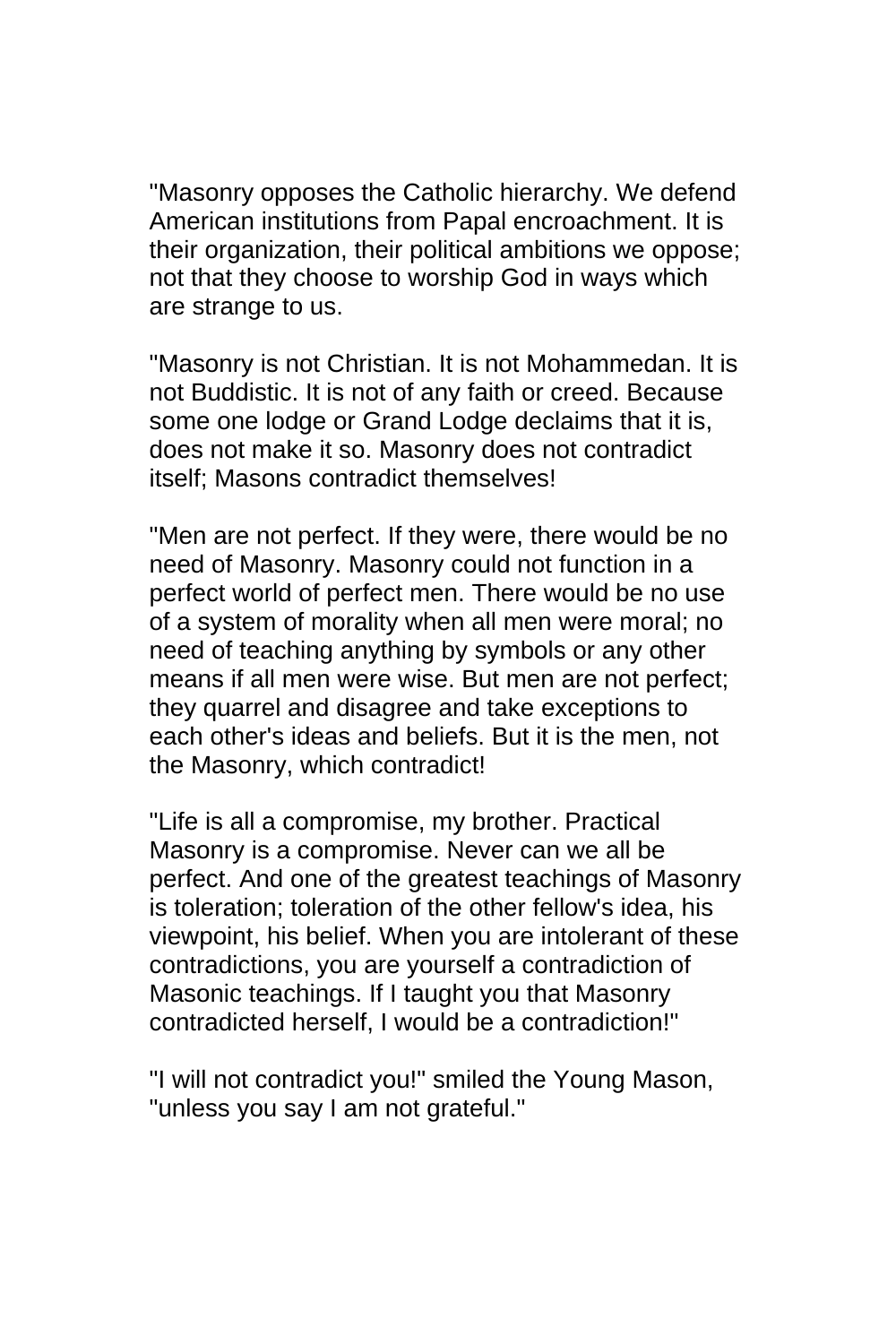#### WHY SYMBOLISM?

"I am puzzled" began the new Master Mason, "over a matter on which I have vainly sought light among my brethren. None gives me a satisfactory answer. We are taught that Masonry teaches through symbols; I want to know why. Why do we not put our truths into plain words? Why do we employ one thing to stand for another thing? Wouldn't Masonry be stronger and better if it was plain instead of 'veiling in allegory' its principles and ethics?"

"Like so many questions which can be answered regarding Masonry,' answered the Old Past Master,' this one may have several answers, all correct."

"Well, what is your answer?" demanded the new Master Mason.

"You will surely admit without argument," answered the Old Past Master, "that man is a triple nature; he is physical, mental and spiritual. He has a body, and senses which bring him into contact with, and translate the meanings of, the physical world of earth, air, fire and water, which is about him. He has a brain and a mind, by which he reasons and understands about the matters physical which he is surrounded. And he has a "Something Beyond"; you may call it Soul, or Heart, or Spirit, or Imagination as you will, but it is something which is allied to, rather than a part of, reason, and which is connected with the physical side of life only through its sensory contacts.

"Your soul or spirit, my brother, comprehends a language which the brain does not understand. The keenest of minds have striven to make this mystic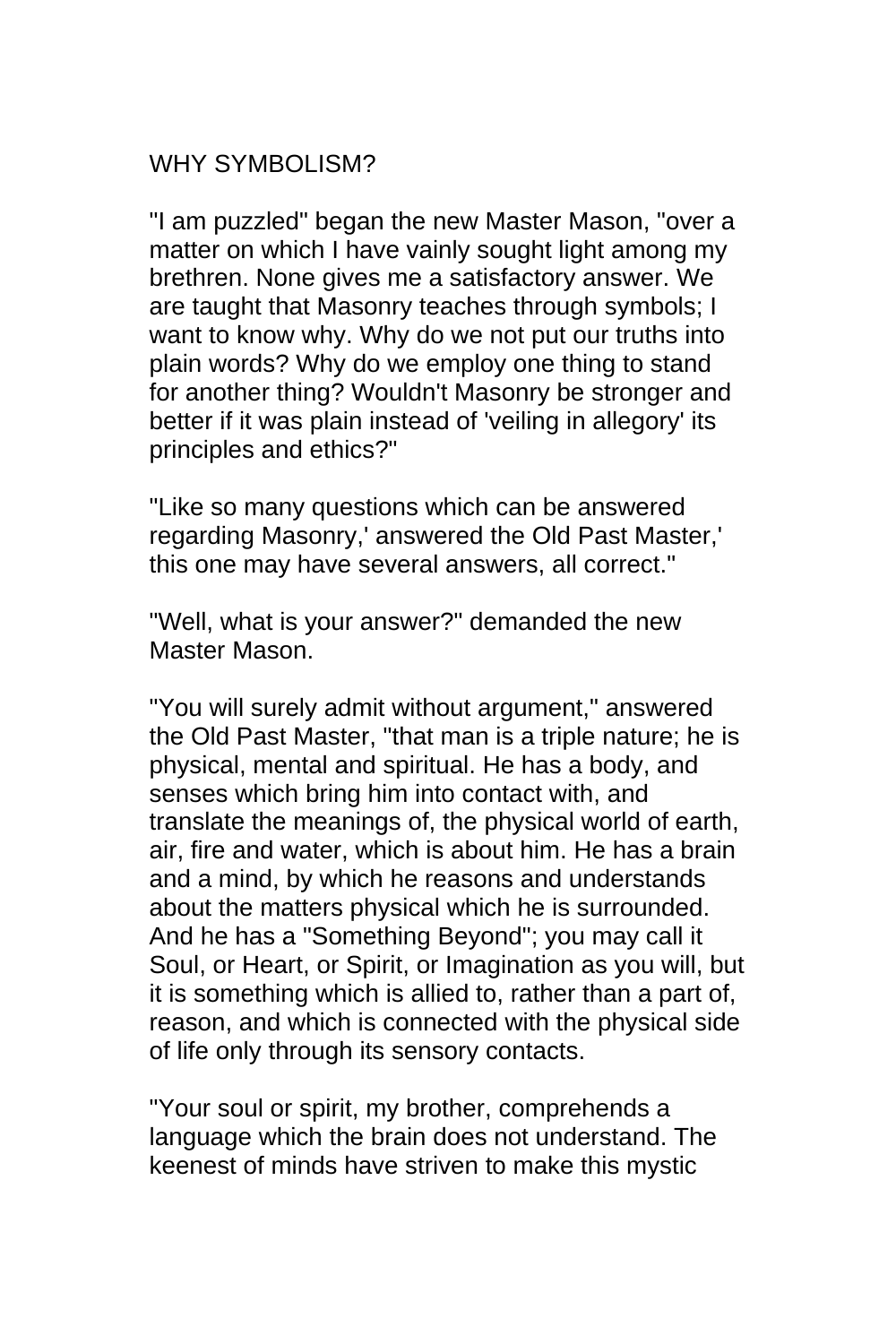language plain to reason, without success. If you hear music which brings tears to your eyes and grief or joy to your heart, you are responding to a language your brain does not understand and cannot explain. It is not with your brain that you love your mother, your child or your wife; it is "Something Beyond"; and the language with which that love is spoken and understood is not the language of the tongue.

"A symbol is a word in that language. Translate that symbol into words which appeal only to the mind, and the spirit of the word is lost. Words appeal to the mind; meanings not expressed in words appeal to the spirit.

"All that there is in Freemasonry, which can be set down in words on a page, leaves out completely the spirit of the Order. If we depended on words, or ideas alone, the fraternity would not make a universal appeal to all men, since no man has it given to him to appeal to the minds of all other men. But Freemasonry expresses truths which are universal; it expresses them in a universal language, universally understood by all men without words. That language is the language of the symbol, and the symbol is universally understood because it is the means of communication between spirits, souls, hearts.

"Indeed, when we say of Masonry that it is 'universal,' we mean literally; it is of the universe, not merely of the world. If it were possible for an inhabitant of Mars to make and use a telescope which would enable him to see plainly a square mile of the surface of the earth, and if we knew it, and desired by drawing upon that square mile a symbol, to communicate with the inhabitants of Mars, we would choose, undoubtedly,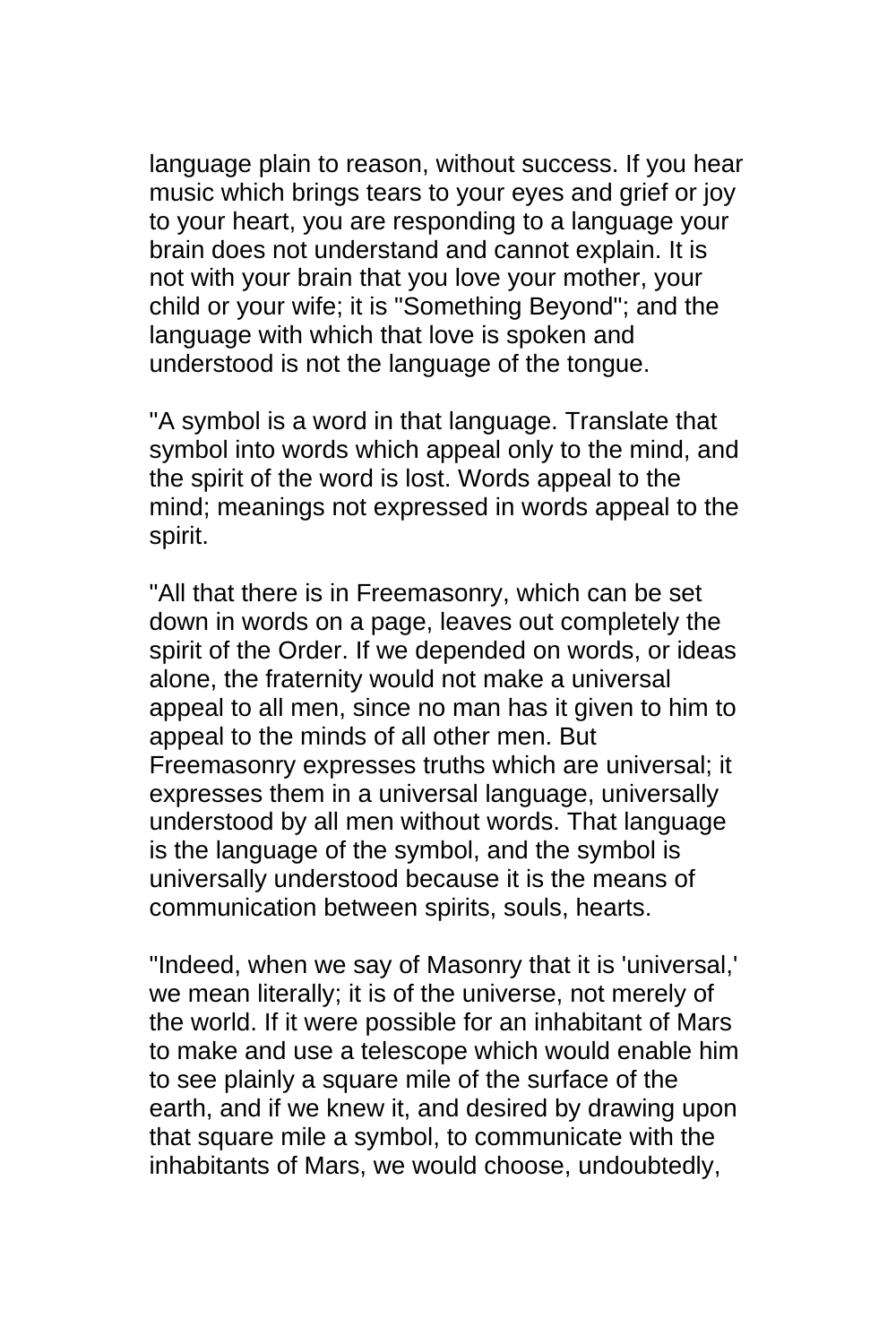one with as many meanings as possible; one which had a material, a mental and a spiritual meaning. Such a symbol would be the triangle, the square or the circle. Our supposed Martian might respond with a complementary symbol; if we showed him a triangle, he might reply with the 47th problem of Euclid; if we showed him a circle, he might set down 3.141659 (the number by which a diameter multiplied, becomes a circumference). We would find in a symbol a language with which to begin communication, even with all the universe!

"Naturally then, we employ symbols here for heart to speak to heart. Call it soul, mind, spirit, what you will, imagination is its collection of senses. So we must appeal to the imagination when speaking a truth which is neither mental or physical, and the symbol is the means by which one imagination speaks to another. Nothing else will do; no words can be as effective (unless they are themselves symbols), no teachings expressed in language can be as easily taught or learned by the heart as those which come via the symbol through the imagination.

Take from Freemasonry its symbols and you have but the husk; the kernel is gone. He who hears but the words of Freemasonry misses its meaning entirely.

"The symbol has many interpretations. These o not contradict each other; they amplify each other. Thus, the square is a symbol of perfection, of rectitude of conduct, of honor and honesty, of good work. These are all different, and yet allied. The square is not a symbol of wrong, or evil, or meanness or disease! Ten different men may read ten different meanings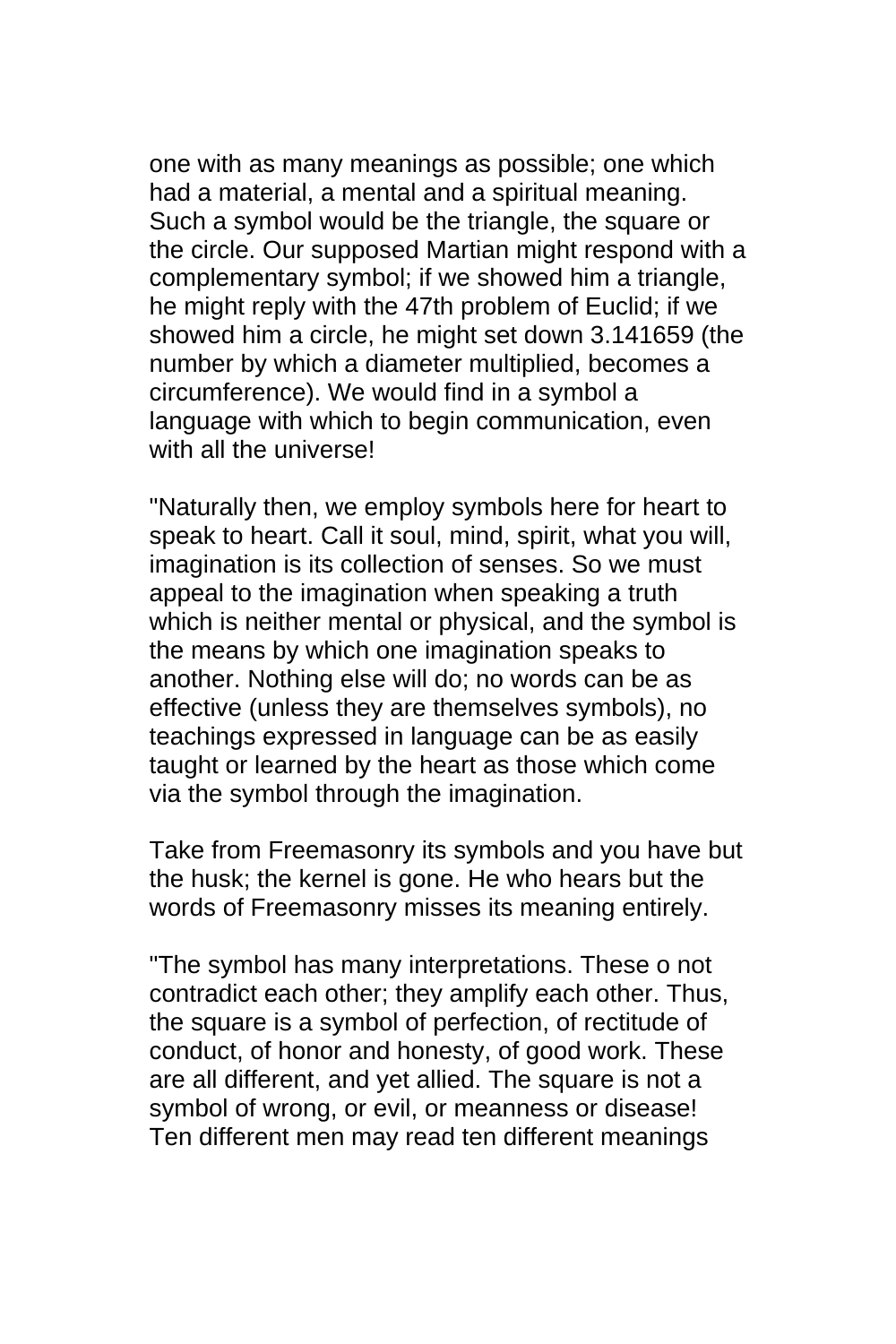into a square, and yet each meaning fits with, and belongs to, the other meanings.

"Now ten men have ten different kinds of hearts. Not all have the same power of imagination. They do not all have the same ability to comprehend. So each gets from a symbol what he can. He uses his imagination. He translates to his soul as much of the truth as he is able to make part of him. This the ten cannot do with truths expressed in words. 'Twice two is equal to four' is a truth which must be accepted all at once, as a complete exposition, or not at all. He who can understand but the 'twice' or the 'equal' or the 'four' has no conception of what is being said. But ten men can read ten progressive, different, correct and beautiful meanings into the trowel, and each be right as far as he goes. The man who sees it merely as an instrument which helps to bind, has a part of the meaning. He who finds it a link with operative Masons has another part. The man who sees it as a symbol of man's relationship to Deity, because with it he (spiritually) does the Master's work, has another meaning. All these meanings are right; when all men know all the meanings the need of Masonry will have passed away.

"To sum up, the reason we must use symbols is because only by them can we speak the language of the spirit, each to each, and because they form an elastic language, which each man reads for himself according to his ability. Symbolism is the only language which is that elastic, and the only one by which the spirit can be touched.

To suggest that Masonry use any other would be as revolutionary as to remove her Altars, meet in the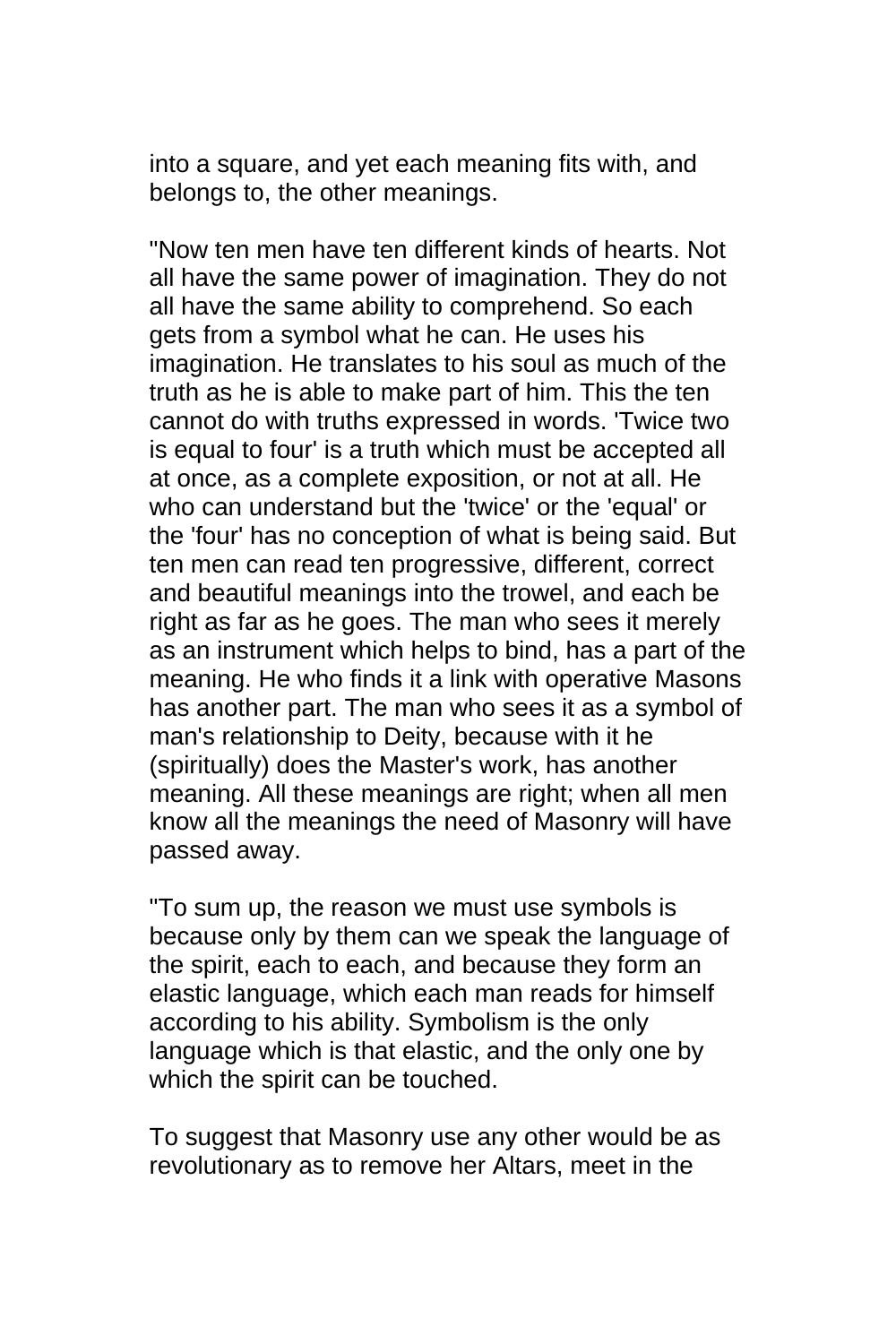public square or elect by a majority vote! In other words, Masonry without symbols would not be Masonry; it would be but dogmatic and not very erudite philosophy, of which the world is full as it is, and none of which ever satisfies the heart!"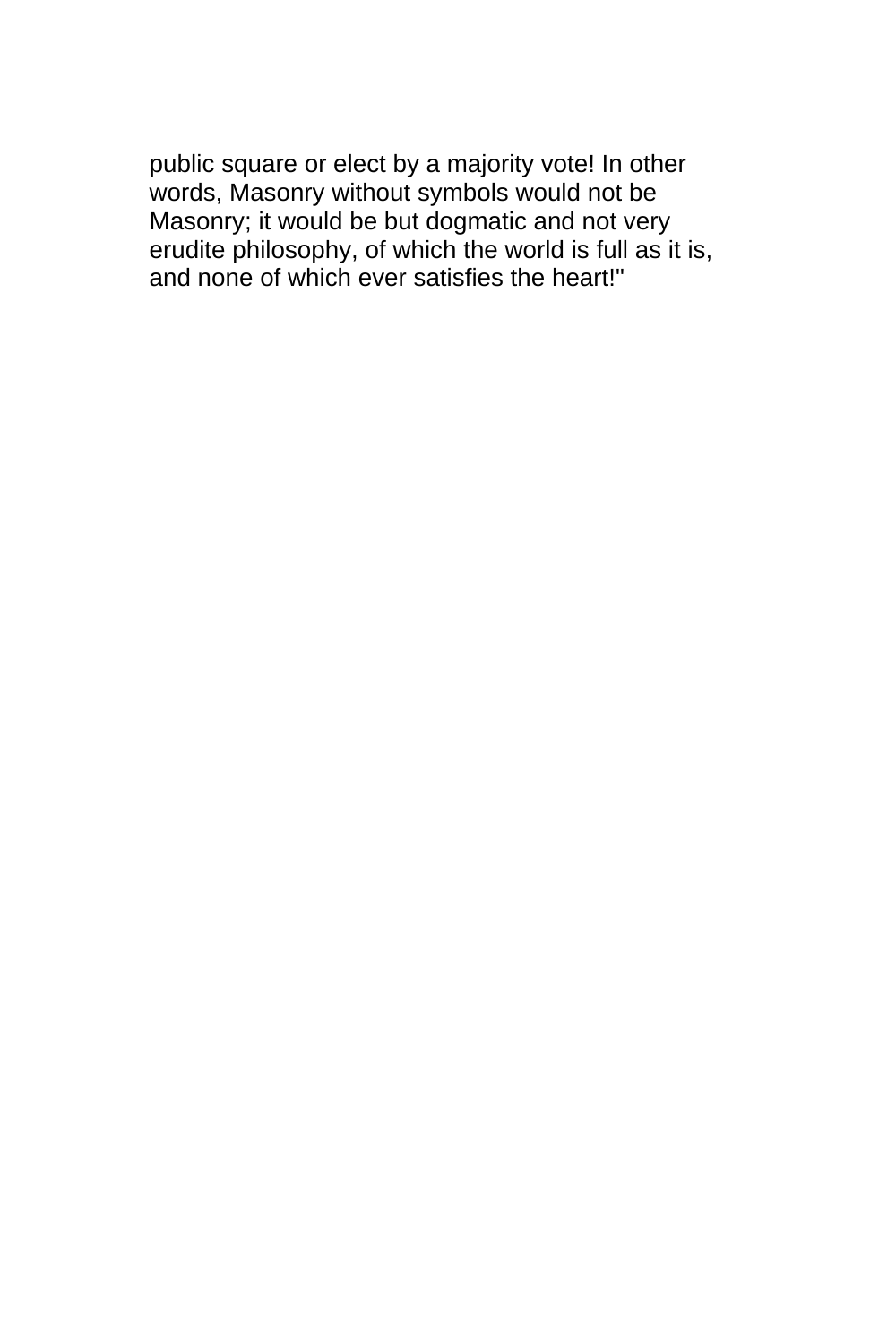